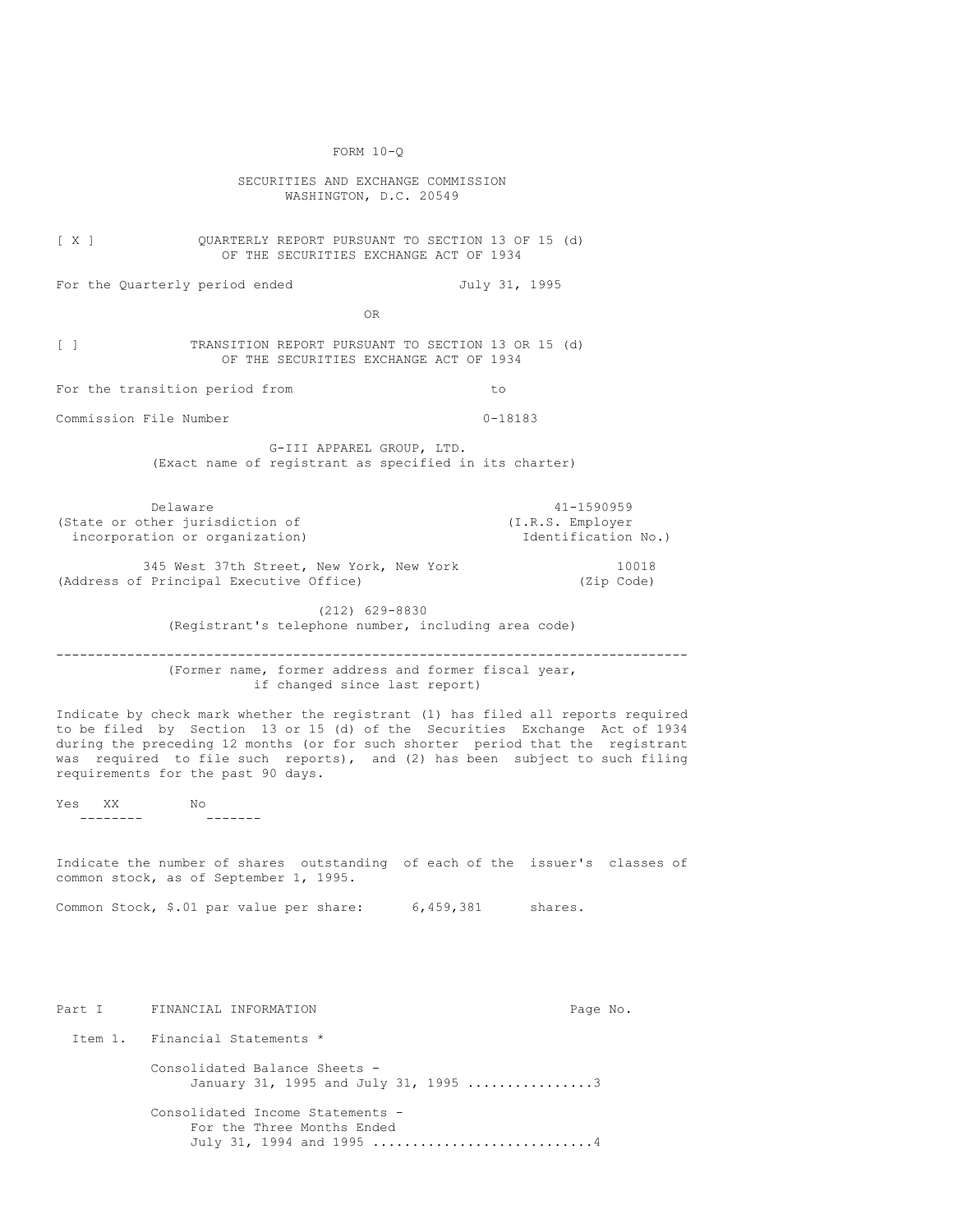Consolidated Income Statements - For the Six Months Ended July 31, 1994 and 1995 ............................5 Consolidated Statements of Cash Flows - For the Six Months Ended July 31, 1994 and 1995 ............................6 Notes to Financial Statements ..............................7 Item 2. Management's Discussion and Analysis of Financial Condition and Results of Operations ...........................................8-9 Part II OTHER INFORMATION Item 4. Submission of Matters To A Vote of Stockholders .......10 Item 6. Exhibits and Reports on Form 8-K (a) Second Amended and Restated Loan Agreement, dated June 12, 1995

\* The Balance Sheet at January 31, 1995 has been taken from the audited financial statements at that date. All other financial statements are unaudited.

 $- 2 -$ 

#### G-III APPAREL GROUP, LTD. AND SUBSIDIARIES

## CONSOLIDATED BALANCE SHEETS

## (in thousands)

| ASSETS                                                                               | JANUARY 31, JULY 31,<br>1995 1995 |                                                      |
|--------------------------------------------------------------------------------------|-----------------------------------|------------------------------------------------------|
|                                                                                      |                                   | (unaudited)                                          |
| Current Assets:                                                                      |                                   |                                                      |
| Cash and Cash Equivalents                                                            |                                   | $$1,421$ $$2,720$                                    |
| Accounts Receivable - Net                                                            |                                   | 13,414 27,099                                        |
| Inventories - Net                                                                    |                                   | 25,532 32,481                                        |
| Prepaid and Refundable Income Taxes                                                  |                                   | 4,204 4,885                                          |
| Prepaid Expense and Other Current Assets                                             | --------                          | 466 1,267<br>-------                                 |
| Total Current Assets                                                                 | --------                          | 45,037 68,452                                        |
| Property, Plant and Equipment at Cost - Net<br>Deferred Income Taxes<br>Other Assets | 803<br>________                   | 7,015 6,877<br>1,717 1,717<br>809<br>$- - - - - - -$ |
|                                                                                      | \$54,572                          | \$77,855                                             |
| LIABILITIES AND STOCKHOLDERS' EQUITY                                                 |                                   | $=$ $=$ $=$ $=$ $=$ $=$                              |
|                                                                                      |                                   |                                                      |
| Current Liabilities:                                                                 |                                   |                                                      |
| Notes Payable                                                                        | \$12,907                          | \$34,250                                             |
| Current Maturities of Capital Leases                                                 | 573                               | 573                                                  |
| Accounts Payable                                                                     |                                   | 3,947 7,053                                          |
| Accrued Expenses                                                                     | 2,152                             | 2,740                                                |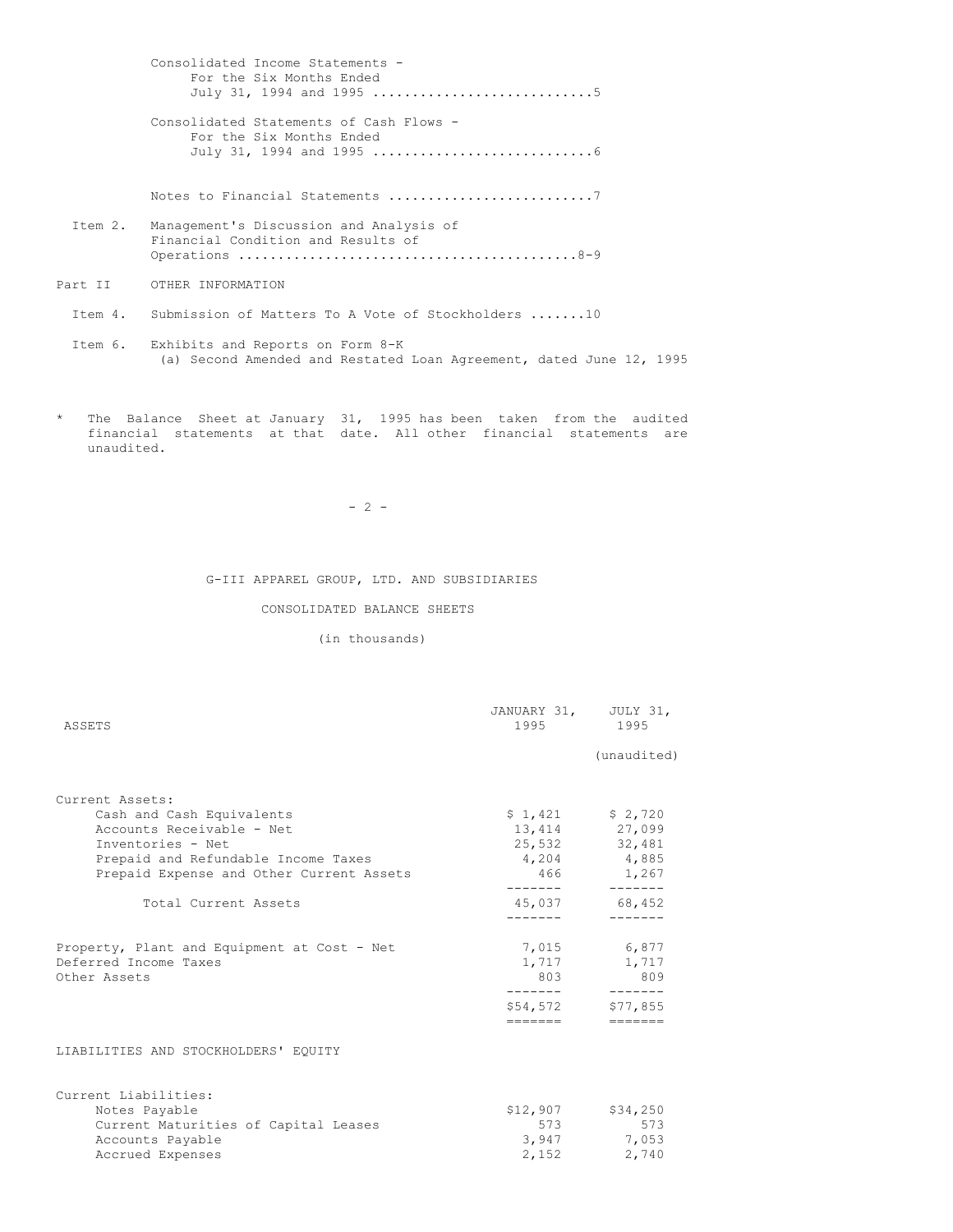| Accrued Nonrecurring Charges                                                                                                                                                                                                                          | 2,856               | 2,693                              |
|-------------------------------------------------------------------------------------------------------------------------------------------------------------------------------------------------------------------------------------------------------|---------------------|------------------------------------|
| Total Current Liabilities                                                                                                                                                                                                                             | 22,435              | 47,309                             |
| Obligations Under Capital Leases<br>Nonrecurring Charges - Long-Term                                                                                                                                                                                  | 1,479<br>557        | 1,204<br>557                       |
| Stockholders' Equity:<br>Preferred stock, 1,000,000 shares authorized;<br>no shares issued and outstanding<br>Common Stock, \$.01 par value: authorized,<br>20,000,000 shares; issued and outstanding,<br>6,459,381 shares on January 31, 1995 and on |                     |                                    |
| July 31, 1995<br>Additional Paid-in capital<br>Retained Earnings                                                                                                                                                                                      | 65                  | 65<br>23,603 23,603<br>6,433 5,117 |
|                                                                                                                                                                                                                                                       | 30,101              | 28,785                             |
|                                                                                                                                                                                                                                                       | \$54,572<br>======= | \$77,855<br>=======                |
|                                                                                                                                                                                                                                                       |                     |                                    |

See Accompanying Notes to Financial Statement.

-3-

# G-III APPAREL GROUP, LTD. AND SUBSIDIARIES

CONSOLIDATED INCOME STATEMENTS (in thousands, except share and per share amounts)

|                                                 |          | THREE MONTHS ENDED |                   |  |
|-------------------------------------------------|----------|--------------------|-------------------|--|
|                                                 |          | JULY 31,           | 1994 (000'S) 1995 |  |
|                                                 |          | (unaudited)        |                   |  |
| Net Sales                                       | \$44,848 |                    | \$30,621          |  |
| Commission Income                               | 3,312    |                    | 5,411             |  |
|                                                 |          |                    |                   |  |
| Net Sales and Revenues                          | 48,160   |                    | 36,032            |  |
| Cost of Goods Sold                              | 39,622   |                    | 26,417            |  |
| Gross Profit                                    | 8,538    |                    | 9,615             |  |
| Selling, General and<br>Administrative Expenses | 6,332    |                    | 5,502             |  |
| Operating Profit                                | 2,206    |                    | 4,113             |  |
| Interest and Financing Charges, Net             | 1,062    |                    | 991               |  |
| Income Before Taxes                             | 1,144    |                    | 3,122             |  |
| Income Taxes                                    | 509      |                    | 1,403             |  |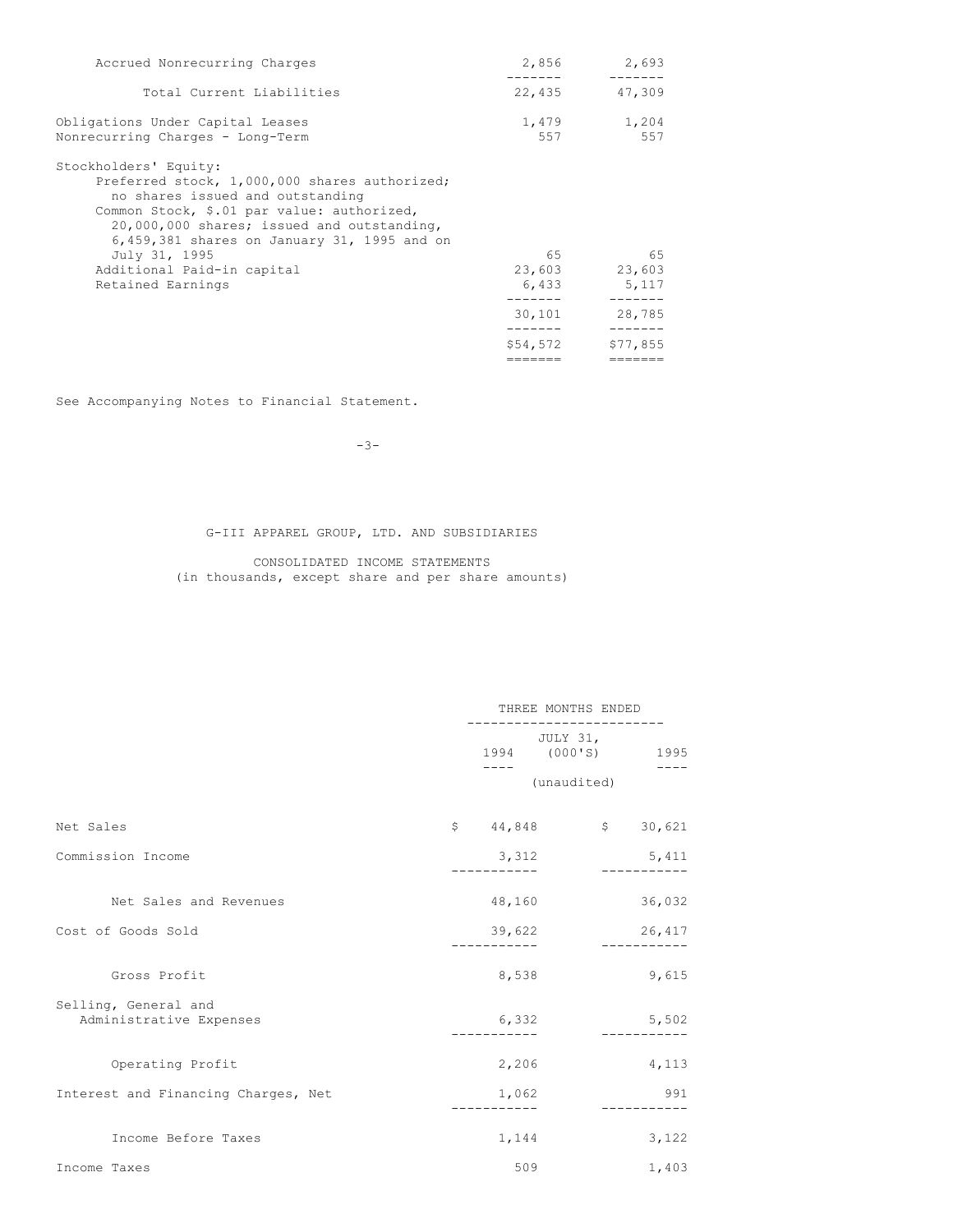| Net Income                                       | Ś<br>635<br>---------- | \$<br>1,719<br>========= |
|--------------------------------------------------|------------------------|--------------------------|
| Income per common share:                         |                        |                          |
| Primary;<br>Net Income per common share          | Ŝ.<br>.10<br>--------- | Ŝ.<br>.27                |
| Weighted average number of<br>shares outstanding | 6,471,462              | 6,459,381                |
| Fully Diluted;<br>Net Income per common share    | Ŝ.<br>.10              | Ŝ<br>.27                 |
| Weighted average number of shares<br>outstanding | 6,471,462              | 6,459,381                |

See Accompanying Notes to Financial Statements.

 $-4-$ 

G-III APPAREL GROUP, LTD. AND SUBSIDIARIES

CONSOLIDATED INCOME STATEMENTS (in thousands, except share and per share amounts)

|                                                 | SIX MONTHS ENDED |                     |             |          |
|-------------------------------------------------|------------------|---------------------|-------------|----------|
|                                                 |                  | 1994 (000'S) 1995   | JULY 31,    |          |
|                                                 |                  |                     | (unaudited) |          |
| Net Sales                                       |                  | $$65,005$ \$ 39,462 |             |          |
| Commission Income                               |                  | 3,312               |             | 5,845    |
| Net Sales and Revenues                          |                  | 68, 317 45, 307     |             |          |
| Cost of Goods Sold                              |                  | 58,221 35,001       |             |          |
| Gross Profit                                    |                  | 10,096              |             | 10,306   |
| Selling, General and<br>Administrative Expenses |                  | 12,688 10,845       |             |          |
| Operating Loss                                  |                  | $(2, 592)$ (539)    |             |          |
| Interest and Financing Charges, Net             |                  | 1,551               |             | 1,397    |
| Loss Before Taxes                               |                  | (4, 143)            |             | (1, 936) |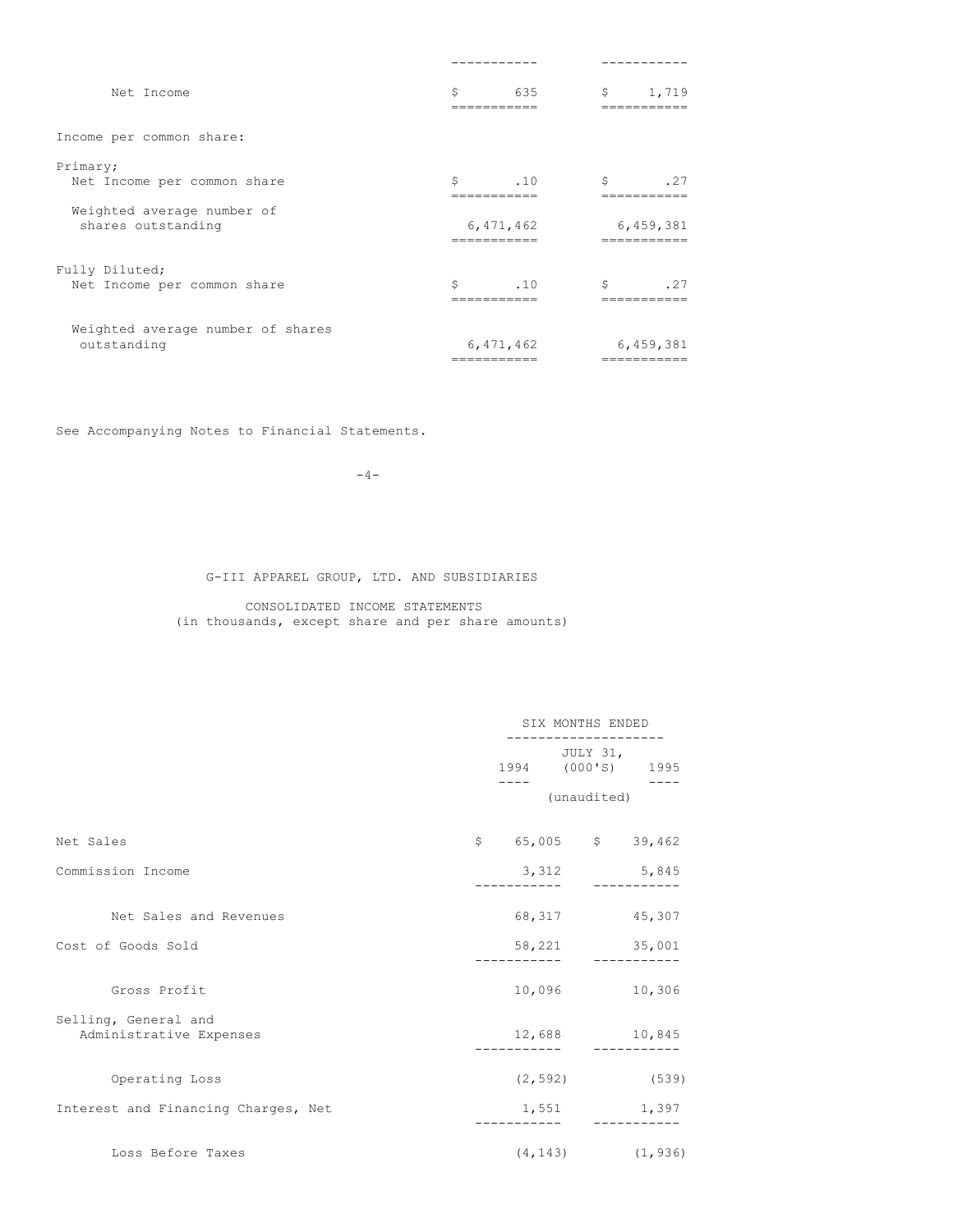| Income Taxes (Benefit)                           | (1, 848)    | (620)                                      |
|--------------------------------------------------|-------------|--------------------------------------------|
| Net Loss                                         | \$          | $(2, 295)$ \$ $(1, 316)$                   |
| Loss per common share:                           |             |                                            |
| Primary;<br>Net Loss per common share            | =========== | $\zeta$ (.35) $\zeta$ (.20)<br>=========== |
| Weighted average number of<br>shares outstanding | ----------  | 6,457,298 6,459,381                        |
| Fully Diluted;<br>Net Loss per common share      | =========== | $\zeta$ (.35) $\zeta$ (.20)<br>=========== |
| Weighted average number of shares<br>outstanding | =========== | 6,457,298 6,459,381<br>===========         |

See Accompanying Notes to Financial Statements.

-5-

G-III APPAREL GROUP, LTD. AND SUBSIDIARIES

CONSOLIDATED STATEMENTS OF CASH FLOWS

|                                                                                                                       |  | SIX MONTHS ENDED<br>JULY 31,                |         |                         |
|-----------------------------------------------------------------------------------------------------------------------|--|---------------------------------------------|---------|-------------------------|
|                                                                                                                       |  |                                             |         |                         |
|                                                                                                                       |  | 1994                                        |         | 1995                    |
|                                                                                                                       |  | (unaudited)                                 | (000's) |                         |
| Cash Flows from Operating Activities:                                                                                 |  |                                             |         |                         |
| Net Loss                                                                                                              |  | $\frac{1}{2}$ (2,296) $\frac{1}{2}$ (1,316) |         |                         |
| Adjustments to Reconcile Net Income:<br>Depreciation and Amortization<br>Changes in Operating Assets and Liabilities: |  | 703                                         |         | 636                     |
| Accounts Receivable                                                                                                   |  |                                             |         | $(21, 108)$ $(13, 685)$ |
| Inventory                                                                                                             |  | $(19, 465)$ (6,949)                         |         |                         |
| Prepaid and Refundable Income Taxes                                                                                   |  |                                             |         | $(2, 107)$ (681)        |
| Prepaid Expenses                                                                                                      |  |                                             |         | (57) (801)              |
| Other Assets                                                                                                          |  | (22)                                        |         | (6)                     |
| Accounts Payable and Accrued Expenses<br>Accrued Nonrecurring Charge                                                  |  | 12,199 3,694                                |         | (163)                   |
|                                                                                                                       |  | $(29, 857)$ $(17, 955)$                     |         |                         |
| Net Cash (Used in) Operating Activities                                                                               |  | $(32, 153)$ $(19, 271)$                     |         |                         |
| Cash Flows for Investing Activities:                                                                                  |  |                                             |         |                         |
| Capital Expenditures                                                                                                  |  |                                             |         | $(354)$ (498)           |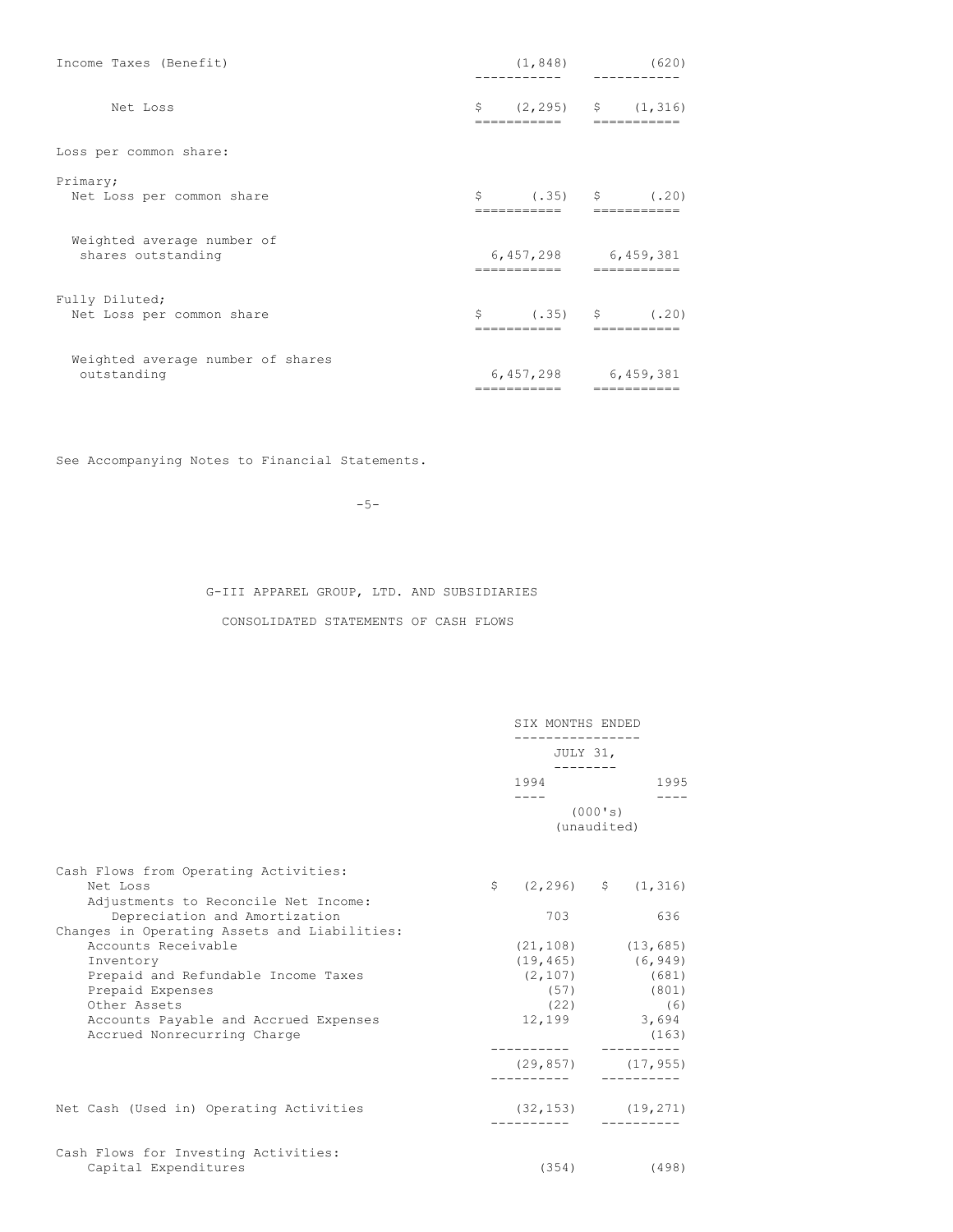| Investment in Joint Venture                                                                                                                                                |    | (452)                           |   |               |
|----------------------------------------------------------------------------------------------------------------------------------------------------------------------------|----|---------------------------------|---|---------------|
| Net Cash (Used in) Investing Activities:                                                                                                                                   |    |                                 |   | $(806)$ (498) |
| Cash Flows from Financing Activities:                                                                                                                                      |    |                                 |   |               |
| Borrowings under bankers' acceptances and notes 85,069 32,153<br>Repayments of bankers' acceptances and notes (52,350) (10,810)<br>Proceeds from capital lease obligations |    | 1,150                           |   |               |
| Payment of capital lease obligations                                                                                                                                       |    | $(192)$ (275)                   |   |               |
| Net Cash Provided by Financing Activities                                                                                                                                  |    | 33,677                          |   | 21,068        |
| Net Increase (Decrease) in Cash                                                                                                                                            |    | 718                             |   | 1,299         |
| Cash at Beginning Period                                                                                                                                                   |    | 833                             |   | 1,421         |
| Cash at End of Period                                                                                                                                                      |    | $$1,551$ $$2,720$<br>========== |   |               |
| Supplemental Disclosures of Cash Flow Information<br>Cash Paid During the Period for:                                                                                      |    |                                 |   |               |
| Interest                                                                                                                                                                   | \$ | $1,526$ \$ 1,222                |   |               |
| Income Taxes                                                                                                                                                               | Ŝ. | 36                              | S | $\sim$ 2      |

See Accompanying Notes to Financial Statements.

 $-6 -$ 

G-III APPAREL GROUP, LTD. AND SUBSIDIARIES NOTES TO CONSOLIDATED FINANCIAL STATEMENT

Note 1 - General Discussion

The results for the three and six month periods ended July 31, 1995 are not necessarily indicative of the results expected for the entire fiscal year. The accompanying financial statements included herein are unaudited. In the opinion of management, all adjustments (consisting of only normal recurring adjustments) necessary for a fair presentation of the financial position, results of operations and cash flows for the interim periods presented have been reflected.

The accompanying financial statements should be read in conjunction with the financial statements and notes included in the Company's Form 10K filed with the Securities and Exchange Commission for the year ended January 31, 1995.

Note 2 - Inventories

| Inventories consist of: | January 31,<br>1995 | July 31,<br>1995 |
|-------------------------|---------------------|------------------|
|                         |                     |                  |
|                         |                     |                  |
| Finished products       | \$23,107            | \$27.324         |
| Work-in-process         | 52                  | 884              |
| Raw materials           | 2,373               | 4,273            |
|                         |                     |                  |
|                         | \$25.532            | \$32,481         |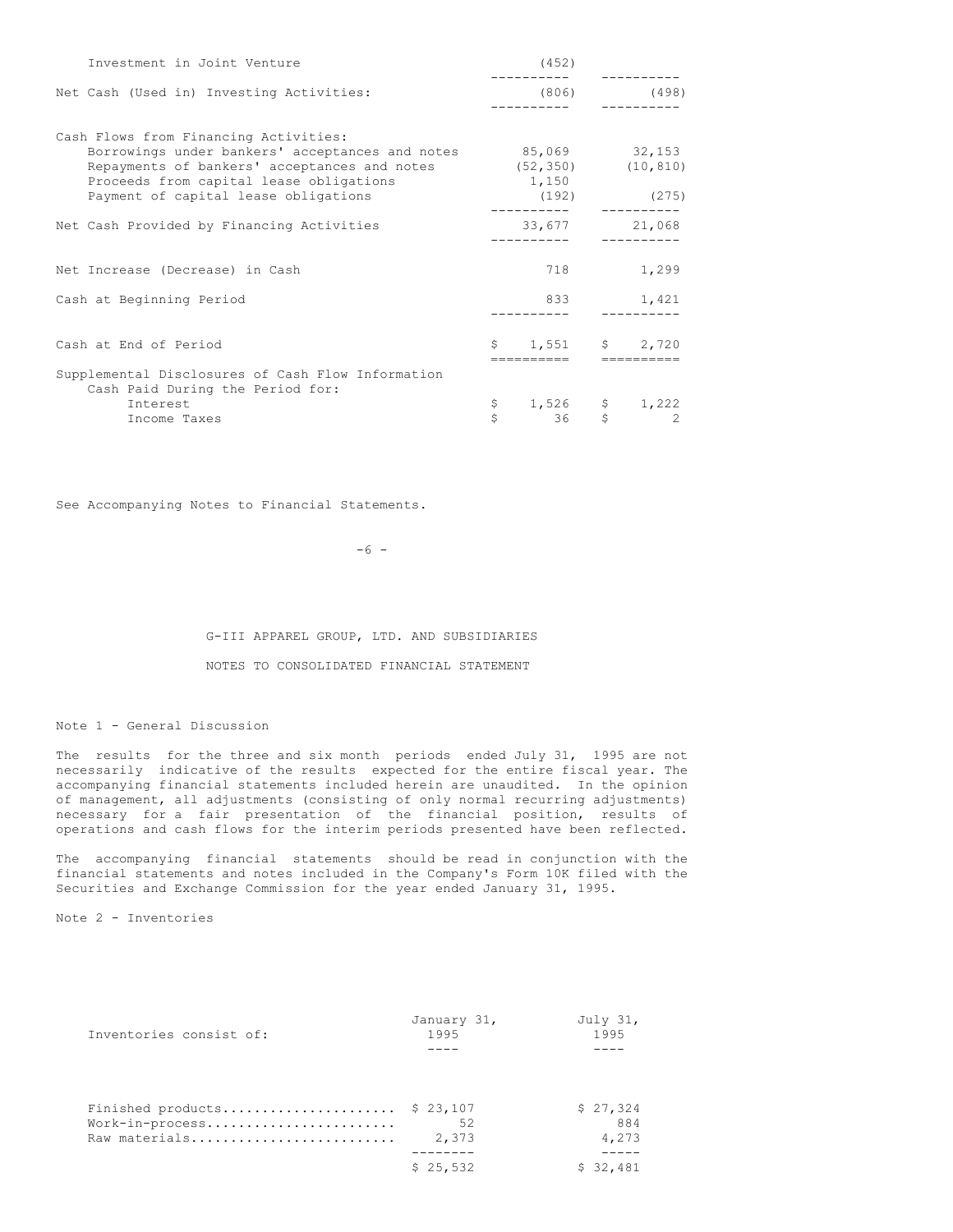Note 3 - Net Income (Loss) Per Common Share

Net Income (Loss) per common share is based on the weighted average number of common shares and common share equivalents during each of the periods. Primary and fully diluted earnings per share include the dilutive effect of unexercised stock options.

## Note 4 - Notes Payable

The Company has a loan agreement with three banks for \$48,000,000 through January 30, 1996 and \$40,000,000 through May 31, 1996, of which \$40,000,000 through January 30, 1996 and \$32,000,000 through May 31, 1996 is available for direct borrowings and the unused balance for letters of credit. All amounts available for borrowings are subject to borrowing base formulas.

#### Note 5 - Nonrecurring Charges

As of the year ended January 31, 1995, the Company had a remaining reserve of approximately \$3.4 million related to a cost reduction program. The status of the components of the provision at July 31, 1995 was:

|                                                                                               | Balance<br>January 31, 1995 |   | 1995<br>Activity |    | Balance<br>July 31, 1995 |  |
|-----------------------------------------------------------------------------------------------|-----------------------------|---|------------------|----|--------------------------|--|
|                                                                                               |                             |   |                  |    |                          |  |
| Disposal of Asian Facility<br>Shut down of Domestic Facilities<br>Severance and related costs | \$2,500<br>579<br>334       | S | (69)<br>(94)     | S. | 2,500<br>510<br>2.40     |  |
|                                                                                               | 3,413                       |   | \$(163)          | S. | 3,250                    |  |
|                                                                                               |                             |   |                  |    |                          |  |

 $-7-$ 

## Item 2. Management's Discussion and Analysis of Financial Condition and Results of Operations.

#### Results of Operations

Net sales and revenues for the three months ended July 31, 1995 were \$36.0 million compared to \$48.2 million for the same period last year. For the six months ended July 31, 1995, net sales and revenues were \$45.3 million compared to \$68.3 million for the same period in the prior year. The decrease in net sales during the three and six month periods was primarily due to the recognition by the Company of only commission income on certain types of sales where the Company's customers provide letters of credit which are transferred by the Company directly to overseas manufacturers or where the Company's customer provided letters of credit directly to overseas manufacturers. Prior to the quarter ended July 31, 1994, the customer provided a letter of credit to the Company and the Company opened a letter of credit to the manufacturer. Accounting rules require the Company to recognize only commission income with respect to transactions where the Company does not open a letter of credit. The Company expects that it will increasingly utilize this type of transaction which results in the Company reporting lower net sales and revenues.

The Company recognized \$5.4 million and \$5.8 million of commission income in the three and six months ended July 31, 1995, respectively, compared to \$3.3 million in each of the comparable periods in the prior year. If the Company had recognized the full amount of sales from this type of transaction, net sales and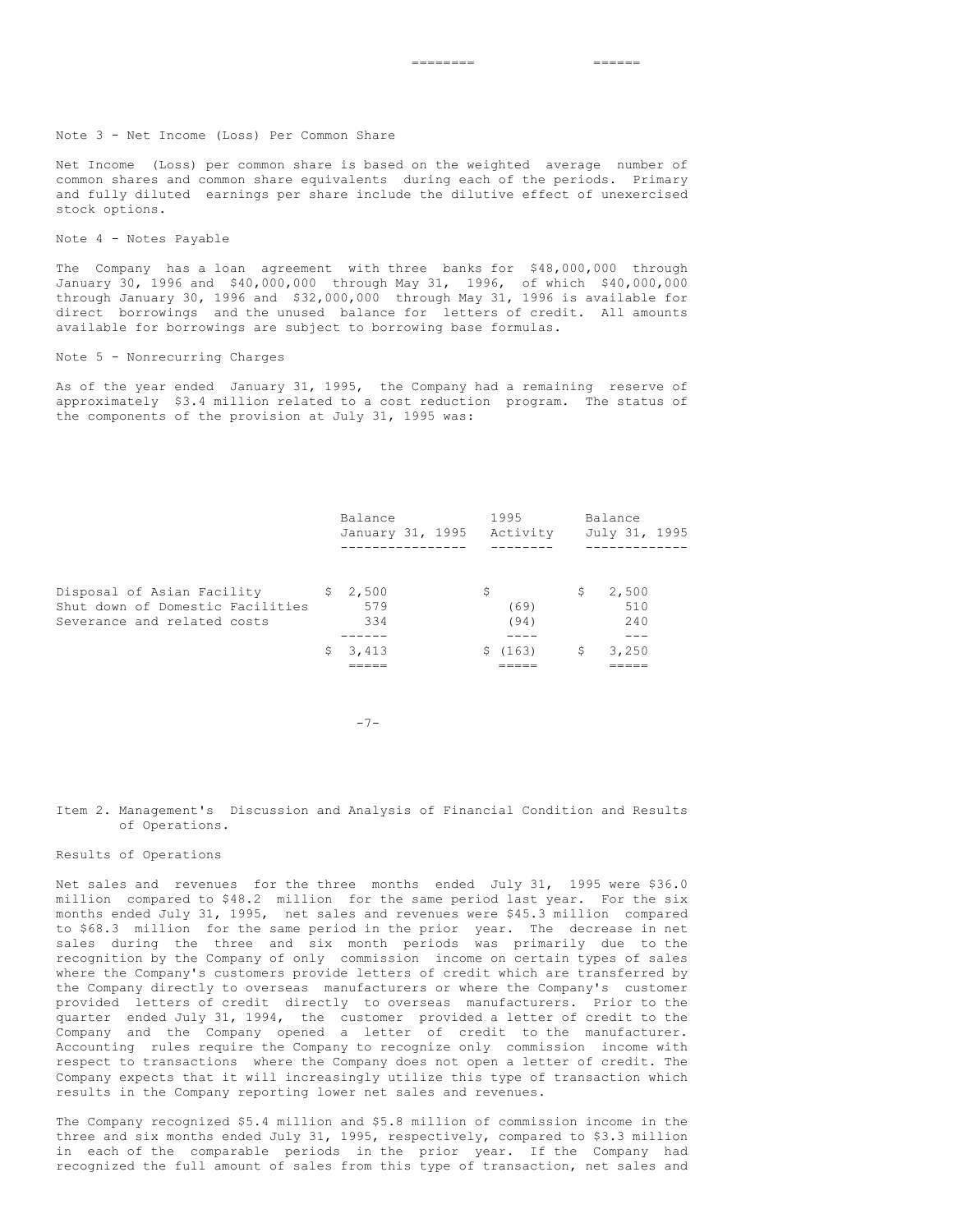revenues would have been \$63.5 million and \$75.3 million, respectively, for such three and six month periods and, on a comparable basis, would have been \$64.9 million and \$85.2 million, respectively, for the same periods in the prior year. The decrease in net sales and revenues in the six month period was primarily due to lower net sales and revenues in the three months ended April 30, 1995. The unusually warm fall season of 1994 left retailers in an overstocked position adversely effecting sales during such period.

Gross profit was \$9.6 million for the three months ended July 31, 1995, compared to \$8.5 million in the same period last year. Gross profit as a percentage of net sales and revenues was 26.7% for the three months ended July 31, 1995, compared to 17.6% for the same period last year. For the six month period ended July 31, 1995, gross profit was \$10.3 million, or 22.7% of net sales and revenues, compared to \$10.1 million, or 14.8% of net sales and revenues, for the same period last year. While the change in the use of certain letters of credit to transact sales did not impact gross profit dollars, it did affect gross profit as a percentage of net sales and revenues since net sales and revenues recognized from such transactions were lower. Had the Company recognized the full amount of such sales, gross profit for the three and six months ended July 31, 1995 would have been 15.1% and 13.7%, respectively, of net sales and revenues, compared to 13.1% and 11.9%, respectively, for the same periods last year. The increase in the gross profit percentage was a result of improved margins in a majority of product lines as well as cost reductions resulting from closure of the Company's domestic manufacturing facilities.

Selling, general and administrative expenses of \$5.5 million for the three months ended July 31, 1995 were approximately \$800,000 less than in the same period last year. As a percentage of net sales and revenues, selling, general and administrative expenses were 15.3% in this period compared to 13.1% last year. For the six month period, selling general and administrative expenses were \$10.8 million, or 23.8% of net sales and revenues, compared to \$12.7 million, or 18.6% of net sales and revenues, for the same period last year. The increase as a percentage of net sales and revenues was the result of lower reported net sales and revenues as described above. The lower selling, general and administrative expenses were the result of the implementation of a cost reduction program which began in the second half of the prior fiscal year. The Company is continuing to monitor and reduce expense levels and expects selling, general and administrative expenses to continue to decrease for the reminder of the year, compared to last year, as a result of this program.

 $-8-$ 

Interest expense of \$991,000 was \$71,000 lower in the quarter ended July 31, 1995, compared to interest expense of \$1,062,000 in the same period last year. For the six months ended July 31, 1995, interest expense was \$1,397,000, a decrease of \$154,000 from the prior year. The decrease is attributable to lower borrowing levels as a result of the Company maintaining lower levels of inventory, which more than offset higher interest rates and other financing costs.

Income taxes of \$1.4 million reflect an effective tax rate of 44.9%. for the three months ended July 31, 1995, compared to income taxes of \$509,000 which reflect an effective tax rate of 44.5%, in the comparable period in the prior year. For the six months ended July 31, 1995, income tax benefit of \$620,000 reflects an effective tax rate of 32.0%, compared to an income tax benefit of \$1.8 million, or 44.6% in the same period last year. The decreased effective tax rate for the six months results from a lower provision for current year income taxes (40%), resulting from the state and local tax loss carry forward from the prior year, offset in part by additional federal taxes of \$157,000, due to an income tax audit for certain prior periods through January 31, 1993.

As a result of the foregoing, for the three month period ended July 31, 1995, the Company had net income of \$1.7 million, or \$.27 per share, compared to a net income of \$635,000, or \$.10 per share, for the comparable period in the prior year. For the six month period ended July 31, 1995, the Company had a net loss of \$1.3 million, or \$.20 per share, compared to a net loss of \$2.3 million, or \$.35 per share, for the same period in the prior year.

Liquidity and Capital Resources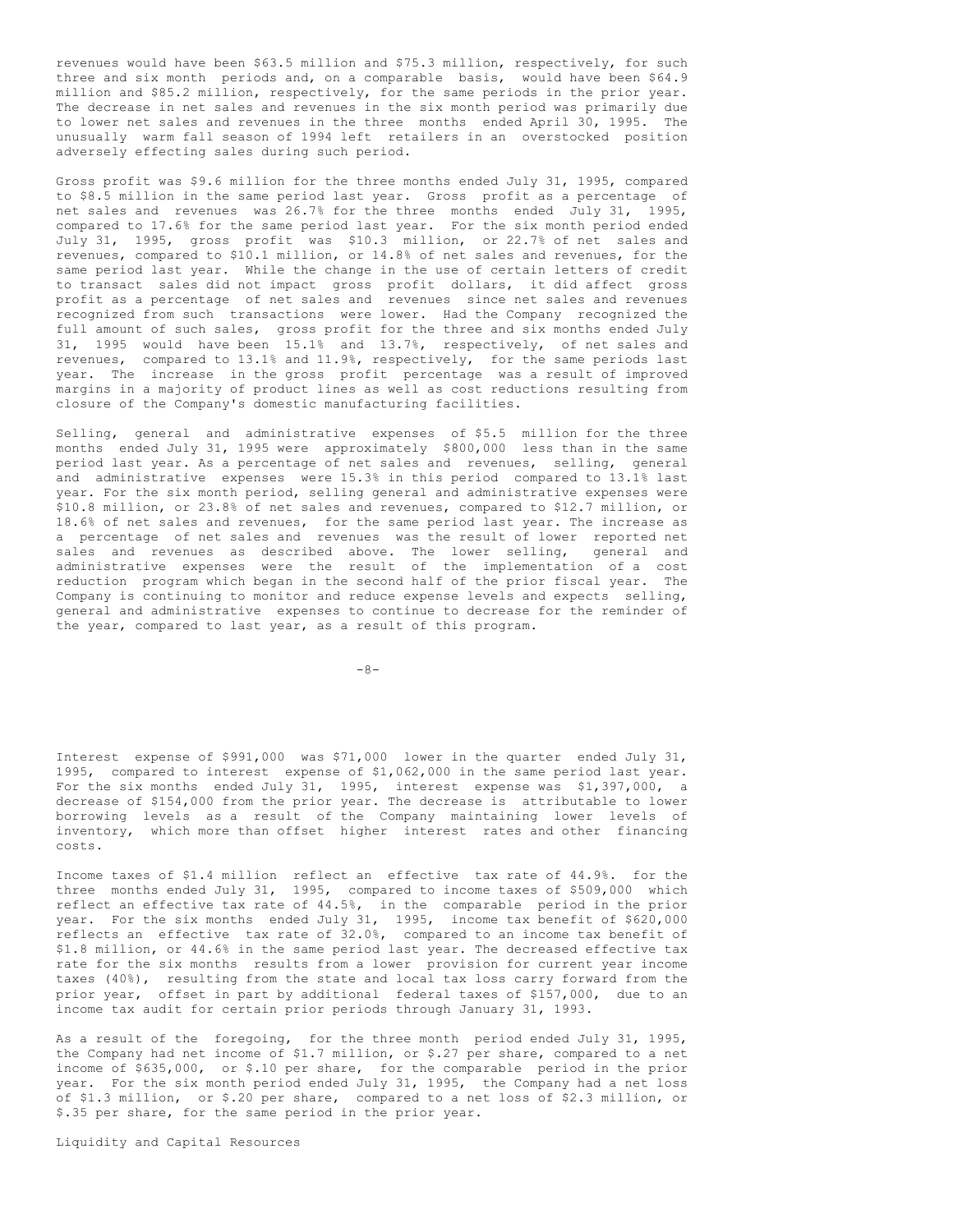The Company has a loan agreement, which expires May 31, 1996, providing for a collateralized working capital line of credit for a maximum amount of \$48 million through January 30, 1996 (reduced to \$40 million commencing January 31, 1996), of which a maximum of \$40 million (reduced to \$32 million commencing January 31, 1996) is available for direct borrowings and the unused balance for letters of credit. All amounts available for borrowings are subject to borrowing base formulas and overadvances specified in the agreement.

Direct borrowings bear interest at the agent's prime rate (8.75% as of September 1, 1995) plus 2%. All borrowings are collateralized by the assets of the Company. The loan agreement requires the Company, among other covenants, to maintain certain earnings and tangible net worth levels, and prohibits the payments of cash dividends. As of July 31, 1995, there was \$31.6 million of borrowings outstanding and approximately \$10.7 million of contingent liability under open letters of credit. The amount borrowed under the line of credit varies based on the Company's seasonal requirements. The current loan agreement reduced the maximum credit line available to the Company compared to the prior year. The Company is planning to carry lower levels of inventory in the current fiscal year compared to the prior year and, as a result, believes that this facility will be sufficient to meet its working capital needs. Inventories as of July 31, 1995 were \$32.5 million compared to \$57.8 million as of July 31, 1994.

The Company's majority-owned Indonesian subsidiary has a line of credit with a bank for approximately \$3.5 million which is supported by a \$2.0 million stand-by letter of credit issued under the Company's loan agreement. As of July 31, 1995, the borrowing by the Indonesian subsidiary under its line of credit approximated \$2.7 million.

 $-9-$ 

Item 4. Submission of Matters to a Vote of Stockholders

(a) The Company's Annual Meeting of Stockholders was held on June 22, 1995 (the 'Annual Meeting').

(b) The following matters were voted upon and approved by the Company's stockholders at the Annual Meeting:

(i) The election of nine directors to serve for the ensuring year. The following nominees were elected as directors of the Company (with the Company's stockholders having voted as set forth below):

| Nominee             | Votes For | Withheld<br>Authority to Vote |
|---------------------|-----------|-------------------------------|
| Morris Goldfarb     | 5,958,656 | 99,084                        |
| Aron Goldfarb       | 5,957,656 | 100,084                       |
| Lyle Berman         | 5,958,156 | 99,584                        |
| Thomas J. Brosig    | 5,958,556 | 99,184                        |
| Alan Feller         | 5,959,256 | 98,484                        |
| Carl Katz           | 5,958,156 | 99,584                        |
| Willem van Bokhorst | 5,959,156 | 98,584                        |
| Sigmund Weiss       | 5,959,156 | 98,584                        |
| George J. Winchell  | 5,959,156 | 98,584                        |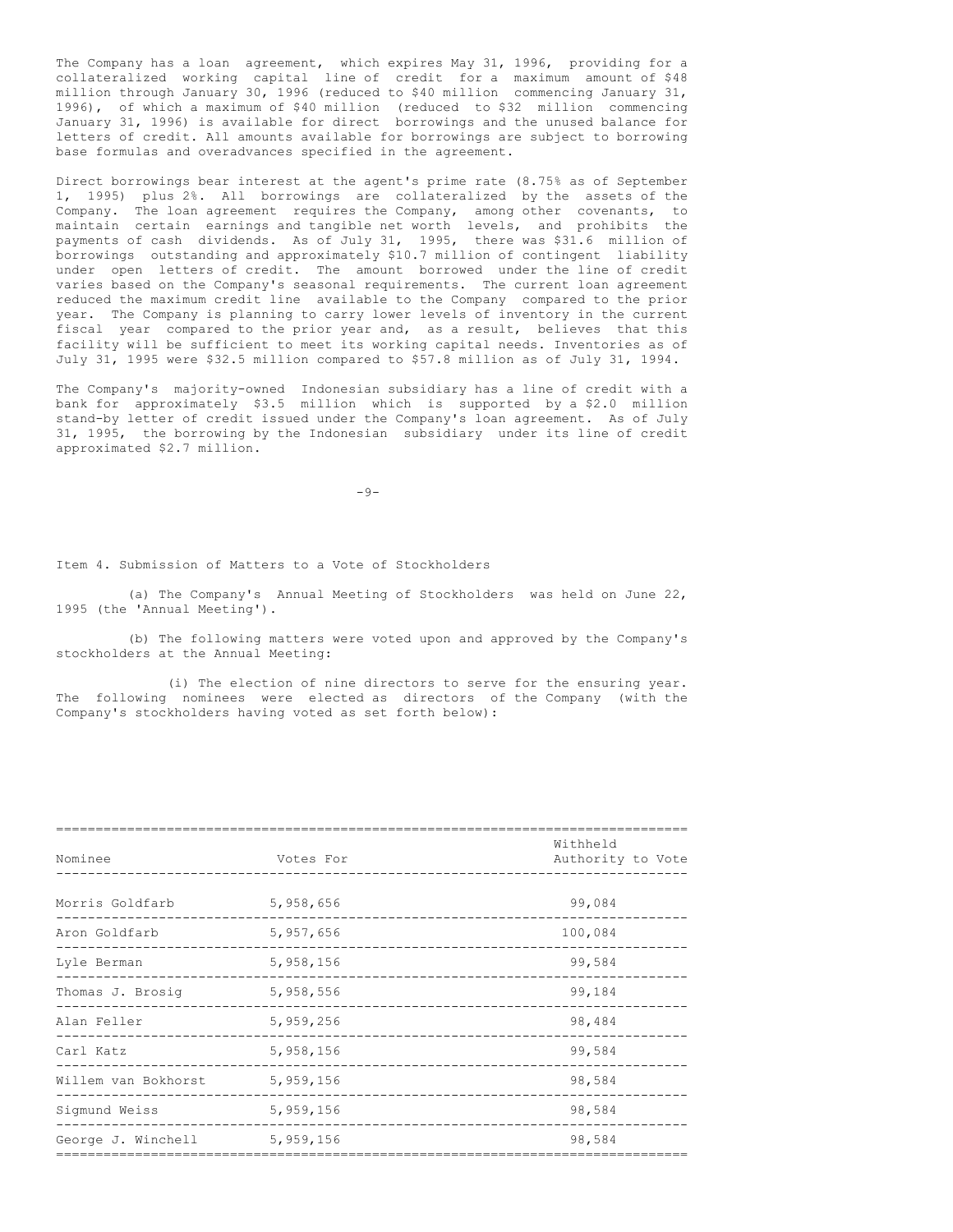(ii) The ratification of the appointment of Grant Thornton LLP as the Company's independent certified public accountants for the fiscal year ending January 31, 1996. The Company's stockholders voted as follows: FOR: 6,007,465

AGAINST: 45,740 ABSTENTIONS: 4,535 BROKER NON-VOTES: 0

-10-

#### SIGNATURES

Pursuant to the requirements of the Securities Exchange Act of 1934, the registrant has duly caused this report to be signed on its behalf by the undersigned thereunto duly authorized.

> G-III APPAREL GROUP, LTD. (Registrant)

Date: September 13, 1995 By: /s/ MORRIS GOLDFARB --------------------------------- Morris Goldfarb President and Chief Executive Officer

Date: September 13, 1995 By: /s/ ALAN FELLER

--------------------------------- Alan Feller Chief Financial Officer, Treasurer, and Secretary

STATEMENT OF DIFFERENCES The section symbol shall be expressed as ...................... 'ss'

> EXHIBIT INDEX -------------

> > Sequential Page Number ----------

Exhibit 10 Second Amended and Restated Loan Agreement

Exhibit 27 Financial Data Schedule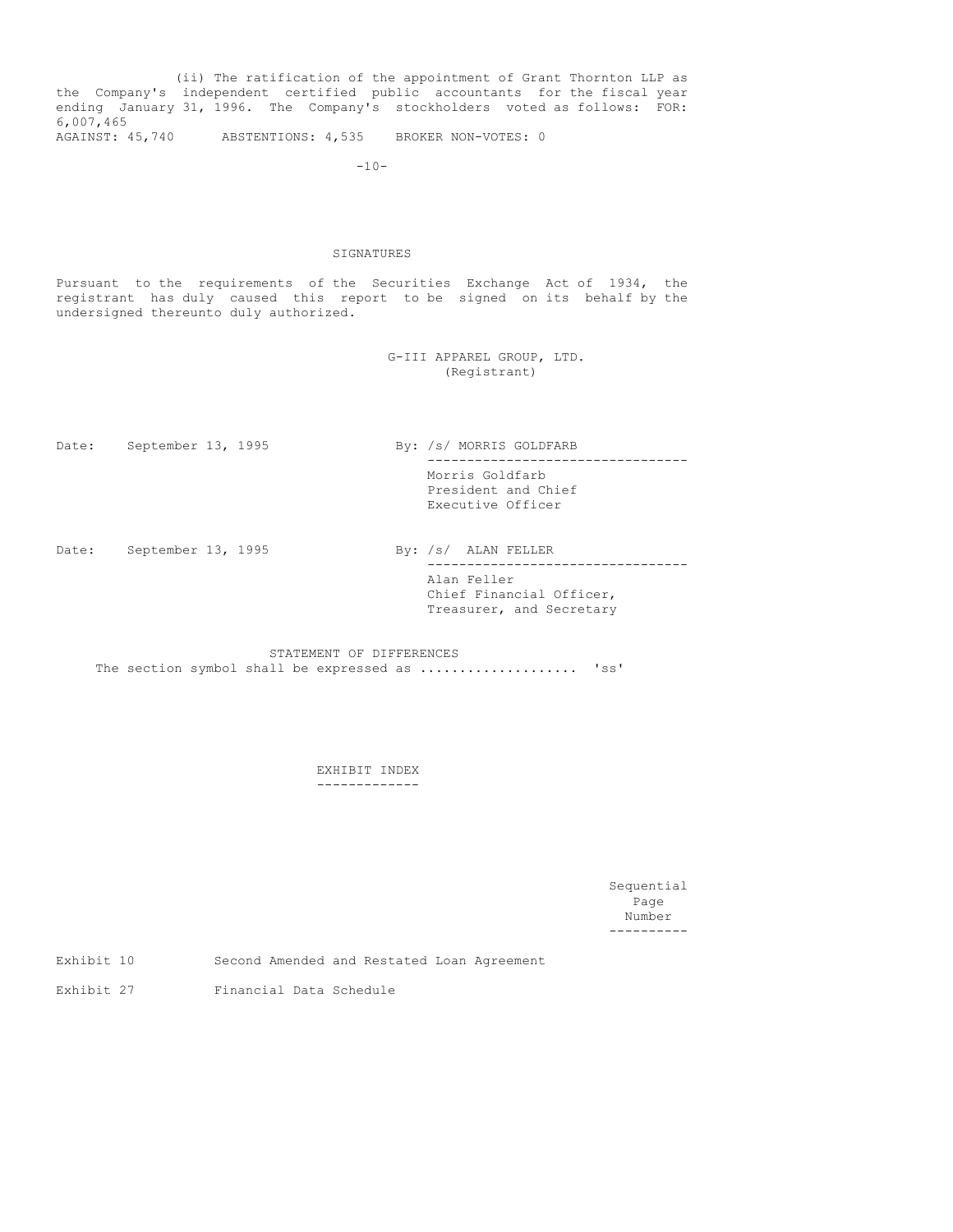SECOND AMENDED AND RESTATED LOAN AGREEMENT

BY AND AMONG

G-III LEATHER FASHIONS, INC.

THE BANKS SIGNATORY HERETO

AND

NATWEST BANK N.A. AS AGENT, COLLATERAL MONITORING AGENT AND ISSUING BANK FOR SUCH BANKS

JUNE 12, 1995

TABLE OF CONTENTS

## PAGE  $---$

| Article 1.                |                                                             |  |
|---------------------------|-------------------------------------------------------------|--|
| Article 2.<br>Section 2.1 | Letters of Credit; Acceptances;                             |  |
|                           | Loans; Steamship Guaranties;                                |  |
| Section 2.2               | Applications for Letters of<br>Credit, Steamship Guaranties |  |
|                           |                                                             |  |
| Section 2.3               | Borrowing Notice and                                        |  |
|                           |                                                             |  |
| Section 2.4               |                                                             |  |
| Section 2.5               |                                                             |  |
| Section 2.6               |                                                             |  |
| Section 2.7               | Payment of Loans and Acceptances;                           |  |
|                           | Voluntary Changes in Commitment;                            |  |
|                           |                                                             |  |
| Section 2.8               |                                                             |  |
| Section 2.9               |                                                             |  |
| Section 2.10              | Time and Method of Payments;                                |  |
|                           |                                                             |  |
| Section 2.11              |                                                             |  |
| Section 2.12              |                                                             |  |
| Section 2.13              |                                                             |  |
| Section 2.14              |                                                             |  |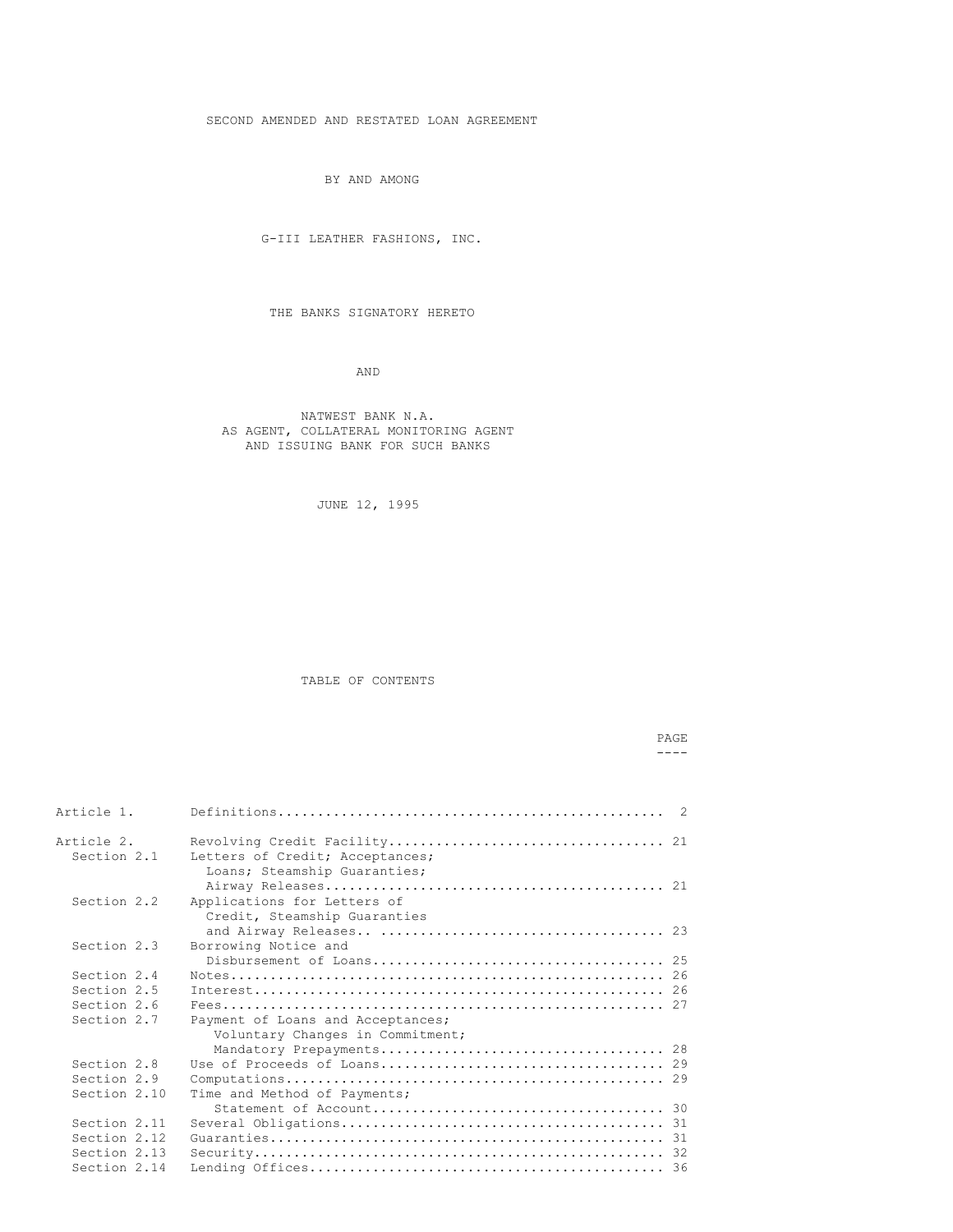|              | Section 2.16 Sharing of Payments               |  |
|--------------|------------------------------------------------|--|
|              |                                                |  |
|              |                                                |  |
| Section 2.18 |                                                |  |
|              | Section 2.19 Pro Rata Treatment Among Banks 40 |  |
| Section      |                                                |  |

|              | Section 2.21 Collections; Agent's Right to                   |  |
|--------------|--------------------------------------------------------------|--|
|              | Notify Account Debtors and<br>Endorse the Borrower's Name 41 |  |
| Section 2.22 | Application of Payments and Collections 42                   |  |
| Article 3.   | Representations and Warranties 43                            |  |
| Section 3.1  |                                                              |  |
| Section 3.2  |                                                              |  |
| Section 3.3  | No Violation of Law or Agreements 45                         |  |
| Section 3.4  | Due Execution, Validity, Enforceability 45                   |  |
| Section 3.5  | Properties, Priority of Liens 46                             |  |
| Section 3.6  | Judgments, Actions, Proceedings 46                           |  |
| Section 3.7  | No Default; Compliance With Laws 46                          |  |

 $-i-$ 

## PAGE  $---$

| Section 3.8  |                                                                   |  |
|--------------|-------------------------------------------------------------------|--|
| Section 3.9  | Financial Statements;                                             |  |
|              |                                                                   |  |
| Section 3.10 |                                                                   |  |
| Section 3.11 |                                                                   |  |
| Section 3.12 |                                                                   |  |
| Section 3.13 | Name Changes, Mergers,<br>Acquisitions; Location of Collateral 49 |  |
| Section 3.14 |                                                                   |  |
| Section 3.15 |                                                                   |  |
| Section 3.16 | Labor Disputes; Collective Bargaining                             |  |
|              | Agreements; Employee Grievances 50                                |  |
| Section 3.17 |                                                                   |  |
| Section 3.18 |                                                                   |  |
| Section 3.19 | Account Representations                                           |  |
|              |                                                                   |  |
| Section 3.20 |                                                                   |  |
| Section 3.21 | Accounts Receivable Aging Reports;                                |  |
|              |                                                                   |  |
| Section 3.22 | Inventory Representations                                         |  |
|              |                                                                   |  |
| Section 3.23 |                                                                   |  |
| Section 3.24 |                                                                   |  |
|              |                                                                   |  |
| Article 4.   |                                                                   |  |
| Section 4.1  |                                                                   |  |
| Section 4.2  | Conditions to Subsequent                                          |  |
|              | Loans and Issuance of L/Cs 56                                     |  |
| Section 4.3  |                                                                   |  |
| Article 5.   | Delivery of Financial Reports,                                    |  |
|              | Documents and Other Information 57                                |  |
| Section 5.1  | Annual Financial Statements 57                                    |  |
| Section 5.2  | Semi-Annual Financial Statements;                                 |  |
|              | Quarterly Financial Statements 58                                 |  |
| Section 5.3  |                                                                   |  |
| Section 5.4  |                                                                   |  |
| Section 5.5  | Rental Obligations; Capitalized                                   |  |
|              |                                                                   |  |
| Section 5.6  |                                                                   |  |
| Section 5.7  |                                                                   |  |
| Section 5.8  |                                                                   |  |
| Section 5.9  |                                                                   |  |
|              |                                                                   |  |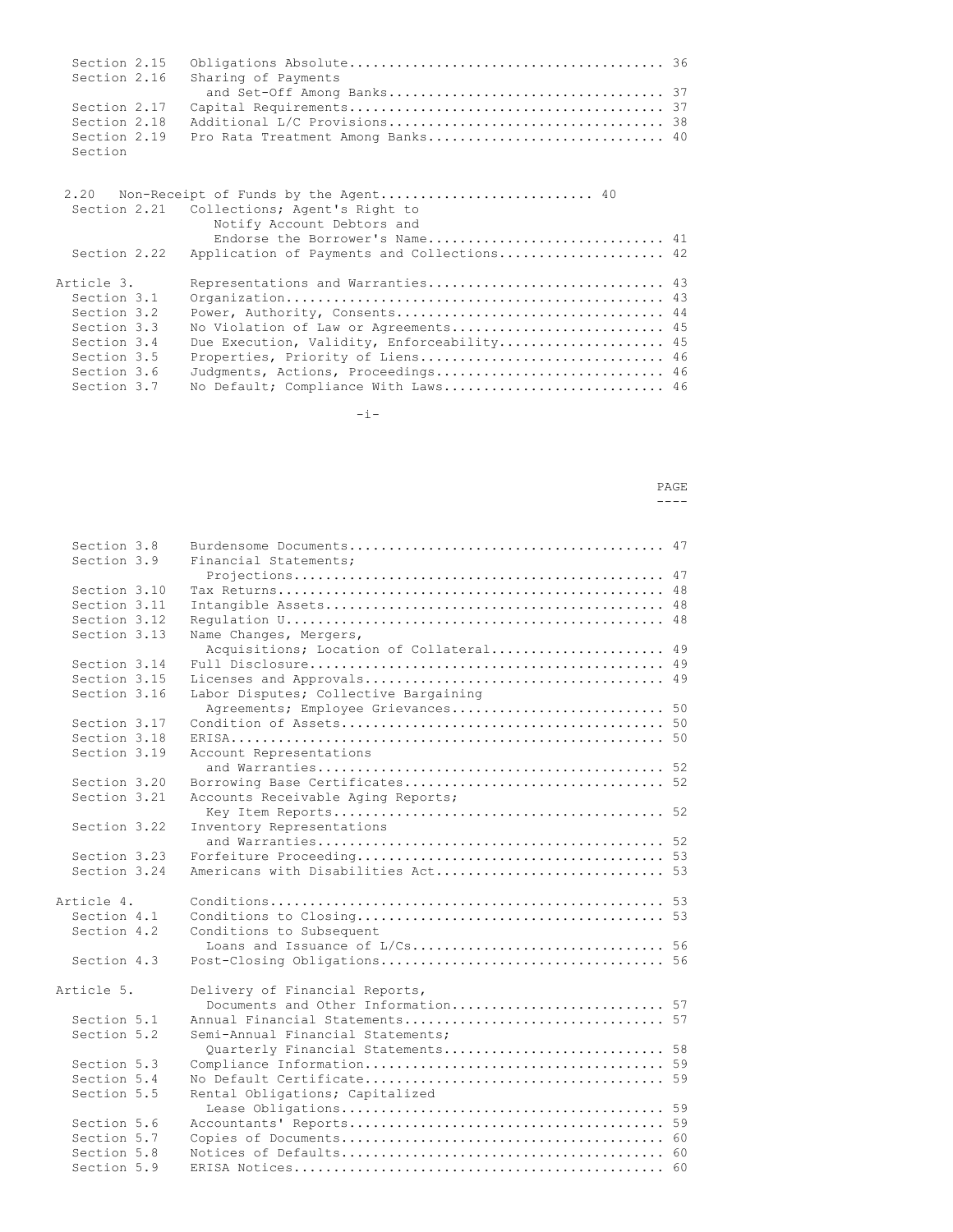Section 5.10 Additional Information and Reports ............................. 61 Section 5.11 Confidentiality of Information.............................. 62

-ii-

| PAGE |
|------|
|      |
|      |
|      |
| ⌒    |

| Article 6.   |                                           |
|--------------|-------------------------------------------|
| Section 6.1  |                                           |
| Section 6.2  | Inspections and Field Examinations;       |
|              | Annual Accounts Receivable 63             |
| Section 6.3  |                                           |
| Section 6.4  |                                           |
| Section 6.5  | Copies of Corporate Documents 64          |
| Section 6.6  |                                           |
| Section 6.7  |                                           |
| Section 6.8  |                                           |
| Section 6.9  |                                           |
| Section 6.10 |                                           |
| Section 6.11 |                                           |
| Section 6.12 |                                           |
| Section 6.13 |                                           |
| Section 6.14 |                                           |
| Section 6.15 |                                           |
|              |                                           |
| Article 7.   |                                           |
| Section 7.1  |                                           |
| Section 7.2  |                                           |
| Section 7.3  |                                           |
| Section 7.4  | Mergers, Acquisitions; Liquidations<br>70 |
| Section 7.5  |                                           |
| Section 7.6  |                                           |
| Section 7.7  |                                           |
| Section 7.8  |                                           |
| Section 7.9  |                                           |
| Section 7.10 |                                           |
| Section 7.11 |                                           |
| Section 7.12 |                                           |
| Section 7.13 |                                           |
| Section 7.14 |                                           |
| Section 7.15 |                                           |
| Section 7.16 |                                           |
| Section 7.17 | Activities Leading to Forfeiture          |
| Section 7.18 |                                           |
| Section 7.19 |                                           |
| Section 7.20 |                                           |
| Article 8.   |                                           |
| Section 8.1  |                                           |
| Section 8.2  |                                           |
| Section 8.3  |                                           |

-iii-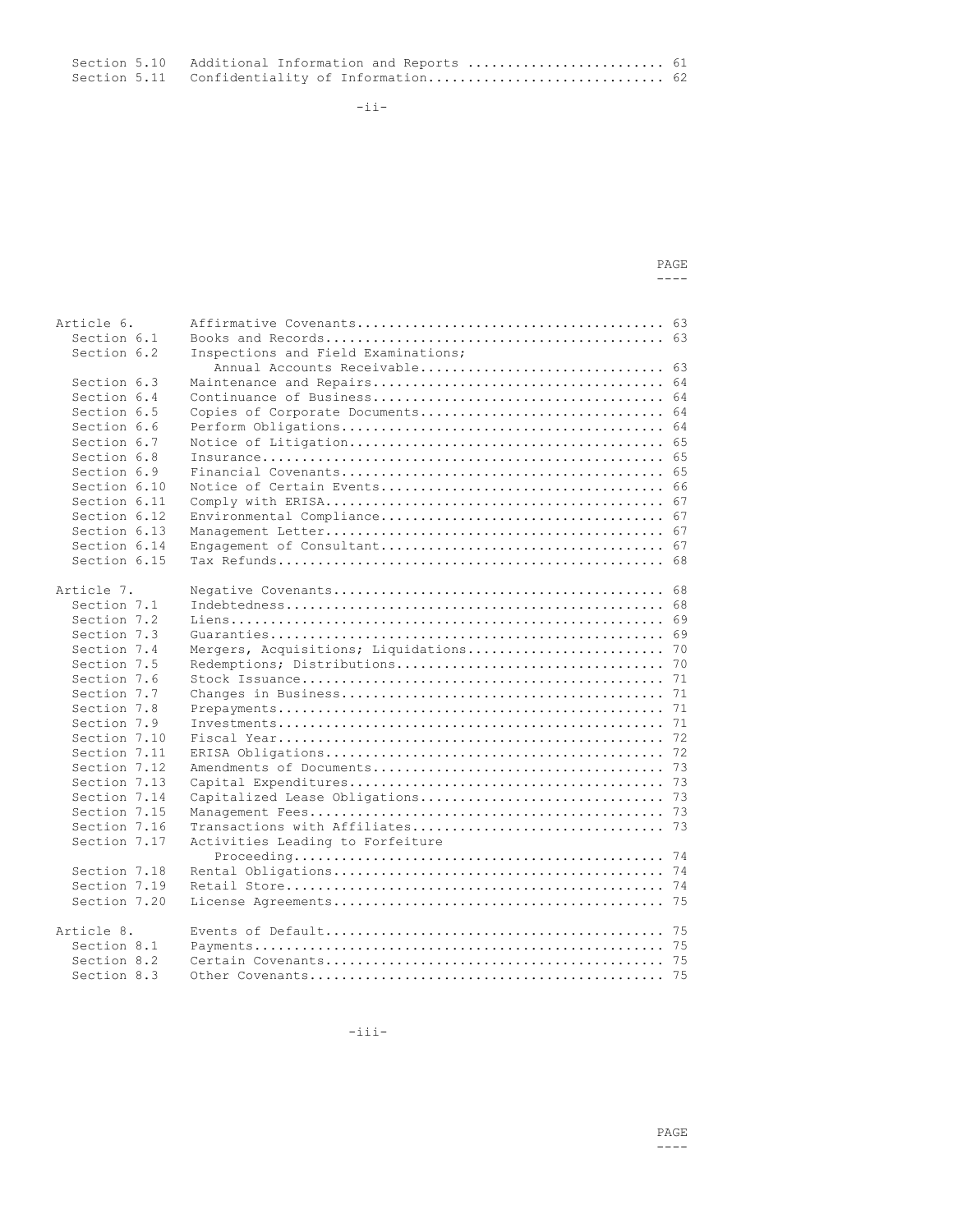| Section 8.4   |                                       |
|---------------|---------------------------------------|
| Section 8.5   |                                       |
| Section 8.6   |                                       |
| Section 8.7   |                                       |
| Section 8.8   |                                       |
| Section 8.9   |                                       |
| Section 8.10  |                                       |
| Section 8.11  |                                       |
| Section 8.12  |                                       |
| Section 8.13  |                                       |
| Section 8.14  |                                       |
| Article 9.    |                                       |
| Section 9.1   |                                       |
| Section 9.2   |                                       |
| Section 9.3   |                                       |
| Section 9.4   |                                       |
| Section 9.5   |                                       |
| Section 9.6   |                                       |
| Section 9.7   |                                       |
| Section 9.8   |                                       |
| Section 9.9   | Sharing of Collateral and Payments 83 |
| Section 9.10  | Additional Provisions as to the       |
|               | Collateral Monitoring Agent 84        |
| Article 10.   |                                       |
| Section 10.1  | Fees and Expenses; Indemnity 85       |
| Section 10.2  |                                       |
| Section 10.3  |                                       |
| Section 10.4  | Survival of Agreements and            |
|               | Representations; Construction 88      |
| Section 10.5  | Lien on and Set-off of Deposits 88    |
| Section 10.6  | Modifications, Consents and           |
| Section 10.7  |                                       |
| Section 10.8  |                                       |
| Section 10.9  |                                       |
| Section 10.10 |                                       |
| Section 10.11 |                                       |
|               |                                       |
| Section 10.12 | Binding Effect; No Assignment         |
| Section 10.13 | Assignments and Participation by      |
|               | Banks; Issuance of L/Cs by            |
|               |                                       |

 $-iv-$ 

PAGE  $---$ 

|  | Section 10.14 GOVERNING LAW; CONSENT TO JURISDICTION;   |  |
|--|---------------------------------------------------------|--|
|  |                                                         |  |
|  | Section 10.15. Waiver of Existing Events of Defaults 96 |  |
|  | Section 10.16. Additional Agreements by Borrower        |  |
|  |                                                         |  |
|  | Section 10.17. Release by Borrower and Loan Parties 97  |  |

 $-v-$ 

# EXHIBITS

| Α.        | Form of Fourth Substituted Note                        |
|-----------|--------------------------------------------------------|
| <b>B.</b> | States of Incorporation and Qualification, and         |
|           | Capitalization and Ownership of Stock, of Borrower and |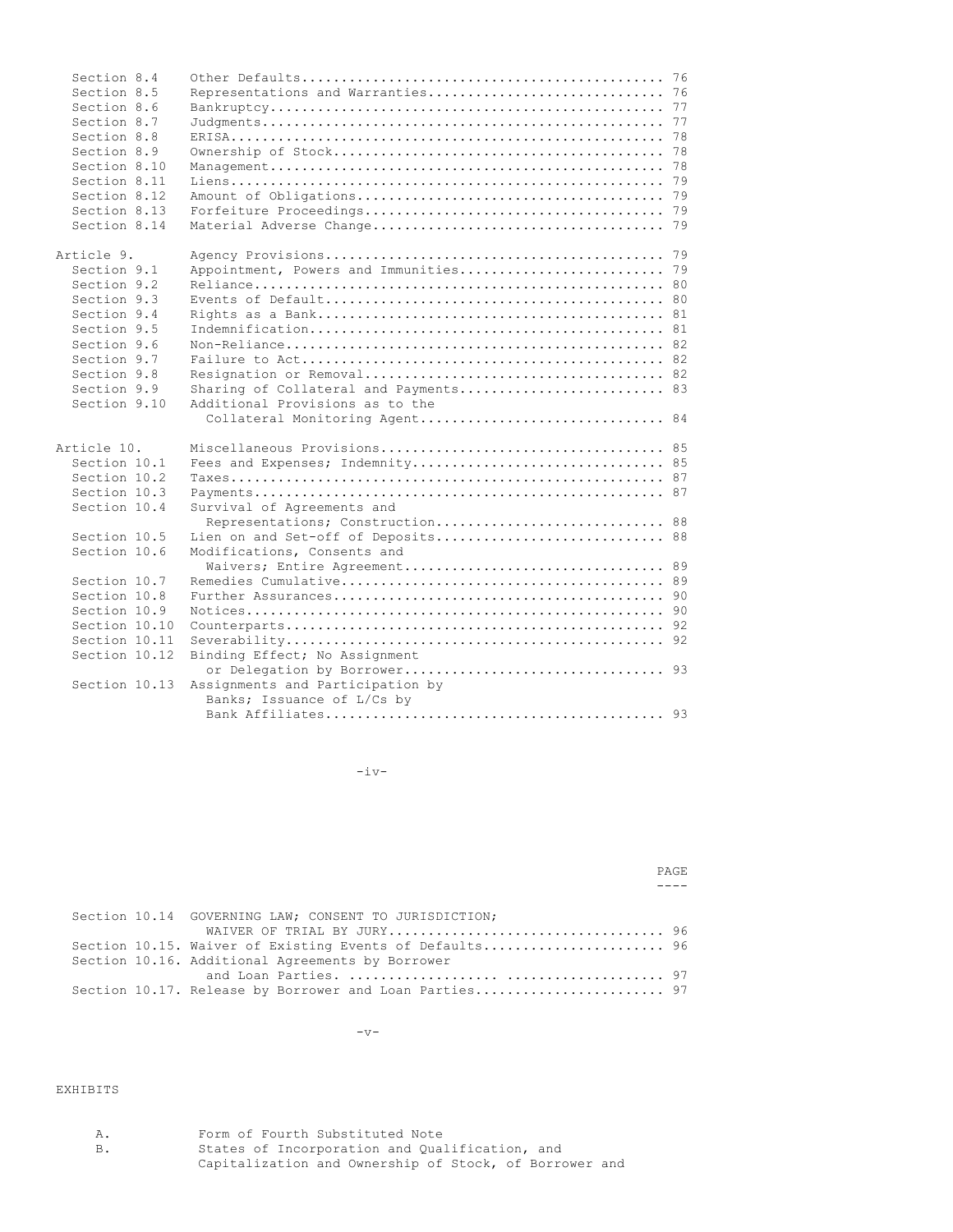|                | Subsidiaries                                            |
|----------------|---------------------------------------------------------|
| $\mathsf{C}$ . | Consents, Waivers, Approvals; Violation of Agreements   |
| $D-1$ .        | Form of Available to Sell Report $(\hat{S})$            |
| $D-2$ .        | Form of Available to Sell Report (Units)                |
| $D-3$ .        | Form of Inventory Analysis Report                       |
| $D-4$ .        | Form of Key Item Report                                 |
| Ε.             | Permitted Security Interests, Liens and Encumbrances    |
| F.             | Judgments, Actions, Proceedings                         |
| G.             | Defaults; Compliance with Laws, Regulations, Agreements |
| Η.             | Burdensome Documents                                    |
| Ι.             | Patents, Trademarks, Trade Names, Service Marks,        |
|                | Copyrights, and Trade-Style Names                       |
| J.             | Name Changes, Mergers, Acquisitions; Location of        |
|                | Collateral                                              |
| Κ.             | Labor Disputes; Collective Bargaining Agreements;       |
|                | Employee Grievances                                     |
| T.,            | Pension Plans                                           |
| Μ.             | Permitted Indebtedness and Guaranties                   |
| N.             | Form of Assignment and Acceptance                       |
| $\circ$ .      | Accounts and Inventory                                  |
| $P$ .          | Borrowing Base Certificate                              |
| Q.             | Form of Continuing Agreement for Issuance of Steamship  |
|                | Guaranties and Airway Releases                          |
|                |                                                         |

#### **SCHEDULE**

|     | Existing Events of Default |  |  |
|-----|----------------------------|--|--|
| 7.9 | Investments                |  |  |

 $-vr -$ 

SECOND AMENDED AND RESTATED LOAN AGREEMENT ------------------------------------------

THIS AGREEMENT, made as of the 12th day of June, 1995, by and among:

G-III LEATHER FASHIONS, INC., a New York corporation (the 'Borrower');

The Banks that have executed the signature pages hereto (individually, a 'Bank' and collectively, the 'Banks'); and

NATWEST BANK N.A. (formerly known as National Westminster Bank USA), a national banking association, as Agent for the Banks (in such capacity, together with its successors in such capacity, the 'Agent'), as Collateral Monitoring Agent for the Banks (in such capacity, together with its successors in such capacity, the 'Collateral Monitoring Agent'), and as Issuing Bank (in such capacity, together with its successors in such capacity, the 'Issuing Bank');

> W I T N E S S E T H: --------------------

(A) The Borrower is indebted to the Banks in the aggregate principal amount of NINETEEN MILLION NINE HUNDRED THOUSAND AND 00/100 (\$19,900,000.00) DOLLARS in respect of revolving loans made by the Banks and the Borrower and certain of its affiliates are the account parties in respect of letters of credit and acceptances issued by the Banks in the outstanding stated amount of \$15,385,300.00 (collectively, the 'Existing Loan and L/C Obligations') pursuant to the Amended and Restated Loan Agreement, dated July 29, 1994, by and among the Borrower, the Banks and the Agent, as amended by Letter Amendment dated as of December 15, 1994, Letter Amendment dated as of February 2, 1995, Letter Amendment dated March 24, 1995, Agreement as to Open Trade Letters of Credit, dated March 30, 1995, Letter Agreement dated May 30, 1995, Letter Agreement dated June 5, 1995 and Letter Agreement dated June 9, 1995 (as so amended, the 'Existing Loan Agreement');

(B) The Existing Loan and L/C Obligations and all other indebtedness, liabilities and obligations of the Borrower to the Banks whether now existing or hereafter arising, including, without limitation, those arising under the Existing Loan Agreement (all such indebtedness, liabilities and obligations, collectively, the 'Existing Bank Obligations') are secured by certain guaranties and liens on collateral, including, without limitation: (a) the personal property of the Borrower pursuant to a security agreement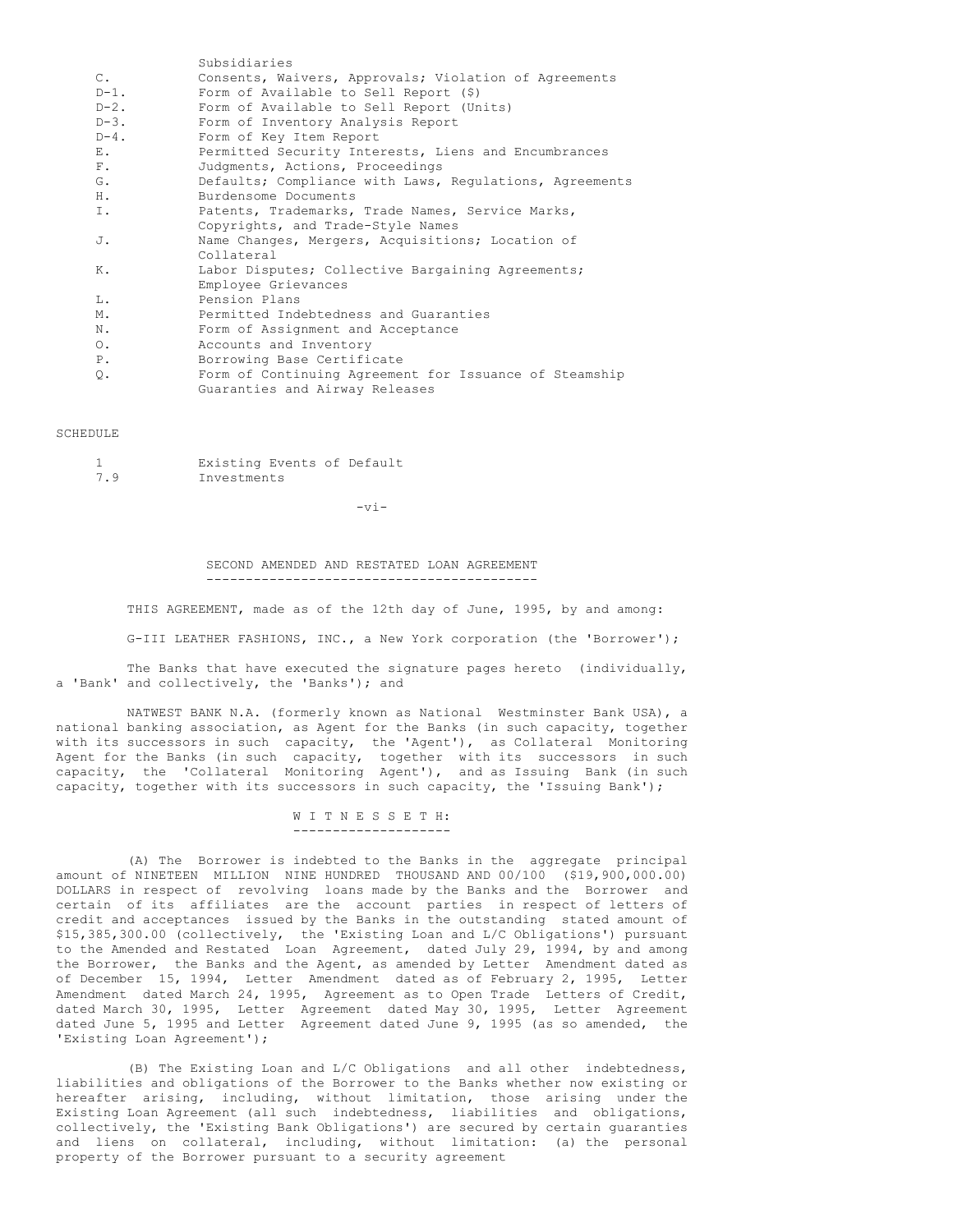between the Borrower and the Agent for the ratable benefit of the Banks, (b) the guaranties of certain subsidiaries and affiliates of the Borrower of the Existing Bank Obligations, and (c) certain personal property of such subsidiaries and affiliates pursuant to security agreements by and between such subsidiaries and affiliates and the Agent, for the benefit of the Banks, in each case, as provided for in the Existing Loan Agreement;

(C) Morris Goldfarb and Aron Goldfarb, stockholders in G-III Apparel Group, Ltd., the owner of all of the issued and outstanding capital stock of the Borrower, have personally guaranteed a portion of the Existing Bank Obligations;

(D) As of the date hereof, the Borrower is not in compliance with certain of the terms, conditions and covenants of the Existing Loan Agreement and certain Events of Default exist thereunder;

(E) The Borrower desires that the Banks (i) waive the existing Events of Default under the Existing Loan Agreement, which Events of Default are set forth on Schedule 1 attached hereto (the 'Existing Events of Default'); and (ii) extend the credit facility provided for under the Existing Loan Agreement as amended hereby on the terms and conditions contained herein;

(F) The Banks have agreed to waive the existing Events of Default and extend the credit facility, subject to the amendment of the terms and conditions relating to the aforementioned collateral and subject to the other agreements of the parties, all as hereinafter set forth; and

(G) In order to effect the amendment of the Existing Loan Agreement, the Banks, the Agent, the Collateral Monitoring Agent, the Issuing Bank and the Borrower desire to amend and restate the Existing Loan Agreement in its entirety as set forth herein;

NOW, THEREFORE, the parties hereto agree to amend and restate the Existing Loan Agreement in its entirety as follows:

Article 1. Definitions.

As used in this Agreement, the following terms shall have the following meanings:

'Acceptance(s)' - time drafts which (a) are drawn by the Borrower's vendors or suppliers under L/Cs which permit such drawings and are presented to the Agent in accordance with the terms of the relevant Time Trade L/Cs on or before the respective expiration dates of such Time Trade L/Cs, (b) are accepted by a Bank in accordance with the terms of this Agreement and (c) mature no later than the earlier of (i) 60 days after the date of issuance thereof and (ii) the Commitment Termination Date.

 $-2-$ 

'Account' - accounts (including but not limited to accounts receivable), revenues, income, fees and receipts whether now or hereafter existing or now owned or hereafter acquired and wherever located, of every kind and description, tangible or intangible, and all rights to receive the same, whether in the form of contract rights or other rights, and the proceeds of such rights, whether now owned or hereafter coming into existence, and all chattel paper, instruments, general intangibles, credits, claims, demands and any other obligations for the payment of money.

'Account Debtor' or 'account debtor' - at any time, any Person who is obligated to the Borrower, Retail or Manufacturing under or on account of an Account.

'Accounts Receivable Aging Report' - a summary account receivable trial balance showing accounts receivable of the Borrower and each Guarantor (other than Tatabuana) as of the last day of the preceding week (in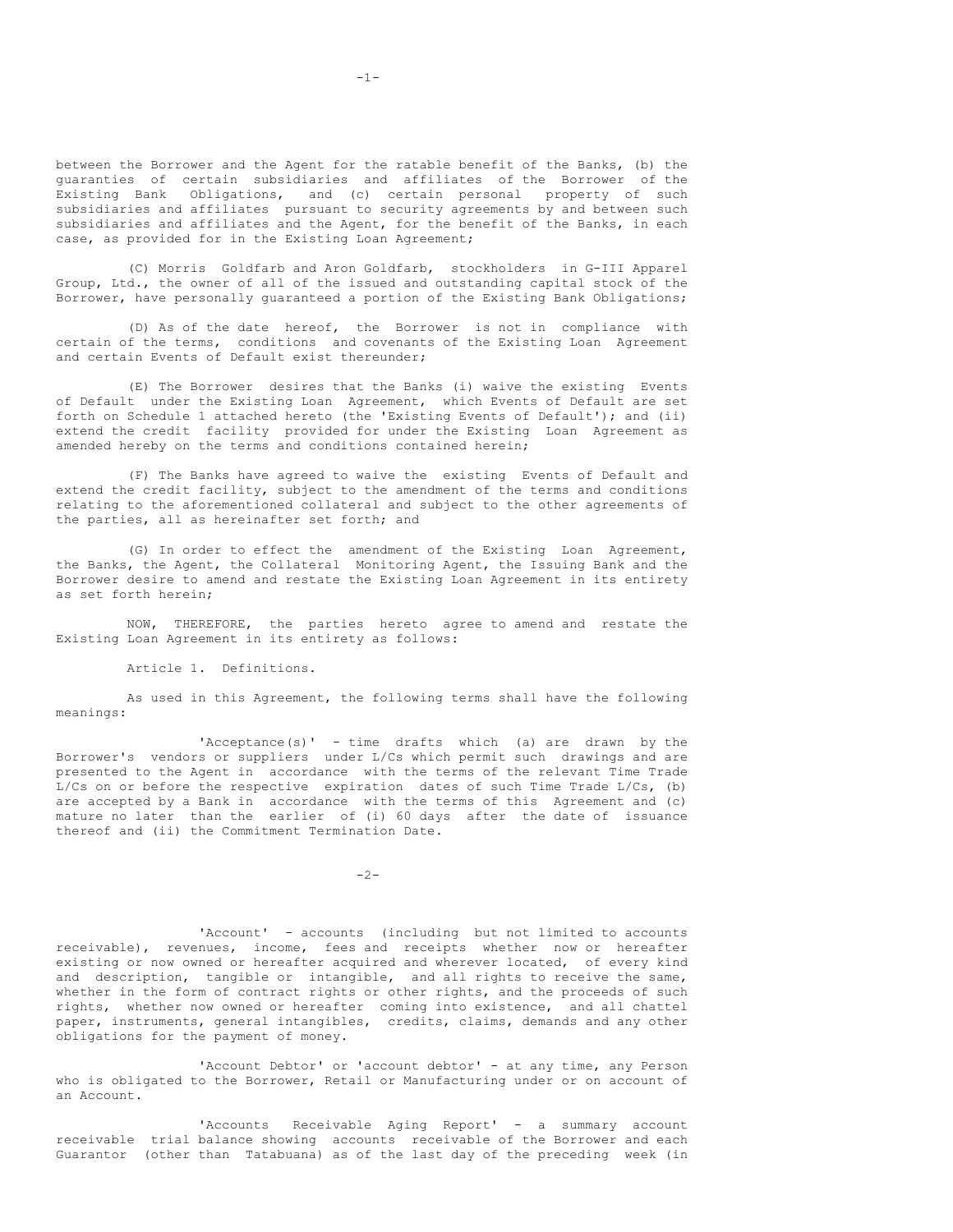the case of a weekly report) or month (in the case of a monthly report) outstanding from the due date set forth in the invoice in the following categories: future; current; 1-30 days; 31-60 days; 61-90 days; and 90 days and over.

'Advisory Fee' - as defined in subsection 2.6(a) hereof.

'Affiliate' - as to any Person, any other Person that directly or indirectly controls, or is under common control with, or is controlled by, such Person. As used in this definition, 'control' (including, with its correlative meanings, 'controlled by' and 'under common control with') shall mean possession, directly or indirectly, of power to direct or cause the direction of management or policies (whether through ownership of securities or partnership or other ownership interests, by contract or otherwise), provided that, in any event: (i) any Person that owns directly or indirectly 5% (with respect to any corporation other than the Parent) or 15% (with respect to the Parent) or more of the securities having ordinary voting power for the election of directors or other governing body of a corporation or 5% or more of the partnership or other ownership interests of any other Person (other than as a limited partner of such other Person) will be deemed to control such corporation or other Person; and (ii) each shareholder, director and officer of the Borrower shall be deemed to be an Affiliate of the Borrower.

'Airway Release(s)' - as defined in subsection 2.1(e) hereof.

'Application(s)' - as defined in subsection 2.2(a) hereof.

'Assignment and Acceptance' - an agreement in the form of Exhibit N hereto.

 $-3-$ 

'Assignment of Life Insurance' - as defined in Section 2.13(c)(i)(A) hereof.

'Assignment of Tax Refunds' - as defined in Section 2.13(d)(ii)(C) hereof.

'Availability' - as of the date of any determination thereof, the Borrowing Base less Outstanding Obligations; provided, however, that at no time shall the sum of Availability and Outstanding Obligations exceed the Commitment; and, provided, further, that in determining Availability in the issuance or advance, as the case may be, of any of Standby L/Cs, Acceptances, Loans, Steamship Guaranties or Airway Releases, the sum of Availability and Direct Debt shall not exceed the Direct Debt Sublimit.

'Bank's Commitment' - the amount set forth next to each Bank's name on the signature pages hereto.

'Bank's Share' - with respect to any Bank, such Bank's pro rata share determined at any time as its Bank's Commitment as a percentage of the Commitment.

'Borrower Security Agreement' - as defined in Section 2.13(a)(i) hereof.

'Borrower Security Interest Confirmation' - as defined in subsection 2.13(a)(ii)(A) hereof.

'Borrowing Base' - as of the date of any determination thereof, an amount up to, but not in excess of, the sum of:

- (i) Eighty percent of all Eligible Accounts; plus
- (ii) Fifty percent of all Eligible Inventory; plus
- (iii) the applicable Overadvance.

The Borrowing Base shall be subject to reduction at any time and from time to time because of the reduction by the Collateral Monitoring Agent, in the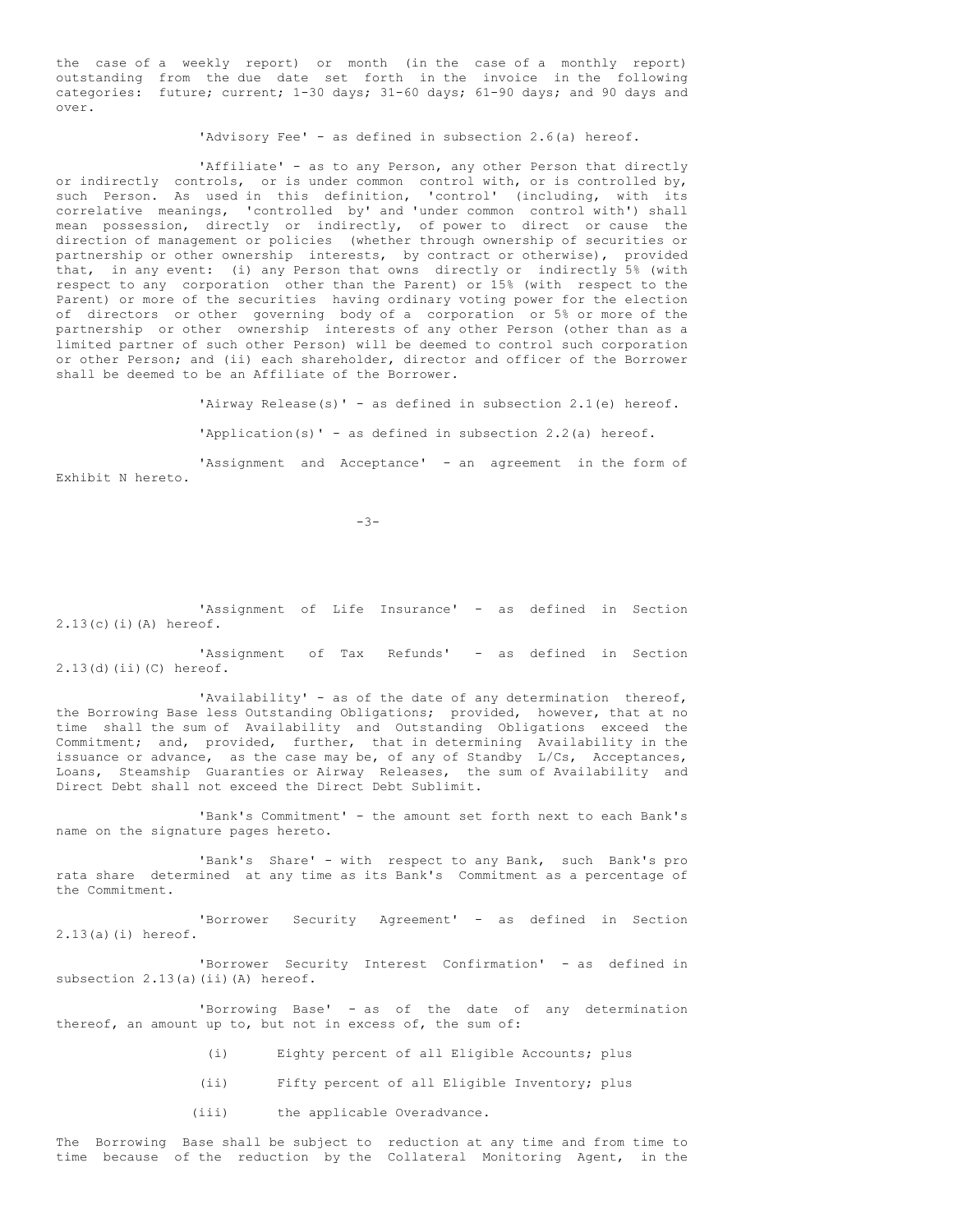exercise of its discretion, of the percentage of Eligible Accounts and/or Eligible Inventory included therein by the application of a chargeback reserve, a reserve for credit balances in the ineligible column, a 'contra' reserve and such other appropriate reserves as the Collateral Monitoring Agent shall establish in accordance with Section 9.10 hereof.

'Borrowing Base Certificate' - a certificate executed by the president or chief financial officer of the Borrower substantially in the form annexed hereto as Exhibit P containing the information set forth therein.

 $-4-$ 

'Borrowing Notice' - as defined in Section 2.3 hereof.

'Business Day' - any day other than Saturday, Sunday or any other day on which commercial banks in New York City are authorized or required to close under the laws of the State of New York.

'Capital Expenditures' - for any period, the aggregate amount of all payments made during such period by any Person directly or indirectly for the purpose of acquiring, constructing or maintaining fixed assets, real property or equipment that, in accordance with generally accepted accounting principles, would be added as a debit to the fixed asset account of such Person, including, without limitation, all amounts paid or payable during such period with respect to interest that are required to be capitalized in accordance with generally accepted accounting principles.

'Capitalized Lease' - any lease the obligations to pay rent or other amounts under which constitute Capitalized Lease Obligations.

'Capitalized Lease Obligations' - as to any Person, the obligations of such Person to pay rent or other amounts under a lease of (or other agreement conveying the right to use) real and/or personal property which obligations are required to be classified and accounted for as a capital lease on a balance sheet of such Person under generally accepted accounting principles and, for purposes of this Agreement, the amount of such obligations shall be the capitalized amount thereof, determined in accordance with generally accepted accounting principles.

'Cash' - as to any Person, such Person's cash and cash equivalents, as defined in accordance with generally accepted accounting principles consistently applied.

'Closing Date' - the date of the consummation of the transactions contemplated hereby.

'Code' - the Internal Revenue Code of 1986, as it may be amended from time to time, and the regulations thereunder.

Documents.

'Collateral' - as defined in the respective Security

'Collateral Fees' - as defined in Section 2.6(f) hereof.

'Collection Account' - an account owned and maintained by the Collateral Monitoring Agent for the ratable benefit of the Banks.

'Commitment' - (i) Forty-Eight Million (\$48,000,000) Dollars during the period from the date hereof to and including

-5-

January 30, 1996, and (ii) \$40,000,000 during the period from January 31, 1996 to and including May 31, 1996, in each case in the aggregate, allocated among each of the Banks, respectively, in the amount set forth opposite such Bank's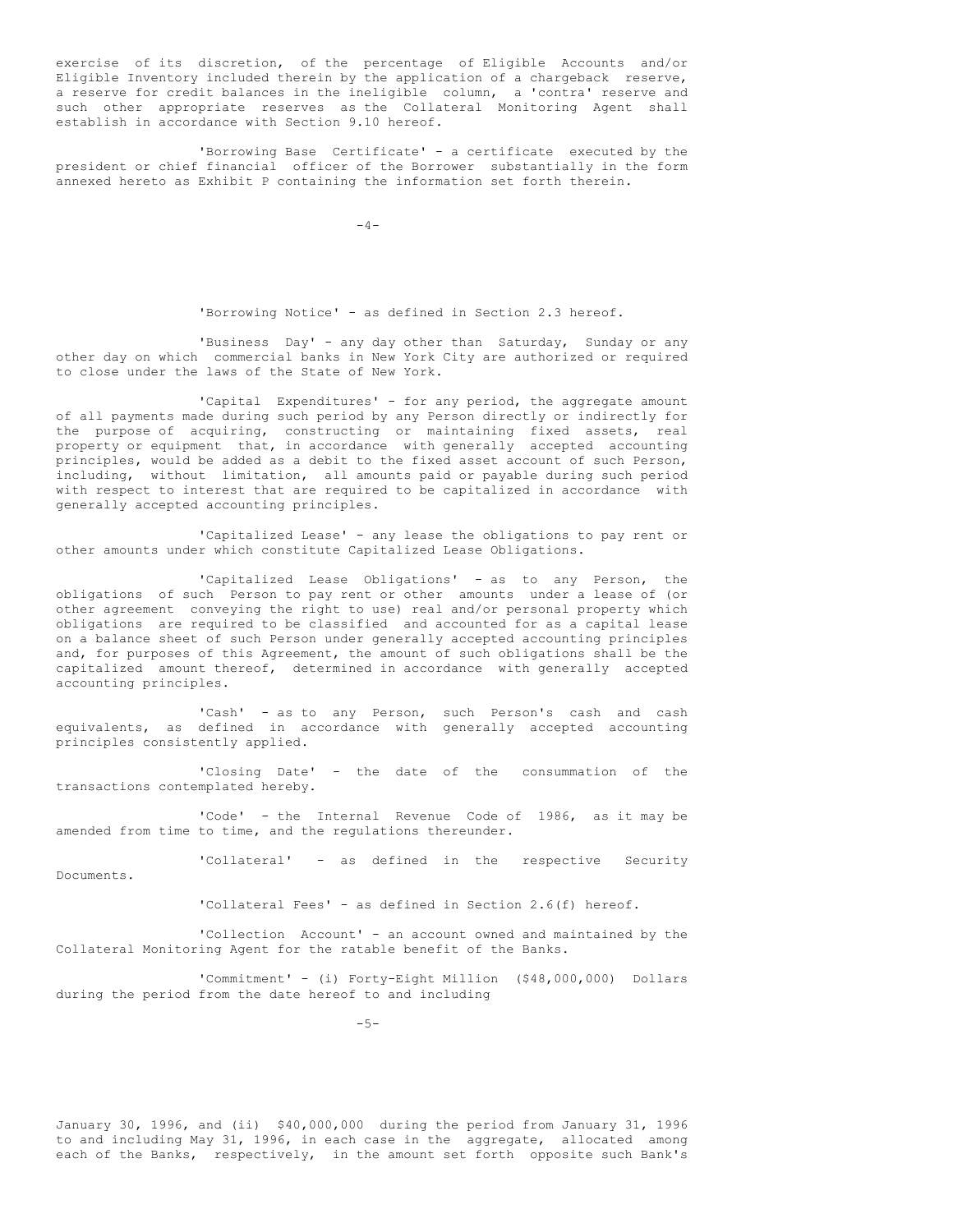name on the signature pages hereof under the caption 'Commitment', as such amount is reduced in accordance with the terms hereof.

'Commitment Termination Date' - May 31, 1996.

'Compliance Certificate' - a certificate executed by the president or chief financial officer of the Borrower to the effect that: (i) as of the effective date of the certificate, no Default or Event of Default under this Agreement exists or would exist after giving effect to the action intended to be taken by the Borrower as described in such certificate, including, without limitation, that the covenants set forth in Section 6.9 hereof would not be breached after giving effect to such action, together with a calculation in reasonable detail, and in form and substance satisfactory to the Agent and the Banks, of such compliance, and (ii) the representations and warranties contained in Article 3 hereof are true and correct with the same effect as though such representations and warranties were made on the date of such certificate, except for changes in the ordinary course of business none of which, either singly or in the aggregate, have had a material adverse effect on the business, operations or financial conditions of the Borrower.

'Consultant' - as defined in Section 6.14 hereof.

'Continuing Agreement for Issuance of Steamship Guaranties and Airway Releases' - agreement pursuant to which Steamship Guaranties and Airway Releases are issued in the form attached hereto as Exhibit Q.

'Corporate Guarantors' - as defined in Section 2.12 hereof.

'Credit Period' - the period commencing on the date hereof and ending on the Commitment Termination Date.

'Debt Instrument' - as defined in subsection 8.4(a) hereof.

'Default' - an event which with notice or lapse of time, or both, would constitute an Event of Default.

'Defined Contribution Plan' - a plan which is not covered by Title IV of ERISA or subject to the minimum funding standards of Section 412 of the Code and which provides for an individual account for each participant and for benefits based solely on the amount contributed to the participant's account, and any income, expenses, gains and losses, and any forfeitures of accounts of

-6-

other participants which may be allocated to such participant's account.

'Direct Debt' - the aggregate principal and/or face (or stated) amount, as applicable, of all outstanding Standby L/Cs, Acceptances, Loans, Steamship Guaranties or Airway Releases.

'Direct Debt Sublimit' - (i) \$40,000,000 during the period from the date hereof through and including January 30, 1996, and (ii) \$32,000,000 during the period from January 31, 1996, through the Commitment Termination Date.

'Dollars' and '\$' - lawful money of the United States of

America.

'Drawing Fee' - as defined in Section 2.6(b) hereof.

'EBITDA' - for any period, net income before interest and provision for taxes and without giving effect to any extraordinary gains or losses or gains or losses from sales of assets (other than from sales of Inventory in the ordinary course of business), adjusted by adding thereto the amount of all amortization and intangibles and depreciation that were otherwise deducted in determining net income.

'Eligible Account' - an Account which is created by the Borrower, Manufacturing or Retail in the ordinary course of business, is genuine and in all respects what it purports to be, and which meets the following requirements:

(a) as of the date of computation of Eligible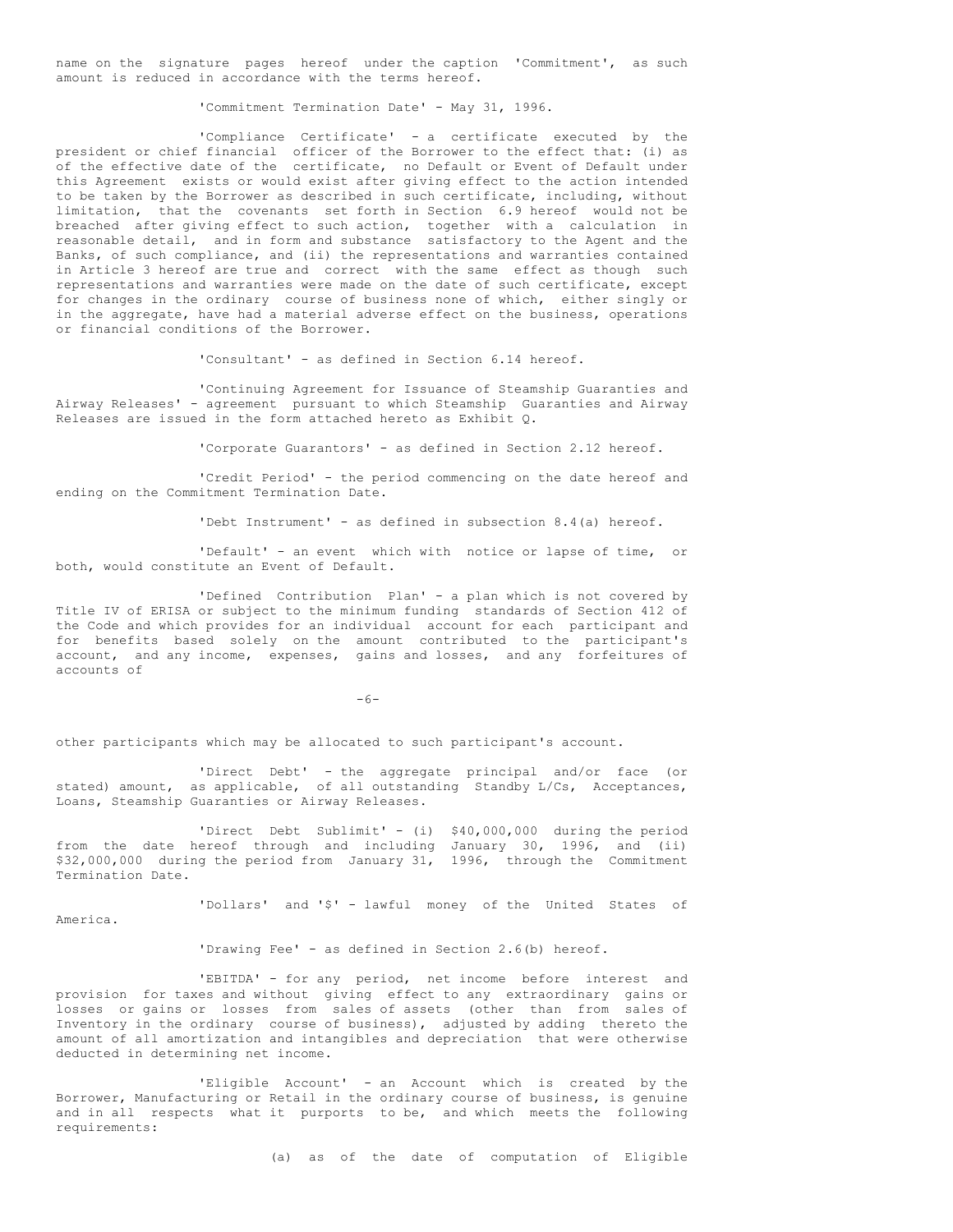Accounts, no such Account shall have been outstanding for more than the lesser of 60 days from the due date set forth in the invoice or 180 days from the date of the invoice relating thereto;

(b) the Account shall have arisen from the bona fide sale of goods or provision of services, which goods or services have been provided to an Account Debtor on an absolute sale basis, are not shipped or delivered or provided on a consignment, approval, bill and hold, or sale-or-return basis, are not subject to any repurchase or return agreement or arrangement (other than customary business agreements for the return of defective or incorrectly shipped merchandise) and have not been returned or rejected nor has the Account Debtor refused to accept or revoked acceptance of such goods or services; and such sale of goods or provision of services has been completed in accordance with the terms and provisions contained in any documents related thereto;

(c) the Account is evidenced by one, if any, executed original agreement, contract, sales confirmation or document and is not evidenced by chattel paper or an instrument of

 $-7-$ 

any kind, or, if the Account is evidenced by chattel paper or an instrument, the Borrower, Siena, Manufacturing or Retail, as the case may be, has delivered and properly endorsed such chattel paper or instrument to the Agent;

(d) to the best of the Borrower's, Manufacturing's or Retail's knowledge, as the case may be, no event described in Section 8.6 hereof with respect to the Account Debtor has occurred, the Agent and the Banks, in the exercise of their reasonable judgment, deem the Account Debtor to be creditworthy, and not more than 25% of the aggregate unpaid amount of the Accounts due from the Account Debtor and Affiliates of such Account Debtor shall have been outstanding for more than 60 days from the due date set forth in the invoice relating thereto;

(e) the Account Debtor is located within the United States, Canada or Mexico;

(f) if the Account Debtor is located in Mexico, it is WalMart or Price Club and the Account in Mexico of such Account Debtor is in an amount, in the aggregate, not in excess of \$1,000,000;

(g) the Account is a valid, legally enforceable obligation of the Account Debtor;

(h) the Account does not arise out of transactions

(i) the Account does not arise out of the provision of trial services or delivery of samples or trial merchandise to customers or Account Debtors;

with an Affiliate;

(j) the Account does not arise out of the sale of goods or provision of services to a customer or Account Debtor for or on account of credits arising out of prior sales or services to such customer or Account Debtor;

(k) the Borrower does not have any knowledge of any disputes in excess of \$10,000 with respect to the Account nor has anything come to the attention of the Borrower which would lead the Borrower to believe that more than \$10,000 of any such Account is in dispute and the disputed amount is excluded from the computation of Eligible Accounts;

(l) the amount of the face value of the Account is not subject to any set-offs, counterclaims, retainages or holdbacks of any type other than those set forth on the Borrowing Base Certificate which are acceptable to the Agent and the Banks and are excluded from the computation of Eligible Accounts, is actually and absolutely owing to the Borrower and is not contingent for any reason, and, except for discounts, credits or allowances allowed by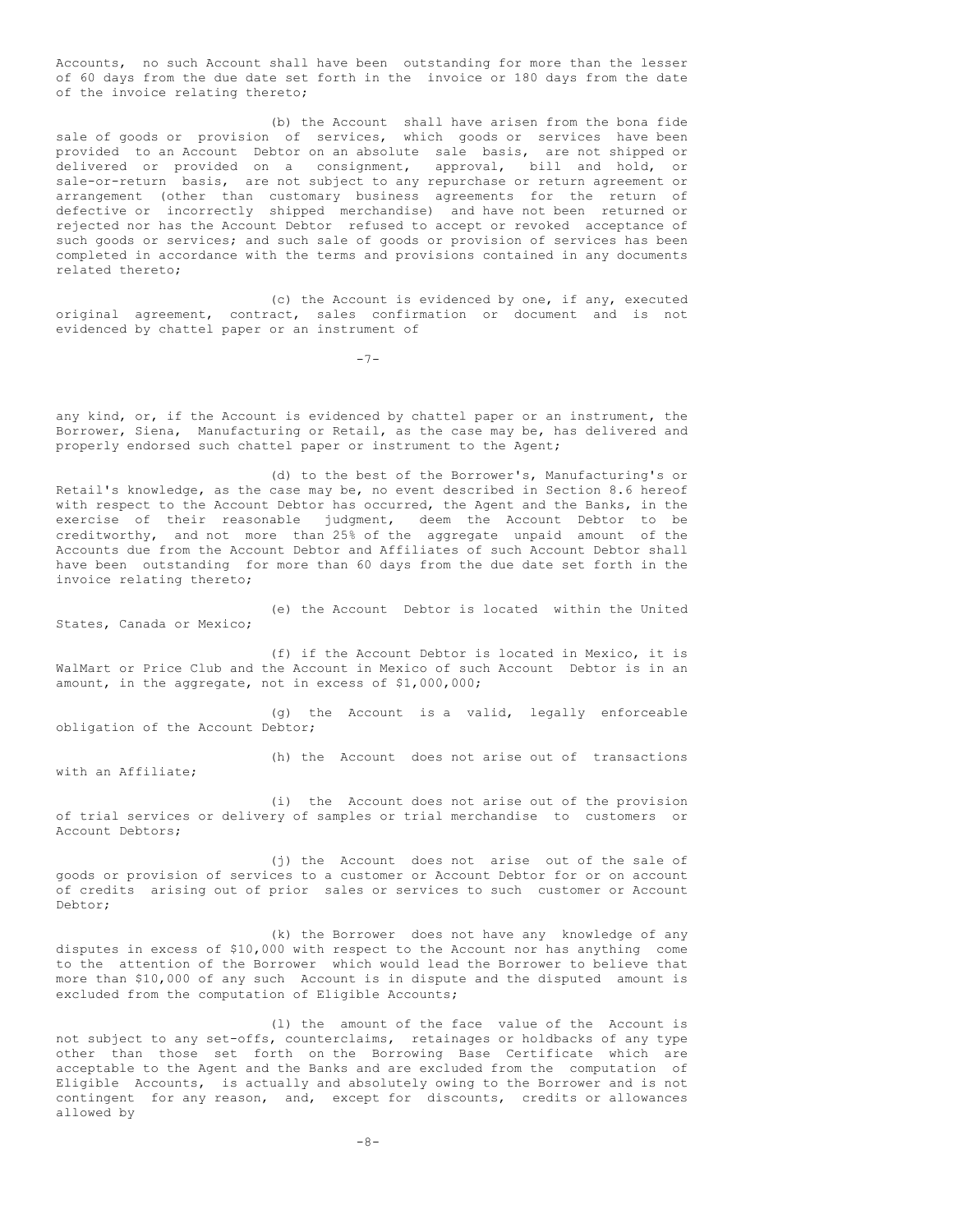the Borrower in the ordinary course of its business for prompt payment, all of which discounts, credits or allowances are reflected in the calculation of and have been deducted from the face value of the invoice related thereto and in the calculation of the Borrowing Base;

(m) the Account is not now, and the goods or services giving rise to the Account were not at the time of the sale or provision thereof, subject to any Lien, claim, encumbrance or security interest except those of the Agent for the benefit of the Banks and those expressly permitted under this Agreement; and

(n) neither the United States of America, nor any state, any subdivision, department, or agency of either thereof is the Account Debtor, but only with respect to more than an aggregate of \$200,000 in face amount of Accounts.

Notwithstanding the foregoing, the Collateral Monitoring Agent and the Banks shall have the right, in the exercise of their reasonable discretion, to limit the amount of Accounts from any Account Debtor or Affiliate of any Account Debtor which shall be deemed to be 'Eligible Accounts' hereunder.

'Eligible Assignee' - a commercial bank or other financial institution organized under the laws of the United States of America or any state and having a combined capital and surplus of at least \$100,000,000.

'Eligible Inventory' - Inventory which: (i) constitutes finished goods of the Borrower, Manufacturing or Retail; (ii) is not slow moving, obsolete or unsaleable; (iii) is currently useable or saleable in the ordinary course of the Borrower's, Manufacturing's or Retail's business; (iv) is valued in accordance with generally accepted accounting principles applied consistently with past practices of the Borrower, Siena, Manufacturing and Retail; (v) is located on the premises listed on the schedules attached to this Agreement or other locations permitted under the Borrower Security Agreement or any security agreement set forth in Section 2.14, or is Inventory in transit for sale in the ordinary course of business; (vi) is not subject to any Lien or security interest whatsoever, except for the Liens and security interests expressly permitted under the Borrower Security Agreement or any security agreement set forth in Section 2.14, and is not on consignment; (vii) does not include raw materials or work-in progress; (viii) is not now stored or shall not at any time hereafter be stored with a bailee, warehouseman, or similar party unless pursuant to a bailment or storage agreement to which the Agent is a party; (ix) does not include Inventory styles (A) on which the Borrower has taken a lower of cost or market markdown; or (B) of which the Borrower has more than a one year supply on hand; (x) does not include Inventory the disposition of which is restricted under an applicable license agreement; (xi) does not

 $-9-$ 

include Inventory in retail stores; and (xii) shall include finished goods Inventory consigned to the Agent under the terms of the L/C used to acquire such Inventory; provided, however, that the value of any such consigned Inventory shall be subject to a 13% reduction as a reserve for duty and freight.

'Employee Benefit Plan' - any employee benefit plan within the meaning of Section 3(3) of ERISA which (a) is maintained for employees of Borrower or any of its ERISA Affiliates or (b) has at any time within the preceding six (6) years been maintained for employees of any Loan Party or any current or former ERISA Affiliate.

'Environmental Laws and Regulations' - all environmental, health and safety laws, regulations, resolutions, and ordinances applicable to the Borrower or any other Loan Party, or any of their respective assets or properties, including, without limitation: (i) all regulations, resolutions, ordinances, decrees, and other similar documents and instruments of all courts and governmental authorities, bureaus and agencies, domestic and foreign, whether issued by environmental regulatory agencies or otherwise, and (ii) all laws, regulations, resolutions, ordinances and decrees relating to Environmental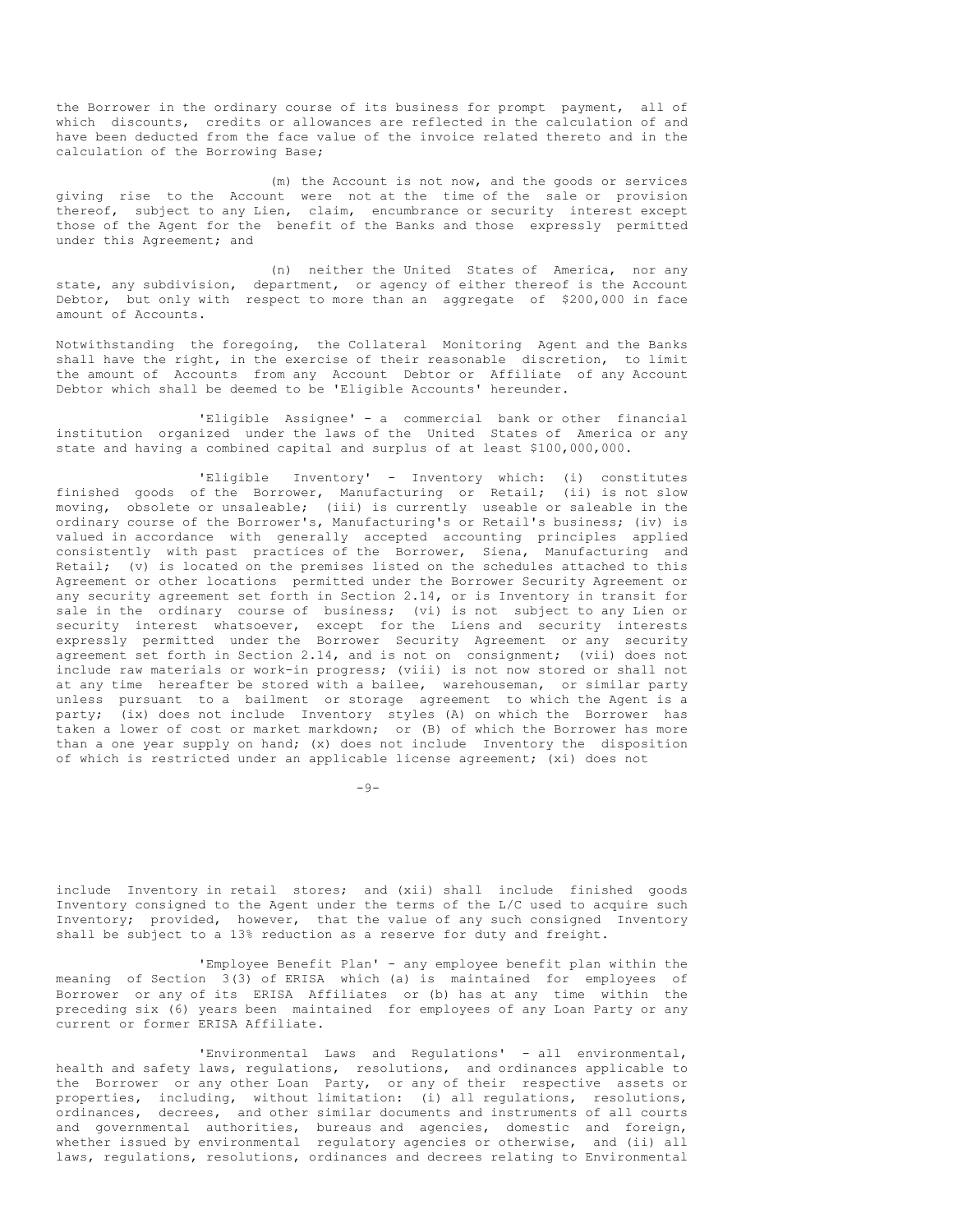Matters.

'Environmental Liability' - any liability under any applicable law for any release of a hazardous substance caused by the seeping, spilling, leaking, pumping, pouring, emitting, emptying, discharging, injecting, escaping, leaching, dumping or disposing of hazardous wastes or other chemical substances, pollutants or contaminants into the environment, and any liability for the costs of any clean-up or other remedial action including, without limitation, costs arising out of security fencing, alternative water supplies, temporary evacuation and housing and other emergency assistance undertaken by any environmental regulatory body having jurisdiction over the Borrower or any other Loan Party to prevent or minimize any actual or threatened release by the Borrower or any other Loan Party of any hazardous wastes or other chemical substances, pollutants and contaminants into the environment that would endanger the public health or the environment.

'Environmental Matter(s)' - a release of any toxic or hazardous waste or other chemical substance, pollutant or contaminant into the environment or the generation, treatment, storage or disposal of any toxic or hazardous wastes or other chemical substances.

'Environmental Proceeding' - any judgment, action, proceeding or investigation pending before any court or governmental authority, bureau or agency, including, without limitation, any environmental regulatory body, with respect to or threatened against or affecting the Borrower or any other Loan Party or

 $-10-$ 

relating to the assets or liabilities of any of them, including, without limitation, in respect of any 'facility' owned, leased or operated by any of them under the Comprehensive Environmental Response, Compensation and Liability Act of 1980, as amended, or under any state, local or municipal statute, ordinance or regulation in respect thereof, in connection with any release of any toxic or hazardous waste or other chemical substance, pollutant or contaminant into the environment, or with the generation, storage or disposal of any toxic or hazardous wastes or other chemical substances.

'ERISA' - the Employee Retirement Income Security Act of 1974, as it may be amended from time to time, and the regulations promulgated thereunder.

'ERISA Affiliate' - as applied to any Loan Party, any corporation, person or trade or business which is a member of a group which is under common control with any Loan Party, who together with any Loan Party, is treated as a single employer within the meaning of Section 414(b) - (o) of the Code and, if applicable, Section 4001(a)(14) and (b) of ERISA.

'Event(s) of Default' - as defined in Article 8 hereof.

'Examination Fees' - as defined in Section 2.6(g) hereof.

'Existing Acceptances' - the aggregate amount of Acceptances outstanding on the date hereof.

'Existing Bank Obligations' - as defined in the second recital paragraph hereof.

'Existing Events of Default' - as defined in the fifth recital paragraph hereof.

'Existing Loan Agreement' - as defined in the first recital paragraph hereof.

'Existing Loans' - the aggregate amount of Loans made by the Banks and outstanding on the date hereof.

'Existing Standby L/Cs' - the aggregate face or stated maximum drawable amount (and to the maximum amount when a range of amounts is specified) of Standby L/Cs issued by the Banks outstanding on the date hereof.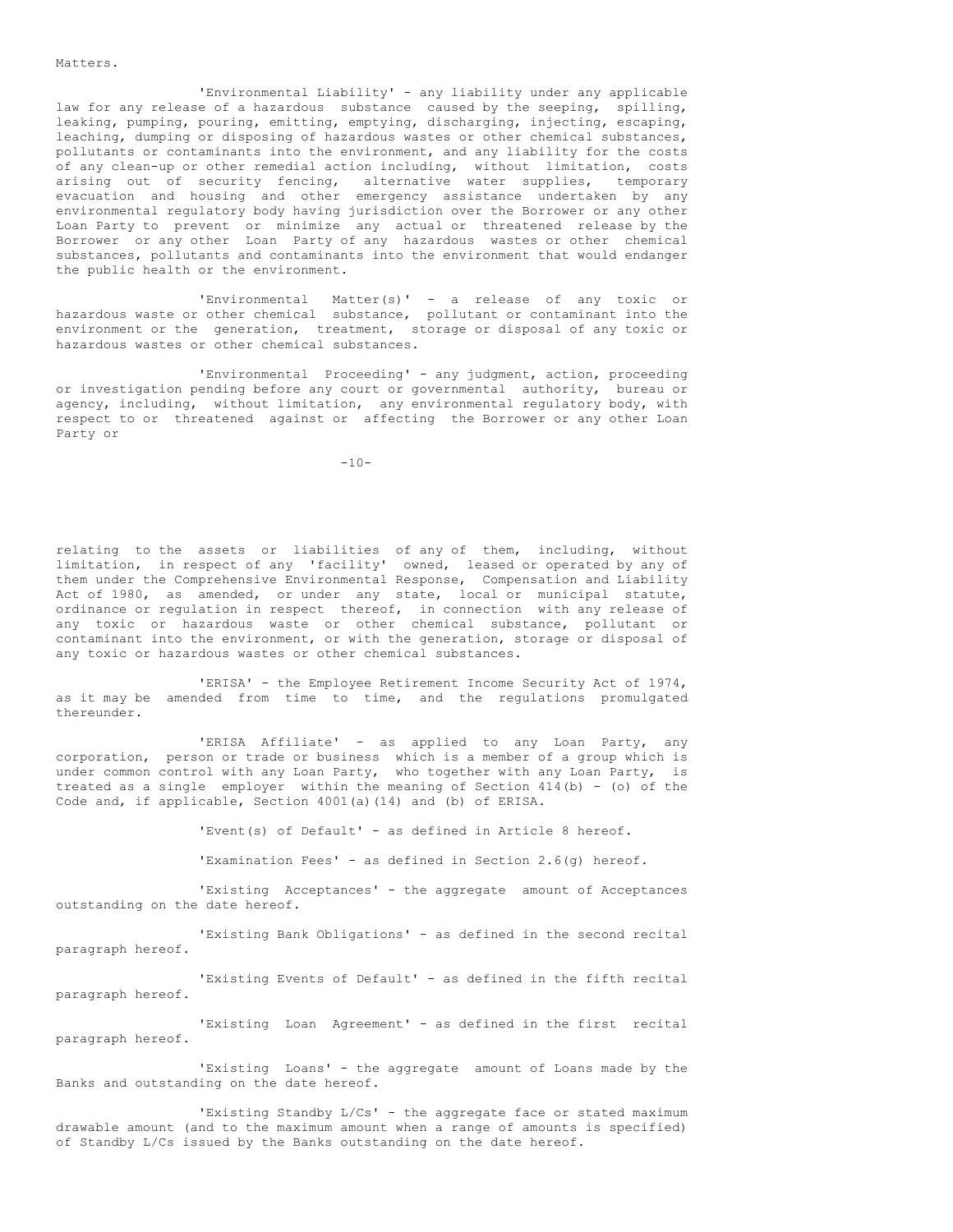'Existing Steamship Guaranties and Airway Releases' - the aggregate face or stated amount of Steamship Guaranties and Airway Releases issued by the Banks and outstanding on the date hereof.

'Existing Trade L/Cs' - the aggregate face or stated maximum drawable amount (and to the maximum amount when a range of

 $-11-$ 

amounts is specified) of Trade L/Cs issued by the Banks outstanding on the date hereof.

'Federal Funds Rate' - for any day, the weighted average of the rates on overnight federal funds transactions with member banks of the Federal Reserve System arranged by federal funds brokers as published by the Federal Reserve Bank of New York for such day, or if such day is not a Business Day, for the next preceding Business Day (or, if such rate is not so published for any such day, the average rate charged to the Agent on such day on such transactions as reasonably determined by the Agent).

 $'Fee(s)'$  - as defined in subsection 2.6(h) hereof.

'Financial Statements' - the audited consolidated balance sheet of the Parent and the Subsidiaries (including the Borrower) as at January 31, 1995, together with the related consolidated statement of income and retained earnings and statement of cash flow for the fiscal year then ended.

'Forfeiture Proceeding' - any action, proceeding or investigation affecting the Borrower, the Parent or any of its Subsidiaries or Affiliates before any court, governmental department, commission, board, bureau, agency or instrumentality, domestic or foreign, or the receipt of notice by any such party that any of them is a suspect in or a target of any governmental inquiry or investigation, which may result in an indictment of any of them or the seizure or forfeiture of any of their property.

'Fourth Substituted Note(s)' - as defined in Section 2.4 hereof. 'Global' - Global International Trading Company, a Korean

corporation.

'Goldfarb Pledge Agreement' - as defined in Section 2.13(e)(i).

'Governmental Acts' - as defined in subsection 2.18(d) hereof.

'Guarantor Security Interest Confirmation' - as defined in subsection 2.13(b)(ii)(A) hereof.

'Guaranty Confirmation' - as defined in subsection 2.12(b)

hereof.

'Guarantor(s)' - as defined in Section 2.12(a) hereof.

'Guaranty(ies)' - as defined in Section 2.12(a) hereof.

'Hanil Bank' - P.T. Hanil Tamara Bank.

 $-12-$ 

'Hanil Letter of Credit' - the provision, as a portion of the purchase price payable in connection with the Indawa Acquisition, by the Borrower, on behalf of Indawa, to Hanil Bank of a standby letter of credit expiring no later than May 31, 1996 in the amount of \$2,000,000 as security for the line of credit in the amount of \$3,500,000 to be provided by Hanil Bank to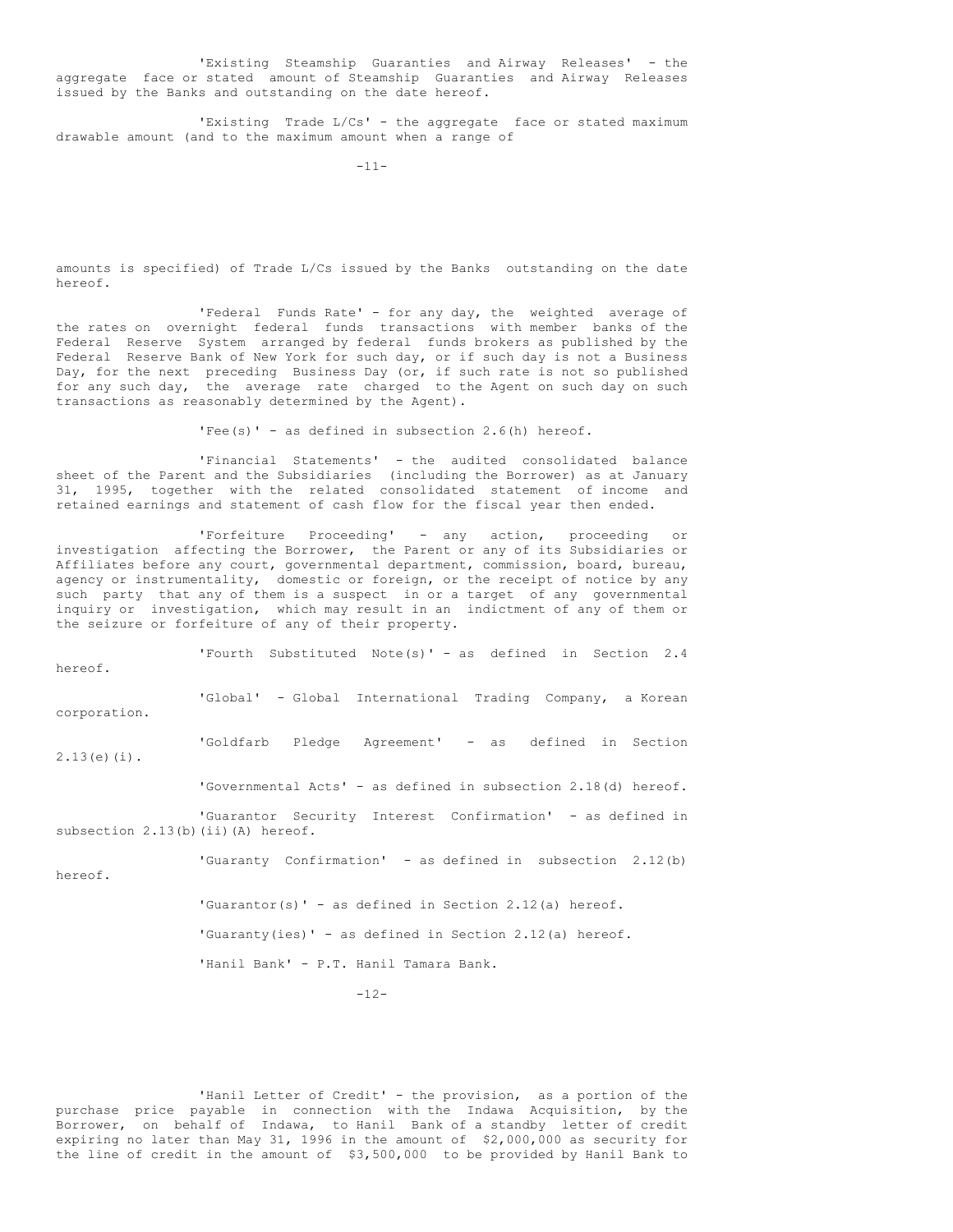Indawa.

hereof.

'Holdings' - Indawa Holding Corp., a Delaware corporation and a wholly-owned Subsidiary of the Parent.

'Hong Kong' - G-III Hong Kong Ltd., a Hong Kong corporation.

'Indebtedness' - with respect to any Person, all: (i) liabilities or obligations, direct and contingent, which in accordance with generally accepted accounting principles would be included in determining total liabilities as shown on the liability side of a balance sheet of such Person at the date as of which Indebtedness is to be determined, including, without limitation, contingent liabilities that in accordance with such principles, would be set forth in a specific Dollar amount on the liability side of such balance sheet, and Capitalized Lease Obligations of such Person; (ii) liabilities or obligations of others for which such Person is directly or indirectly liable, by way of guaranty (whether by direct guaranty, suretyship, discount, endorsement, take-or-pay agreement, agreement to purchase or advance or keep in funds or other agreement having the effect of a guaranty) or otherwise; (iii) liabilities or obligations secured by Liens on any assets of such Person, whether or not such liabilities or obligations shall have been assumed by it; and (iv) liabilities or obligations of such Person, direct or contingent, with respect to letters of credit issued for the account of such Person and bankers acceptances created for such Person.

'Individual Guarantor(s)' - as defined in Section 2.12.

'Inventory' - inventory of any of the Loan Parties (other than the Individual Guarantors), including finished products, goods in transit, returns and supplies, packaging materials and all other items which contribute to the promotion or sale thereof and spare parts (until affixed to the machinery or equipment to which they relate).

'Investment' - by any Person:

(a) the amount paid or committed to be paid, or the value of property or services contributed or committed to be contributed, by such Person for or in connection with the acquisition by such Person of any stock, bonds, notes, debentures, partnership or other ownership interests or other securities of any other Person; and

 $-13-$ 

(b) the amount of any advance, loan or extension of credit by such Person, to any other Person, or guaranty or other similar obligation of such Person with respect to any Indebtedness of such other Person, and (without duplication) any amount committed to be advanced, loaned, or extended by such Person to any other Person, or any amount the payment of which is committed to be assured by a guaranty or similar obligation by such Person for the benefit of, such other Person.

'IRS' - Internal Revenue Service or any successor agency performing the same functions.

'Issuing Bank' - NatWest Bank N.A., Chemical Bank and The Chase Manhattan Bank, N.A., as the case may be; provided, however, subsequent to the Letter Agreement, dated March 24, 1995, only NatWest Bank N.A. has acted as Issuing Bank; and provided, further, that from and after the date of this Agreement only NatWest Bank N.A. shall act as Issuing Bank.

'Key Item Report' - is defined in subsection 5.10(c)(ii)

'Korean L/C' - a stand-by letter of credit having a face amount equal to not more than Five Hundred Thousand Dollars (\$500,000) issued pursuant to Section 2.1(b)(iii) hereof in favor of the Korean Exchange Bank to support a Two Million Dollar (\$2,000,000) trade letter of credit facility for Global.

'Latest Balance Sheet' - as defined in Section 3.9(a) hereof.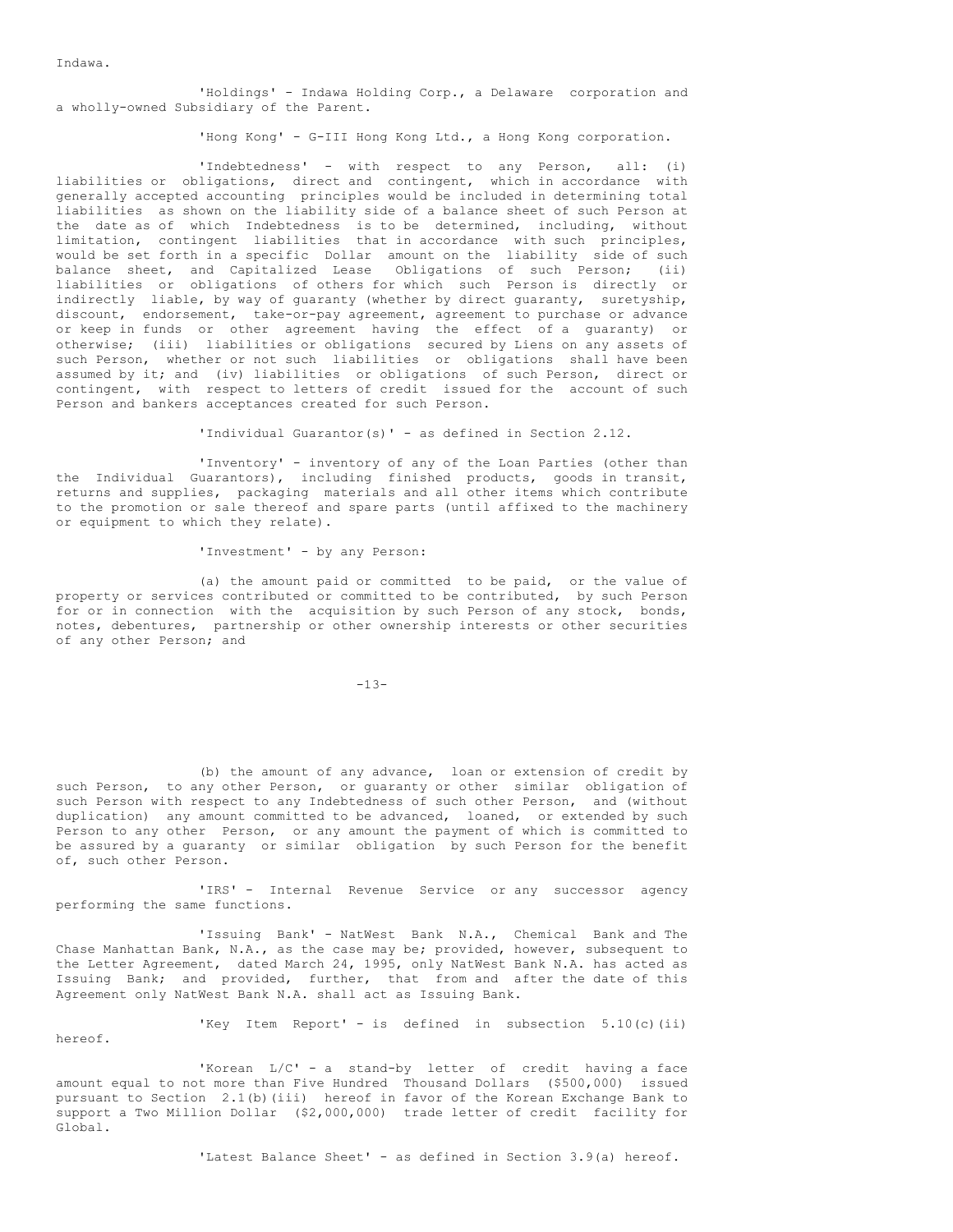'Leases' - leases and subleases (other than Capitalized Leases), licenses for the use of real property, easements, grants, and other attachment rights and similar instruments under which the Borrower has the right to use real or personal property or rights of way.

 $'L/C(s)$  - Trade L/Cs and/or Standby L/Cs.

'Lien' - any mortgage, deed of trust, pledge, security interest, encumbrance, lien or charge of any kind (including any agreement to give any of the foregoing), any conditional sale or other title retention agreement, any lease in the nature of any of the foregoing, and the filing of or agreement to give any financing statement under the Uniform Commercial Code of any jurisdiction.

'Loan(s)' - as defined in subsection  $2.1$ (d) hereof.

'Loan Documents' - this Agreement, the Notes, the Guaranties, the Guaranty Confirmations, the Security Documents, the L/Cs, the Applications, the Acceptances, and the Continuing Agreements for Issuance of Steamship Guaranties and Airway Releases

 $-14-$ 

to which any Loan Party is a party and all other agreements executed and delivered in connection herewith or therewith, including all amendments, modifications and supplements of or to all such agreements.

'Loan Party' - the Borrower, the Parent, any Subsidiary, any Guarantor, and any other Person (other than the Banks and the Agent) which now or hereafter executes and delivers to any Bank or the Agent any Loan Document.

'Lockbox' - as defined in Section 2.21(b) hereof.

'Lockbox Agreement' - as defined in Section 2.21(b) hereof.

'Majority Banks' - so long as the Banks consist of three Banks or fewer, Banks having 100% of the aggregate amounts of Commitments and, at any time that the Banks consist of four Banks or more, Banks having at least 80% of the aggregate amount of Commitments; provided, however, that the vote of 100% of the Banks shall at all times be required for all matters not specifically to be determined by Majority Banks hereunder, including, but not limited to, extension of the term, increase in Commitments, change in interest rates, release of Collateral and any change to the definition of Majority Banks.

'Management Fees' - for any period, all fees, emoluments or similar compensation paid or incurred by any Person (other than any such fees, emoluments or similar compensation, including, without limitation, usual and customary director's fees payable by the Parent to its directors, paid to or incurred and payable to the Borrower, the Parent or any of the Subsidiaries) in respect of services rendered in connection with the management or supervision of the management of such Person, other than salaries, bonuses and other compensation paid to any full time executive employee in respect of such full time employment.

'Monthly Dates' - the last Business Day of each calendar

'Multiemployer Plan' - a 'multiemployer plan' as defined in Section 4001(a)(3) or ERISA to which any Loan Party or any ERISA Affiliate is making, or is accruing an obligation to make, contributions or has made, or been obligated to make, contributions within the preceding six (6) years.

month.

'NatWest' - NatWest Bank N.A., in its individual capacity as a Bank hereunder.

'New Assignment of Life Insurance' - as defined in Section 2.13(c)(ii)(B) hereof.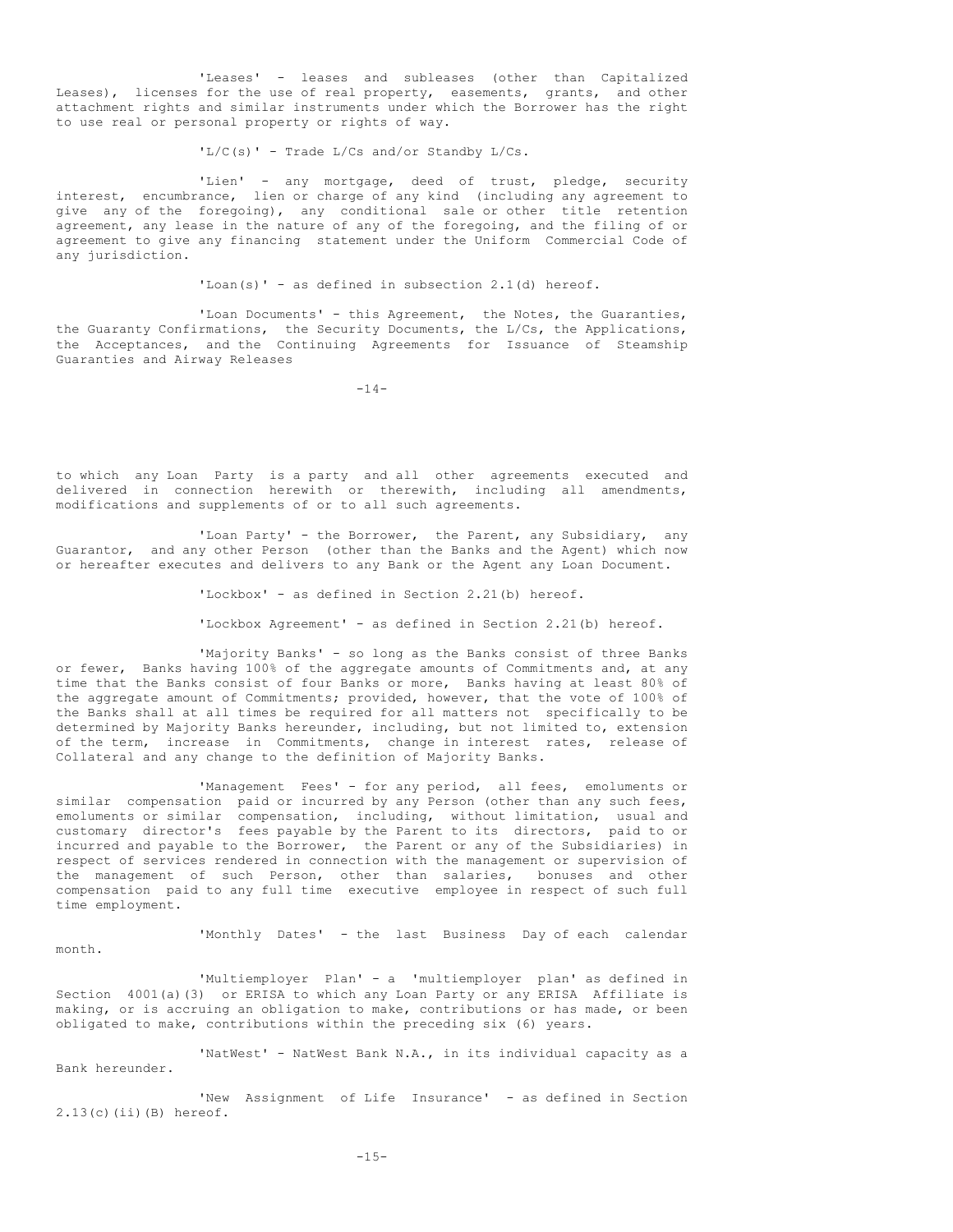#### 'Note(s)' - the Fourth Substituted Note(s).

'Obligations' - collectively, all of the Indebtedness, liabilities and obligations of the Borrower (and with respect to Trade L/Cs, and Hong Kong) to the Banks, the Agent, the Collateral Monitoring Agent and the Issuing Bank, whether now existing or hereafter arising, whether or not currently contemplated, including, without limitation, liabilities and obligations to repay Loans and Acceptances and pay Fees, liabilities and obligations with respect to L/Cs, Steamship Guaranties and Airway Releases, and all other Indebtedness, liabilities and obligations arising under the Loan Documents.

'Outstanding Obligations' - the aggregate principal and/or face (or stated) amount, as applicable, of all outstanding Obligations.

'Outstanding L/Cs' - the aggregate face or stated maximum drawing amount (and to the maximum amount when a range of amounts is specified) of all outstanding L/Cs.

'Overadvance' - the amount set forth below for the period indicated:

| Period                             | Amount       |
|------------------------------------|--------------|
|                                    |              |
|                                    |              |
|                                    |              |
| April 1, 1995-April 30, 1995       | \$17,400,000 |
| May 1, 1995-May 31, 1995           | 23,000,000   |
| June 1, 1995-July 23, 1995         | 24,600,000   |
| July 24, 1995-July 30, 1995        | 20,600,000   |
| July 31, 1995-Aug. 23, 1995        | 16,600,000   |
| August 24, 1995-August 30, 1995    | 13,700,000   |
| August 31, 1995-September 29, 1995 | 10,900,000   |
| September 30-October 30, 1995      | 9,000,000    |
| October 31, 1995-November 30, 1995 | 2,900,000    |
| December 1, 1995-January 31, 1996  | $-0-$        |
| February 1, 1996-February 29, 1996 | 1,650,000    |
| March 1, 1996-March 31, 1996       | 8,100,000    |
| April 1, 1996-April 30, 1996       | 7,100,000    |
| May 1, 1996-May 31, 1996           | 16,200,000   |
|                                    |              |

provided, however, that the then applicable Overadvance amount and all subsequent Overadvance amounts shall be reduced by (i) 50% of all tax refunds paid to the Borrower or the Parent (or paid to the Collection Account, in accordance with the terms hereof), (ii) the proceeds of the sale of any assets other than in the ordinary course of business, and (iii) 50% of the proceeds of any sale-leaseback, all of such reductions to be effective immediately upon the Borrower's receipt (or, if applicable, the Collateral Monitoring Agent's receipt for the account of the Borrower) of such refunds or proceeds; and provided, further, that, at any time when Outstanding Obligations have exceeded the Borrowing Base as a

 $-16-$ 

result of (A) Accounts or Inventory believed to be Eligible Accounts or Eligible Inventory, as the case may be, in fact being or becoming ineligible or (B) the return of uncollected checks or other items applied to reduce Loans, the Collateral Monitoring Agent shall have the discretion to continue to advance Loans and to instruct the Issuing Bank to issue L/Cs, Acceptances, Steamship Guaranties and Airway Releases, as the case may be, up to an amount which would result in the relevant Overadvance amount specified above being exceeded by a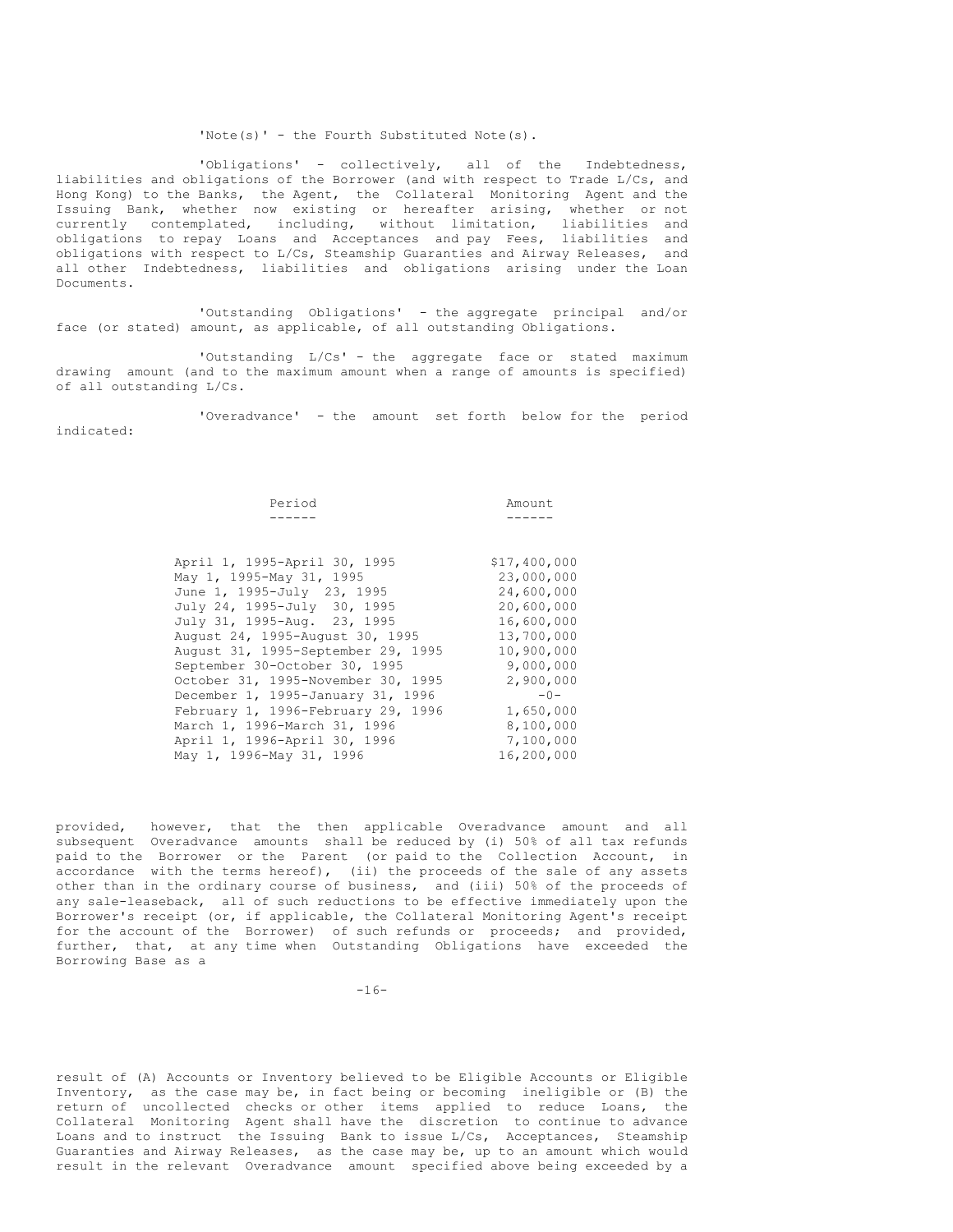factor of 10% (it being understood that the Collateral Monitoring Agent shall advise the Banks of all such issuances and advances within 24 hours).

'Parent' - G-III Apparel Group, Ltd., a Delaware corporation and the holder of 100% of the issued and outstanding capital stock of the Borrower.

'Parent Security Agreement' - as defined in subsection 2.13(c)(i)(B) hereof.

'Parent Security Interest Confirmation' - as defined in subsection 2.13(c)(ii)(A) hereof.

'Payment Office' - the office of each Bank set forth on the signature page hereof as the lending office of such Bank.

'Payor' - as defined in Section 2.20 hereof.

'PBGC' - Pension Benefit Guaranty Corporation or any successor entity performing the same functions.

'Pension Plan' - at any time an employee pension benefit plan that is covered by Title IV of ERISA or subject to the minimum funding standards under Section 412 of the Code and is either: (i) maintained by the Borrower or any ERISA Affiliate for employees of the Borrower, or by the Borrower for any ERISA Affiliate, or (ii) maintained pursuant to a collective bargaining agreement or any other arrangement under which more than one employer makes contributions and to which the Borrower or any ERISA Affiliate is then making or accruing an obligation to make contributions or has within the preceding five plan years made contributions.

'Permitted Liens' - as to any Person: (i) pledges or deposits by such Person under workers' compensation laws, unemployment insurance laws, social security laws, or similar legislation, or good faith deposits in connection with bids, tenders, contracts (other than for the payment of Indebtedness of such Person), or leases to which such Person is a party, or deposits to secure public or statutory obligations of such Person or deposits or pledges of Cash or United States Government Bonds to secure surety, appeal, performance or other similar bonds to which such Person is a party, or deposits as security for contested taxes or import duties or for the payment of rent; (ii) Liens imposed by

 $-17-$ 

law, in the aggregate, in an amount not in excess of \$50,000, such as carriers', warehousemen's, materialmen's and mechanics' liens, or Liens arising out of judgments or awards against such Person with respect to which such Person at the time shall currently be prosecuting an appeal or proceedings for review and for which appropriate reserves have been allocated; (iii) Liens for taxes not yet subject to penalties for non-payment and Liens for taxes the payment of which is being contested as permitted by Section 6.6 hereof and for which appropriate reserves have been allocated; and (iv) minor survey exceptions, minor encumbrances, easements or reservations of, or rights of, others for rights of way, highways and railroad crossings, sewers, electric lines, telegraph and telephone lines and other similar purposes, or zoning or other restrictions as to the use of real properties, or Liens incidental to the conduct of the business of such Person or to the ownership of such Person's property that were not incurred in connection with Indebtedness of such Person, all of which Liens referred to in the preceding clause (iv) do not in the aggregate materially detract from the value of the properties to which they relate or materially impair their use in the operation of the business taken as a whole of such Person, and as to all the foregoing only to the extent arising and continuing in the ordinary course of business.

'Person' - an individual, a corporation, a partnership, a joint venture, a trust or unincorporated organization, a joint stock company or other similar organization, a government or any political subdivision thereof, a court, or any other legal entity, whether acting in an individual, fiduciary or other capacity.

'Post-Default Rate' - in respect of any amount under this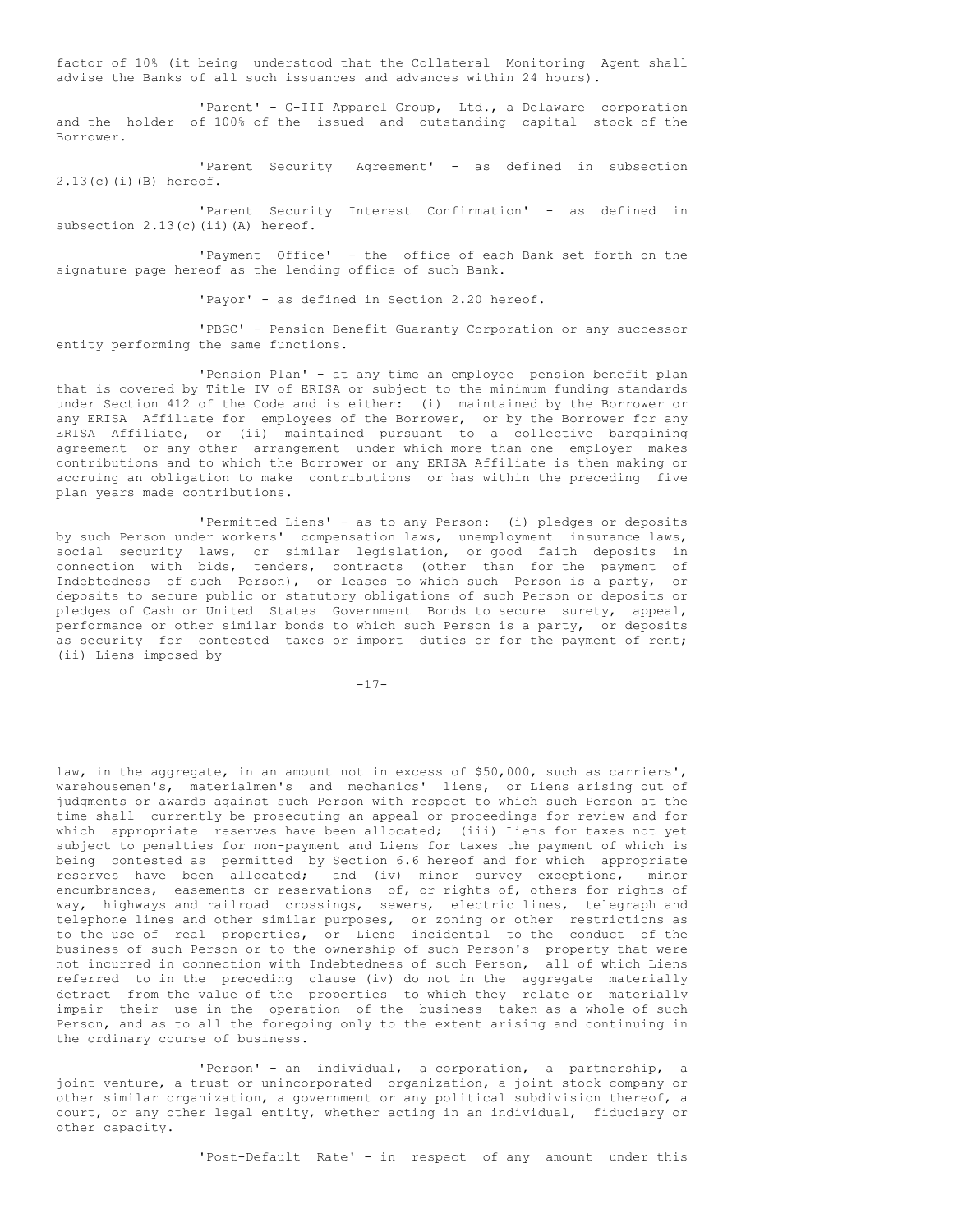Agreement not paid when due (whether at stated maturity, by acceleration or otherwise), a rate per annum during the period commencing on the due date until (but not including the date upon which) such Loans or other amounts, as applicable, are paid in full equal to 2% above the interest rate provided for herein.

'Prime Rate' - the interest rate established from time to time by NatWest as its prime rate. Notwithstanding the foregoing, the Borrower acknowledges that NatWest may regularly make domestic commercial loans at rates of interest less than the rate of interest referred to in the preceding sentence. Each change in any interest rate provided for herein based upon the Prime Rate resulting from a change in the Prime Rate shall take effect at the time of such change in the Prime Rate.

'Projections' - the balance sheets, income statements and statements of cash flow of the Borrower as at, and for the fiscal year ending January 31, 1996 and for the four month period ending May 31, 1996.

'Purchase Money Security Interest' - as defined in subsection 7.2(c) hereof.

-18-

'Regulation D' - Regulation D of the Board of Governors of the Federal Reserve System, as the same may be amended or supplemented from time to time.

'Regulatory Change' - as to any Bank, any change after the date of this Agreement in United States federal, state or foreign laws or regulations (including Regulation D and the laws or regulations that designate any assessment rate relating to certificates of deposit or otherwise) or the adoption or making after such date of any interpretations, directives or requests applying to a class of banks, including such Bank, of or under any United States federal, state or foreign laws or regulations (whether or not having the force of law) by any court or governmental or monetary authority charged with the interpretation or administration thereof.

'Required Payment' - as defined in Section 2.20 hereof. 'Retail' - G-III Retail Outlets Inc., a Delaware corporation. 'Security Documents' - as defined in subsection 2.13(f) 'Settlement Period' - as defined in Section 2.3(b) hereof. 'Siena' - Siena Leather Ltd., a New York corporation. 'Sources' - Global Apparel Sourcing, Ltd., a Delaware

corporation.

2.13(c)(ii)(D).

hereof.

'Standby L/Cs' - as defined in Section 2.1(b)(ii) hereof and including the Existing Standby L/Cs which continue to be outstanding, all of which shall provide for an expiration date no later than May 31, 1996.

> 'Standby L/C Fee' - as defined in Section 2.6(c) hereof. 'Steamship Guaranties' - as defined in Section 2.1(e) hereof. 'Stock Pledge Agreement' - as defined in Section

'Subsidiary' - with respect to any Person, any corporation, partnership or joint venture whether now existing or hereafter organized or acquired: (i) in the case of a corporation, of which a majority of the securities having ordinary voting power for the election of directors (other than securities having such power only by reason of the happening of a contingency) are at the time owned by such Person and/or one or more Subsidiaries of such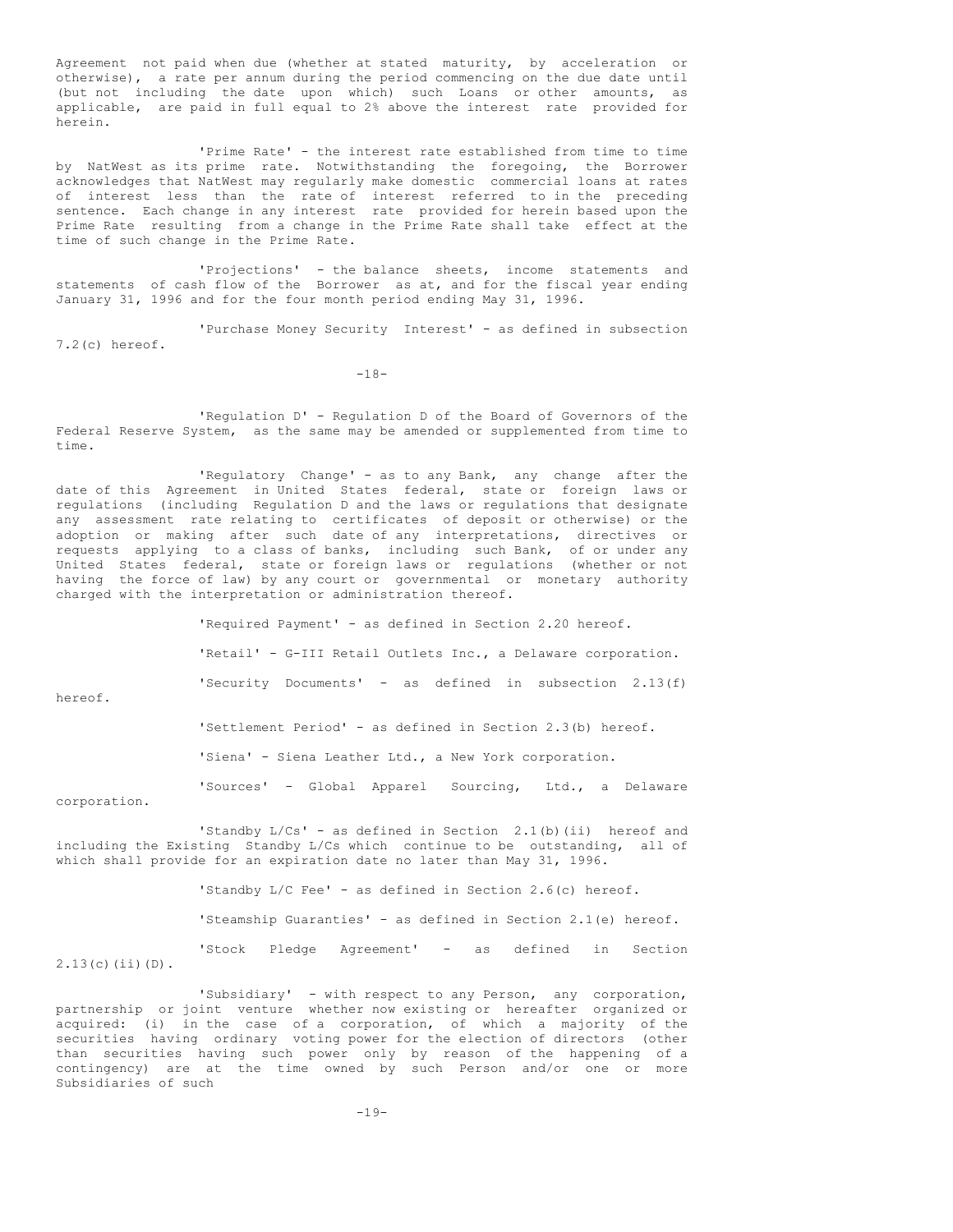Person, or (ii) in the case of a partnership or joint venture in which such Person is a general partner or joint venturer or of which a majority of the partnership or other ownership interests are at the time owned by such Person and/or one or more of its Subsidiaries. Unless the context otherwise requires, references in this Agreement to 'Subsidiary' or 'Subsidiaries' shall be deemed to be references to a Subsidiary or Subsidiaries of the Parent.

'Tangible Net Worth' - the sum of capital surplus, earned surplus and capital stock, less intangibles and treasury stock, all as determined in accordance with generally accepted accounting principles consistently applied.

'Tatabuana' - P.T. Tatabuana Raya, an Indonesian limited liability company.

'Tax Powers' - as defined in Section 2.13(c)(ii)(C) hereof.

'Termination Event' - (a) a 'Reportable Event' described in Section 4043 of ERISA and the regulations issued thereunder; or (b) the withdrawal of any Loan Party or any ERISA Affiliate from a Pension Plan during a plan year in which it was a 'substantial employer' as defined in Section 4001(a)(2) of ERISA or was deemed such under Section 4068(f) of ERISA; or (c) the termination of a Pension Plan, the filing of a notice of intent to terminate a Pension Plan or the treatment of a Pension Plan amendment as a termination under Section 4041 of ERISA; or (d) the institution of proceedings to terminate a Pension Plan by the PBGC; or (e) any other event or condition which would constitute grounds under Section 4042(a) of ERISA for the termination of, or the appointment of a trustee to administer, any Pension Plan; or (f) the partial or complete withdrawal of any Loan Party or any ERISA Affiliate from a Multiemployer Plan; or (g) the imposition of a Lien pursuant to Section 412 of the IRC or Section 302 of ERISA; or (h) any event or condition which results in the reorganization or insolvency of a Multiemployer Plan under Section 4241 or Section 4245 of ERISA, respectively; or (i) any event or condition which results in the termination of a Multiemployer Plan under Section 4041A of ERISA or the institution by the PBGC of proceedings to terminate a Multiemployer Plan under Section 4042 of ERISA.

'Time Trade L/Cs' - Trade L/Cs issued on time terms (which shall be limited to 60 days past sight).

'Trade L/Cs' - sight and time letters of credit issued in favor of beneficiaries specified by the Borrower or Hong Kong, respectively, in order to facilitate the transportation or purchase of goods from foreign vendors by the Borrower or Hong Kong, as the case may be, in the ordinary course of their respective businesses, which goods are consigned to the Issuing Bank pursuant to the terms of the Application or otherwise, all of which (i) shall have an

 $-20-$ 

expiration date of no later than August 31, 1996, (ii) shall be collateralized on and after June 1, 1996 as provided in Section 2.2(f) hereof, and (iii) shall include Existing Trade L/Cs.

'Trademarks' - trademarks, trade names, service marks, trademark applications, trademark registrations and rights with respect to the foregoing.

'Trademark Security Agreement' - as defined in Section 2.13(d)(i) hereof.

'Trademark Security Interest Confirmation' - as defined in Section  $2.13$ (d)(ii)(A).

'Transactional Fees' - as defined in Section 2.6(d) hereof.

'Unpaid Drawings' - as defined in Section 2.2 hereof.

Any accounting terms used in this Agreement that are not specifically defined herein shall have the meanings customarily given to them in accordance with generally accepted accounting principles as in effect on the date of this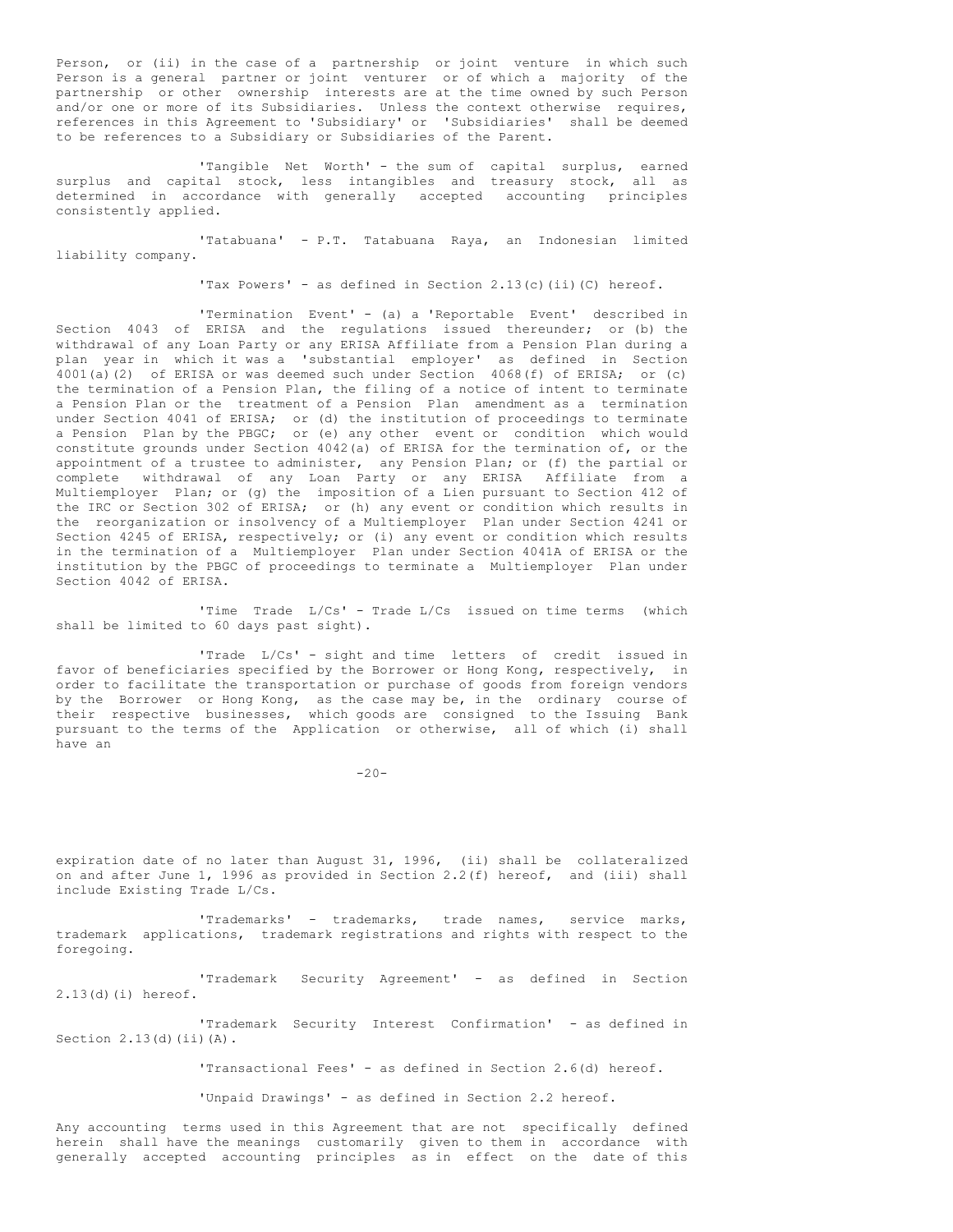Agreement, except that references in Article 5 to such principles shall be deemed to refer to such principles as in effect on the date of the financial statements delivered pursuant thereto.

Article 2. Revolving Credit Facility.

Section 2.1 Letters of Credit; Acceptances; Loans; Steamship Guaranties; Airway Releases.

(a) During the Credit Period and upon the Borrower's application therefor as hereinafter provided, the Issuing Bank shall, subject to the terms and conditions of this Agreement, for the Banks pro rata according to their respective commitments, issue Trade L/Cs, Standby L/Cs, Acceptances, Airway Releases and Steamship Guaranties for the account of the Borrower and, in the case of Trade L/Cs only, also for the account of Hong Kong. During the Credit Period and upon the Borrower's application therefor as hereinafter provided, the Collateral Monitoring Agent shall, subject to the terms and conditions of this Agreement, for the Banks pro rata according to their respective shares of the Commitment, advance Loans to or for the account of the Borrower.

(b)(i) During the Credit Period, the Borrower may apply to the Issuing Bank for the issuance by the Issuing Bank on behalf of the Banks of one or more Trade L/Cs for the account of the Borrower or for the account of Hong Kong; provided, however, that (i) the amount of any Trade L/C to be issued shall not exceed the Availability, (ii) the aggregate amount of all Time Trade L/Cs

 $-21-$ 

and Acceptances outstanding at any one time shall not exceed \$3,000,000, (iii) the amount of all Trade L/Cs for the account of Hong Kong outstanding at any one time shall not exceed \$2,000,000, and (iv) no Trade L/Cs shall expire on a date later than August 31, 1996 and shall be collateralized on and after June 1, 1996 as provided in Section 2.2(f) hereof.

(ii) During the Credit Period, the Borrower may apply to the Issuing Bank for the issuance by the Issuing Bank on behalf of the Banks of one or more standby letters of credit for the account of the Borrower (each a 'Standby L/C' and, collectively, the 'Standby L/Cs'); provided, however, that (i) the amount of any Standby L/C to be issued shall not exceed the Availability, (ii) the amount of Standby L/Cs outstanding at any one time shall not exceed \$3,000,000, (iii) in the case of Standby L/Cs issued in order to facilitate the transportation or purchase of goods from a foreign vendor, the goods are consigned to the Issuing Bank pursuant to the terms of the applicable Application or otherwise, and (iv) no Standby L/Cs shall expire on a date later than May 31, 1996.

(c) During the Credit Period, the Borrower may apply to the Issuing Bank for the issuance by the Issuing Bank on behalf of the Banks of one or more Acceptances; provided, however, that (i) the aggregate amount of all Time Trade L/Cs and Acceptances outstanding at any one time shall not exceed \$3,000,000, and (ii) all Acceptances shall be issued only in connection with the presentation of drafts under outstanding Time Trade L/Cs issued in accordance with the terms of this Agreement.

(d) During the Credit Period, the Borrower may apply to the Collateral Monitoring Agent for the advance by the Collateral Monitoring Agent on behalf of the Banks of a loan or loans, and may repay and reborrow such loans (each a 'Loan' and, collectively, the 'Loans'); provided, however, that the amount of any Loan to be advanced shall not exceed the Availability.

(e) During the Credit Period, the Borrower may apply to the Issuing Bank for the issuance by the Issuing Bank on behalf of the Banks of one or more steamship guaranties (each a 'Steamship Guaranty' and, collectively, the 'Steamship Guaranties') or airway releases (each an 'Airway Release' and, collectively, 'Airway Releases'); provided, however, that any amount of any Steamship Guaranty or Airway Release to be issued shall not exceed the Availability.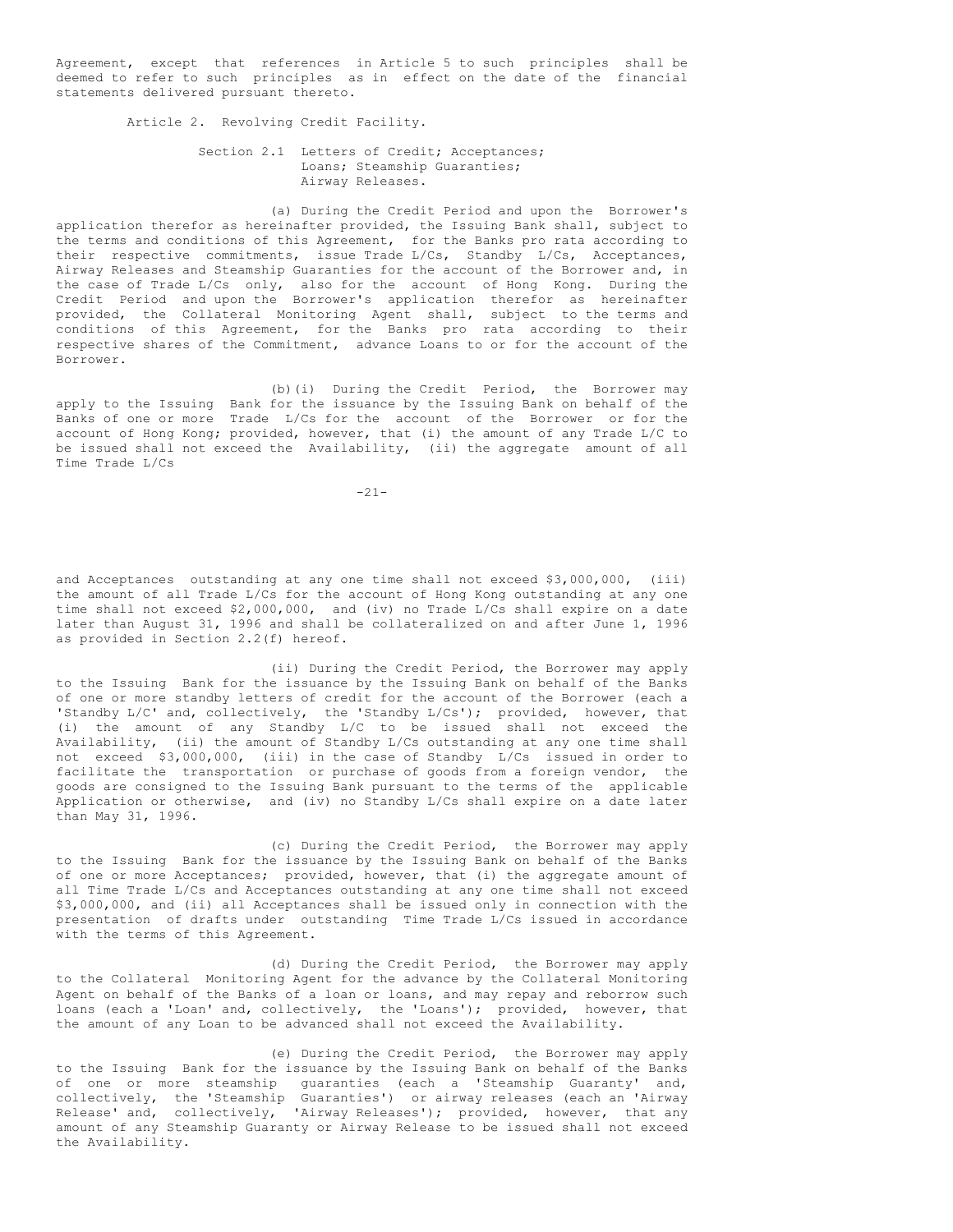(f) The parties acknowledge that as of the date hereof: (i) the Existing Loans are in the amount of \$19,900,000.00 and that such Existing Loans are hereby extended and renewed and shall constitute 'Loans' hereunder in such amount, subject to the terms and conditions of this Agreement; (ii) Existing Trade L/Cs are in the amount of \$13,009,758.00 and shall constitute 'Trade

L/Cs' hereunder in such amount, subject to the terms and conditions of this Agreement; (iii) Existing Acceptances are in the amount of \$295,152.00 and shall constitute 'Acceptances' hereunder in such amount, subject to the terms and conditions of this Agreement; (iv) Existing Standby L/Cs are in the amount of \$2,080,390.00 and shall constitute 'Standby L/Cs' hereunder in such amount, subject to the terms and conditions of this Agreement; and (v) 'Existing Steamship Guaranties and Airway Releases' are in the amount of \$-0- and shall constitute 'Steamship Guaranties' and 'Airway Releases' hereunder, as the case may be, in such amount subject to the terms and conditions of this Agreement.

### Section 2.2 Applications for Letters of Credit, Steamship Guaranties and Airway Releases.

(a) Subject to the provisions of Section 2.1(b) hereof, upon the execution and delivery or electronic transmission, by the Borrower or Hong Kong, as the case may be, simultaneously to the Issuing Bank and the Collateral Monitoring Agent of the Issuing Bank's standard form of application for letter of credit (individually, an 'Application', and collectively, the 'Applications') and upon payment by the Borrower or Hong Kong, as the case may be, of the applicable fees provided for in Section 2.6 hereof and receipt of instructions from the Collateral Monitoring Agent as to Availability, the Issuing Bank shall, subject to the terms and conditions of this Agreement, in a timely manner in accordance with its standard operating procedures, issue an L/C for the account of the Borrower or Hong Kong, as the case may be. In the event of any conflict, discrepancy or any omission of terms provided herein between the terms established by the Issuing Bank in its Application or otherwise and this Loan Agreement, the terms provided herein shall prevail.

(b) Subject to the provisions of Section 2.1(e) hereof, upon the execution and delivery or electronic transmission by the Borrower simultaneously to the Issuing Bank and the Collateral Monitoring Agent of an application therefor, the Issuing Bank shall, subject to the terms and conditions of this Agreement and receipt of instructions from the Collateral Monitoring Agent as to Availability, in a timely manner in accordance with its standard operating proceeds, issue Steamship Guaranties or Airway Releases. Any such Steamship Guaranties or Airway Releases shall be subject to the terms of the Continuing Agreement for Issuance of Steamship Guaranties and Airway Releases.

(c) The Borrower or Hong Kong, as the case may be, shall reimburse the Issuing Bank in immediately available funds at the Issuing Bank's Payment Office on the same day as demand therefor is made by the Issuing Bank for any payment made by the Issuing Bank under an L/C (all such amounts so paid until paid, are hereinafter referred to as 'Unpaid Drawings').

-23-

(d) The Borrower hereby irrevocably instructs the Collateral Monitoring Agent to advance to the Issuing Bank from any account of the Borrower with the Collateral Monitoring Agent and, to the extent sufficient Availability exists to advance Loans, to pay any Unpaid Drawings. In the event that at any time there are not sufficient funds in any account of the Borrower with the Collateral Monitoring Agent to pay any Unpaid Drawing or sufficient Availability for payment of such Unpaid Drawing, the Collateral Monitoring Agent shall nevertheless advance funds to pay such Unpaid Drawings and any funds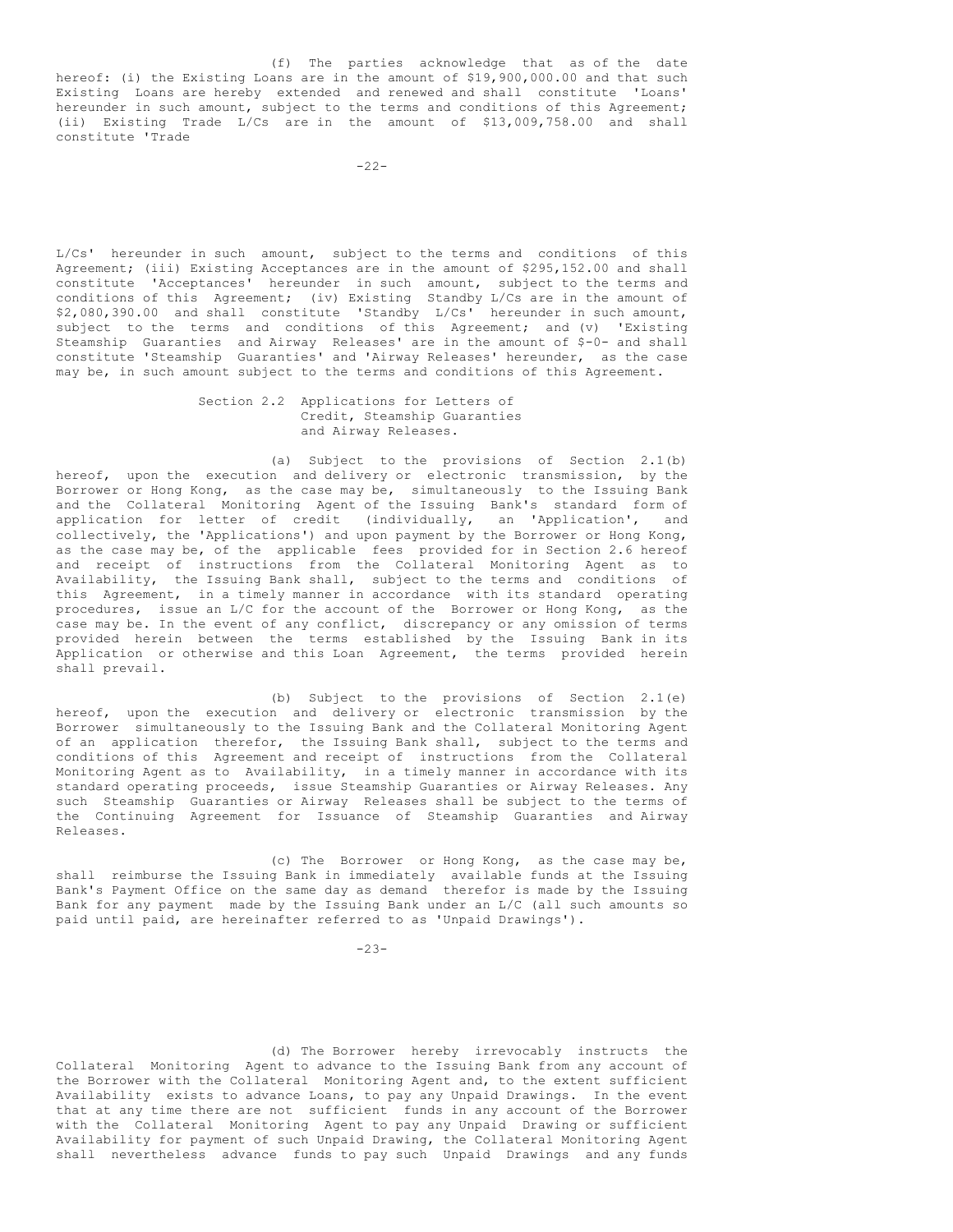advanced by the Agent in payment thereof shall be treated as Loans, but shall be due and payable immediately and shall bear interest which shall accrue from the date such funds were advanced until paid in full at the Post-Default Rate.

(e) The Borrower's obligations under this Section 2.2 to reimburse the Issuing Bank with respect to Unpaid Drawings (including interest thereon) shall be absolute and unconditional under any and all circumstances and irrespective of any setoff, counterclaim or defense to payment which the Borrower may have or have had against the Issuing Bank, including (without limitation, but subject nonetheless to the provisions of Section 2.18 hereof) any defense based on the failure of any drawing under the L/C to conform to the terms of such L/C or any non-application or misapplication by the beneficiary of the L/C of the proceeds of such drawing.

(f) If, notwithstanding the other provisions of this Section 2.2, on the Commitment Termination Date there are any L/Cs, Steamship Guaranties or Airway Releases which either (x) have not expired or been terminated with the consent of the Borrower and the respective beneficiaries thereof or (y) have expired by their terms within the 30-day period prior to the Commitment Termination Date and the Collateral Monitoring Agent has not yet been able to determine whether conforming drafts have been presented on a timely basis, then this Agreement (including, without limitation, this Section 2.2 and Section 2.18 hereof) and the respective rights, obligations and covenants of the Borrower, the Agent, the Collateral Monitoring Agent, the Issuing Bank and the Banks under this Agreement and the other Loan Documents shall remain in full force and effect until the date on which the last of the L/Cs, Steamship Guaranties or Airway Releases expires or is terminated (with the consent of the Borrower and the beneficiaries thereof) and all payments made by the Issuing Bank under the L/Cs, the Acceptances, the Steamship Guaranties and Airway Releases are reimbursed in full by the Borrower, except that the Commitment shall terminate on the Commitment Termination Date and none of the Banks, the Issuing Bank or the Agent shall have any obligation after the Commitment Termination Date to make Loans or to issue L/Cs, Acceptances, Steamship Guaranties or Airway Releases hereunder. In addition, the Borrower shall, for the period beginning on the Commitment Termination Date and ending on the date

 $-24-$ 

which is the later of (x) the last outstanding L/C, Steamship Guaranty or Airway Release expires or is terminated and (y) the 30th day following the expiration of any L/C, Steamship Guaranty or Airway Release which expired during the 30-day period prior to the Commitment Termination Date, with respect to any such Indebtedness of the Borrower or Hong Kong, provide the Issuing Bank with (1) collateral in the form of Cash in an amount equal to 103% of the full amount of any such L/C, Steamship Guaranty or Airway Release or (2) a letter of indemnification with respect to, or a letter of credit issued to secure payment of, each such L/C, Steamship Guaranty or Airway Release from a financial institution acceptable to the Banks and the Agent. Upon compliance with the provisions of the foregoing sentence, the Borrower shall, notwithstanding anything herein to the contrary, be relieved of all other obligations under this Agreement or the Loan Documents.

> Section 2.3 Borrowing Notice and Disbursement of Loans.

(a) The Borrower shall give the Collateral Monitoring Agent written notice of each borrowing of a Loan (in each case, a 'Borrowing Notice'). Each Borrowing Notice shall be irrevocable and shall be effective on the date of the related borrowing, if received by the Agent not later than 12 noon, New York City time.

(b) The Collateral Monitoring Agent shall render to each Bank promptly after the end of each week, or such shorter period as the Agent may determine (such week or shorter period being hereinafter referred to as a 'Settlement Period'), a summary statement of the Outstanding Obligations and each Bank's Share thereof for such period. If, as of the end of any Settlement Period, any Bank's Share of Loans is more than such Bank's Share for the previous Settlement Period, then such Bank shall transfer to the Collateral Monitoring Agent good funds for the amount of the increase (A) on the same Business Day that notice is given by the Collateral Monitoring Agent to the Bank if such notice is given prior to 12:00 p.m. and (B) no later than 12:00 p.m. on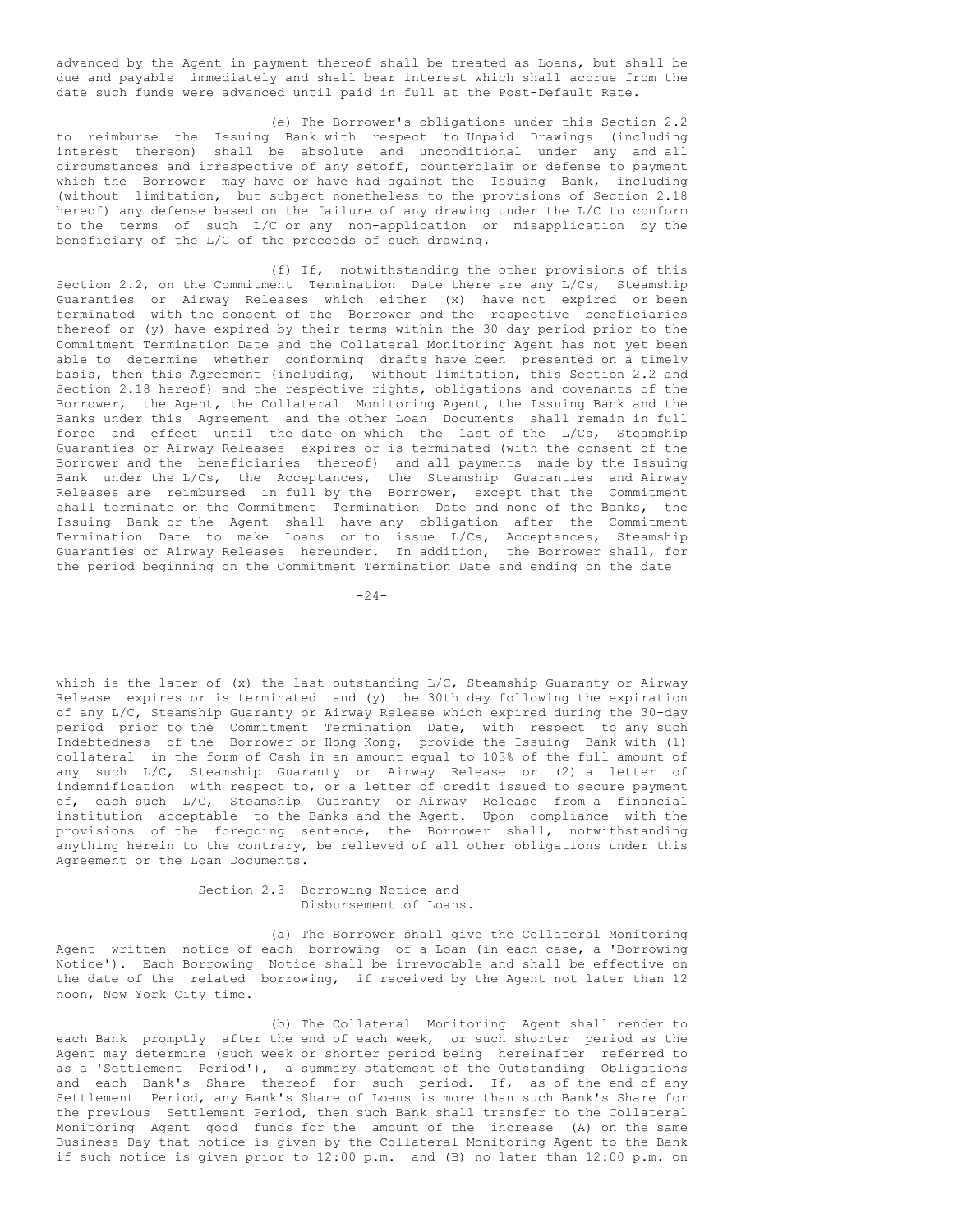the following Business Day if notice is given by the Collateral Monitoring Agent to the Bank after 12:00 p.m.; and, on the other hand, if any Bank's Share of Loans as of the end of any Settlement Period is less than such Bank's Share of Loans for the previous Settlement Period, then the Collateral Monitoring Agent shall transfer to such Bank good funds for the amount of the decrease (A) on the same Business Day if the Collateral Monitoring Agent's calculations with respect to such Settlement Period are completed before 12:00 p.m. and (B) on the next Business Day if the Collateral Monitoring Agent's calculations with respect to such Settlement Period are completed after 12:00 p.m. Unless the receiving party gives at least five business days prior written notice to the contrary, all funds remitted by the Collateral Monitoring Agent to any Bank hereunder, and all funds remitted by

 $-2.5-$ 

any Bank to the Collateral Monitoring Agent hereunder, shall be sent by wire transfer to such party's respective account as set forth on the signature pages hereof. The Collateral Monitoring Agent agrees to mark its books and records each Settlement Period to show each Bank's Share of the Outstanding Obligations. The failure of any Bank to make a timely payment hereunder shall have no effect on such Bank's liability for such payment, it being understood that each Bank shall assume the risk to the extent of its Bank's Share of each Loan made or L/C, Acceptance, Steamship Guaranty or Airway Release issued as and when made or issued, as the case may be.

## Section 2.4 Notes.

The Loans made by each Bank shall be evidenced by a single promissory note of the Borrower in substantially the form of Exhibit A hereto payable to such Bank (each, a 'Fourth Substituted Note' and collectively, the 'Fourth Substituted Notes'). Each Note shall be dated the date of this Agreement, shall be payable to the order of each Bank on a date not later than the Commitment Termination Date in a principal amount equal to such Bank's Commitment as originally in effect, and shall otherwise be duly completed. The Notes shall be payable as provided in Section 2.7 hereof.

## Section 2.5 Interest.

(a) The Borrower shall pay to the Collateral Monitoring Agent, for the ratable benefit of the Banks, interest on the daily balances of the Loans outstanding during the preceding month for the period commencing on the date of each such Loan until such Loan shall be paid in full at a rate equal to two (2%) percent per annum in excess of the Prime Rate.

(b) Notwithstanding the foregoing, the Borrower shall pay interest on any Loan or any installment thereof, and on any other amount payable by the Borrower hereunder (to the extent permitted by law) that shall not be paid in full when due (whether at stated maturity, by acceleration or otherwise) for the period commencing on the due date thereof until the same is paid in full at the Post-Default Rate.

(c) Except as provided in the next sentence, accrued interest on each Loan shall be payable not later than monthly on the Monthly Dates. Interest that is payable at the Post-Default Rate shall be payable from time to time on demand of the Collateral Monitoring Agent.

(d) Anything in this Agreement or any of the Notes to the contrary notwithstanding, the obligation of the Borrower to make payments of interest shall be subject to the limitation that payments of interest shall not be required to be made to any Bank

to the extent that such Bank's receipt thereof would not be permissible under the law or laws applicable to such Bank limiting rates of interest that may be charged or collected by such Bank. Any such payments of interest that are not made as a result of the limitation referred to in the preceding sentence shall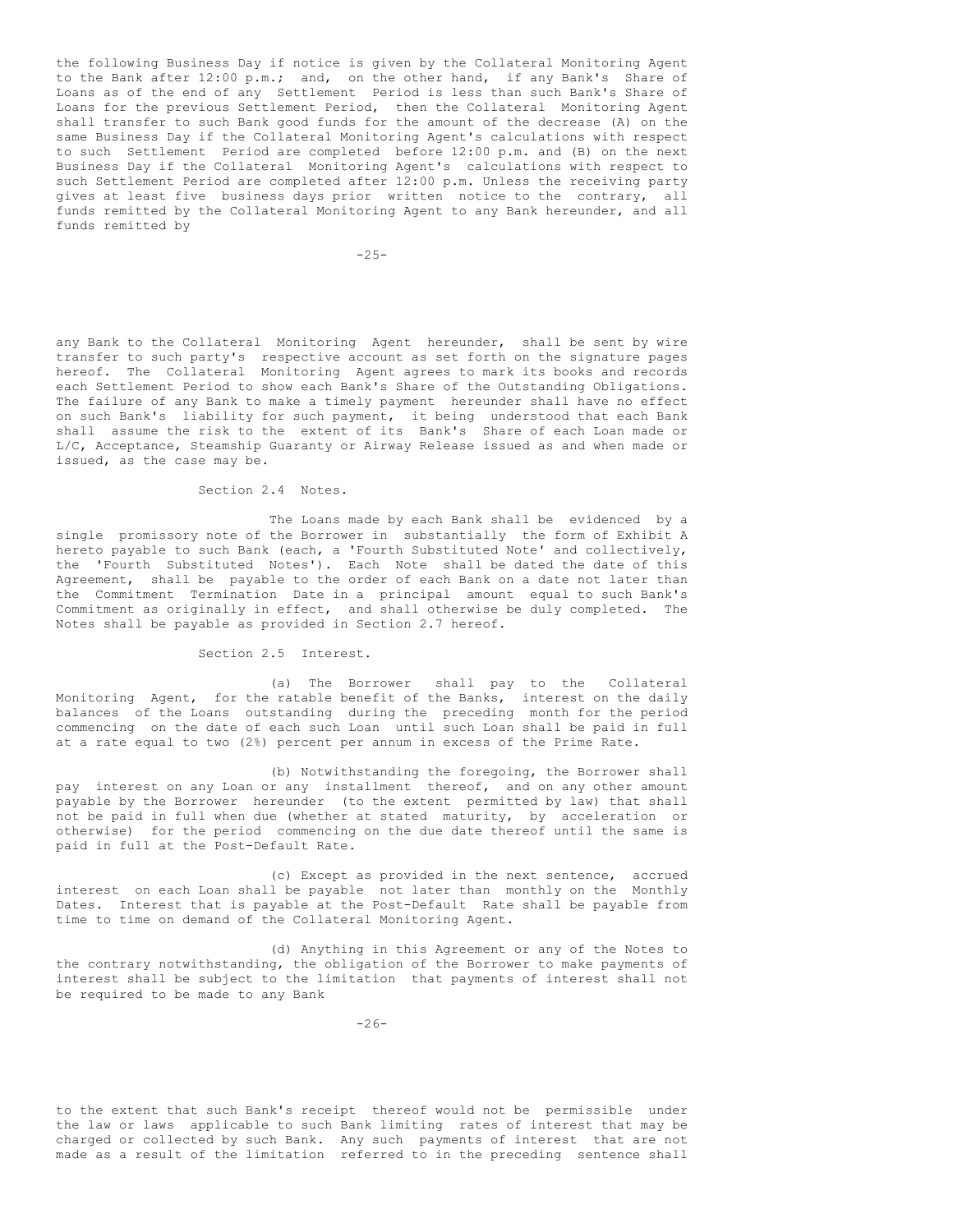be made by the Borrower to such Bank on the earliest interest payment date or dates on which the receipt thereof would be permissible under the laws applicable to such Bank limiting rates of interest that may be charged or collected by such Bank. Such deferred interest shall not bear interest.

Section 2.6 Fees.

(a) The Borrower shall pay to the Agent, for the ratable benefit of the Banks, a non-refundable advisory fee (the 'Advisory Fee') in the amount of \$500,000 payable as follows:

(i) \$125,000 paid upon execution of the Letter Agreement, dated April 27, 1995, among the Borrower and the Banks; and

(ii) \$125,000 payable not later than

December 31, 1995; and

(iii) \$250,000 payable not later than February 29, 1996; provided, however, that this portion of the Advisory Fee will be waived if (x) at all times during the period commencing with the date of this Agreement and ending on February 29, 1996 (A) the Borrower has been in compliance with the financial covenants described in subsections 6.9(c) and 6.9(d) below and (B) Outstanding Obligations have not exceeded the Borrowing Base, and (y) all Loans and Acceptances (but not Standby Letters of Credit) are paid in full on at least five consecutive Business Days during the period commencing on January 1, 1996 and ending on February 29, 1996; provided, however, that if Acceptances are outstanding during the months of January and February 1996, the Borrower will nevertheless be deemed to have satisfied the requirement in clause (y) above if the Collateral Monitoring Agent is holding for the account of the Borrower during such consecutive five Business Day period excess Cash in an amount which would be sufficient to prepay such outstanding Acceptances.

(b) Upon each drawing under an L/C, the Borrower or Hong Kong, as the case may be, shall pay to the Issuing Bank, for the ratable benefit of the Banks, a drawing fee (the 'Drawing Fee') computed at the rate of five-sixteenths of one (5/16%) percent per annum of the face amount of such drawing, but in no event shall the Drawing Fee be less than \$70.00.

(c) Upon the execution and delivery by the Borrower of an Application for a Standby L/C, the Borrower shall pay to the Issuing Bank, for the ratable benefit of the Banks, an issuance fee

 $-27-$ 

(the 'Standby L/C Fee') computed at the rate of three (3%) percent per annum on the face amount of the requested Standby L/C payable quarterly in advance on the applicable Monthly Dates.

(d) Upon the execution and delivery by the Borrower of an Application for any L/C, Steamship Guarantee or Airway Release, the Borrower shall pay directly to the Issuing Bank for its own account, all issuance and associated transactional charges (the 'Transactional Fees') imposed by the Issuing Bank in connection with any L/C, Steamship Guarantee or Airway Release.

(e) Upon the execution and delivery of an Acceptance, the Borrower shall pay to the Issuing Bank, for the ratable benefit of the Banks, a fee (the 'Acceptance Fee') for such Acceptance equal to the discount rate of the Agent plus four (4%) percent per annum of the principal amount of such Acceptance for the term thereof payable monthly in advance on the applicable Monthly Dates.

(f) The Borrower shall pay to the Collateral Monitoring Agent for its own account the following fees monthly in advance on the first Business Day of each calendar month (with the first such payment to be made on June 1, 1995):

> (i) monitoring fee - \$5,000.00; (ii) collateral management fee - \$1,500.00;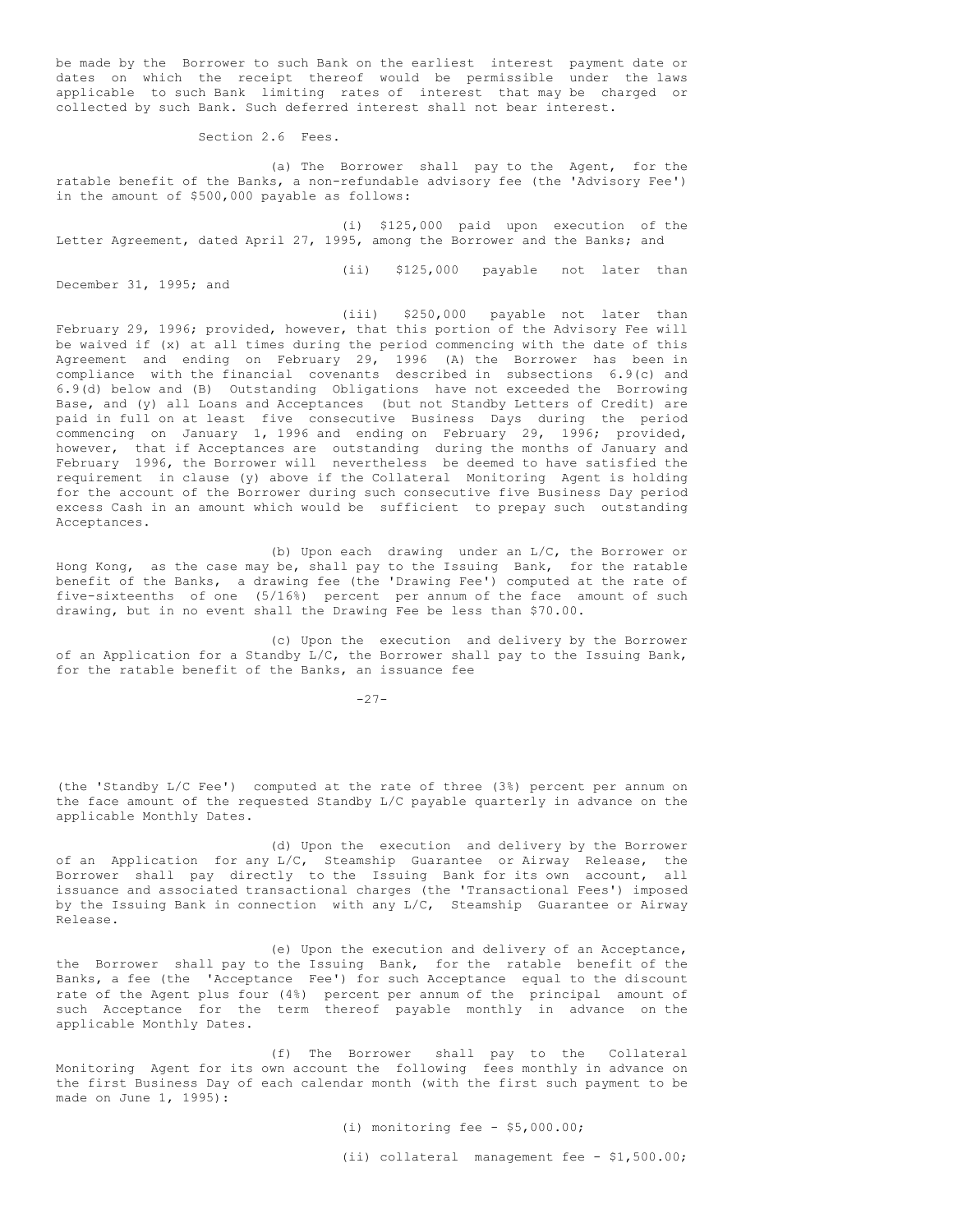(iii) inventory examination fee - \$1,300.00 (collectively, the 'Collateral Fees').

(g) The Borrower shall pay to the Banks within ten days following demand therefor, reimbursement for the fees and expenses of any Bank's field examiners which accompany the Collateral Monitoring Agent on inspections and field examinations (pursuant to Section 6.2 of this Agreement or otherwise), such fees and expenses to be calculated at such Bank's standard per diem rates (the 'Examination Fees').

(h) The Advisory Fee, the Drawing Fee, the Standby L/C Fee, the Transactional Fees, the Acceptance Fee, the Collateral Fees and the Examination Fees are hereinafter sometimes referred to individually as a 'Fee' and collectively as the 'Fees'.

> Section 2.7 Payment of Loans and Acceptances; Voluntary Changes in Commitment; Mandatory Prepayments.

(a) All outstanding Loans and Acceptances shall be paid in full not later than the Commitment Termination Date.

-28-

(b) The Borrower shall be entitled to terminate or reduce either or both of the Commitment and the Direct Debt Sublimit provided that the Borrower shall give one day's prior written notice of such termination or reduction to the Banks and that any partial reduction of the Commitment or the Direct Debt Sublimit shall be in an aggregate amount equal to \$100,000 or an integral multiple thereof. Any such termination or reduction shall be permanent and irrevocable. Each partial reduction of either the Commitment or the Direct Debt Sublimit shall be applied pro rata to reduce each Bank's Share of the Commitment and the Direct Debt Sublimit.

(c) Notwithstanding any other provisions of this Agreement, in the event that on any day the Obligations shall exceed the Borrowing Base (including but not limited to the circumstances in which the Collateral Monitoring Agent has exercised its discretion to continue to make Loans and to instruct the Issuing Bank that Availability exists for the issuance of L/Cs, Acceptances, Steamship Guaranties and Airway Releases, as provided in the definition of 'Overadvance' in Article 1 of this Agreement), the Borrower shall immediately upon the Collateral Monitoring Agent's request repay the Loans and/or prepay Acceptances in an amount sufficient to reduce the sum of the aggregate principal amount of the Obligations to an amount not greater than the Borrowing Base on that date and shall not be permitted to request the Collateral Monitoring Agent to make any Loans or make application to the Issuing Bank to issue Trade L/Cs, Standby L/Cs, Steamship Guaranties or Airway Releases until such payment or repayment is made.

Section 2.8 Use of Proceeds of Loans.

The proceeds of the Loans hereunder may be used by the Borrower solely for the following:

(a) first to refinance existing indebtedness of the Borrower under the Existing Loan Agreement, in an aggregate principal amount of \$37,090,212.00;

(b) second to pay all fees and expenses of the Agent and the Banks associated with providing the Revolving Credit Facility; and

(c) third to provide working capital for the

Borrower.

Section 2.9 Computations.

(a) Interest on all Loans and each Fee shall be computed on the basis of a year of 360 days and actual days elapsed (including

and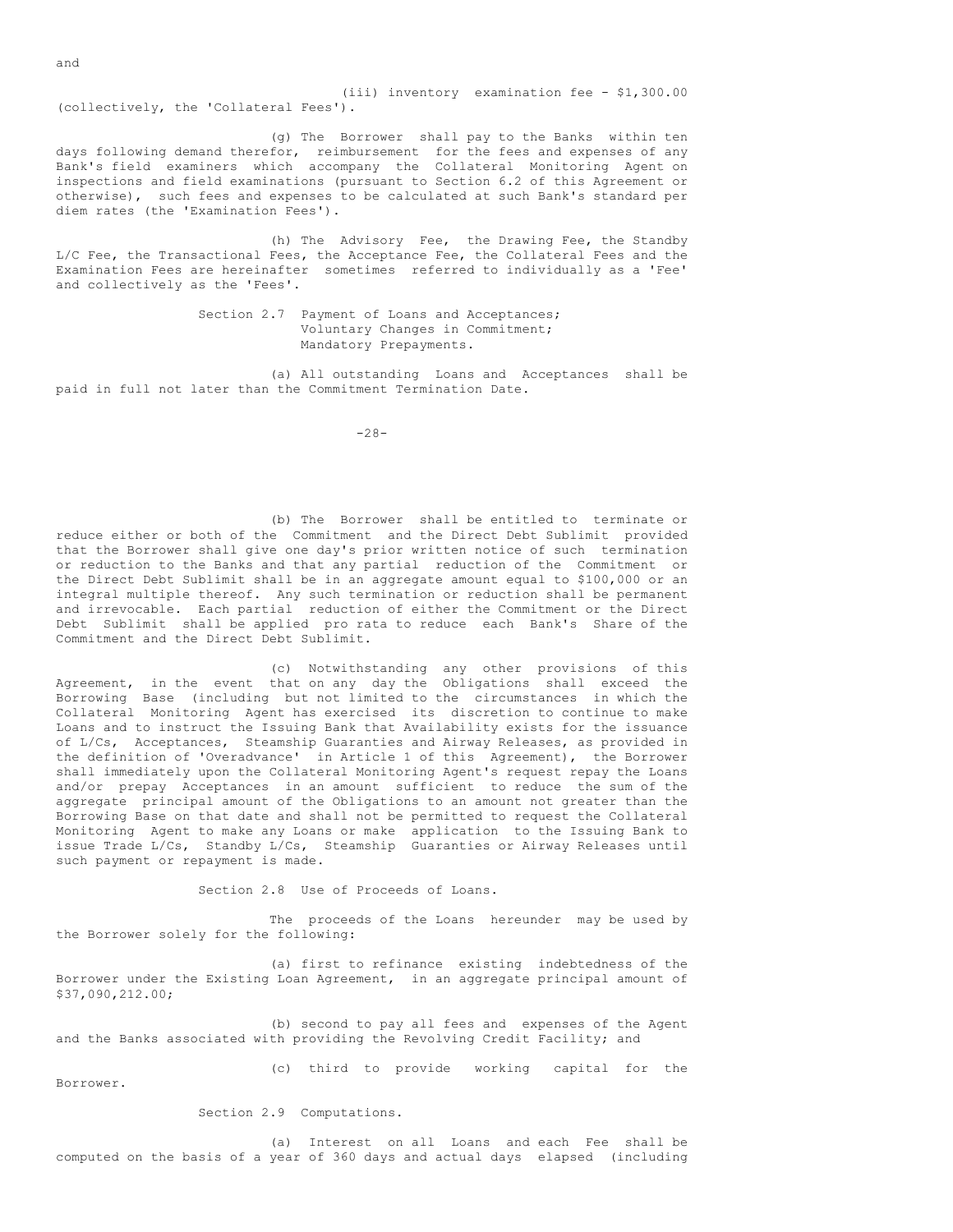the first day but excluding the last) occurring in the period for which payable.

(b) (i) For the purpose of computing interest and calculating Availability hereunder, all payments consisting of cash or wire transfers in immediately available funds shall be deemed received by the Collateral Monitoring Agent: (A) on the same Business Day that such payments are deposited in the Collection Account in the event such deposit is made on or prior to 1:00 p.m.; and (B) one Business Day following deposit thereof in the Collection Account in the event such deposit is made after 1:00 p.m.; provided, however, that the foregoing references to 1:00 p.m. shall be changed to 12:00 p.m. if the date of such deposit is the last Business Day of the calendar month or the Business Day before a holiday;

(ii) For the purpose of calculating Availability hereunder, all checks, drafts, or similar non-cash items of payment by or for the account of the Borrower shall be deemed received by the Collateral Monitoring Agent (A) on the same Business Day that the deposit of such payment is made in the Collection Account in the event such deposit is made prior to 1:00 p.m.; and (B) one Business Day following deposit thereof in the Collection Account in the event such deposit is made after  $1:00$  p.m.; and

(iii) For the purpose of computing interest and Fees, all checks, drafts, or similar non-cash items of payment by or for the account of the Borrower shall be deemed received by the Collateral Monitoring Agent three Business Days after deposit of such payment in the Collection Account;

provided, however, that, for purposes other than computing interest and Fees and calculating Availability, no check, drafts, or other instruments received by the Collateral Monitoring Agent shall constitute payment to the Collateral Monitoring Agent unless and until such item of payment has actually been collected by the Collateral Monitoring Agent and such collection has been credited to the Collection Account.

(c) On the basis of the daily Borrowing Base Certificate delivered by the Borrower to the Collateral Monitoring Agent pursuant to subsection 5.10(a) hereof, the Collateral Monitoring Agent will determine on a daily basis the Availability and the Borrower's compliance with the terms of this Agreement, including but not limited to the provisions of Section 2.7 hereof.

> Section 2.10 Time and Method of Payments; Statement of Account.

(a) All payments of principal, interest, Fees and other amounts (including indemnities) payable by the Borrower hereunder shall be made in Dollars, in immediately available funds, to the Collateral Monitoring Agent at its Payment Office not later than 12 noon, New York City time, on the date on which such payment

-30-

shall become due. With respect to all such payments, the Collateral Monitoring Agent shall (i) advance funds in payment and treat such advance of funds as a Loan or (ii) in the event that there is not sufficient Availability, debit the amount of any such payment to any ordinary deposit account of the Borrower with the Collateral Monitoring Agent. In the event that there is neither sufficient Availability or amounts in the deposit accounts of the Borrower with the Collateral Monitoring Agent, the Borrower shall make the payment directly at the Collateral Monitoring Agent's Payment Office as provided above. Additional provisions relating to payments are set forth in Section 10.3 hereof.

(b) The Collateral Monitoring Agent shall provide the Borrower with a statement of account on a monthly basis, and each statement of account that is delivered by the Collateral Monitoring Agent to the Borrower that relates to the Obligations shall be deemed correct in the absence of manifest error and shall constitute an account stated between the Borrower and the Collateral Monitoring Agent unless thereafter waived in writing by the Collateral Monitoring Agent or unless, within thirty days after the Borrower's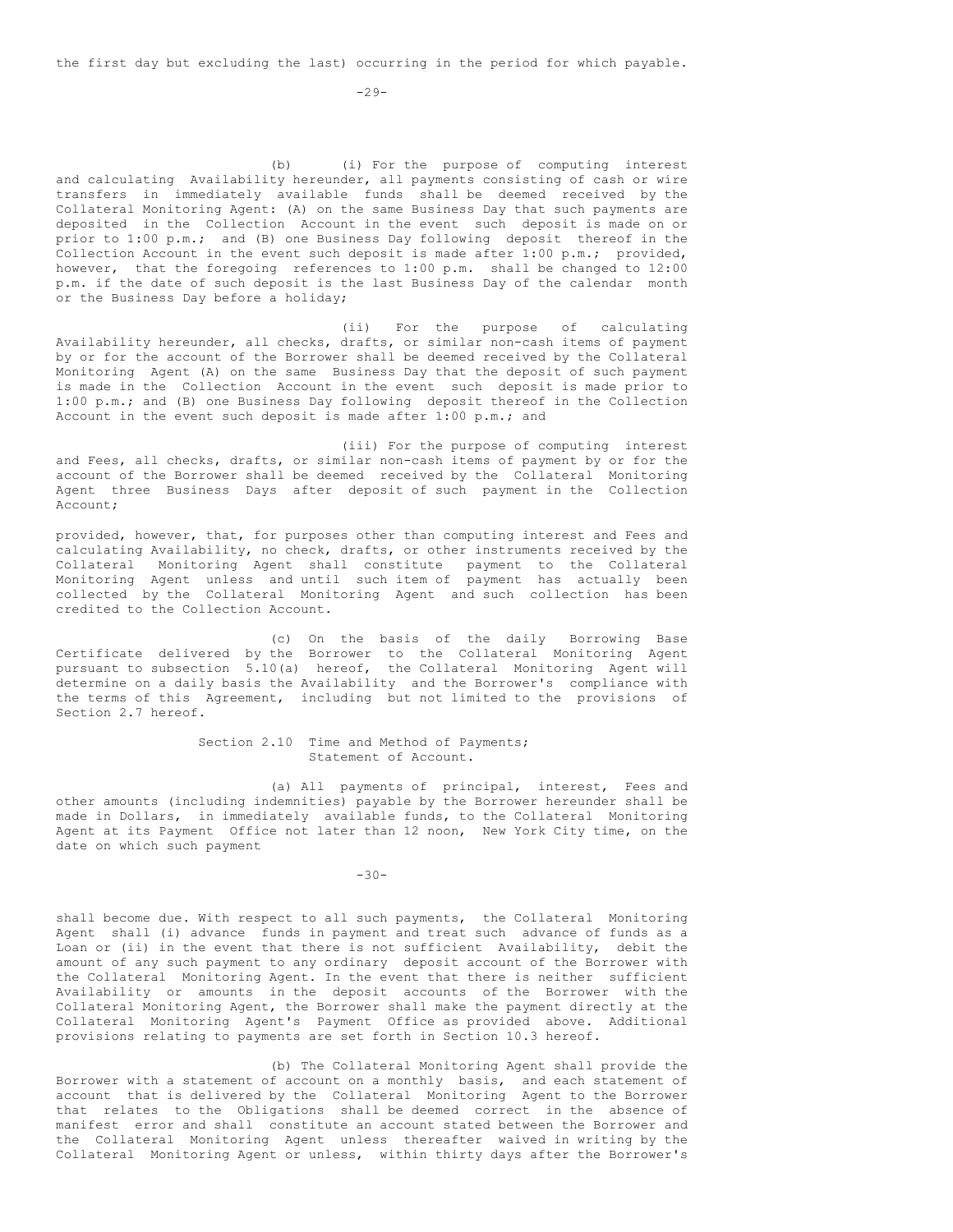receipt of such statement, the Borrower delivers to the Collateral Monitoring Agent, by registered or certified mail, written objection thereto specifying the error or errors, if any, contained in any such statement; provided, however, that any failure by the Collateral Monitoring Agent to provide the Borrower with a statement of account shall not affect the Obligations of the Borrower hereunder or under any Note.

Section 2.11 Several Obligations.

No Bank shall be responsible for the failure of the other Banks to make Loans to be made by such other Banks.

Section 2.12 Guaranties.

(a) The Parent, Siena, Hong Kong, Global, Sources, Holdings, Retail and Tatabuana (the 'Corporate Guarantors') and Morris Goldfarb and Aron Goldfarb (the 'Individual Guarantors' and, collectively with the Corporate Guarantors, hereinafter referred to individually as a 'Guarantor' and collectively as the 'Guarantors') have heretofore executed (or, in the case of Tatabuana only, simultaneously herewith is executing) guaranties (each of the foregoing hereinafter referred to individually as a 'Guaranty' and collectively as the 'Guaranties') pursuant to the Existing Loan Agreement (and, in the case of Tatabuana only, pursuant to this Agreement) guaranteeing, without limitation, the due payment and performance of the Obligations to the Banks, the Collateral Monitoring Agent, the Issuing Bank and the Agent; provided, however, in the case of the Individual Guarantors only, the amount to be paid by such Individual Guarantors, in the aggregate, shall not exceed the sum of Two Million Five Hundred Thousand Dollars (\$2,500,000) (it being understood that the pledge and obligations

 $-31-$ 

of Morris Goldfarb under the Goldfarb Pledge Agreement are not subject to such limitation, but are limited to the assets pledged thereunder).

(b) Each of the Guarantors (other than Tatabuana) shall, simultaneously with the execution and delivery of this Agreement, acknowledge and confirm that 'Guaranteed Obligations' as used and defined in the Guaranties (or any other term used therein to described or refer to the Indebtedness, liabilities and obligations of the Borrower, Hong Kong and each Guarantor to the Banks and the Agent), includes, without limitation, all of the Obligations, by the execution and delivery to the Agent of a guaranty confirmation satisfactory to the Agent (hereinafter referred to individually as a 'Guaranty Confirmation' and collectively as the 'Guaranty Confirmations').

#### Section 2.13 Security.

(a) (i) The Borrower has heretofore simultaneously with the execution and delivery of the Existing Loan Agreement, granted to the Agent, for the ratable benefit of the Banks, a Lien on all of the Borrower's personal property, including but not limited to Accounts and Inventory, whether then owned or thereafter acquired, tangible and intangible, by the execution and delivery of a Security Agreement dated October 29, 1992, as amended by an Amendment Letter dated February 1, 1994 (as amended, the 'Borrower Security Agreement');

(ii) In order to secure the due payment and performance by the Borrower of all of the Obligations, the Borrower shall, simultaneously with the execution and delivery of this Agreement:

(A) Acknowledge and confirm to the Agent that the term 'Obligations' as used and defined in the Borrower Security Agreement (or any other term used therein to describe or refer to the Indebtedness, liabilities and obligations of the Borrower to the Banks, the Collateral Monitoring Agent, the Issuing Bank and the Agent) includes, without limitation, the Obligations as defined herein, by the execution and delivery to the Agent of a security interest confirmation in form and substance satisfactory to the Agent (hereinafter referred to as the 'Borrower Security Interest Confirmation'); and

(B) Execute and deliver, or cause to be executed and delivered, to the Agent such other agreements, documents and instruments as the Agent may reasonably require in order to effect the purposes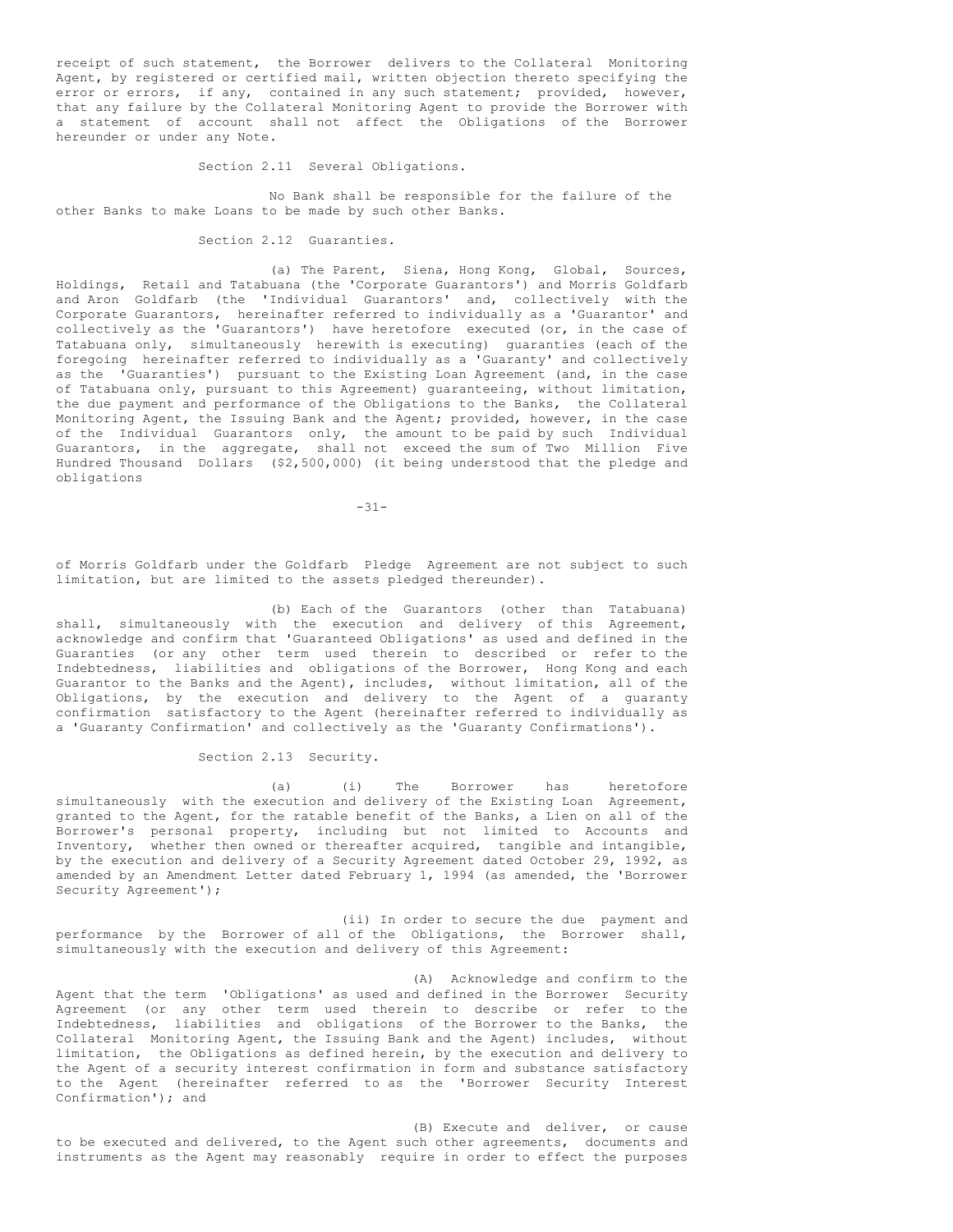of the Borrower Security Agreement (as acknowledged and confirmed by the Borrower Security Interest Confirmation), this Section 2.13 and this Agreement.

 $-32-$ 

(b) (i) Each of the Corporate Guarantors (other than Global, Hong Kong and Tatabuana) has heretofore granted to the Agent, for the ratable benefit of the Banks, a Lien on all of such Corporate Guarantor's Accounts and Inventory (and, in the case of Retail, all of its personal property) whether then owned or thereafter acquired, tangible and intangible, by the execution and delivery of a Security Agreement (each, a 'Guarantor Security Agreement' and collectively, the 'Guarantor Security Agreements'); and

(ii) In order to secure the due payment and performance by the Borrower of all of the Obligations, each of the Corporate Guarantors shall, simultaneously with the execution and delivery of this Agreement:

(A) Acknowledge and confirm that the term 'Obligations' as used and defined in its Guarantor Security Agreement (or any other term used therein to describe or refer to the Indebtedness, liabilities and obligations of the Borrower and such Guarantor to the Banks, the Collateral Monitoring Agent, the Issuing Bank and the Agent) includes, without limitation, in each case, the Obligations as defined herein, and will amend the terms of the Guarantor Security Agreement to provide for a Lien on all of such Corporate Guarantor's personal property, in each case by the execution and delivery to the Agent of a security interest confirmation and amendment in form and substance satisfactory to the Agent (hereinafter referred to as a 'Guarantor Security Interest Confirmation' and collectively, the 'Guarantor Security Interest Confirmations');

(B) Execute and deliver, or cause to be executed and delivered, to the Agent such other agreements, documents and instruments as the Agent may reasonably require in order to effect the purposes of its Guarantor Security Agreement (as acknowledged and confirmed by its Guarantor Security Interest Confirmation), this Section 2.13 and this Agreement.

(c) (i) The Parent has heretofore:

(A) Granted to the Agent, for the ratable benefit of the Banks, a lien on, and assigned to the Agent, for the ratable benefit of the Banks, all of its right, title and interest in, to and under all of the insurance policies on the life of Morris Goldfarb required to be maintained by the Parent pursuant to Section 6.8 (c) hereof by the execution and delivery to the Agent of a collateral assignment of life insurance dated October 29, 1992 (the 'Assignment of Life Insurance'); and

(B) Granted to the Agent for the ratable benefit of the Banks, a Lien on all of its personal property, whether then owned or thereafter acquired, tangible and intangible,

-33-

by the execution and delivery of a Security Agreement dated as of January 31, 1994 (the 'Parent Security Agreement'); and

(ii) In order to secure the due payment and performance by the Borrower of all of the Obligations, the Parent shall, simultaneously with the execution and delivery of this Agreement:

(A) Acknowledge and confirm to the Agent that the term 'Obligations' as used and defined in the Parent Security Agreement (or any other term used therein to describe or refer to the Indebtedness, liability and obligations of the Borrower and the Parent to the Banks, the Collateral Monitoring Agent, the Issuing Bank and the Agent), includes without limitation, in each case, the Obligations as defined herein, by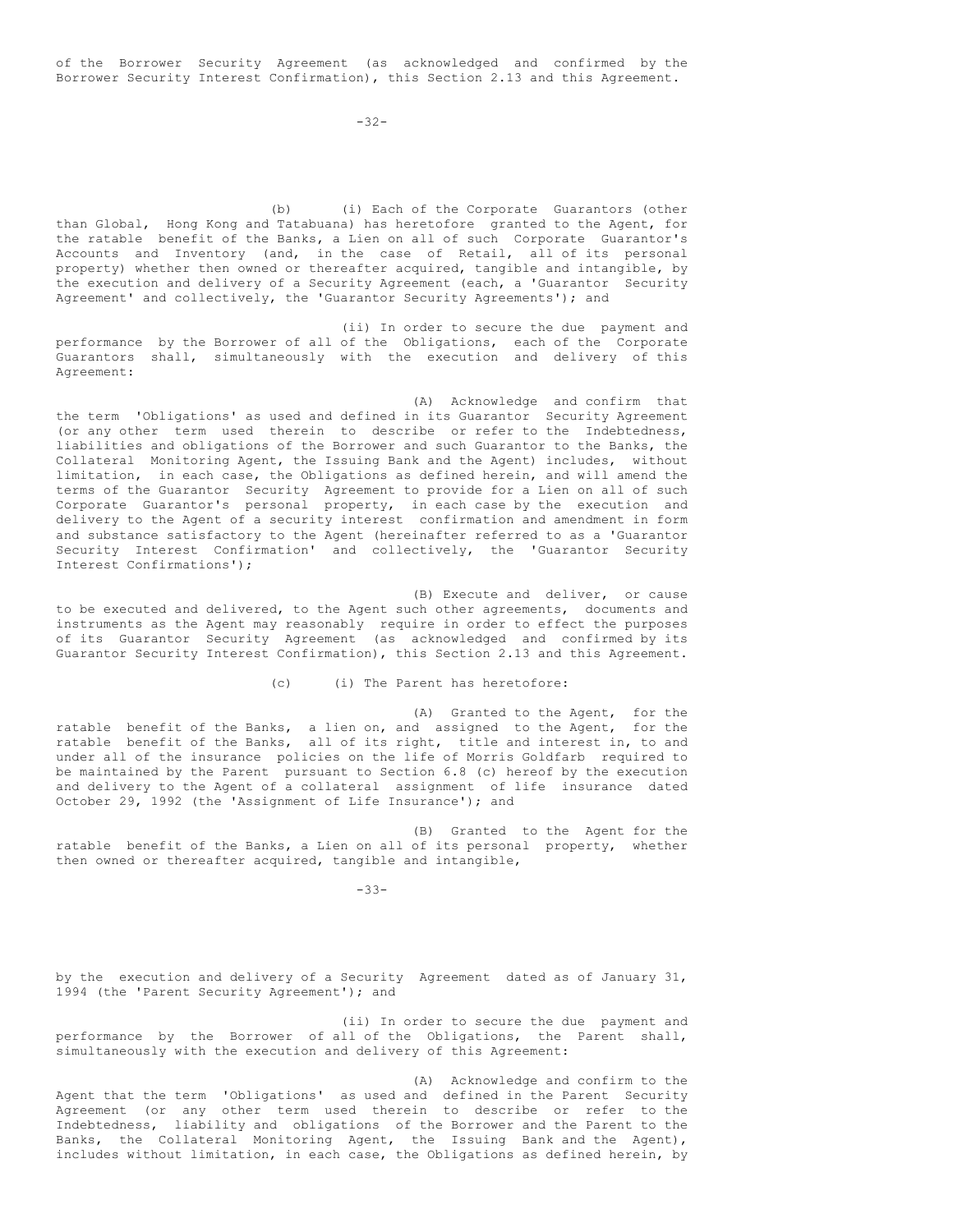the execution and delivery to the Agent of a security interest confirmation and amendment in form and substance satisfactory to the Agent (hereinafter referred to as the 'Parent Security Interest Confirmation');

(B) Execute and deliver a new Assignment of Life Insurance (the 'New Assignment of Life Insurance') granting to the Agent for the ratable benefit of the Bank's a Lien on all Key Man Life Insurance proceeds under the policy maintained pursuant to the requirements of Section 6.8(c) hereof;

(C) Execute and deliver IRS Forms 2848 and 234 (the 'Tax Powers') granting to the Agent for the benefit of the Banks, inter alia, the authority to receive and endorse tax refund checks;

(D) Execute and deliver a stock pledge agreement (the 'Stock Pledge Agreement') of all stock of all Subsidiaries and Affiliates (other than Tatabuana and Qingdao G-III Garments Production Co. Ltd., the Borrower's Chinese Affiliate, and their Subsidiaries and Affiliates), including but not limited to the stock of the Borrower, granting to the Agent for the ratable benefit of the Banks a Lien on all such stock; and

(E) Execute and deliver, or cause to be executed and delivered to the Agent such other documents and instruments as the Agent may reasonably require in order to effect the purposes of the Parent Security Agreement (as acknowledged and confirmed by the Second Parent Security Interest Confirmation), the New Assignment of Life Insurance, the Assignment of Tax Refunds, the Stock Pledge Agreement, this Section 2.13 and this Agreement.

(d) (i) The Borrower, the Parent and Siena have heretofore simultaneously with the execution and delivery of the Existing Loan Agreement granted to the Agent for the ratable benefit of the Banks a Lien on all of their respective Trademarks whether then owned or thereafter acquired, by the execution and

 $-34-$ 

delivery to the Agent of a Trademark Security Agreement dated October 29, 1992 and a New Trademark Security Agreement dated July 29, 1994 (collectively, the 'Trademark Security Agreement');

(ii) In order to secure the due payment and performance by the Borrower of all of the Obligations, the Borrower, the Parent and Siena shall, simultaneously with the execution and delivery of this Agreement:

(A) Acknowledge and confirm to the Agent that the term 'Obligations' as used and defined in the Trademark Security Agreement (or any other terms used therein to describe or refer to the Indebtedness of the Borrower, the Parent, and Siena to the Banks, the Collateral Monitoring Agent, the Issuing Bank and the Agent), includes, without limitation, in each case, the Obligations as defined herein, by the execution and delivery to the Agent of a trademark security interest confirmation and amendment in form and substance satisfactory to the Agent (hereinafter referred to as the 'Trademark Security Interest Confirmation'); and

(B) Execute and deliver, or cause to be executed and delivered to the Agent such other documents and instruments as the Agent may reasonably require in order to effect the purposes of the Trademark Security Agreement (as acknowledged and confirmed by the Trademark Security Interest Confirmation), this Section 2.13 and this Agreement.

(e) (i) Morris Goldfarb, either prior to or simultaneously with the execution and delivery of this Agreement, has executed and delivered to the Agent, for the ratable benefit of the Banks, a pledge of 250,000 shares of the stock of the Parent (the 'Goldfarb Pledge Agreement') in order to secure the due payment and performance by the Borrower of all the Obligations;

(ii) Morris Goldfarb shall also execute and deliver, or cause to be executed and delivered to the Agent such other agreements, documents and instruments as the Agent may reasonably require in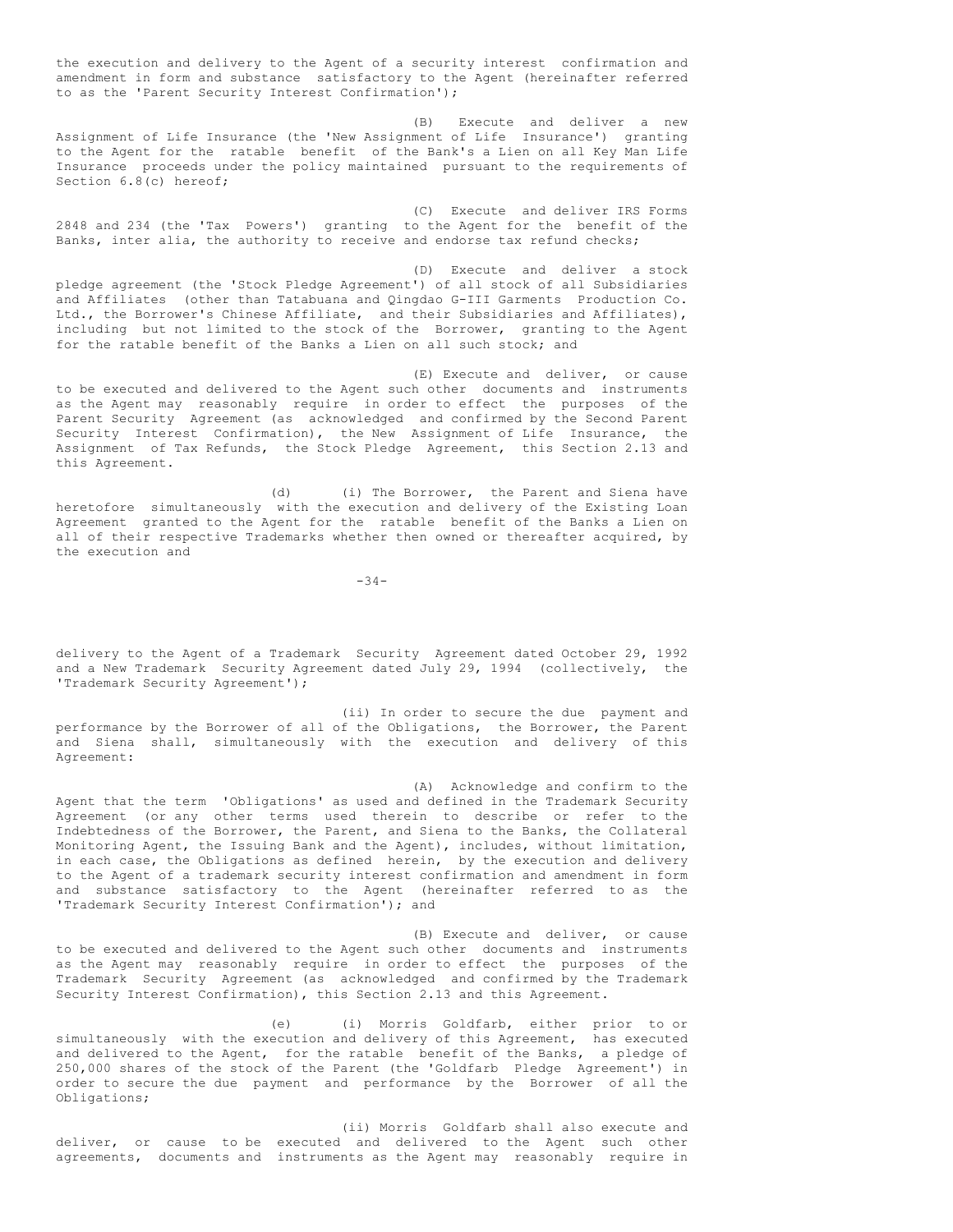order to effect the purposes of the Goldfarb Pledge Agreement.

(f) The Borrower Security Agreement, the Borrower Security Interest Confirmation, the Guarantor Security Agreements, the Guarantor Security Interest Confirmation, the New Assignment of Life Insurance, the Parent Security Agreement, the Parent Security Interest Confirmation, the Trademark Security Agreement, the Trademark Security Interest Confirmation, the Assignment of Tax Refunds, the Stock Pledge Agreement, the Goldfarb Pledge Agreement, and the aforesaid agreements, instruments and documents are hereinafter sometimes referred to collectively as the 'Security Documents'.

-35-

#### Section 2.14 Lending Offices.

The Loans made by each Bank shall be made at such Bank's lending office as set forth on the signature page hereto of such Bank.

Section 2.15 Obligations Absolute.

The obligations of the Borrower and Hong Kong under this Agreement and the Loan Documents shall be absolute, unconditional and irrevocable, and shall be performed strictly in accordance with the terms of this Agreement, under all circumstances whatsoever, including, without limitation, the following circumstances:

(i) the L/Cs, the Notes, the Loan Agreement, the other Loan Documents or any other agreements, instruments or documents relating thereto proving to be forged, fraudulent, invalid, unenforceable or insufficient in any respect;

(ii) any amendment or waiver of or any consent to the departure from all or any of the Security Documents;

(iii) the existence of any claim, setoff, defense or other rights which the Borrower or Hong Kong may have at any time against any beneficiary or any transferee of any beneficiary (or any Persons or entities for whom any beneficiary or any such transferee may be acting), any Bank or any other Person, whether in connection with this Agreement, the L/Cs, the Security Documents, the other Loan Documents or any unrelated transaction;

(iv) any demand presented under the L/Cs (or any endorsement thereon) proving to be forged, fraudulent, invalid, unenforceable or insufficient in any respect or any statement therein being inaccurate in any respect whatsoever;

(v) payment by the Bank under any L/C against preparation of a demand which does not comply with the terms of such L/C, including, without limitation, the circumstances referred to in clause (iv) above or the failure of any document to bear adequate reference to such  $L/C$ ;

(vi) the use to which the L/Cs may be put or any acts or omissions of the Borrower, Hong Kong or beneficiaries in connection therewith; and

(vii) any other circumstances or happening whatsoever, whether or not similar to any of the foregoing, provided that such circumstances or happening shall not have constituted gross negligence or willful misconduct of the Agent or any Bank.

-36-

Section 2.16 Sharing of Payments and Set-Off Among Banks.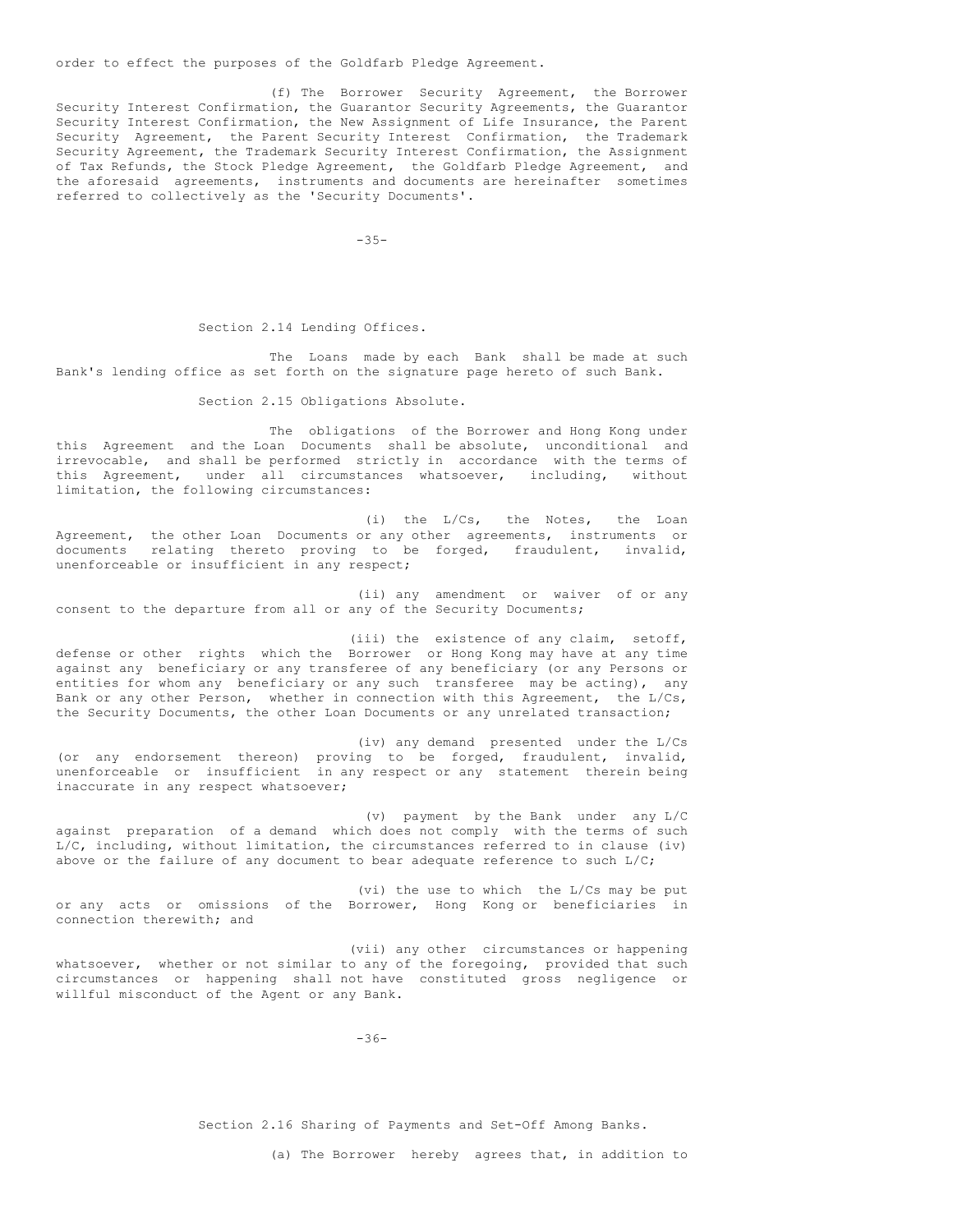(and without limitation of) any right of set-off, banker's lien or counterclaim a Bank may otherwise have, each Bank shall be entitled, at its option, to offset balances held by it at any of its offices against any principal of or interest on any of the Obligations hereunder, or any Fee payable under this Agreement, that is not paid when due (regardless of whether such balances are then due to the Borrower), in which case it shall promptly notify the Borrower thereof, provided that its failure to give such notice shall not affect the validity thereof. Nothing contained herein shall require any Bank to exercise any such right or shall affect the right of any Bank to exercise and retain the benefits of exercising, any such right with respect to any other indebtedness or obligation of the Borrower.

(b) Each Bank:

(i) if it shall effect payment of any principal of or interest on any Obligations held by it under this Agreement through the exercise of any rights provided for in subsection (a) above, or

(ii) upon or following any acceleration by the Agent and the Banks of the Obligations, shall promptly purchase from the other Banks a participation in the Obligations held by the other Banks in such amounts, and make such other adjustments from time to time as shall be equitable, so that all the Banks shall share the benefit of such payment and the Obligations pro rata in accordance with their respective Commitments. To such end all the Banks shall make appropriate adjustments among themselves (by the resale of a participation sold or otherwise) if any payment received must be restored or any acceleration is rescinded by the Majority Banks. The Borrower agrees that any Bank so purchasing a participation in the Obligations held by the other Banks may exercise all rights of set-off, banker's lien, counterclaim or similar rights with respect to such participation as fully as if such Bank were a direct holder of Obligations in the amount of such participation. The failure of any Bank to purchase participations as provided hereunder shall not affect the validity of the set-off as between such Bank and the Borrower.

Section 2.17 Capital Requirements.

In the event that any existing or future law or regulation, guideline or interpretation thereof, by any court or administrative or governmental authority charged with the administration thereof, or compliance by any Bank with any request

-37-

or directive (whether or not having the force of law) of any such authority shall impose, modify or deem applicable or result in the application of, any capital maintenance, capital ratio or similar requirement against loan commitments made by any Bank hereunder, and the result of any event referred to above is to impose upon any Bank or increase any capital requirement applicable as a result of the making or maintenance of, such Bank's Commitment or the obligation of the Borrower hereunder with respect to such Commitment (which imposition of capital requirements may be determined by each Bank's reasonable allocation of the aggregate of such capital increases or impositions), then, upon demand made by such Bank as promptly as practicable after it obtains knowledge that such law, regulation, guideline, interpretation, request or directive exists and determines to make such demand, the Borrower shall immediately pay to such Bank from time to time as specified by such Bank additional commitment fees or interest or other amounts which shall be sufficient to compensate such Bank for such imposition of or increase in capital requirements together with interest on each such amount from the fifth day after the date of demand therefor until payment in full thereof at the Post-Default Rate. A certificate setting forth in reasonable detail the amount necessary to compensate such Bank as a result of an imposition of or increase in capital requirements submitted by such Bank to the Borrower shall be conclusive, absent manifest error, as to the amount thereof. For purposes of this Section 2.17, all references to any 'Bank' shall be deemed to include any participant in such Bank's Commitment.

Section 2.18 Additional L/C Provisions.

(a) Without limiting the generality of Section 2.17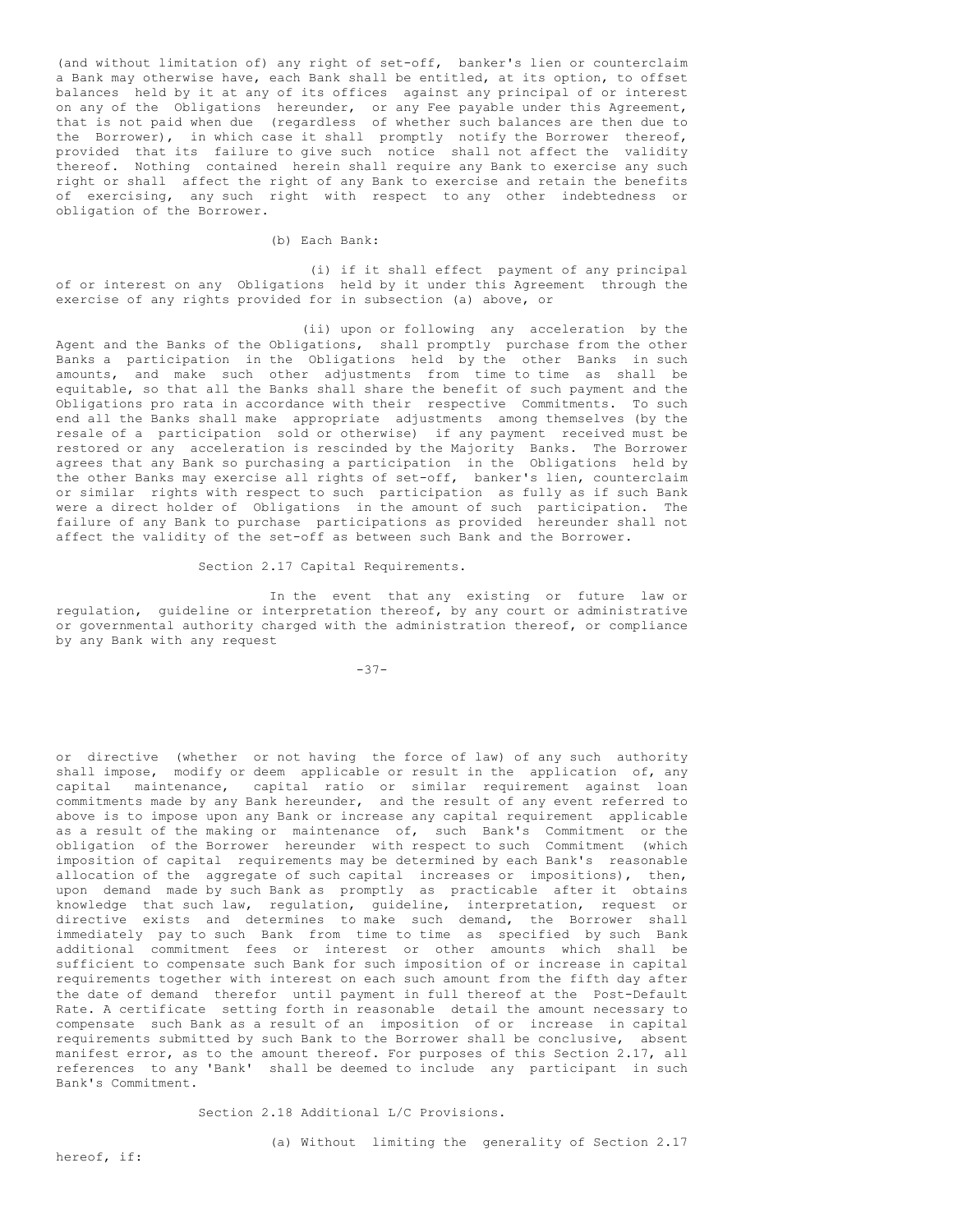(i) any change in any law or regulation or in the interpretation thereof by any court or administrative or governmental authority charged or claiming to be charged with the administration thereof shall (1) impose, modify or deem applicable any reserve, special deposit, capital maintenance, deposit insurance premium or assessment, or similar requirement against letters of credit issued by or assets held by, or deposits with or for the account of, any Bank, (2) impose on any Bank any other condition regarding this Agreement or the L/Cs, or (3) subject any Bank to any tax, charge, fee, deduction or withholding of any kind whatsoever other than changes in the rate of tax on the over-all net income of such Bank; and

(ii) the result of any such event shall be to increase the cost to any Bank of the issuance or maintenance of the L/Cs, or reduce the amount of principal, interest, or any fee or compensation receivable by any Bank in respect of the L/Cs or this Agreement;

-38-

then, upon demand of any Bank, the Borrower shall pay to the Banks, from time to time as specified by each of the Banks, respectively, all additional amounts which are necessary to compensate such Bank for such increased cost or reduction incurred by that Bank. All payments of compensation for such increased cost or reduction shall be accompanied by interest thereon from the date such increased cost or reduction is incurred by any Bank until payment in full thereof at the rate provided in Section 2.5(a) hereof and, in the event of non-payment by the Borrower following demand, thereafter at the Post-Default Rate. A certificate as to such increased cost incurred by any Bank showing the manner of calculation thereof shall be submitted by such Bank to the Borrower and shall be conclusive (absent manifest error) as to the amount thereof. In the event of any inconsistency between the terms of this Section 2.18 and Section 2.17, the provisions of Section 2.17 shall govern.

(b) No Bank shall be responsible: (i) for the validity or insufficiency of any instrument transferring or assigning or purporting to transfer or assign the L/Cs or the rights or benefits thereunder or proceeds thereof in whole or in part, which may prove to be invalid or ineffective for any reason; (ii) for errors, omissions, interruptions or delays in transmission or delivery of any messages, by mail, cable telegraph, telex or otherwise, whether or not they be in cipher; (iii) for any loss or delay in the transmission or otherwise of any document or draft required in order to make a draw under the L/Cs or of proceeds thereof; or (iv) for any consequence arising from causes beyond the control of any Bank. None of the above shall affect, impair, or prevent the vesting of any Bank's rights or powers hereunder.

(c) In furtherance and extension and not in limitation of the specific provisions hereinabove set forth, any action taken or omitted by any Bank, under or in connection with the L/Cs or the related drafts or document(s), if taken or omitted in good faith, shall be binding upon the Borrower and shall not put any Bank under any resulting liability to the Borrower.

(d) The Borrower shall at all times protect, indemnify and save harmless each Bank from and against any and all claims, actions, suits and other legal proceedings, and from and against any and all loss, claims, demands, liabilities, damages, costs, charges, counsel fees and other expenses which any Bank may, at any time, sustain or incur by reason of or in consequence of or arising out of the issuance of the L/Cs; it being the intention of the parties that this Agreement shall be construed and applied to protect and indemnify any Bank against any and all risk involved in the issuance of the L/Cs, all of which risks are hereby assumed by the Borrower, including, without limitation, any and all risks of the acts or omissions, whether rightful or wrongful, of any present or future de jure or de facto government or governmental authority (all such acts and omissions, herein called the 'Governmental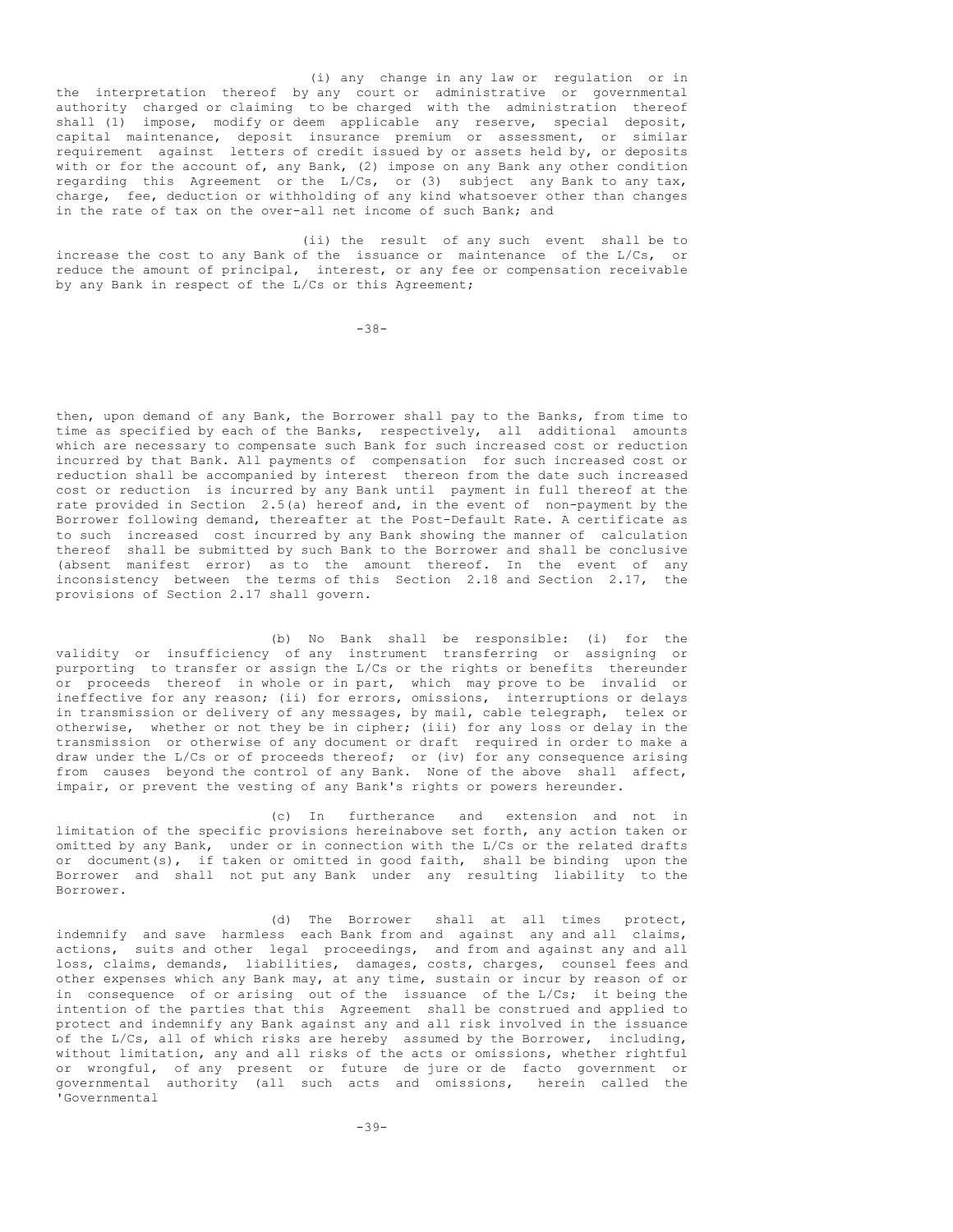Acts'); provided, however, that the Borrower shall not be required to indemnify any Bank for any claims, damages, losses, liabilities, costs or expenses to the extent, but only to the extent, caused by the willful misconduct or gross negligence of any Bank in not honoring any demand for payment under any L/C (after the presentation to it by the beneficiary of drawing documents strictly complying with the terms and conditions of such L/C) except if as a result of any Governmental Act or any other cause beyond the control of any Bank. Notwithstanding any other provision contained in this Agreement, the obligations of the Borrower under this Section 2.18 shall survive the termination of this Agreement.

Section 2.19 Pro Rata Treatment Among Banks.

(a) Except as otherwise provided herein: (i) each Loan advanced by the Collateral Monitoring Agent hereunder, (ii) each other advance made by the Collateral Monitoring Agent, the Issuing Bank or the Agent hereunder (including but not limited to advances to protect or preserve Collateral), (iii) each payment of any Fee (other than Transactional Fees, Collateral Fees and Examination Fees) by the Borrower, and (iv) each payment of principal of or interest on Loans, in each case will be made by or to the Collateral Monitoring Agent, the Issuing Bank or the Agent, as the case may be, for the account of the Banks according to the respective Bank's Share.

(b) On a monthly basis, after the Collateral Monitoring Agent's receipt of monthly interest charges pursuant to Section 2.10 of this Agreement, and provided a Bank shall have made all payments to the Collateral Monitoring Agent required to be made hereunder, the Collateral Monitoring Agent shall pay to such Bank an amount equivalent to such Bank's Share of such interest and any Fees received during the prior month.

## Section 2.20 Non-Receipt of Funds by the Agent.

Unless the Collateral Monitoring Agent shall have been notified by a Bank or the Borrower (the 'Payor') prior to the date notified on which such Bank is to make payment to the Collateral Monitoring Agent of the proceeds of a Loan to be made by it hereunder or the Borrower is to make a payment to the Collateral Monitoring Agent for the account of one or more of the Banks, as the case may be (such payment being herein called the 'Required Payment'), which notice shall be effective upon receipt, that the Payor does not intend to make the Required Payment to the Collateral Monitoring Agent, the Collateral Monitoring Agent may assume that the Required Payment has been made and may, in reliance upon such assumption (but shall not be required to), make the amount thereof available to the intended recipient on such date and, if the Payor has not in fact made the Required Payment to the Collateral Monitoring Agent, the recipient of such payment shall,

 $-40-$ 

on demand, repay to the Collateral Monitoring Agent the amount made available to it together with interest thereon in respect of each day during the period commencing on the date such amount was so made available by the Collateral Monitoring Agent until the date the Collateral Monitoring Agent recovers such amount at a rate per annum equal to the Federal Funds Rate for such day (when the recipient is a Bank) or equal to the rate of interest applicable to such Loan (when the recipient is the Borrower).

Section 2.21 Collections; Agent's Right to Notify Account Debtors and Endorse the Borrower's Name.

(a) The Borrower and all other Loan Parties will immediately upon receipt of all checks, drafts, cash or other remittances (i) in payment of any of its accounts, contract rights or general intangibles constituting part of the Collateral, or (ii) in payment of any Collateral sold, transferred, leased or otherwise disposed of, as permitted under Section 7.7 hereof, or (iii) in payment of, or on account of its Accounts, contracts, contract rights, notes, drafts, acceptances, general intangibles, choses in action and all other forms of obligations relating to any of the Collateral so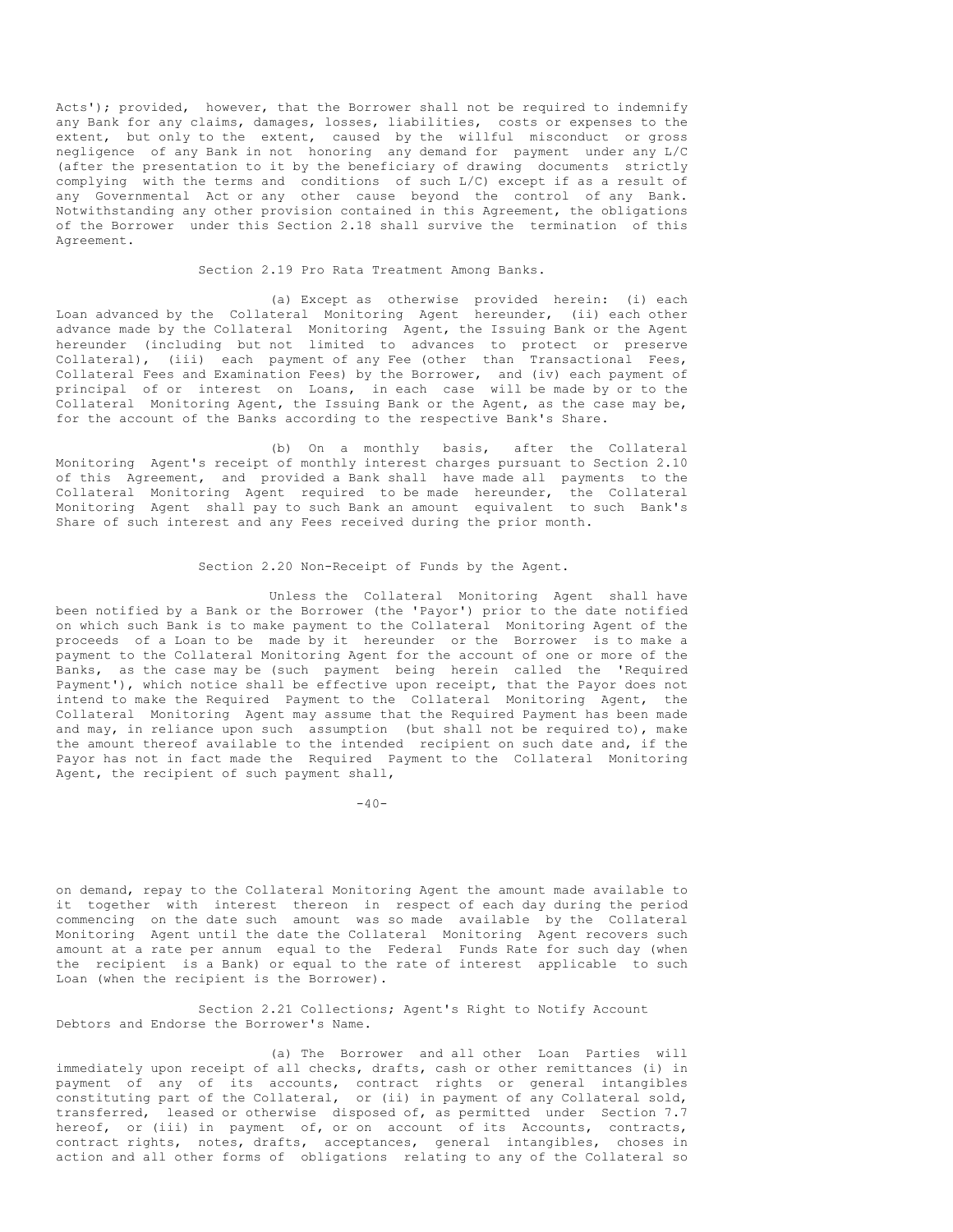sold, transferred, or leased or otherwise disposed of, deliver any such items to the Collateral Monitoring Agent at the Payment Office or to the Collection Account accompanied by a remittance report in form supplied or approved by the Collateral Monitoring Agent, such items to be delivered to the Collateral Monitoring Agent in the same form received, endorsed or otherwise assigned by the Borrower where necessary to permit collection of such items and, regardless of the form of such endorsement, the Borrower hereby waives presentment, demand, notice of dishonor, protest, notice of protest and all other notices with respect thereto.

(b) The Borrower and all other Loan Parties shall direct all Account Debtors to make all payments due from them to the Borrower upon the Accounts directly to the Collateral Monitoring Agent, the Collection Account or to a Lockbox (each, a 'Lockbox') designated by the Collateral Monitoring Agent and maintained by the Collateral Monitoring Agent pursuant to one or more lockbox agreements in form and substance satisfactory to the Agent (each, a 'Lockbox Agreement'), which agreements shall be executed and delivered by the Borrower at the request of the Collateral Monitoring Agent.

(c) In the event that, notwithstanding the provisions of subsections (a) and (b) of this Section 2.21, as applicable, the Borrower (or any of its affiliates, officers, employees, agent, or those Persons acting for or in concert with the Borrower) shall receive any monies, checks, notes, drafts, or any other payment relating to any Collateral or as proceeds of any Collateral, the Borrower shall receive such monies, checks, notes,

-41-

drafts and other payments as agent for the Collateral Monitoring Agent and shall hold, or shall cause such Affiliate or Person to hold, all such items of payment in trust as trustee of an express trust for the Collateral Monitoring Agent and as property of the Collateral Monitoring Agent, separate and apart from the funds of the Borrower and such Affiliate and the Borrower (and all of its Affiliates, officers, employees, agents and other Persons acting for or in concert with the Borrower) shall: (i) on the first Business Day following receipt thereof, deposit such items of payment, or cause such items of payment to be deposited, in kind, in the Collection Account; and (ii) in addition to all reports required in Article 5 hereof, if, as, and when requested by the Collateral Monitoring Agent, forward to the Collateral Monitoring Agent, on a daily basis, copies of all items of payment and of all deposit slips related thereto, together with a collection report in form and substance satisfactory to the Collateral Monitoring Agent.

(d) The Borrower hereby authorizes the Collateral Monitoring Agent at all times: (i) to open the Borrower's mail directed to the Lockbox and, following an Event of Default, all other mail; (ii) to collect, and to verify by mail, telephone, telegraph or otherwise, any and all amounts due to the Borrower from Account Debtors; and (iii) to notify any or all Account Debtors that the Accounts have been assigned to the Agent and that the Collateral Monitoring Agent has a security interest therein. The Borrower hereby agrees that any such notice, in the Collateral Monitoring Agent's sole discretion, may be sent on the Borrower's stationery, in which event, if required by the Collateral Monitoring Agent (and all Persons designated by the Collateral Monitoring Agent for that purpose) as the Borrower's true and lawful attorney (and agent-in-fact) to endorse the Borrower's name on any checks, notes, drafts, or any other form of payment relating to Collateral or proceeds of Collateral that come in to the Collateral Monitoring Agent's possession or under the Collateral Monitoring Agent's control.

(e) Notwithstanding Subsection (d) above or any other provision of this Agreement, nothing contained in this Section 2.21, this Agreement or any other Loan Document shall be deemed to limit or otherwise restrict the Collateral Monitoring Agent's normal verification procedures.

Section 2.22 Application of Payments and Collections.

(a) All amounts received by the Collateral Monitoring Agent for the account of the Borrower pursuant to Section 2.21 or otherwise shall, on each Business Day, be

(i) applied pro rata among the Banks to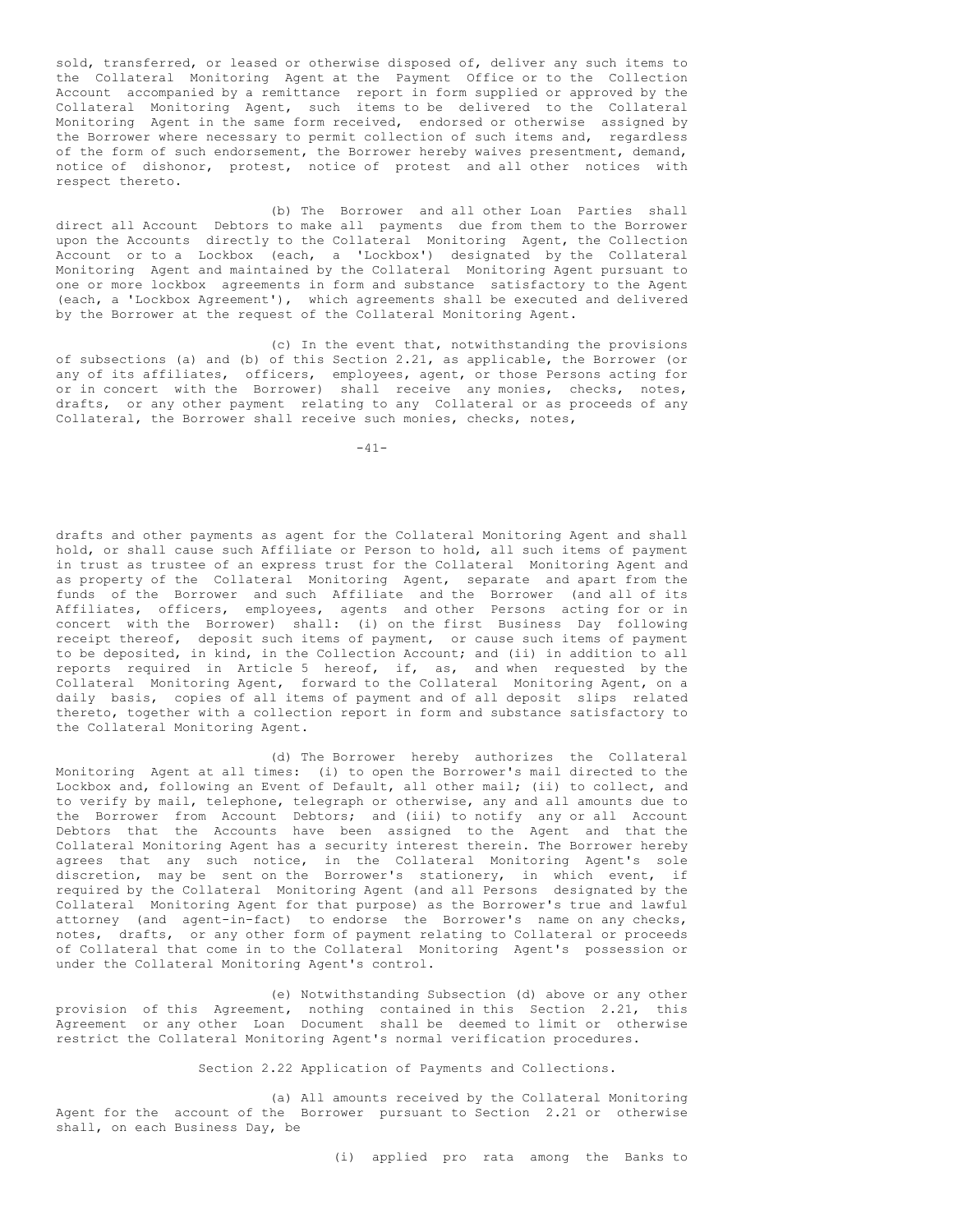$-42-$ 

(ii) applied to prepay, in the case of liquidation only, with any applicable prepayment or 'breakage' fee, all Acceptances;

(iii) held by the Collateral Monitoring Agent as collateral to secure any outstanding  $L/Cs$ , Acceptances (other than in the case of a liquidation), Steamship Guaranties and Airway Releases; then

(iv) only if all Loans have been repaid, all Acceptances prepaid (in the case of a liquidation) and all L/Cs, Acceptances (other than in the case of a liquidation), Steamship Guaranties and Airway Releases are fully secured by amounts held by the Collateral Monitoring Agent pursuant to clause (iii) above, credited to the Borrower's demand deposit account maintained with the Agent.

(b) Notwithstanding anything else in this Section 2.22 or in this Agreement to the contrary, the Borrower irrevocably waives the right to direct the application of any and all payments and collections at any time or times hereafter received by the Collateral Monitoring Agent from or on behalf of the Borrower. The Borrower irrevocably agrees that the Collateral Monitoring Agent shall have the continuing exclusive right to apply and reapply any and all such payments and collections received at any time or times hereafter by the Collateral Monitoring Agent or its agents against the Obligations in such manner as the Collateral Monitoring Agent may deem advisable, notwithstanding any entry by the Collateral Monitoring Agent upon any of its books and records.

Article 3. Representations and Warranties.

Each of the Borrower and the other Loan Parties (other than the Individual Guarantors) hereby represents and warrants to the Banks, the Collateral Monitoring Agent, the Issuing Bank and the Agent that:

Section 3.1 Organization.

(a) Each of the Borrower, the Parent, each Subsidiary and each other Loan Party is duly organized and validly existing under the laws of its state or country of organization and has the power to own its assets and to transact the business in which it is presently engaged and in which it proposes to be engaged. Exhibit B hereto accurately and completely lists, as to each of the Borrower, the Parent, each Subsidiary and each other Loan Party: (i) the state of incorporation or organization of each such entity, and the type of legal entity that each of them is, (ii) as to each of them that is a corporation, the classes and number of authorized and outstanding shares of capital stock of each such corporation, and, except with respect to the Parent, the owners of such outstanding shares of capital stock, (iii) as to

-43-

each of them that is a legal entity other than a corporation (but not a natural person), the type and amount of equity interests authorized and outstanding of each such entity, and, except with respect to the Parent, the owners of such equity interests, and (iv) the business in which each of such entities is engaged. All of the foregoing shares or other equity interests that are issued and outstanding have been duly and validly issued and are fully paid and non-assessable, and are owned by the Persons referred to on Exhibit B, free and clear of any Lien except as otherwise provided for herein. Except as set forth on Exhibit B, there are no outstanding warrants, options, contracts or commitments of any kind entitling any Person to purchase or otherwise acquire any shares of capital stock or other equity interests of the Borrower or any Subsidiary or any other Loan Party other than the Parent nor are there outstanding any securities that are convertible into or exchangeable for any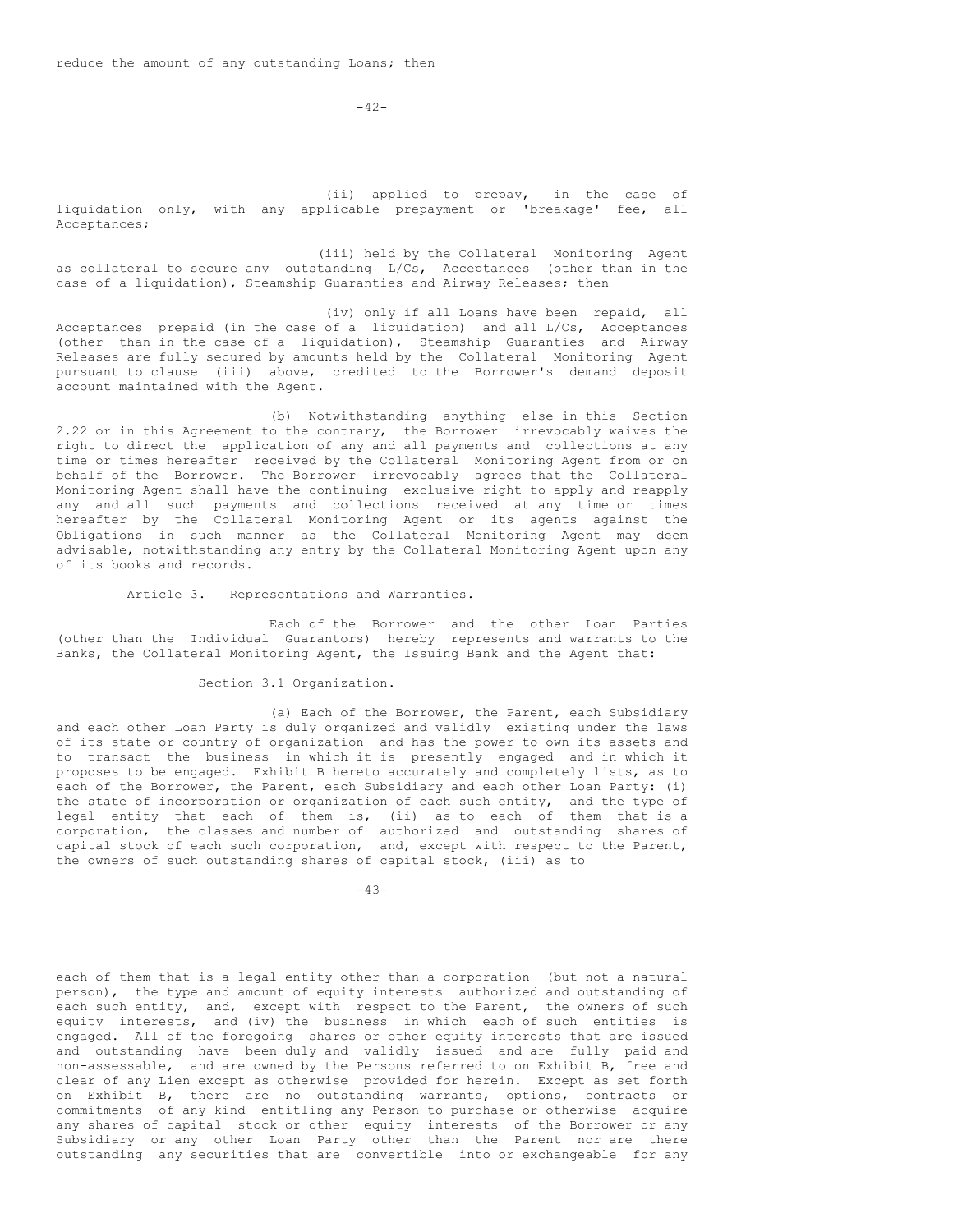shares of capital stock or other equity interests of the Borrower, any Subsidiary or any other Loan Party other than the Parent. Except as set forth on Exhibit B, neither the Borrower, the Parent, any Subsidiary nor any other Loan Party has any Subsidiary.

(b) Each of the Borrower, the Parent, each Subsidiary and each other Loan Party is in good standing in its state of organization and in each state in which it is qualified to do business. There are no jurisdictions other than as set forth on Exhibit B hereto in which the character of the properties owned or proposed to be owned by the Borrower, the Parent, any Subsidiary or any other Loan Party or in which the transaction of the business of the Borrower, the Parent, any Subsidiary or any other Loan Party as now conducted requires the Borrower, the Parent, any Subsidiary or any other Loan Party to qualify to do business and as to which failure so to qualify could have a material adverse effect on the business, operations, financial condition or properties of the Borrower, the Parent, any Subsidiary and any other Loan Party taken as a whole.

## Section 3.2 Power, Authority, Consents.

The Borrower and each other Loan Party has the power to execute, deliver and perform the Loan Documents to be executed by it. The Borrower has the power to borrow hereunder and has taken all necessary corporate action to authorize the borrowing hereunder on the terms and conditions of this Agreement. The Borrower and each other Loan Party has taken all necessary action, corporate or otherwise, to authorize the execution, delivery and performance of the Loan Documents to be executed by it. No consent or approval of any Person (including, without limitation, any stockholder of any corporate Loan Party or any partner in any partnership Loan Party), no consent or approval of any landlord or mortgagee, no waiver of any Lien or right of distraint or other similar right and no consent, license, certificate of need, approval, authorization or declaration of any governmental

 $-44-$ 

authority, bureau or agency, is or will be required in connection with the execution, delivery or performance by the Borrower or any other Loan Party, or the validity, enforcement or priority, of the Loan Documents or any Lien created and granted thereunder, except as set forth on Exhibit C hereto, each of which either has been duly and validly obtained on or prior to the date hereof and is now in full force and effect, or is designated on Exhibit C as waived by the Majority Banks.

#### Section 3.3 No Violation of Law or Agreements.

The execution and delivery by the Borrower and each other Loan Party of each Loan Document to which it is a party and performance by it hereunder and thereunder, will not violate any provision of law and will not, except as set forth on Exhibit C hereto, conflict with or result in a breach of any order, writ, injunction, ordinance, resolution, decree, or other similar document or instrument of any court or governmental authority, bureau or agency, domestic or foreign, or any certificate of incorporation or by-laws of the Borrower or any other corporate Loan Party or partnership agreement or other organizational document or instrument of any Loan Party that is not a corporation, or create (with or without the giving of notice or lapse of time, or both) a default under or breach of any agreement, bond, note or indenture to which the Borrower or any other Loan Party is a party, or by which any of them is bound or any of their respective properties or assets is affected (which default or breach would have a material adverse affect on the business, financial conditions or operations of the Borrower, the Parent and the Subsidiaries taken as a whole), or result in the imposition of any Lien of any nature whatsoever upon any of the properties or assets owned by or used in connection with the business of the Borrower or any other Loan Party, except for the Liens created and granted pursuant to the Security Documents.

#### Section 3.4 Due Execution, Validity, Enforceability.

This Agreement and each other Loan Document to which any Loan Party is a party has been duly executed and delivered by the Loan Party that is a party thereto and each constitutes the valid and legally binding obligation of the Borrower or such other Loan Party that is a party thereto,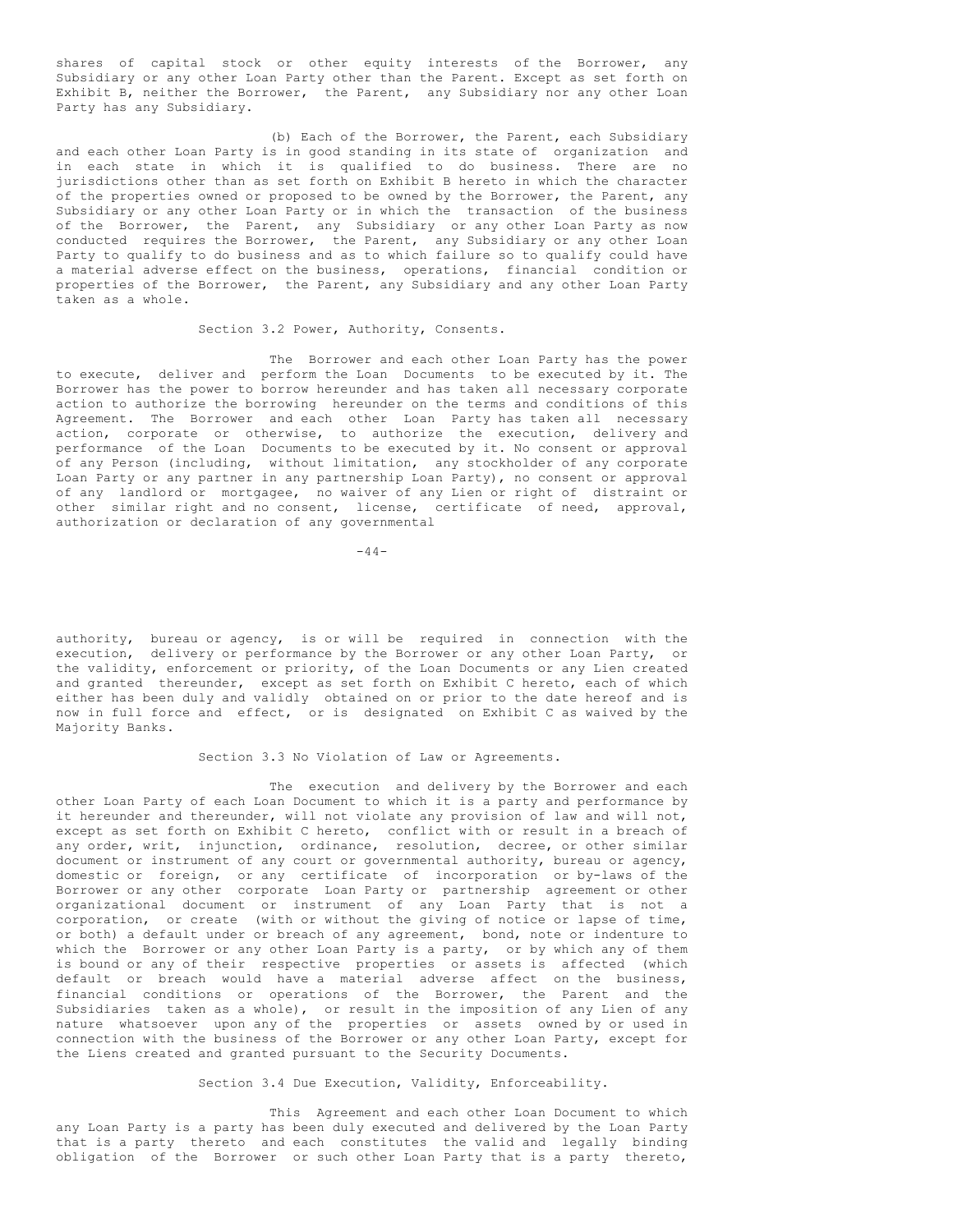enforceable in accordance with its terms, except as such enforcement may be limited by applicable bankruptcy, insolvency, reorganization, moratorium, or other similar laws, now or hereafter in effect, relating to or affecting the enforcement of creditors' rights generally and except that the remedy of specific performance and other equitable remedies are subject to judicial discretion; provided, however, that such laws shall not materially interfere with the practical realization of the benefits of the Security Documents or the Liens created thereby, except for: (i) possible delay, (ii) situations that may arise under Chapters 11 and 7 of the Bankruptcy Code and applicable

 $-45-$ 

state bankruptcy laws, and (iii) equitable orders of the Bankruptcy Court.

Section 3.5 Properties, Priority of Liens.

All of the properties and assets owned by the Borrower and each other Loan Party that is executing a Security Document are owned by each of them, respectively, free and clear of any Lien of any nature whatsoever, except as provided for in the Security Documents, and as permitted by Section 7.2 hereof. The Liens that, simultaneously with the execution and delivery of this Agreement and the consummation of the initial closing hereunder, have been created and granted by the Security Documents constitute valid perfected first Liens on the properties and assets covered by the Security Documents, subject to no prior or equal Lien except as permitted by Section 7.2 hereof.

Section 3.6 Judgments, Actions, Proceedings.

Except as set forth on Exhibit F hereto, there are no outstanding judgments, actions or proceedings, including, without limitation, any Environmental Proceeding, pending before any court or governmental authority, bureau or agency, with respect to or, to the best of the Borrower's knowledge, threatened against or affecting the Borrower or any other Loan Party, involving, in the case of any court proceeding or threatened court proceeding, a claim in excess of \$100,000, nor, to the best of the Borrower's knowledge, is there any reasonable basis for the institution of any such action or proceeding that is probable of assertion, nor are there any such actions or proceedings in which the Borrower or any other Loan Party is a plaintiff or complainant.

Section 3.7 No Default; Compliance With Laws.

Except as set forth on Exhibit G hereto, neither the Borrower, the Parent, any Subsidiary nor any other Loan Party is in default under any agreement, ordinance, resolution, decree, bond, note, indenture, order or judgment to which it is a party or by which it is bound, or any other agreement or other instrument by which any of the properties or assets owned by it or used in the conduct of its business is affected, which default could have a material adverse effect on the business, operations, financial condition or properties of the Borrower, the Parent, any Subsidiary and any other Loan Party, taken as a whole, or on the ability of the Borrower or any other Loan Party to perform its obligations under the Loan Documents to which it is a party. The Borrower, the Parent, and each Subsidiary has complied and is in compliance in all respects with all applicable laws, ordinances and regulations, resolutions, ordinances, decrees and other similar documents and instruments of all courts and governmental authorities, bureaus and agencies, domestic and foreign, including, without limitation, all applicable Environmental Laws and Regulations, non-compliance with

which could have a material adverse effect on the business, operations, financial condition or properties of the Borrower, the Parent, and any Subsidiary, taken as a whole, or on the ability of the Borrower, the Parent or any Subsidiary to perform its obligations under the Loan Documents to which it is a party.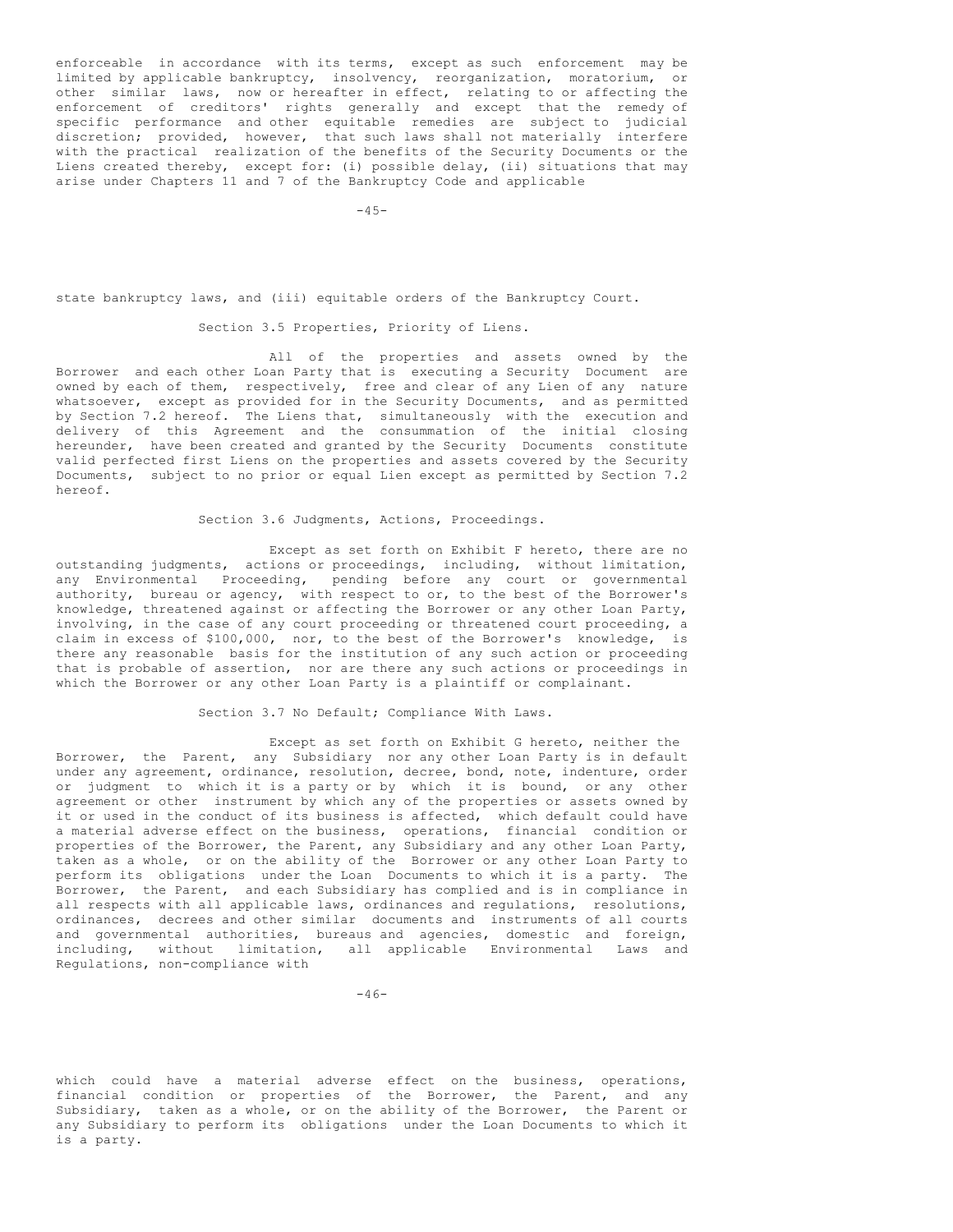Section 3.8 Burdensome Documents.

Except as set forth on Exhibit H hereto, neither the Borrower nor any of the other Loan Parties is a party to or bound by, nor are any of the properties or assets owned by the Borrower or any other Loan Party used in the conduct of their respective businesses affected by, any agreement, ordinance, resolution, decree, bond, note, indenture, order or judgment, including, without limitation, any of the foregoing relating to any Environmental Matter, that materially and adversely affects their respective businesses, assets or conditions, financial or otherwise.

Section 3.9 Financial Statements; Projections.

(a) Each of the Financial Statements is materially accurate and complete and presents fairly the financial position of the Borrower and the consolidated and consolidating financial position of the Parent and the Subsidiaries, as applicable, and each other entity to which it relates, as at its date, and has been prepared in accordance with generally accepted accounting principles. Neither the Borrower, the Parent, any of the Subsidiaries, nor any other entity to which any of the Financial Statements relates, has any material obligation, liability or commitment, direct or contingent (including, without limitation, any Environmental Liability), that is not reflected in the Financial Statements. There has been no material adverse change in the financial position or operations of the Borrower, the Parent or any of its Subsidiaries or any other entity to which any of the Financial Statements relates, taken as a whole, since the date of the latest balance sheet included in the Financial Statements (the 'Latest Balance Sheet'). The Borrower's fiscal year is the twelve-month period ending on January 31 in each year.

(b) The Projections have been prepared on the basis of the assumptions accompanying them and reflect as of the date thereof the Borrower's good faith projections, after reasonable analysis, of the matters set forth therein, based on such assumptions; provided, however, that the Banks and the Agent acknowledge that projections as to future events are not statements of fact and that actual results during the period or periods covered by such Projections may differ from the projected results.

 $-47-$ 

# Section 3.10 Tax Returns.

Each of the Borrower, the Parent and the Subsidiaries has filed all federal, state and local tax returns required to be filed by it and has not failed to pay any taxes, or interest and penalties relating thereto, on or before the due dates thereof including any extensions thereof. Except to the extent that reserves therefor are reflected in the Financial Statements: (i) there are no material federal, state or local tax liabilities of the Borrower, the Parent or any Subsidiary due or to become due for any tax year ended on or prior to the date of the Latest Balance Sheet relating to such entity, whether incurred in respect of or measured by the income of such entity, that are not properly reflected in the Latest Balance Sheet relating to such entity, and (ii) there are no material claims pending or, to the knowledge of the Borrower, proposed or threatened against any of the Borrower, the Parent or any Subsidiary for past federal, state or local taxes, except those, if any, as to which proper reserves are reflected in the Financial Statements. The Parent's consolidated federal income tax return for the year ended July 31, 1990, is presently being audited by the IRS.

## Section 3.11 Intangible Assets.

Each of the Borrower, the Parent, and the Subsidiaries possesses all patents, trademarks, service marks, trade names, copyrights and trade-style names, and rights with respect to the foregoing, necessary to conduct its business as now conducted without any known conflict with the patents, trademarks, service marks, trade names, copyrights, trade-style names and rights with respect to the foregoing, of any other Person, and each of such patents, trademarks, service marks, trade names, copyrights, trade-style names and rights with respect thereto, together with any pending applications therefor, are listed on Exhibit I hereto. Exhibit I sets forth all patents, trademarks, service marks, trade names, copyrights and trade-style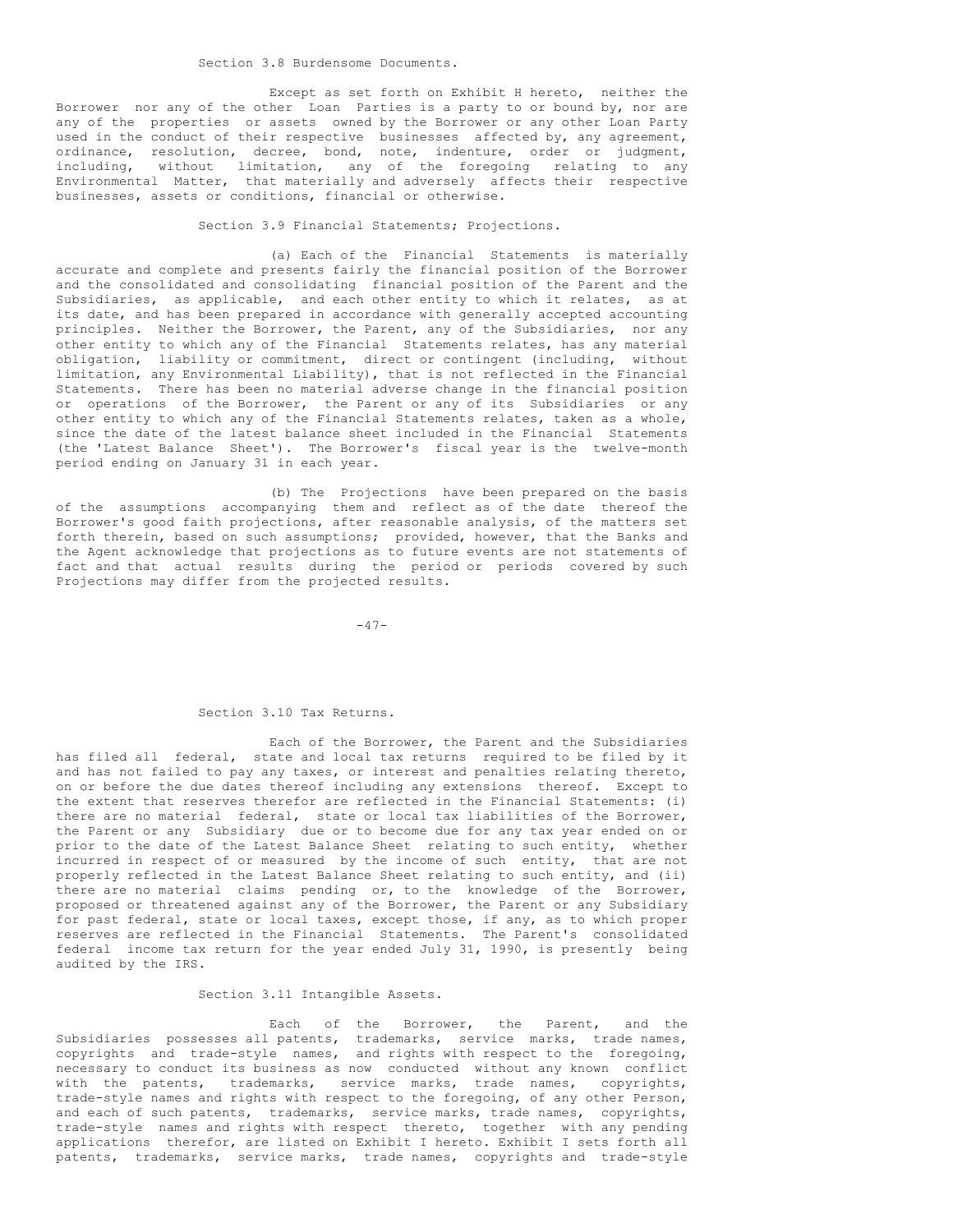names owned and used by the Borrower, the Parent and the Subsidiaries.

## Section 3.12 Regulation U.

No part of the proceeds received by the Borrower from the Loans will be used directly or indirectly for: (a) any purpose other than as set forth in Section 2.8 hereof, or (b) the purpose of purchasing or carrying, or for payment in full or in part of Indebtedness that was incurred for the purposes of purchasing or carrying, any 'margin stock', as such term is defined in 'ss'221.3 of Regulation U of the Board of Governors of the Federal Reserve System, 12 C.F.R., Chapter II, Part 221.

 $-48-$ 

## Section 3.13 Name Changes, Mergers, Acquisitions; Location of Collateral.

(a) Except as set forth on Exhibit J hereto, neither the Borrower nor any other Loan Party that is granting Liens on its assets pursuant to any Security Document has within the six-year period immediately preceding the date of this Agreement changed its name, been the surviving entity of a merger or consolidation, or acquired all or substantially all of the assets of any Person.

(b) Neither the Borrower nor any other Loan Party that is granting liens on its assets pursuant to any Security Document has granted liens (other than statutory liens) to any person other than the Banks on Collateral constituting personal property which Collateral has, at any time during the four-month period immediately preceding the date hereof, been located anywhere other than at its location on the date hereof.

#### Section 3.14 Full Disclosure.

None of the Financial Statements, the Projections, nor any certificate, opinion, or any other statement made or furnished in writing to the Agent or any Bank by or on behalf of the Borrower, the Parent, any of the Subsidiaries or any other Loan Party in connection with this Agreement or the transactions contemplated herein, contains any untrue statement of a material fact, or omits to state a material fact necessary in order to make the statements contained therein or herein not misleading, as of the date such statement was made. There is no fact known to the Borrower or the Parent that has, or would in the now foreseeable future have, a material adverse effect on the business, prospects or condition, financial or otherwise, of the Borrower, the Parent, any of the Subsidiaries and any other Loan Party, taken as a whole, which fact has not been set forth herein, in the Financial Statements, the Projections, or any certificate or other written statement so made or furnished to the Agent or the Banks other than any statement with respect to matters affecting the economy as a whole.

## Section 3.15 Licenses and Approvals.

The Borrower, the Parent and each of the Subsidiaries has all necessary licenses, permits and governmental authorizations, the absence of which would have a material adverse affect on the business, financial condition or operations of the Borrower, the Parent and the Subsidiaries, taken as a whole, including, without limitation, licenses, permits and authorizations relating to Environmental Matters, to own and operate its properties and to carry on its business as now conducted.

 $-49-$ 

Section 3.16 Labor Disputes; Collective Bargaining Agreements; Employee Grievances.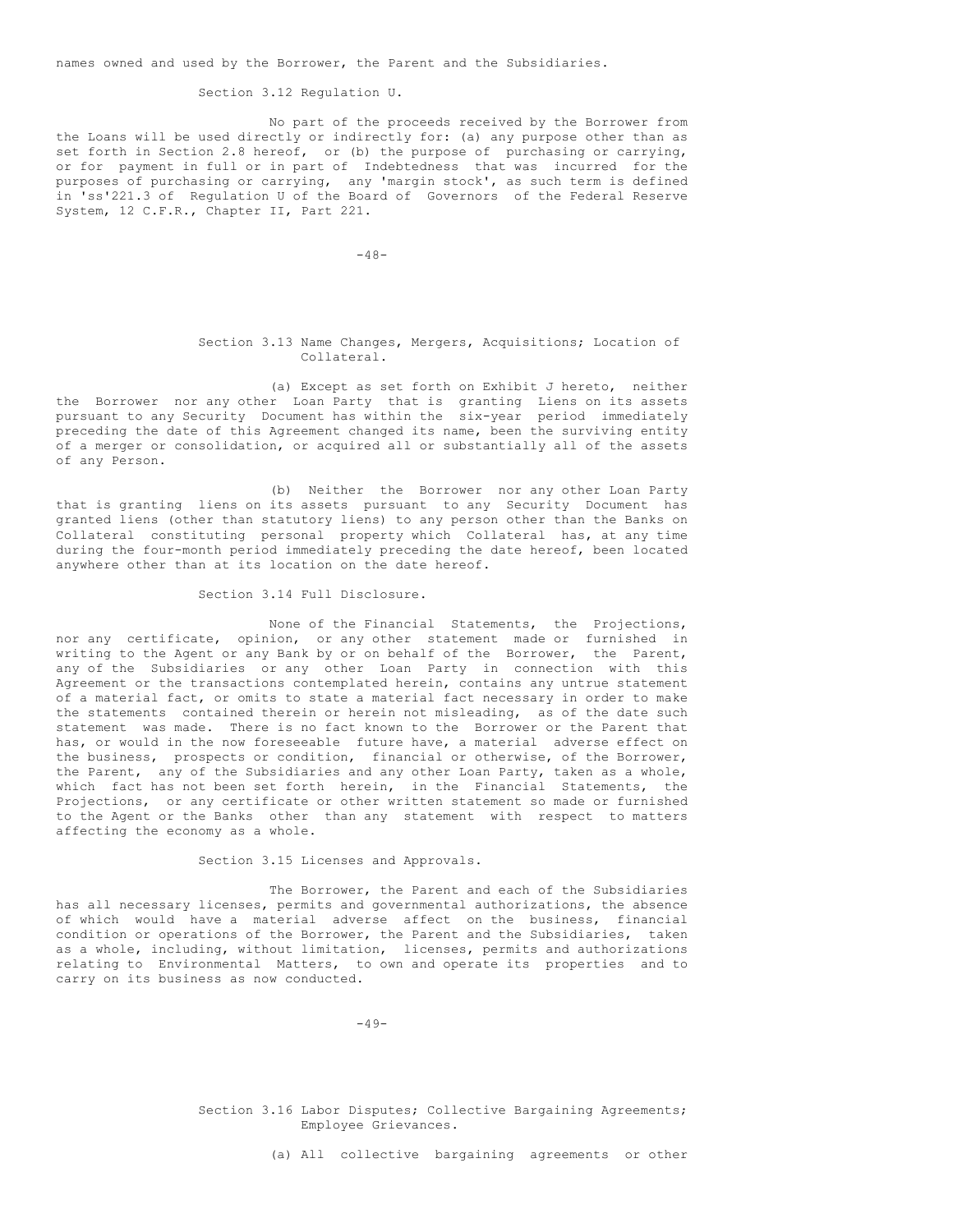labor contracts covering the Borrower, the Parent or any Subsidiary are set forth on Exhibit K hereto; (b) except as set forth on Exhibit K, no such collective bargaining agreement or other labor contract will expire during the term of this Agreement; (c) to the best of the Borrower's knowledge, also set forth on Exhibit K are those locations where a union or other labor organization is seeking to organize, or to be recognized as bargaining representative for, a bargaining unit of employees of the Borrower, the Parent or any Subsidiary; (d) to the best of the Borrower's knowledge, there is no pending or threatened strike, work stoppage, material unfair labor practice claim or charge, arbitration or other material labor dispute against or affecting the Borrower, the Parent or any Subsidiary or their representative employees; (e) there has not been, during the five (5) year period prior to the date hereof, a strike, work stoppage, material unfair labor practice claim or charge, arbitration or other material labor dispute against or affecting the Borrower, the Parent or any Subsidiary or any of their representative employees, and (f) there are no actions, suits, charges, demands, claims, counterclaims or proceedings pending or, to the best of the Borrower's knowledge, threatened against the Borrower, the Parent or any of the Subsidiaries, by or on behalf of, or with, its employees, other than employee grievances arising in the ordinary course of business that are not, in the aggregate, material.

Section 3.17 Condition of Assets.

All of the assets and properties of the Borrower, the Parent and the Subsidiaries, that are reasonably necessary for the operation of its business, are in good working condition, ordinary wear and tear excepted, and are able to serve the function for which they are currently being used.

## Section 3.18 ERISA.

(a) Except as described in Exhibit L annexed hereto, neither the Borrower nor the Parent has, and neither of them has ever had, any Pension Plan in connection with which there could arise a direct or contingent liability of the Borrower to the PBGC, the Department of Labor or the IRS. Except as described in Exhibit L annexed hereto, neither the Parent nor the Borrower is a participating employer in: (i) any Pension Plan under which more than one employer makes contributions as described in Sections 4063 and 4064 of ERISA, or (ii) a multiemployer plan as defined in Section 4001(a)(3) of ERISA. With respect to any Multiemployer Plan, both the Borrower and the Parent have paid or accrued all contributions pursuant to the terms of the applicable collective bargaining agreement required to be paid or accrued by it; neither

 $-50-$ 

the Borrower nor the Parent has had a complete withdrawal under Section 4203 of ERISA or partial withdrawal under Section 4205 of ERISA; and neither the Borrower nor the Parent had any mass withdrawal liability.

(b) Neither the Borrower nor the Parent has any contingent liability with respect to any post-retirement benefit under any Employee Benefit Plan, other than liability for health plan continuation coverage under Code Section 4980 B.

(c) Each Employee Benefit Plan complies, in both form and operation, in all material respects, with its terms, ERISA and the Code including, without limitation, Code Section 4980 B and to the best of the Borrower's knowledge, no condition exists or event has occurred with respect to any plan which would result in the incurrence by Borrower and Parent of any material liability, fine, or penalty. Each Employee Benefit Plan and related trust agreement is legally valid and binding and in full force and effect to the extent not heretofore terminated. To the best of the Borrower's knowledge, no Employee Benefit Plan is being audited or investigated by any government agency or subject to any pending or threatened claim or suit. Neither the Borrower nor the Parent has engaged in any transaction which would subject it to liability under Section 4212(c) of ERISA.

(d) Neither the Parent nor the Borrower nor any fiduciary of any Employee Benefit Plan has engaged in any prohibited transaction under Section 406 of ERISA which would have a material adverse effect on the business, operations or condition, financial or otherwise, of the Borrower or the Parent. The execution, delivery and carrying out of the terms of any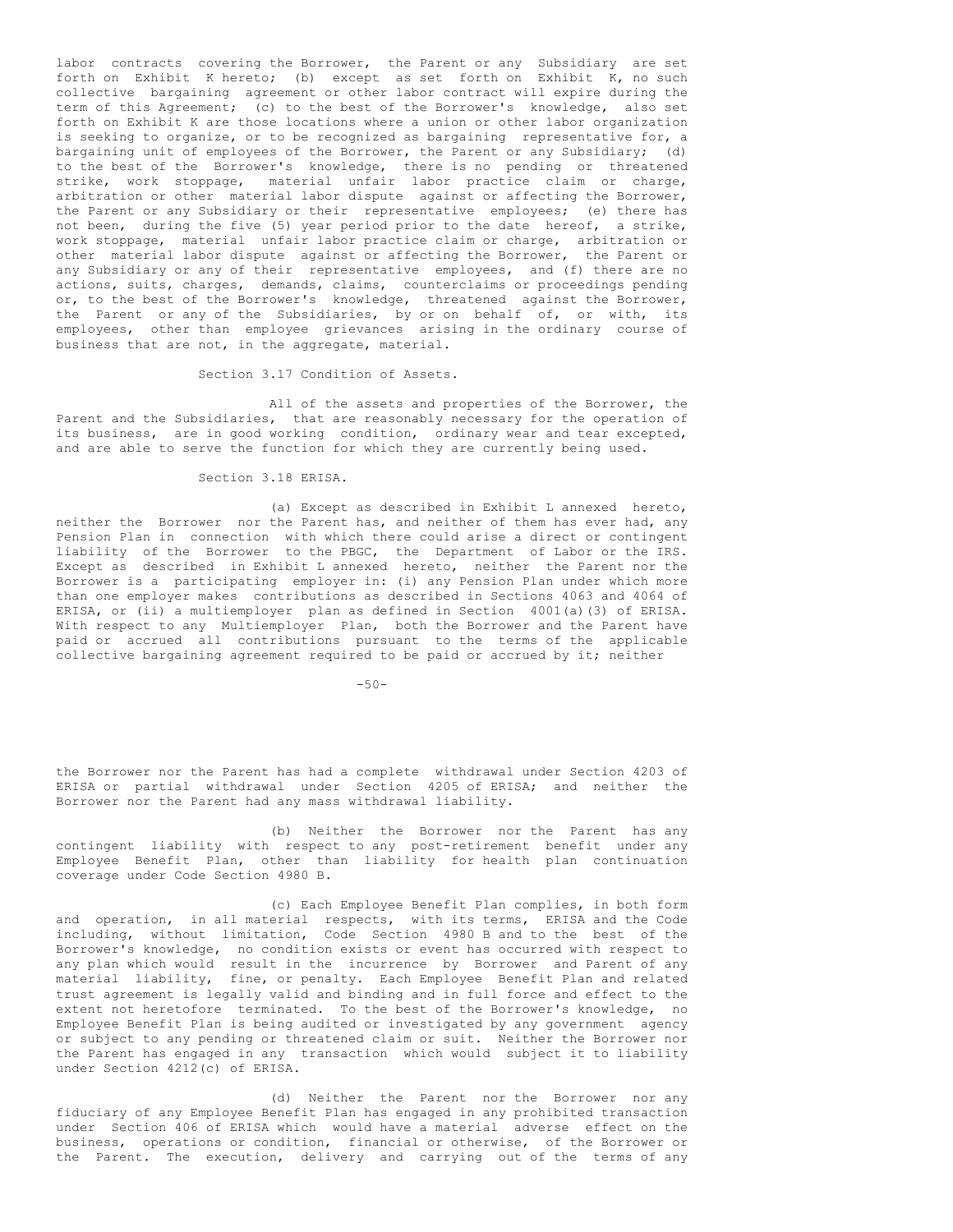agreement that is related to this transaction will not constitute a prohibited transaction under such Section.

(e) There are no agreements which will provide payments to any officer, employer, shareholder or highly compensated individual which will be 'parachute payments' under Section 280G of the Code that are nondeductible to any Loan Party and which will be subject to the tax under Section 4999 of the Code for which any Loan Party would have a material withholding liability.

(f) All references to the Borrower and the Parent in this Section 3.18 or in any other Section of this Agreement relating to ERISA, shall be deemed to refer to the Borrower, the Parent and all other entities which are considered ERISA Affiliates.

-51-

Section 3.19 Account Representations and Warranties.

Except as specifically disclosed on Exhibit O annexed hereto, with respect to all present and future Eligible Accounts included in the determination of the Borrowing Base:

(a) Each Account included in each such Borrowing Base satisfies the definition of Eligible Accounts.

any other Person.

(b) No such Account has been assigned or pledged to

(c) To the best of the Borrower's knowledge, there are no facts, events, or occurrences that in any way impair the validity or enforcement of any such Account of the Borrower or tend to reduce the amount payable thereunder from the amount of the invoice value shown on any schedule of accounts or on any contracts, invoices, and statements delivered to the Agent with respect thereto.

Section 3.20 Borrowing Base Certificates.

The information set forth in each Borrowing Base Certificate is or will be on the date delivered true, complete and correct, and each Account included in each such Borrowing Base satisfies or will satisfy on the date of the applicable Borrowing Base Certificate the requirements for Eligible Accounts set forth in this Agreement, including without limitation the definitions applicable thereto.

> Section 3.21 Accounts Receivable Aging Reports; Key Item Reports.

The information set forth in each Accounts Receivable Aging Report and Key Item Report is or will be on the date thereof true, complete and correct with respect to the subject matter thereof.

Section 3.22 Inventory Representations and Warranties.

Except as specifically disclosed on Exhibit O annexed hereto, with respect to all present and future Eligible Inventory included in the determination of the Borrowing Base:

(a) All Inventory is located on the premises listed on the schedules attached to the Borrower Security Agreement or is Eligible Inventory in transit for sale in the ordinary course of business;

 $-52-$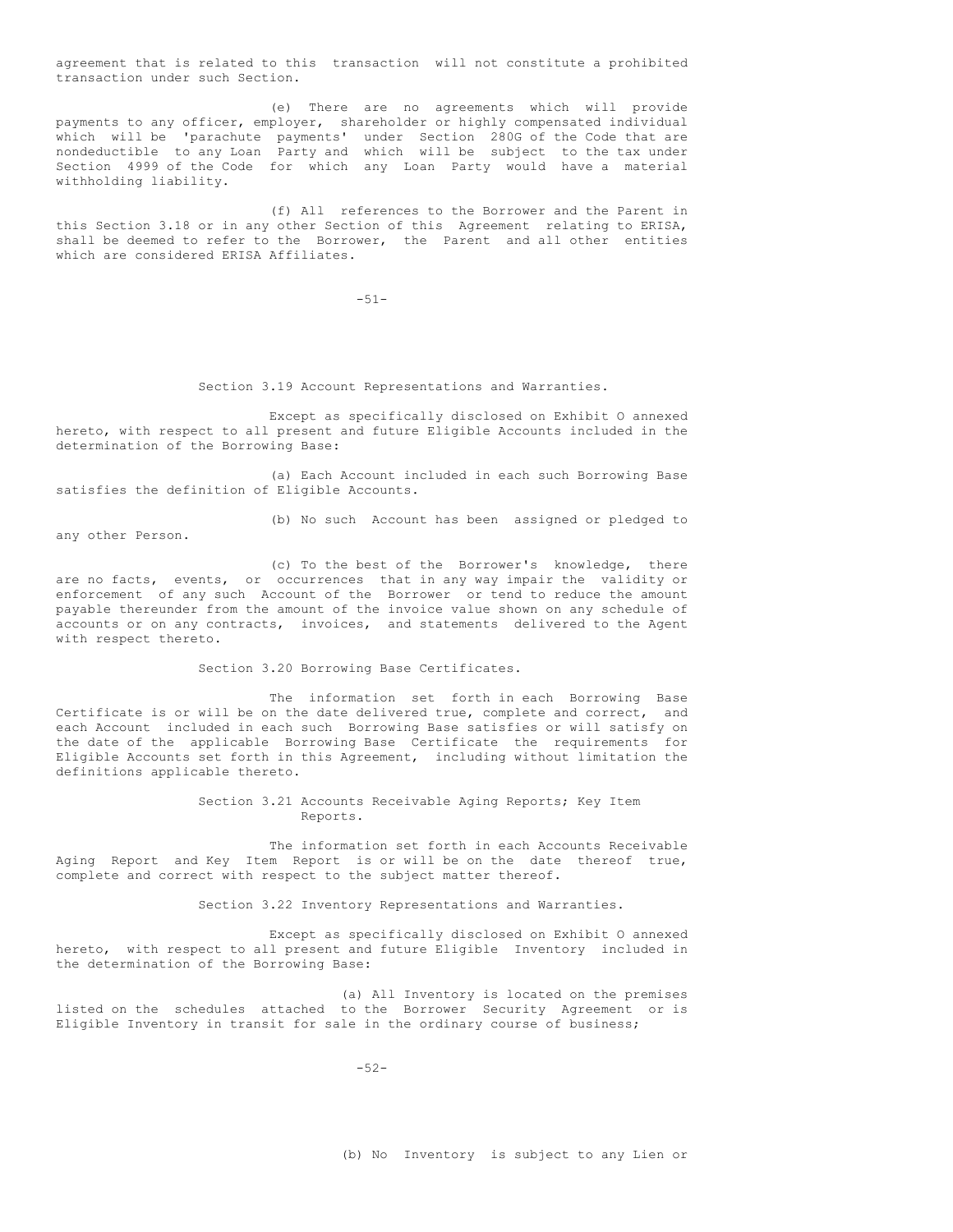security interest whatsoever, except for the Liens and security interests of the Agent and the Banks and those Liens or security interests set forth in Section 7.2 hereof; and

(c) Except as specified in the Borrower Security Agreement or otherwise permitted by this Agreement, no Eligible Inventory is now stored or shall at any time hereafter be stored with a bailee, warehouseman, or similar party.

Section 3.23 Forfeiture Proceeding.

Neither the Borrower nor any of its Subsidiaries or Affiliates is engaged in or proposes to be engaged in the conduct of any business or activity which could result in a Forfeiture Proceeding and no Forfeiture Proceeding against any of them is pending or threatened.

Section 3.24 Americans with Disabilities Act.

The Borrower, the Parent and its Subsidiaries are in compliance with all applicable provisions of the Americans with Disabilities Act (42 U.S.C. 'ss' 12101-12213) and the regulations issued thereunder.

Article 4. Conditions.

Section 4.1 Conditions to Closing.

The obligation of the Collateral Monitoring Agent to make Loans, and the obligation of the Issuing Bank to issue or amend Trade L/Cs, Standby L/Cs, Acceptances, Steamship Guaranties and Airway Releases hereunder, in each case for the account of the Banks, shall be subject to the fulfillment (to the satisfaction of the Agent, the Collateral Monitoring Agent, the Issuing Bank and the Banks) of the following conditions precedent:

(a) The Borrower shall have executed and delivered to each Bank its Fourth Substituted Note;

(b) The Borrower shall have executed and delivered an Application with respect to each  $L/C$ , if any, requested by it;

(c) The Borrower shall have executed and delivered to the Agent the Borrower Security Interest Confirmation;

(d) Each of the Guarantors shall have executed and delivered to the Agent its Guaranty Confirmation;

(e) Each Corporate Guarantor (except for Hong Kong, Global and Tatabuana) shall have executed and delivered to the Agent its Guarantor Security Interest Confirmation;

-53-

(f) Each Corporate Guarantor shall have delivered such UCC Financing Statements or Amendments as the Agent may require to effect the granting of the Liens provided for in this Agreement.

(g) Tatabuana shall have delivered its Guaranty;

(h) The Parent shall have executed and delivered to the Agent: (i) the Parent Security Interest Confirmation, (ii) the New Assignment of Life Insurance, (iii) the Assignment of Tax Refunds, and (iv) the Stock Pledge Agreement and the stock certificates, stock powers and proxies required by the terms thereof;

(i) The Borrower, the Parent and Siena shall have executed and delivered to the Agent their Trademark Security Interest Confirmation;

(j) Morris Goldfarb shall have executed and delivered the Goldfarb Pledge Agreement;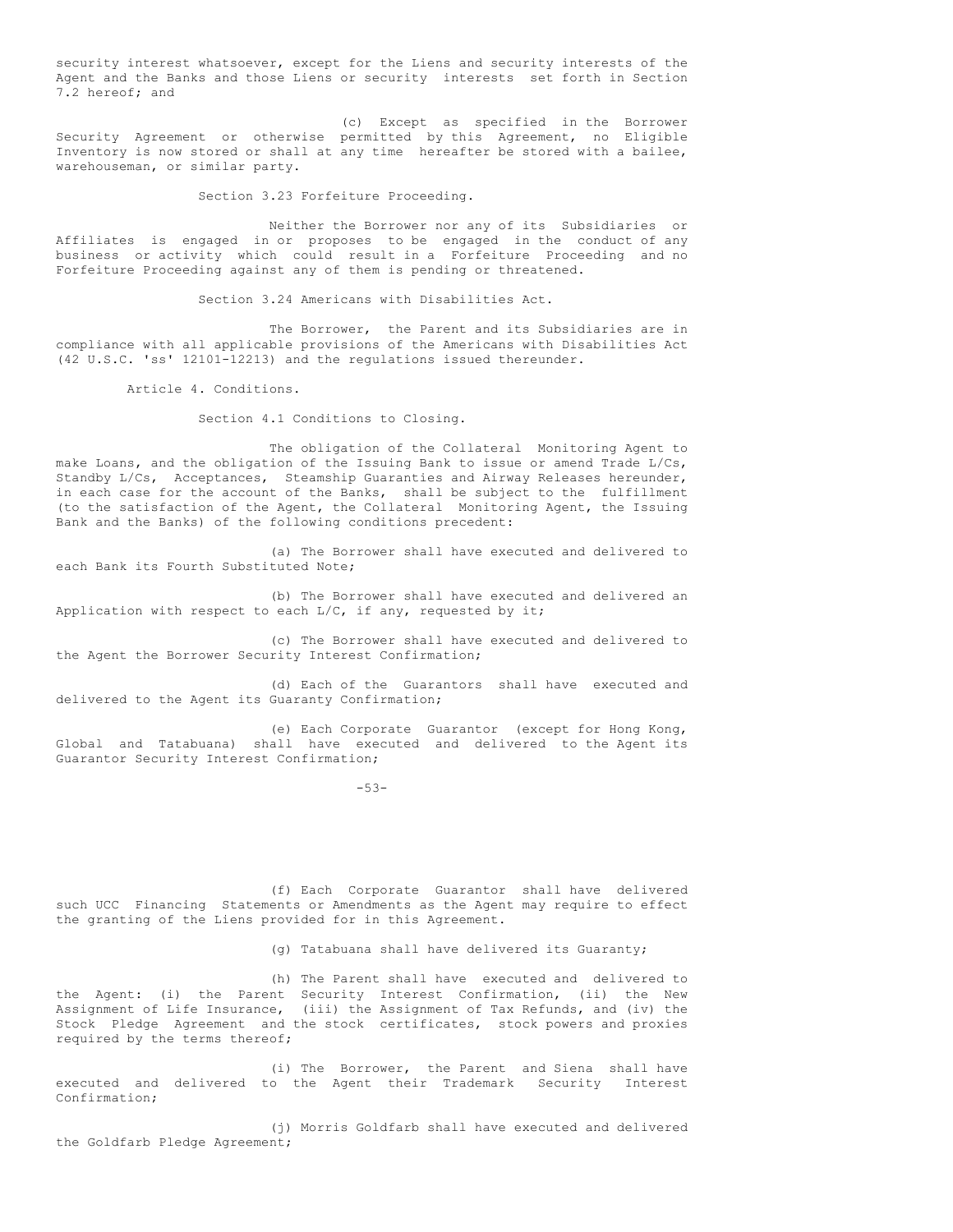(k) The Borrower shall have delivered the Lock Box

Agreement;

(l) The Borrower shall have delivered the Continuing Agreement for Issuance of Steamship Guaranty and Airway Releases;

(m) The Borrower or the Parent shall have delivered the original Policy of Key Man Life Insurance required by the terms of Section 6.8(c) hereof;

(n) The Borrower shall have delivered evidence of insurance coverage on the Inventory and as otherwise required by the terms hereof, with endorsements showing the Agent as co-insured and loss payee, for the ratable benefit of the Banks, and an undertaking by the insurance company or companies to give the Agent not less than 30 days notice of any proposed cancellation or non- renewal;

(o) Each of:

(i) Fulbright & Jaworski L.L.P., counsel to the Borrower, the Parent, Siena, Manufacturing, Retail, Holdings, Sources and the Individual Guarantors; and

(ii) Robertson Double, counsel to Hong Kong; and

(iii) Daesung Accounting Firm, counsel to Global;

 $-54-$ 

shall have delivered their opinion to, and in form and substance satisfactory to, the Agent and the Banks;

(p) The Agent shall have received true and complete copies of the Financial Statements and the Projections, each certified as such in a certificate executed by the president, vice president, or chief financial officer of the Borrower;

following:

(q) The Agent shall have received copies of the

(i) All of the consents, approvals and waivers referred to on Exhibit C hereto (except only those which, as stated on Exhibit C, shall not be delivered) including, without limitation, all landlord waivers of distraint or similar instruments of waiver or subordination with respect to all leased locations where Collateral is located;

(ii) A certificate of the Secretary of each of the Borrower, the Parent and the Subsidiaries certifying that since October 29, 1992 or the date of delivery of the respective certificates of incorporation to the Agent there have been no amendments, modifications or supplements to the certificates of incorporation of each of the Borrower, the Parent and the Subsidiaries;

(iii) A certificate of the Secretary of each of the Borrower, the Parent and the Subsidiaries certifying that since October 29, 1992 or the date of delivery of the respective by-laws to the Agent there have been no amendments, modifications or supplements to the by-laws of each of the Borrower, the Parent and the Subsidiaries;

(iv) All corporate action taken by the Borrower, the Parent, and the Subsidiaries to authorize the execution, delivery and performance of each of the Loan Documents to which it is a party and the transactions contemplated thereby, certified by their respective secretaries;

(v) Good standing certificates as of dates not more than twenty days prior to the date of the closing, with respect to each of Holdings, Sources, Retail and Manufacturing, from the Secretary of State of their respective states of incorporation and each state in which each of them is qualified to do business; and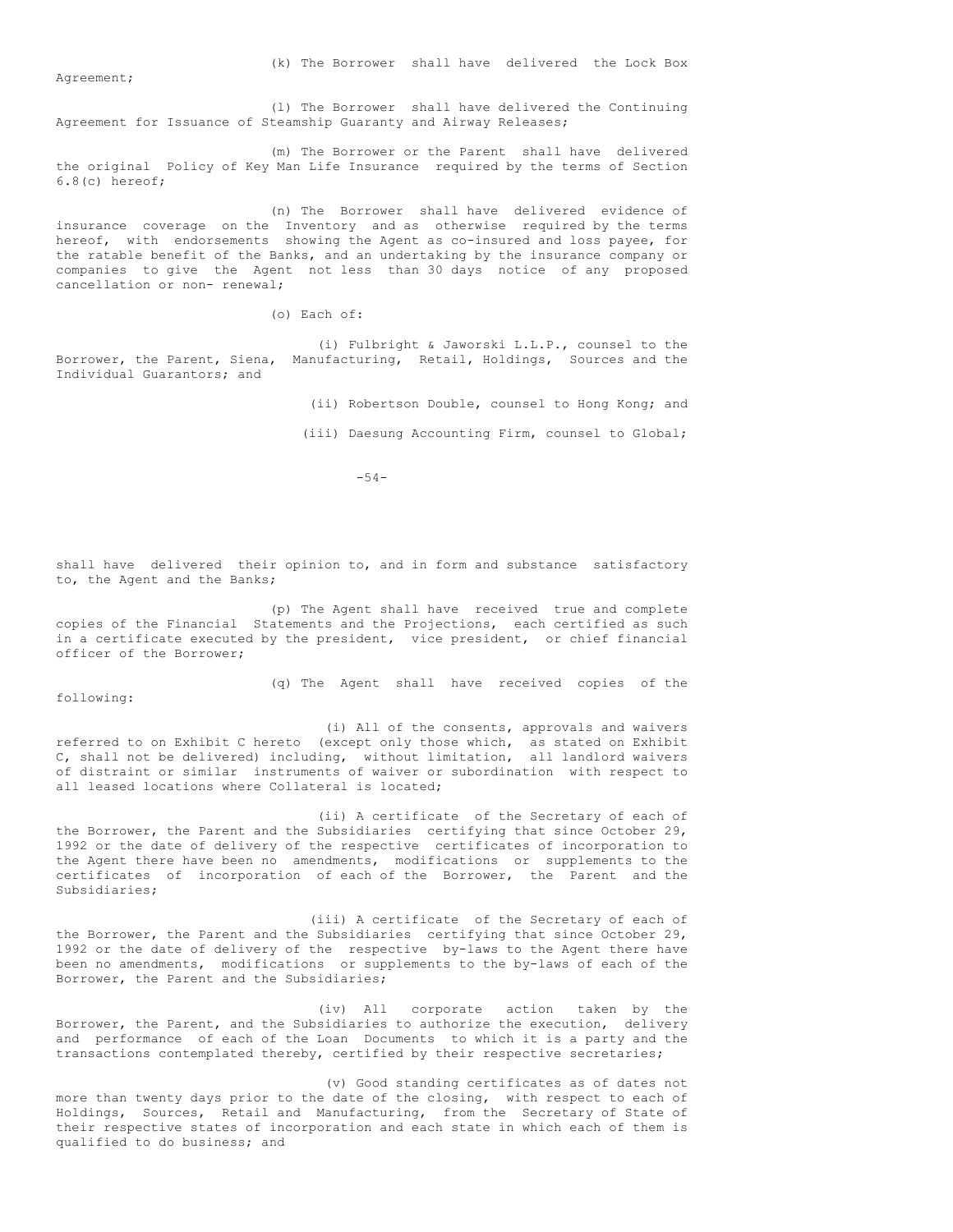-55-

(r) (i) The Borrower shall have complied and shall then be in compliance with all of the terms, covenants and conditions of this Agreement;

(ii) After giving effect to the execution and delivery of this Agreement, there shall exist no Default or Event of Default hereunder; and

(iii) The representations and warranties contained in Article 3 hereof shall be true and correct on the date hereof;

and the Agent shall have received a Compliance Certificate dated the date hereof certifying, inter alia, that the conditions set forth in this subsection 4.1(r) are satisfied on such date; and

(s) All legal matters incident to the initial closing shall be satisfactory to counsel to the Agent and the Banks.

> Section 4.2 Conditions to Subsequent Loans and Issuance of L/Cs.

The obligation of the Collateral Monitoring Agent to make any Loan and the obligation of the Issuing Bank to issue or amend a Trade L/C, Standby L/C, Acceptance, Steamship Guaranty or Airway Release, in each case for the account of the Banks, subsequent to the date hereof shall be subject to the fulfillment (to the reasonable satisfaction of the Collateral Monitoring Agent, the Issuing Bank, the Agent and the Banks) of the following conditions precedent:

(a) The Collateral Monitoring Agent shall have received a Borrowing Base Certificate of current date; and

(b) All legal matters incident to such transaction shall be reasonably satisfactory to counsel for, the Collateral Monitoring Agent, the Issuing Bank, the Agent and the Banks;

provided, however, that the Borrower hereby acknowledges to the Collateral Monitoring Agent, the Issuing Bank, the Agent and each of the Banks that the delivery by it of each Borrowing Notice and/or Application shall be deemed to be a certification, representation and warranty by the Borrower as of the date thereof of the truth of those statements which would be included in a Compliance Certificate dated such date.

Section 4.3 Post-Closing Obligations.

(a) Within 45 days following the date of this Agreement the Borrower and the Parent shall deliver the following with respect to Tatabuana:

-56-

(i) Copies of all organizational documents;

(ii) evidence of good standing reasonably

satisfactory to the Agent; and

(iii) an opinion of counsel to Tatabuana in form and substance satisfactory to the Agent and the Banks, opining as to (among other things) the Guaranty delivered by Tatabuana having been duly authorized and delivered and enforceable in accordance with its terms.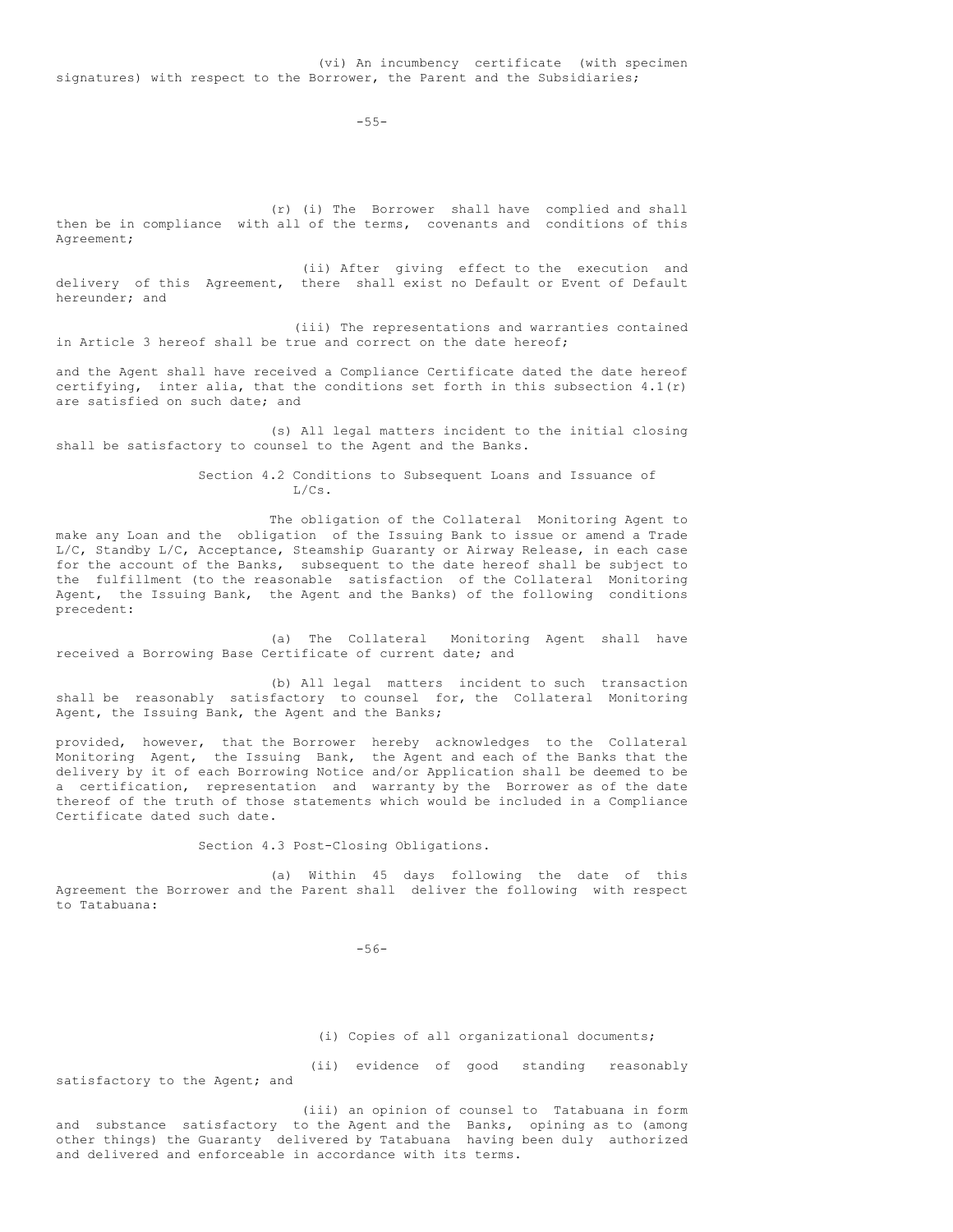(b) Within 10 days following the date of this Agreement the Borrower and the Parent shall deliver to the Banks a letter specifying in reasonable detail the existing defaults with respect to the Indebtedness owing to the IDA and JDA (as defined on Exhibit C).

(c) Within 60 days following the date of this Agreement the Borrower and the Parent shall deliver to the Agent a stock certificate for Global and the Agent is hereby authorized to enter the number of shares, certificate number and other appropriate information with respect to such stock certificate on the schedule to the Stock Pledge Agreement and to possess such certificate on behalf of the Banks as collateral security for the timely payment of the Obligations.

# Article 5. Delivery of Financial Reports, Documents and Other Information.

While the Commitments are outstanding, and so long as the Borrower is indebted to any Bank, the Agent, the Collateral Monitoring Agent or the Issuing Bank and until payment in full of the Loans and Acceptances and the termination or expiration of all the L/Cs, Steamship Guaranties and Airway Releases, and full and complete performance of all of its other obligations arising hereunder, the Borrower shall deliver to the Collateral Monitoring Agent and each Bank the following, subject to the provisions of Section 5.11 hereof:

Section 5.1 Annual Financial Statements.

(a) Annually, as soon as available, but in any event within ninety days after the last day of each of its fiscal years, a consolidated and consolidating balance sheet of the Parent and the Subsidiaries (including the Borrower) as at such last day of the fiscal year, and consolidated and consolidating statements of income and retained earnings and statements of cash flow of the Parent and the Subsidiaries (including the Borrower), for such fiscal year, each prepared in accordance with generally accepted accounting principles consistently applied, in reasonable detail, and, as to the consolidated statements of the Parent, certified without qualification by Grant, Thornton or another firm of

-57-

independent certified public accountants reasonably satisfactory to the Agent and the Banks, and certified, as to the consolidating statements, by the chief financial officer of the Parent, as fairly presenting the financial position and the results of operations of the Parent and the Subsidiaries (including the Borrower) as at and for the year ending on its date and as having been prepared in accordance with generally accepted accounting principles.

(b) Annually, at the same time that the statements referred to in paragraph (a) of this Section 5.1 are delivered, personal financial statements of the Individual Guarantors as of the most recent calendar year-end, certified as true and correct by each Individual Guarantor as to his own statement.

## Section 5.2 Semi-Annual Financial Statements; Quarterly Financial Statements.

(a) As soon as available, but in any event within forty-five days after the end of the Parent's semi-annual fiscal periods, a consolidating balance sheet of the Parent and the Subsidiaries (including the Borrower) as of the last day of such semi-annual period and consolidating statements of income and retained earnings and statements of cash flow, for such semi-annual period, and on a comparative basis figures for the corresponding period of the immediately preceding fiscal year, all in reasonable detail, each such statement (i) to provide a specific certification with respect to compliance with the financial covenants set forth in Section 6.9 of this Agreement and (ii) to be certified in a certificate of the president or chief financial officer of the Parent as accurately presenting the financial position and the results of operations of the Parent and the Subsidiaries (including the Borrower), as applicable, as at its date and for such semi-annual period and as having been prepared in accordance with generally accepted accounting principles consistently applied (subject to year-end audit adjustments).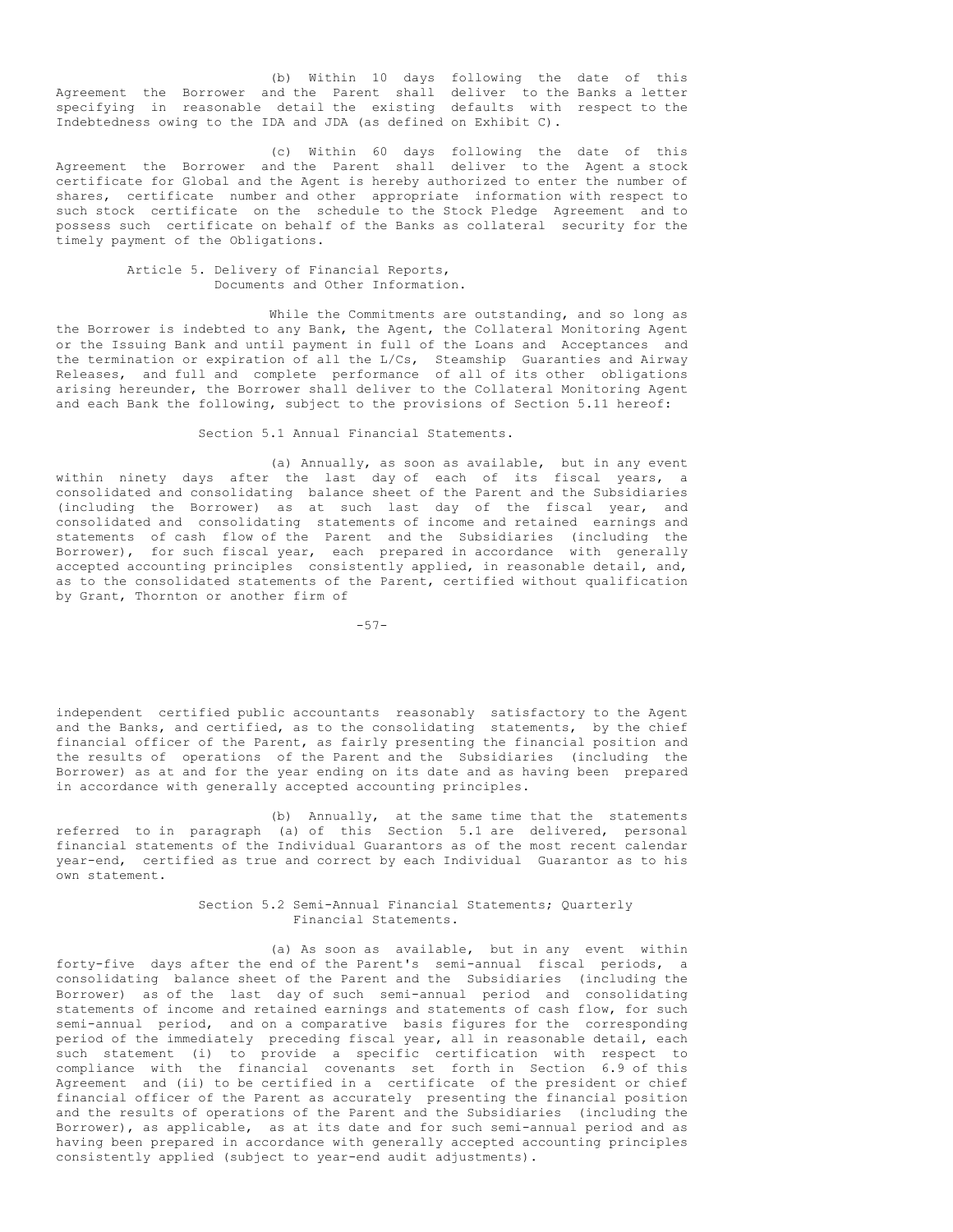(b) As soon as available, but in any event within forty-five days after the end of the Parent's first three fiscal quarterly periods, a consolidating and consolidated balance sheet of the Parent and the Subsidiaries (including the Borrower) as of the last day of such quarter and a statement of income and retained earnings and consolidating and consolidated statements of income and retained earnings and statements of cash flow, for such quarter, and on a comparative basis figures for the corresponding period of the immediately preceding fiscal year, all in reasonable detail, each such statement (i) to provide a specific certification with respect to compliance with the financial covenants set forth in Section 6.9 of this Agreement and (ii) to be certified in a certificate of the president or chief financial officer of the Parent as accurately presenting the financial position and the results of operations of the Parent and the Subsidiaries (including the Borrower), as at its date and for such quarter and as having

 $-58-$ 

been prepared in accordance with generally accepted accounting principles consistently applied (subject to year-end audit adjustments).

Section 5.3 Compliance Information.

Promptly after a written request therefor, such other financial data or information evidencing compliance with the requirements of this Agreement, the Notes and the other Loan Documents, as any Bank may reasonably request from time to time.

Section 5.4 No Default Certificate.

At the same time as it delivers the financial statements required under the provisions of Section 5.1 and 5.2 hereof, a certificate of the president or chief financial officer of the Borrower and the Parent, respectively, to the effect that no default hereunder and that no default under any other material agreement to which the Borrower, the Parent or any of the Subsidiaries is a party or by which it is bound, or by which, to the best knowledge of the Borrower, the Parent or any Subsidiary, any of its properties or assets, taken as a whole, may be materially affected, and no event which, with the giving of notice or the lapse of time, or both, would constitute such an Event of Default or default, exists, or, if such cannot be so certified, specifying in reasonable detail the exceptions, if any, to such statement. Such certificate shall be accompanied by a detailed calculation indicating compliance with the covenants contained in Sections 6.9, 7.13 and 7.14 hereof.

Section 5.5 Rental Obligations; Capitalized Lease Obligations.

Within 15 days after the end of each of the Parent's fiscal quarters, a certificate of the president or chief financial officer of the Parent setting forth the dollar amount of expenditures made by the Borrower, the Parent and its Subsidiaries in respect of rental obligations and Capitalized Lease Obligations for the fiscal period ending on such date and a calculation indicating that the Borrower, the Parent and its Subsidiaries are in compliance with the provisions of Sections 7.14 and 7.18 hereof.

Section 5.6 Accountants' Reports.

Promptly upon receipt thereof, copies of all other reports submitted to the Borrower or the Parent by its independent accountants in connection with any annual or interim audit or review of the books of the Borrower or the Parent made by such accountants, including, without limitation, accountant's management letters.

-59-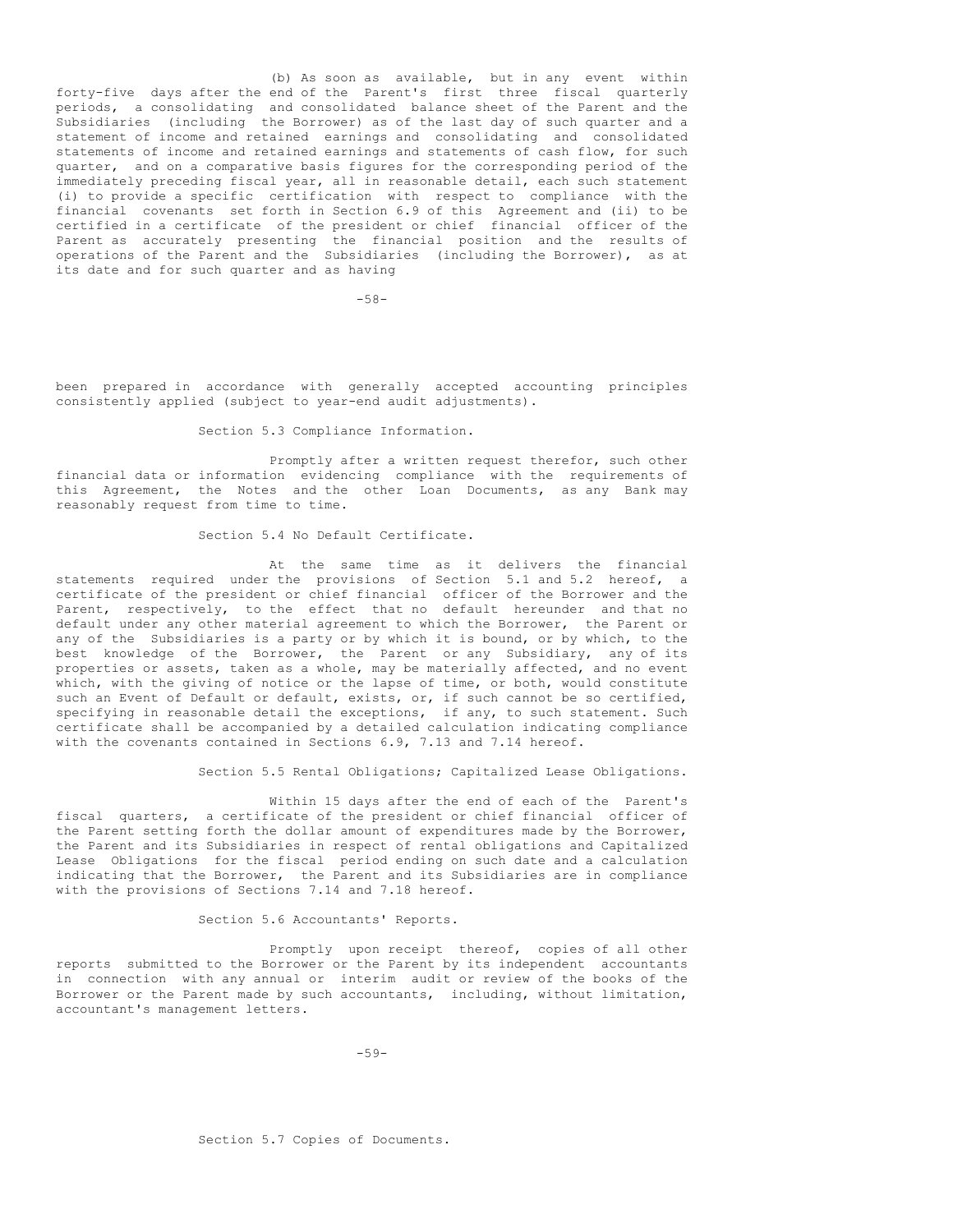Promptly upon their becoming available, copies of any: (i) financial statements, projections, non-routine reports, notices (other than routine correspondence), requests for waivers and proxy statements, in each case, delivered by the Borrower, the Parent or any of the Subsidiaries to any lending institution other than the Banks; (ii) correspondence or notices received by the Borrower or the Parent from any federal, state or local governmental authority that regulates the operations of the Borrower, the Parent or any of its Subsidiaries, relating to an actual or threatened change or development that would be materially adverse to the Borrower, the Parent or any Subsidiary, taken as a whole; (iii) registration statements and any amendments and supplements thereto, and any regular and periodic reports, if any, filed by the Borrower or the Parent or any of its Subsidiaries with any securities exchange or with the Securities and Exchange Commission or any governmental authority succeeding to any or all of the functions of the said Commission; (iv) letters of comment or correspondence sent to the Borrower or the Parent or any of the Subsidiaries by any such securities exchange or such Commission in relation to the Borrower or the Parent or any of the Subsidiaries and its affairs; (v) written reports submitted by the Borrower or the Parent or any of the Subsidiaries by its independent accountants in connection with any annual or interim audit of the books of the Borrower or the Parent or the Subsidiaries made by such accountants; (vi) proxy statements, notices and other correspondence delivered by the Parent to its shareholders; (vii) any appraisals received by the Borrower or the Parent or any of the Subsidiaries with respect to the properties or assets of the Borrower or the Parent or the Subsidiaries; and (viii) any other information reasonably requested by the Agent or any Bank.

Section 5.8 Notices of Defaults.

Promptly, notice of the occurrence of any Default or Event of Default, any event that after any necessary notice and/or cure period may become a Default or Event of Default under Section 8.4(b) or any event that would constitute or cause a material adverse change in the condition, financial or otherwise, or the operations of the Borrower or the Parent or any of the Subsidiaries, including, without limitation, a default or a cancellation under any lease of property where inventory is stored.

Section 5.9 ERISA Notices.

(a) Concurrently with such filing, a copy of each Form 5500 that is filed with respect to each Pension Plan with the IRS; and

(b) Promptly, upon their becoming available, copies of: (i) all correspondence with the PBGC, the Secretary of Labor

 $-60-$ 

or any representative of the IRS with respect to any Pension Plan, relating to an actual or threatened change or development that would be materially adverse to the Borrower or the Parent or any Subsidiary; (ii) copies of all actuarial valuations received by the Borrower or the Parent with respect to any Pension Plan; and (iii) copies of any notices of Plan termination filed by any Pension Plan Administrator (as those terms are used in ERISA) with the PBGC and of any notices from the PBGC to the Borrower or the Parent with respect to the intent of the PBGC to institute involuntary termination proceedings; and

(c) Promptly upon receipt by the Borrower or the Parent of any correspondence from a Multiemployer Plan with respect to withdrawal liability.

Section 5.10 Additional Information and Reports

To the Collateral Monitoring Agent only, unless requested by any Bank with respect to a specific delivery or deliveries and then only for such specific delivery or deliveries so requested (except in the case of the reports identified in clauses (c)(ii), (c)(iii) and (e) below, which Borrower shall at all times deliver to each Bank),

(a) Daily, a Borrowing Base Certificate in the form attached hereto as Exhibit P, with ineligible Accounts and ineligible Inventory in Item 6 of such Borrowing Base Certificate being recalculated on a weekly basis only at the time the reports identified in paragraph (b) below are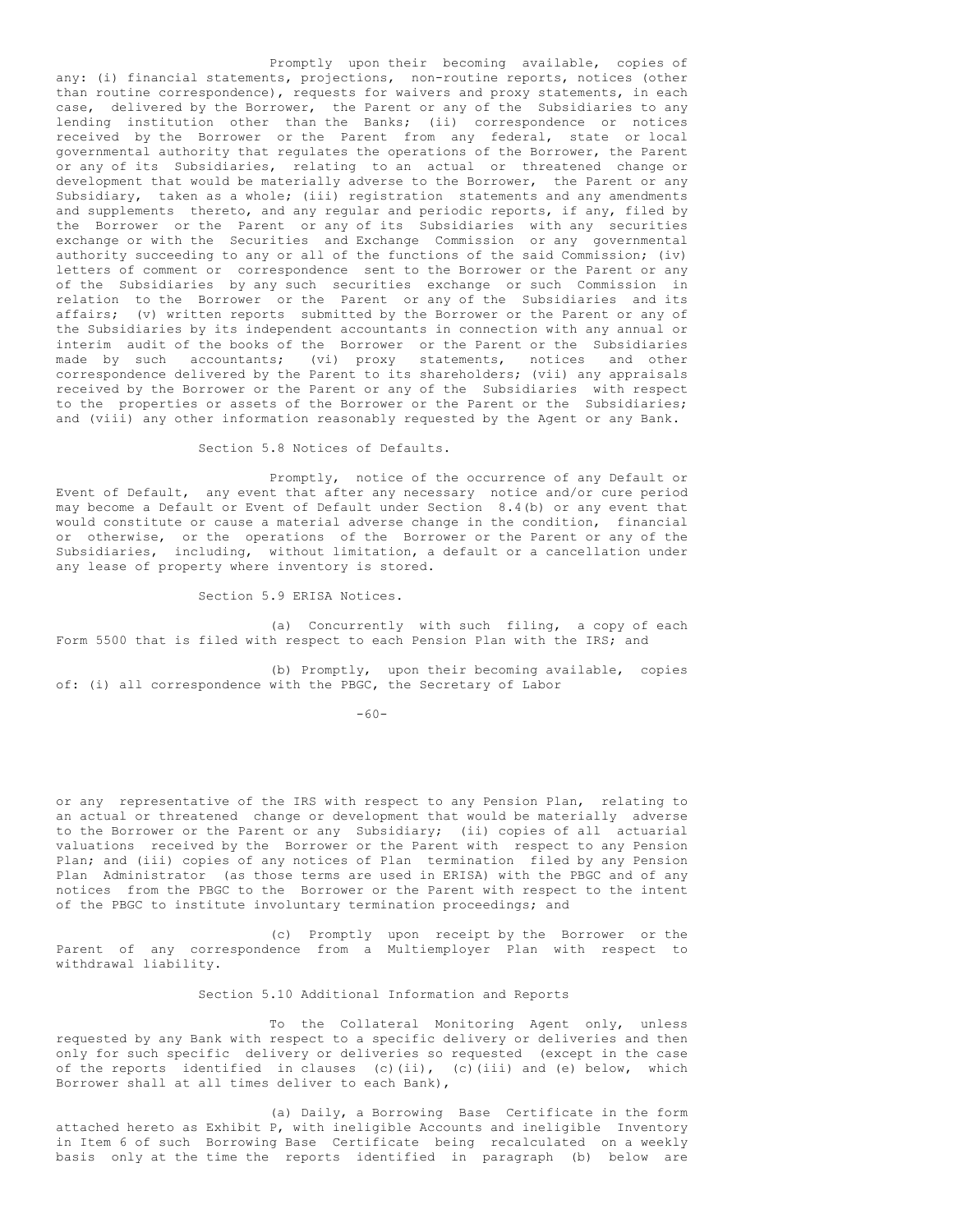delivered.

(b) Weekly, with respect to each week ending Friday delivered by Wednesday of the following week: (i) an Accounts Receivable Aging Report; (ii) an Available to Sell Report designated in Dollars in the form attached hereto as Exhibit D-1; (iii) an Available to Sell Report designated in units of Inventory in the form attached hereto as Exhibit  $D-2$ ; (iv) an Inventory Analysis Report on LDP Cost vs LCM Cost in the form attached hereto as Exhibit D-3; (v) a Gross Margin Report in form satisfactory to the Collateral Monitoring Agent and the Banks; and (vi) an accounts payable aging report in form satisfactory to the Collateral Monitoring Agent and the Banks.

(c) Monthly, delivered not more than fifteen days after the end of each calendar month;

-61-

(i) all the reports identified in clauses (b)(i) through (b)(iv) above, prepared on a monthly basis as to the preceding calendar month;

(ii) a key item report ('Key Item Report'), as of the last day of the immediately preceding month with respect to the Borrower and each Guarantor in the form attached hereto as Exhibit  $D-3$ ;

(iii) a statement with respect to compliance with the financial covenants set forth in Section 6.9 of this Agreement (other than the covenant in subsection 6.9(a)); provided, however, that such statement only may be delivered not more than 22 days after the end of each calendar month;

(iv) a reconciliation between the general ledger and the Accounts Receivable Aging Report and the month-end Borrowing Base Certificate; and

(v) such other information regarding the business, affairs and condition of the Borrower, the Parent and the Subsidiaries as the Agent may from time to time reasonably request;

each of which shall be certified as true and correct by the president or the chief financial officer of the Borrower or the Parent, as the case may be.

(d) By no later than January 31, 1996, financial projections for the Parent's ensuing fiscal year.

(e) As and when issued, copies of all reports prepared by the Consultant within ten days after receipt.

Section 5.11 Confidentiality of Information.

The Agent, the Collateral Monitoring Agent, the Issuing Bank and the Banks acknowledge that any information provided to any of them pursuant to this Article 5 which is marked 'confidential' shall be delivered to the recipient with the understanding that, subject to the provisions of Section 10.13(e) hereof, the recipient will hold all such information with respect to the Parent confidential and that the Parent, as a company whose shares are publicly traded, is relying on such understanding in delivering that information; provided, however, that, notwithstanding the foregoing, each of the Agent, the Collateral Monitoring Agent, the Issuing Bank and the Banks may disclose or disseminate such information to: (a) its directors, officers, employees, agents, attorneys, accountants and other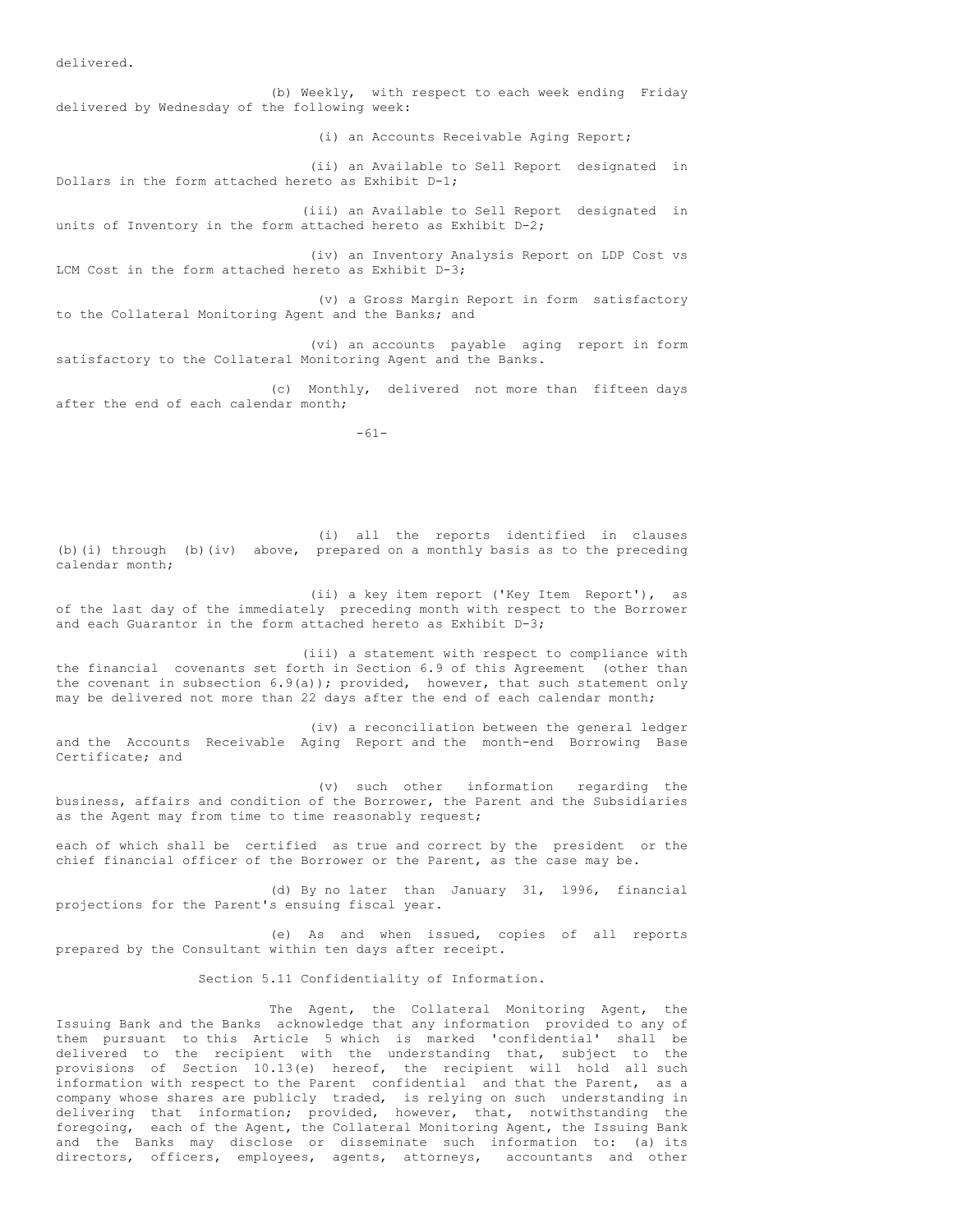professional advisors who would ordinarily have access to such information in the normal course of the performance of their duties or services with the understanding that each of such individuals will use its best efforts to hold all such information confidential; and (b)

-62-

such third parties as it may, in its discretion, deem reasonably necessary or desirable in connection with or in response to (i) compliance with any law, ordinance or governmental order, regulation, rule, policy, subpoena, investigation or request, or (ii) any order, decree, judgment, subpoena, notice of discovery or similar ruling or pleading issued, filed, served or purported on its face to be issued, filed or served (x) by or under authority of any court, tribunal, arbitration board of any governmental agency, commission, authority, board or similar entity, or (y) in connection with any proceeding, case or matter pending (or on its face purported to be pending) before any court, tribunal, arbitration board or any governmental agency, commission, authority, board or similar entity. The Agent, the Collateral Monitoring Agent, the Issuing Bank and the Banks shall have no continuing obligations with respect to confidentiality of information following an Event of Default.

Article 6. Affirmative Covenants.

While the Commitments are outstanding and, so long as the Borrower is indebted to the Banks, the Agent, the Collateral Monitoring Agent or the Issuing Bank and until payment in full of the Loans and Acceptances and the termination or expiration of all L/Cs, Steamship Guaranties and Airway Releases, and full and complete performance of all of its other obligations arising hereunder, the Borrower and the Parent shall and the Parent shall cause each Subsidiary to:

Section 6.1 Books and Records.

Keep proper books of record and account in a manner reasonably satisfactory to the Agent and the Banks in which full, true and correct entries shall be made of all dealings or transactions in relation to its business and activities.

> Section 6.2 Inspections and Field Examinations; Annual Accounts Receivable.

Permit the Collateral Monitoring Agent and the Banks (in the case of the Banks, only when accompanying the Collateral Monitoring Agent) to make or cause to be made, inspections and field examinations of any books, records and papers of the Borrower, the Parent and each of the Subsidiaries and to make extracts therefrom and copies thereof, or to make inspections and examinations of any properties and facilities of the Borrower, the Parent and the Subsidiaries, on reasonable notice, at all such reasonable times and as often as the Agent and the Banks may reasonably require, in order to assure that each the Borrower and the Parent is and will be in compliance with its obligations under the Loan Documents or to evaluate the Banks' investment in the then Outstanding Obligations.

-63-

#### Section 6.3 Maintenance and Repairs.

Maintain in good repair, working order and condition, subject to normal wear and tear, all material properties and assets from time to time owned by it and used in or necessary for the operation of its business, and make all reasonable repairs, replacements, additions and improvements thereto.

Section 6.4 Continuance of Business.

(a) Do, or cause to be done at its expense, all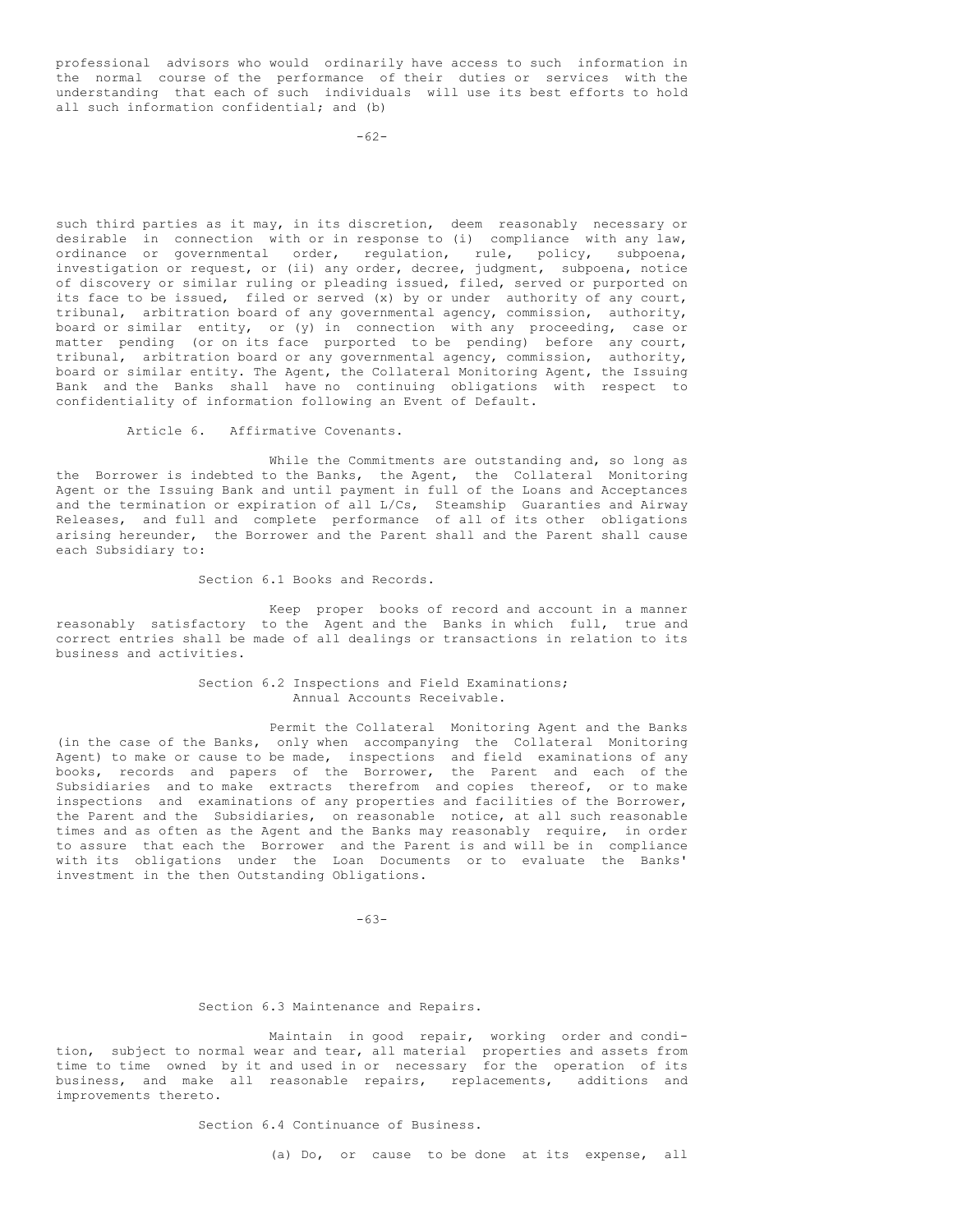things reasonably necessary to preserve and keep in full force and effect its corporate existence and all permits, rights and privileges necessary for the proper conduct of its business, except where the failure to keep any of the foregoing in effect will not have a material adverse effect on the business of the Borrower, and continue generally to engage in the same line of business and comply in all material respects with all applicable laws, regulations and orders.

(b) Do, or cause to be done at its expense, all things reasonably necessary to preserve and maintain all patents, trademarks, service marks, trade names, copyrights and trade-style names which are of material value to the operation of its business.

#### Section 6.5 Copies of Corporate Documents.

Subject to the prohibitions set forth in Section 7.12 hereof, promptly deliver to the Agent and each Bank copies of any amendments or modifications to the Borrower's, the Parent's and any Subsidiary's certificate of incorporation and by-laws, certified with respect to the certificate of incorporation by the Secretary of State of its state of incorporation and, with respect to the by-laws, by the secretary or assistant secretary of such corporation.

## Section 6.6 Perform Obligations.

Pay and discharge all of its obligations and liabilities, including, without limitation, all taxes, assessments and governmental charges upon its income and properties when due, unless and to the extent only that such obligations, liabilities, taxes, assessments and governmental charges shall be contested in good faith and by appropriate proceedings and that, to the extent required by generally accepted accounting principles then in effect, proper and adequate book reserves relating thereto are established by the Borrower, or, as the case may be, by the Parent or the appropriate Subsidiary, and then only to the extent that a bond is filed in cases where the filing of a bond is necessary to avoid the creation of a Lien against any of its properties.

-64-

## Section 6.7 Notice of Litigation.

Promptly notify the Agent and the Banks in writing of any litigation, legal proceeding or dispute, other than disputes in the ordinary course of business or, whether or not in the ordinary course of business, involving amounts in excess of One Hundred Thousand (\$100,000) Dollars, affecting the Borrower, the Parent or any Subsidiary whether or not fully covered by insurance, and regardless of the subject matter thereof (excluding, however, any actions relating to workers' compensation claims or negligence claims relating to use of motor vehicles, if fully covered by insurance, subject to deductibles).

## Section 6.8 Insurance.

(a) (i) Maintain with responsible insurance companies acceptable to the Agent such insurance on such of its properties, in such amounts and against such risks as is customarily maintained by similar businesses similarly situated, naming the Agent as loss payee for the ratable benefit of the Banks; (ii) file with the Agent upon its request a detailed list of the insurance then in effect, stating the names of the insurance companies, the amounts and rates of the insurance, the dates of the expiration thereof and the properties and risks covered thereby; (iii) within ten days after notice in writing from the Agent, obtain such additional insurance as the Agent may reasonably request; and (iv) provide for endorsements or certifications (1) scheduling the coverage under such insurance, (2) identifying the Agent as 'loss payee' for the ratable benefit of the Banks, and (3) specifying that such insurance shall be non-cancellable unless not less than 30 days' notice is given to the Agent;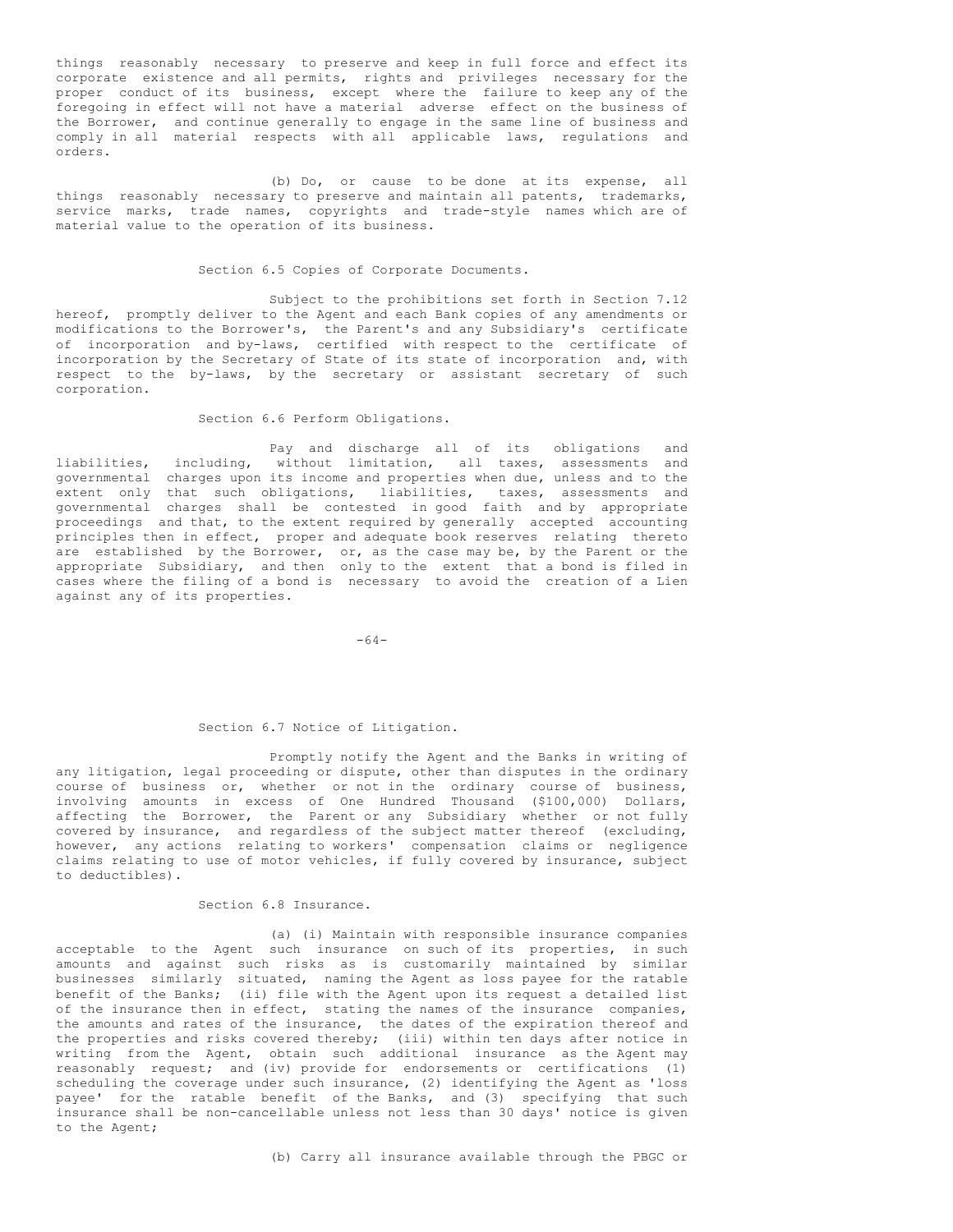any private insurance companies covering its obligations to the PBGC; and

(c) (i) Maintain with one or more responsible insurance companies acceptable to the Agent and the Banks, term life insurance on the life of Morris Goldfarb, in the amount of not less than \$20,000,000 naming the Agent for the ratable benefit of the Banks as assignee of such insurance and (ii) file with the Agent upon its request a detailed list of the insurance on the life of Morris Goldfarb, then in effect, stating the names of the insurance companies, the amounts and rates of insurance and the expiration dates thereof.

Section 6.9 Financial Covenants.

(a) Have or maintain, with respect to the Parent on a consolidated basis, EBITDA on a cumulative basis from the first day of each fiscal year through the date set forth below at not less than, or, in the case of a loss, not more than, the

 $-65-$ 

respective amounts set forth below opposite each such last day of the fiscal quarter:

| Date             | <b>FBITDA</b>  |
|------------------|----------------|
|                  |                |
|                  |                |
| April 30, 1995   | (54, 800, 000) |
| July 31, 1995    | (51, 100, 000) |
| October 31, 1995 | \$6,250,000    |
| January 31, 1996 | \$5,000,000    |
| April 30, 1996   | (54, 200, 000) |

(b) Have or maintain, with respect to the Parent on a consolidated basis, Tangible Net Worth at all times during the periods set forth below at not less than the respective amounts set forth opposite each such date:

| Date                                                           | Minimum Tangible<br>Net Worth |
|----------------------------------------------------------------|-------------------------------|
|                                                                |                               |
| April 30, 1995-July 30, 1995<br>July 31, 1995-October 30, 1995 | \$26,000,000<br>\$27,500,000  |
| October 31, 1995-January 30, 1996                              | \$31,000,000                  |
| January 31, 1996-April 29, 1996<br>April 30, 1996-May 31, 1996 | \$30,000,000<br>\$27,000,000  |

(c) Reduce Loans and Acceptances Outstanding to an amount equal to or less than \$5,000,000 for thirty consecutive days during the period from December 1, 1995, through February 28, 1996.

(d) Maintain Loans, Standby L/Cs, Acceptances, Steamship Guaranties and Airway Releases Outstanding at an amount not to exceed 80% of Eligible Accounts Receivable for 60 consecutive days during the period from November 1, 1995 through February 28, 1996.

Section 6.10 Notice of Certain Events.

(a) Promptly notify the Agent in writing of the occurrence of any Reportable Event, as defined in Section 4043 of ERISA, with respect to a Pension Plan maintained by the Borrower or an ERISA Affiliate, if a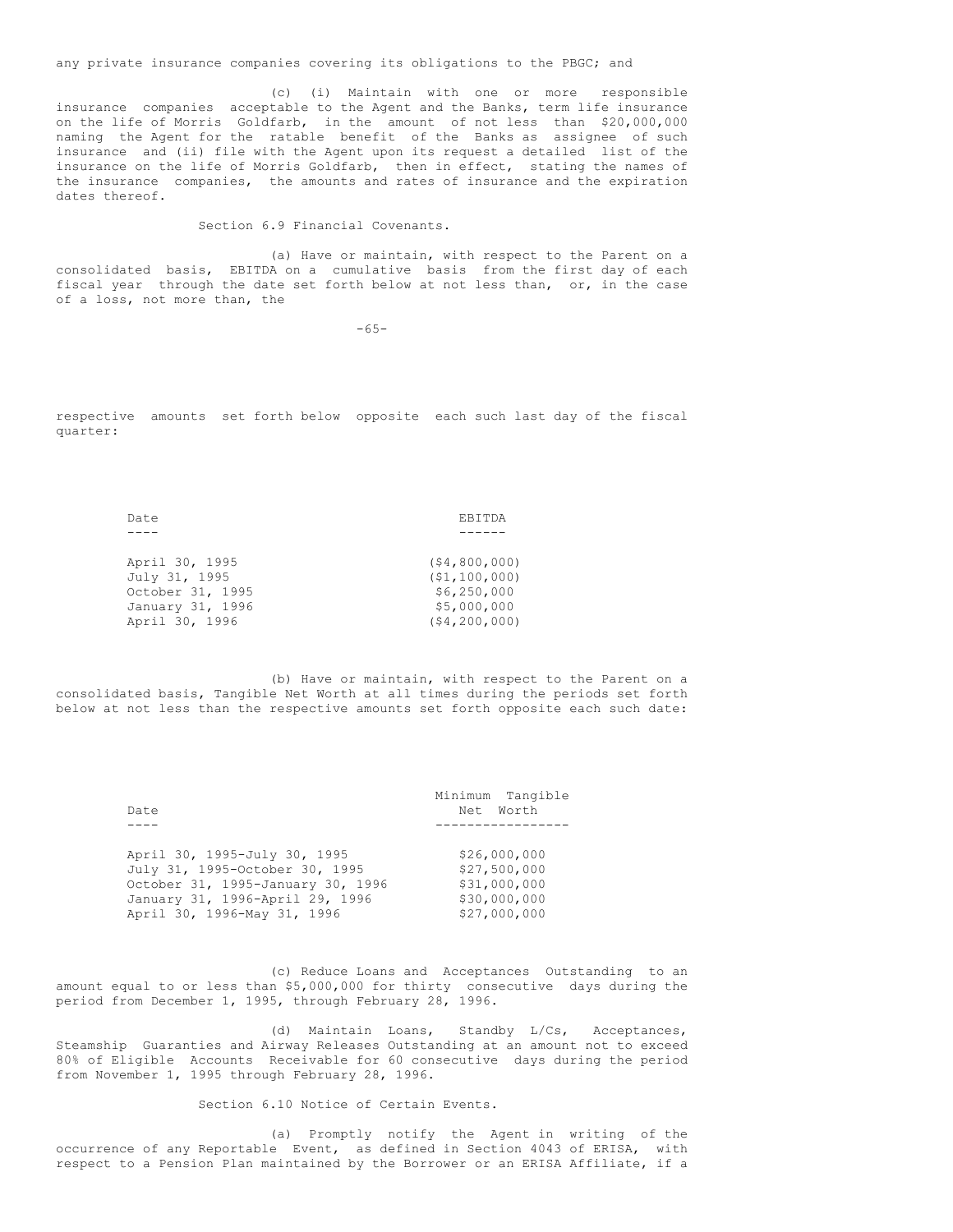notice of such Reportable Event is required under ERISA to be delivered to the PBGC within 30 days after the occurrence thereof, together with a description of such Reportable Event and a statement of the action the Borrower or the Parent, as the case may be, intends to take with respect thereto, together with a copy of the notice thereof given to the PBGC.

(b) Promptly notify the Agent in writing of the receipt by the Borrower or the Parent of an assessment of withdrawal liability in connection with a complete or partial

-66-

withdrawal with respect to any Multiemployer Plan and the statement of the action that the Loan Party or ERISA Affiliate intends to take with respect thereto.

(c) Promptly notify the Agent in writing if the Borrower or the Parent or any other Loan Party receives: (i) any notice of any violation or administrative or judicial complaint or order having been filed or about to be filed against the Borrower or the Parent or such other Loan Party alleging violations of any Environmental Law and Regulation, or (ii) any notice from any governmental body or any other Person alleging that the Borrower or the Parent or such other Loan Party is or may be subject to any Environmental Liability; and promptly upon receipt thereof, provide the Agent with a copy of such notice together with a statement of the action the Borrower or the Parent or such other Loan Party intends to take with respect thereto.

Section 6.11 Comply with ERISA.

Comply with all applicable provisions of ERISA now or hereafter in effect unless the failure to so comply will not have a material effect on the business of the Borrower or any ERISA Affiliate.

Section 6.12 Environmental Compliance.

Operate all property owned or leased by it such that no obligation, including a clean-up obligation, shall arise under any Environmental Law and Regulation, which obligation would constitute a Lien on any property of the Borrower or the Parent or any other Loan Party; provided, however, that in the event that any such claim is made or any such obligation arises, the Borrower, the Parent or such other Loan Party shall, at its own cost and expense, immediately satisfy such claim or obligation.

Section 6.13 Management Letter.

If the Borrower, the Parent or any Subsidiary receives a management letter with respect to the Borrower, the Parent or any Subsidiary prepared by Grant Thornton or another firm of independent certified public accountants, provide a copy of such management letter to the Banks within five days following receipt.

Section 6.14 Engagement of Consultant.

Engage the Carl Marks Consulting Group, Co. (the 'Consultant') to monitor the implementation of (i) the recommendations set forth in the Consultant's report, dated January 1995, and (ii) the Borrower's proposed implementation schedule previously submitted to the Banks (it being understood and agreed that the Borrower does not intend to implement all of the recommendations made in the Consultant's report). The Borrower

 $-67-$ 

will provide to the Banks copies of all retainer agreements between the Borrower and the Consultant promptly following the execution thereof.

Section 6.15 Tax Refunds.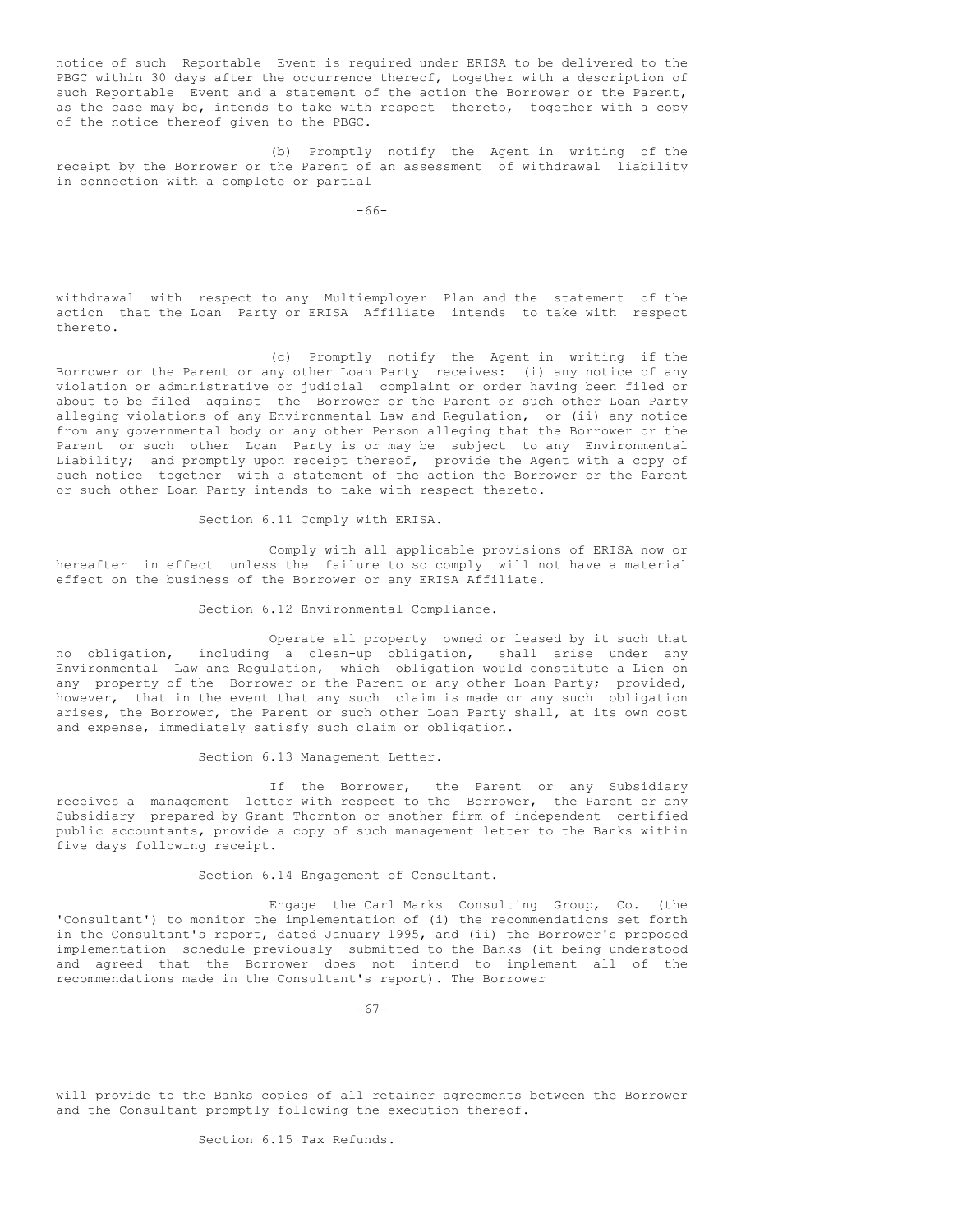Instruct, or otherwise arrange with, the Internal Revenue Service, state tax authorities and other relevant authorities for all tax refunds payable to the Parent, the Borrower or any Subsidiaries to be paid as a cash refund, rather than as applied as a credit against their current or future tax liabilities. The Parent, the Borrower and all Subsidiaries will apply for all available tax refunds within 60 days following the date hereof and will thereafter diligently prosecute such applications to conclusion.

Article 7. Negative Covenants.

So long as the Borrower is indebted to the Banks or the Agent, and until payment in full of the Loans and Acceptances and the termination or expiration of all the L/Cs, and Steamship Guaranties and Airway Releases, and full and complete performance of all of its other obligations arising hereunder, the Borrower shall not and the Parent shall not and shall not permit any of its Subsidiaries to do, agree to do, or permit to be done, any of the following:

Section 7.1 Indebtedness.

Create, incur, permit to exist or have outstanding any Indebtedness, except:

(a) Indebtedness of the Borrower and Hong Kong to the Banks, the Agent, the Collateral Monitoring Agent and the Issuing Bank and other Obligations under this Agreement;

(b) Taxes, assessments and governmental charges, non-interest bearing accounts payable and accrued liabilities, in any case not more than 90 days past due from the original due date thereof, and non-interest bearing deferred liabilities other than for borrowed money (e.g., deferred compensation and deferred taxes), in each case incurred and continuing in the ordinary course of business;

(c) Indebtedness secured by the security interests referred to in subsection 7.2(c) hereof and Capitalized Lease Obligations, in each case incurred only if, after giving effect thereto, the limit on Capital Expenditures set forth in Section 7.13 hereof would not be breached;

(d) Indebtedness of the Borrower to the Banks with respect to the Korean L/C and the Hanil L/C; and

-68-

(e) As set forth on Exhibit L hereto which shall include, without limitation, with respect to each such item of Indebtedness, its terms, maturity, conditions, the collateral security therefor and the use of the proceeds thereof.

Section 7.2 Liens.

Create, or assume or permit to exist, any Lien on any of the properties or assets of the Borrower or the Parent or any of its Subsidiaries, whether now owned or hereafter acquired, except:

Documents;

(a) Those created and granted by the Security

(b) Permitted Liens;

(c) Purchase money mortgages or security interests, conditional sale arrangements and other similar security interests, on motor vehicles and equipment acquired by the Borrower or the Parent or any Subsidiary (hereinafter referred to individually as a 'Purchase Money Security Interest') with the proceeds of the Indebtedness referred to in subsection 7.1(c) hereof; provided, however, that:

(i) The transaction in which any Purchase Money Security Interest is proposed to be created is not then prohibited by this Agreement;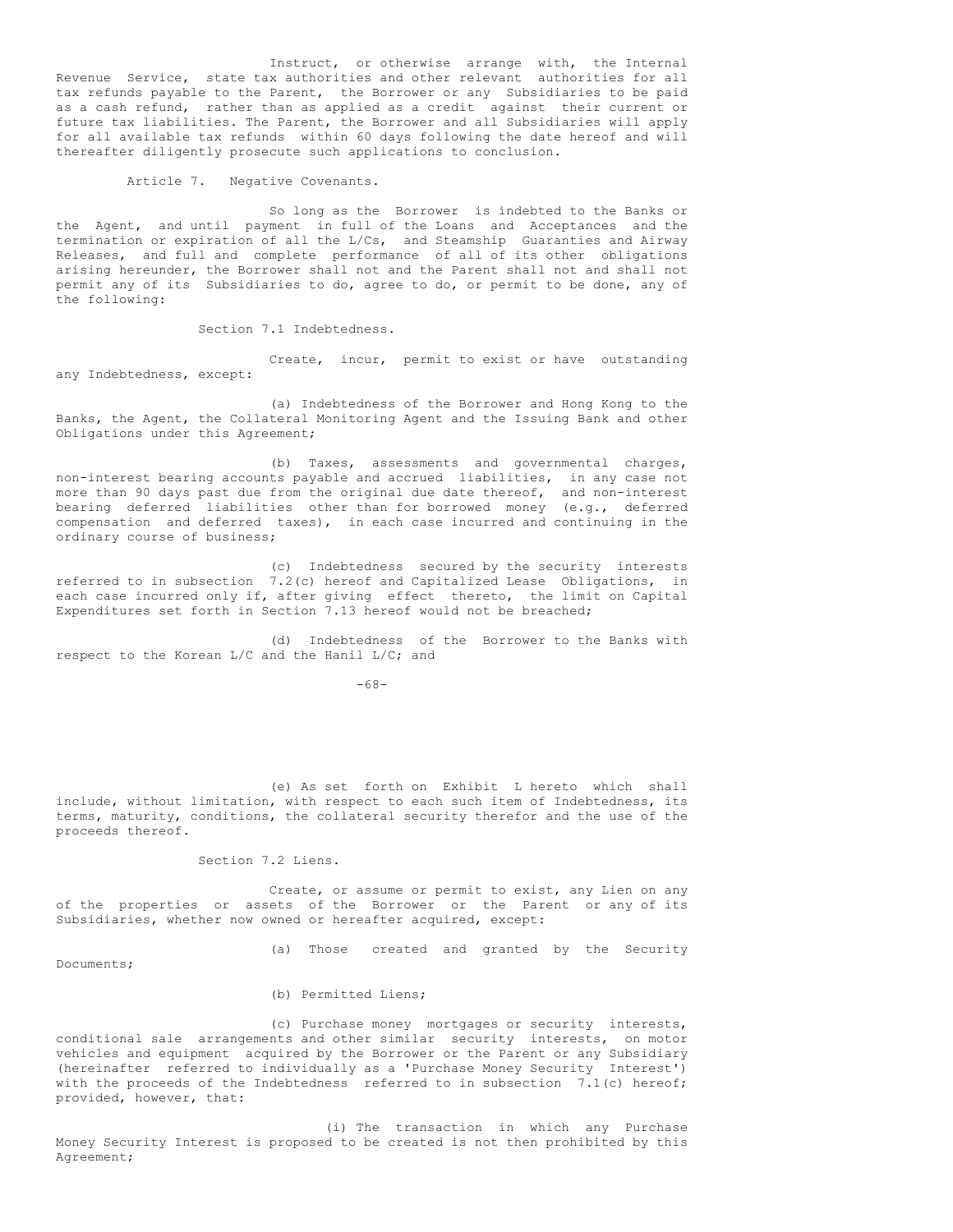(ii) Any Purchase Money Security Interest shall attach only to the property or asset acquired in such transaction and shall not extend to or cover any other assets or properties of the Borrower, the Parent, or, as the case may be, any Subsidiary; and

(iii) The Indebtedness secured or covered by any Purchase Money Security Interest shall not exceed the lesser of the cost or fair market value of the property or asset acquired and shall not be renewed, extended or prepaid from the proceeds of any borrowing by the Borrower, the Parent or any Subsidiary;

(d) The interests of the lessor under any Capitalized Lease permitted hereunder; and

(e) As set forth on Exhibit E hereto.

Section 7.3 Guaranties.

Except as set forth on Exhibit M hereto, assume, endorse, be or become liable for, or guarantee, the obligations of any Person, except by the endorsement of negotiable instruments for deposit or collection in the ordinary course of business; provided,

-69-

however, that the Parent may guaranty (i) the obligations of Siena and the Borrower in respect of trade accounts payable, rental obligations and Capitalized Lease Obligations permitted to be incurred in accordance with the provisions of Sections 7.1(b), 7.18 and 7.14, respectively and (ii) up to \$500,000 in the aggregate of the obligations of Hong Kong and Global permitted to be incurred in accordance with the terms of this Agreement. For the purposes hereof, the term 'guarantee' shall include any agreement, whether such agreement is on a contingency or otherwise, to purchase, repurchase or otherwise acquire Indebtedness of any other Person, or to purchase, sell or lease, as lessee or lessor, property or services, in any such case primarily for the purpose of enabling another person to make payment of Indebtedness, or to make any payment (whether as an advance, capital contribution, purchase of an equity interest or otherwise) to assure a minimum equity, asset base, working capital or other balance sheet or financial condition, in connection with the Indebtedness of another Person, or to supply funds to or in any manner invest in another Person in connection with such Person's Indebtedness.

Section 7.4 Mergers, Acquisitions; Liquidations.

(a) Merge or consolidate with any Person (whether or not the Borrower or the Parent or any Subsidiary is the surviving entity), or acquire all or substantially all of the assets or any of the capital stock of any Person; or

(b) Create any new Subsidiary or Affiliate.

Section 7.5 Redemptions; Distributions.

(a) Except in connection with existing stock option plans of the Parent, purchase, redeem, retire or otherwise acquire, directly or indirectly, or make any sinking fund payments with respect to, any shares of any class of stock of the Borrower, the Parent or any Subsidiary now or hereafter outstanding or set apart any sum for any such purpose; or

(b) Declare or pay any dividends or make any distribution of any kind on the Borrower's or the Parent's outstanding stock, or set aside any sum for any such purpose, except that the Borrower or the Parent may declare or pay any dividend payable solely in shares of its respective common stock; provided, however, that if any such issuance would result in the issuance of fractional shares, the Borrower or the Parent, as the case may be, may pay dividends in cash in the amount of such fractional shares to the holders thereof in lieu of issuing fractional shares to such holders provided that the amount of such cash dividends in the aggregate shall not exceed \$10,000.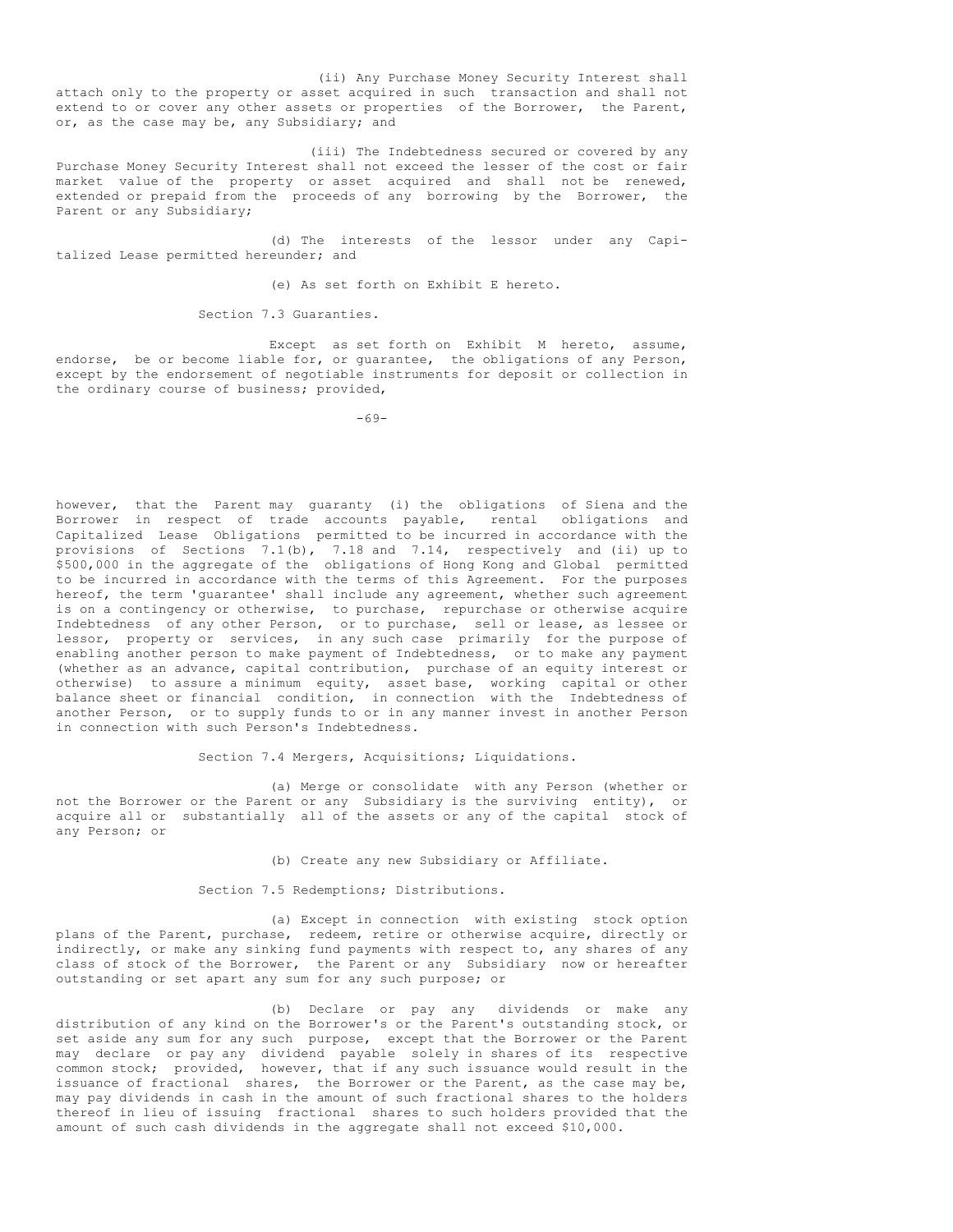#### Section 7.6 Stock Issuance.

Issue any additional shares or any right or option to acquire any shares, or any security convertible into any shares, of the capital stock of the Borrower or any Subsidiary, except in connection with stock dividends as permitted under subsection 7.5(b) hereof.

# Section 7.7 Changes in Business.

Make any material change in the business conducted by the Borrower, the Parent or its Subsidiaries, as the case may be, or in the nature of its operation, or liquidate or dissolve the Borrower, the Parent or its Subsidiaries (or suffer any liquidation or dissolution), or convey, sell, lease, assign, transfer or otherwise dispose of any of its property, assets or business except in the ordinary course of business and for a fair consideration or dispose of any shares of stock (except by the Parent) or any Indebtedness, whether now owned or hereafter acquired, or discount, sell, pledge, hypothecate or otherwise dispose of accounts receivable.

Section 7.8 Prepayments.

Make any voluntary or optional prepayment of any Indebtedness (other than Indebtedness hereunder to the Banks) for borrowed money incurred or permitted to exist under the terms of this Agreement.

Section 7.9 Investments.

Except as otherwise permitted under this Agreement, make, or suffer to exist, any Investment in any Person, including, without limitation, any Subsidiary, any joint venture or any shareholder, director, officer or employee of the Borrower, the Parent or any of the Subsidiaries, except:

## (a) Investments in:

(i) obligations issued or guaranteed by the

United States of America;

(ii) certificates of deposit, bankers acceptances and other 'money market instruments' issued by any bank or trust company organized under the laws of the United States of America or any State thereof and having capital and surplus in an aggregate amount of not less than \$100,000,000;

(iii) open market commercial paper bearing the highest credit rating issued by Standard & Poor's Corporation or by another nationally recognized credit rating agency;

-71-

(iv) repurchase agreements entered into with any bank or trust company organized under the laws of the United States of America or any State thereof and having capital and surplus in an aggregate amount of not less than \$100,000,000 relating to United States of America government obligations; and

(v) shares of 'money market funds', each having net assets of not less than \$100,000,000;

in each case maturing or being due or payable in full not more than 180 days after the Borrower's, the Parent's or any Subsidiary's acquisition thereof;

(b) Investments in the form of loans to employees of the Borrower, the Parent or any Subsidiary, provided that the outstanding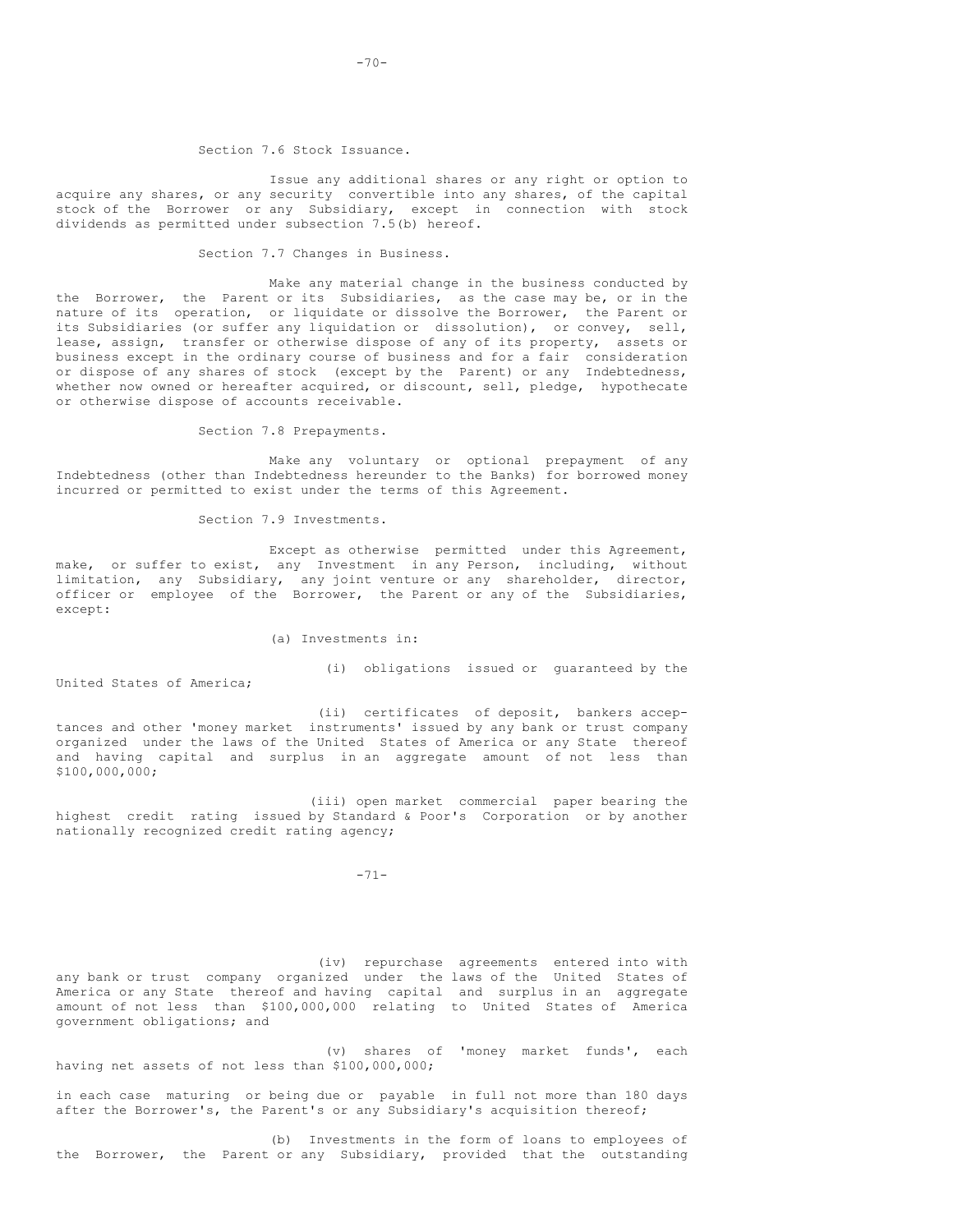principal amount of all such loans to any one employee shall at no time exceed \$50,000 and that the aggregate outstanding principal amount of all such loans shall at no time exceed \$100,000;

(c) Investments by (i) the Borrower or the Parent in any Subsidiary and by the Parent or any Subsidiary in the Borrower as in effect on the date hereof and as set forth on Exhibit D-1 and (ii) an advance or advances to Holdings which shall not exceed \$500,000 in the aggregate and which shall in each case be evidenced by a note repayable no later than January 31, 1996; and

(d) Investments in any factories, ventures or retail stores as in effect on the date hereof as set forth on Schedule 7.9 hereof.

Section 7.10 Fiscal Year.

Change its fiscal year.

Section 7.11 ERISA Obligations.

(a) Be or become obligated (after a final determination) to the PBGC in excess of \$50,000 other than in respect of annual premium payments;

(b) Be or become obligated (after a final determination) to the IRS in excess of \$50,000 with respect to excise or other penalty taxes provided for in Section 4975 of the Code;

(c) Incur a complete withdrawal or partial withdrawal with respect to any Multiemployer Plan if such withdrawal would result in a material adverse change in the business, operations or condition, financial or otherwise, of the Borrower, the Parent or its Subsidiaries; or

 $-72-$ 

(d) Fail to make any contribution or payment to any Multiemployer Plan which the Borrower or the Parent is required to make under any agreement relating to such Multiemployer Plan, or any law pertaining thereto if such failure would result in a material adverse change in the business, operations or condition, financial or otherwise, of the Borrower, the Parent or its Subsidiaries.

Section 7.12 Amendments of Documents.

Modify, amend, supplement or terminate, or agree to modify, amend, supplement or terminate, its certificate of incorporation or by-laws.

Section 7.13 Capital Expenditures.

Make or be or become obligated to make Capital Expenditures in an amount in excess of \$800,000 (net of reimbursements by landlords up to \$250,000) in the aggregate for the Parent, Borrower and the Subsidiaries, during the period commencing on the date hereof and ending on May 31, 1996.

Section 7.14 Capitalized Lease Obligations.

Become obligated to make expenditures in respect of Capitalized Lease Obligations in excess of the amount outstanding on the date hereof with respect to Capitalized Lease Obligations plus (a) aggregate annual payments of \$200,000 for expenditures in respect of Capitalized Lease Obligations with respect to all Leases entered into during the period from the date of this Agreement through January 31, 1996, and (b) aggregate annual payments of \$80,000 for expenditures in respect of Capitalized Lease Obligations with respect to all Leases entered into during the period from February 1, 1996 through May 31, 1996, provided, however, that the amounts permitted in (a) and (b) above shall apply only to Leases relating to Capital Expenditures permitted under Section 7.13.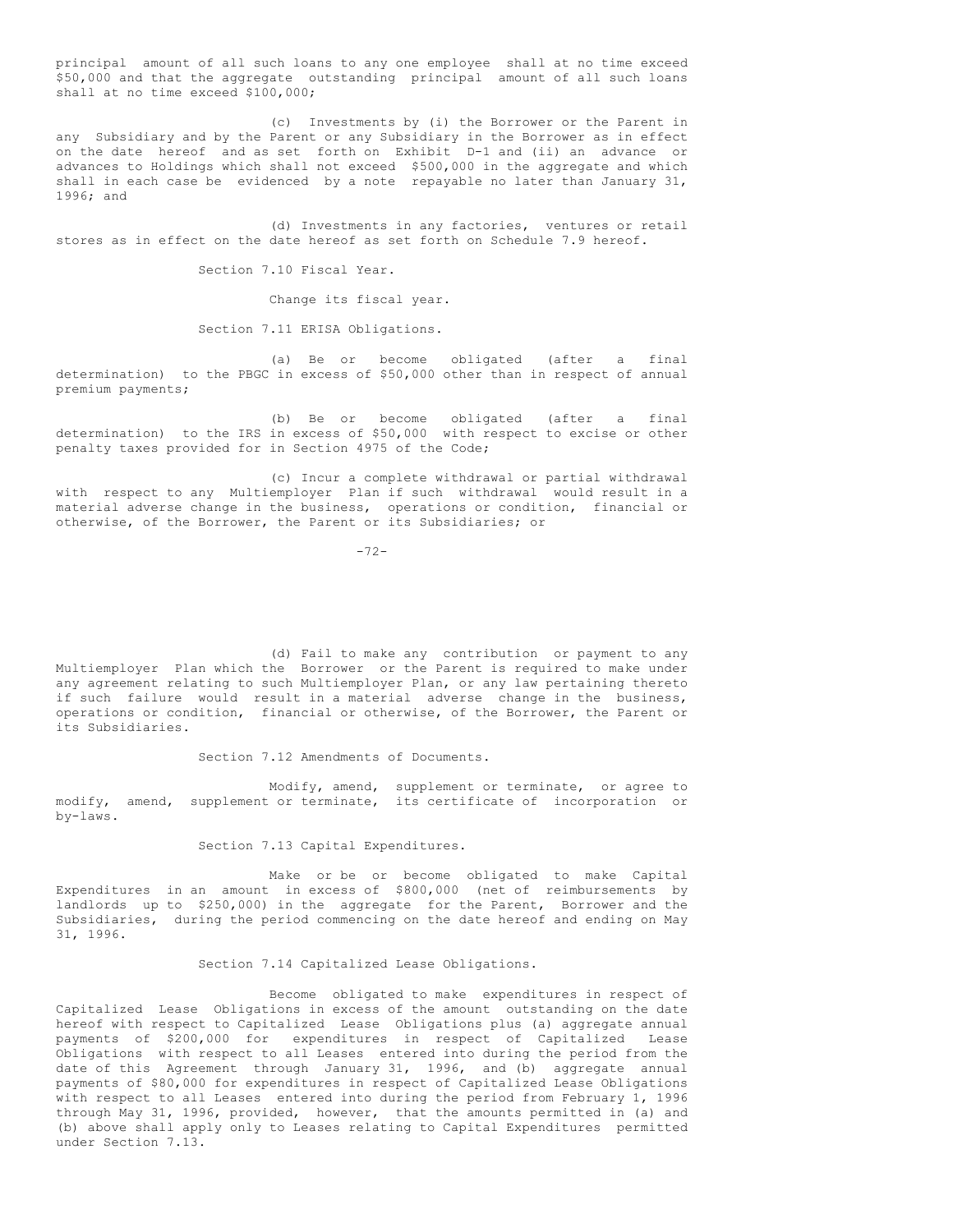Section 7.15 Management Fees.

Pay, or be or become obligated to pay, any Management Fees to any Person, or any interest on any deferred obligation therefor, including, without limitation, to any shareholder, director, officer or employee of the Borrower other than in usual and customary amounts with respect to the services rendered or management supervision provided.

Section 7.16 Transactions with Affiliates.

Except as expressly permitted by this Agreement, directly or indirectly: (a) make any Investment in an Affiliate; (b) transfer, sell, lease, assign or otherwise dispose of any

 $-73-$ 

assets to an Affiliate; (c) merge into or consolidate with or purchase or acquire assets from an Affiliate; (d) enter into any other transaction directly or indirectly with or for the benefit of any Affiliate (including, without limitation, guarantees and assumptions of obligations of an Affiliate); or (e) enter into any agreement providing for above-market prices for goods or services to or from an Affiliate; provided, however, that: (i) payments on Investments expressly permitted by Section 7.9 hereof may be made, (ii) any Affiliate who is a natural person may serve as an employee or director of the Borrower or any Subsidiary and receive reasonable compensation for his services in such capacity, and (iii) the Borrower, the Parent or any Subsidiary may enter into any transaction with an Affiliate providing for the leasing of property, the rendering or receipt of services or the purchase or sale of product, inventory and other assets in the ordinary course of business if the monetary or business consideration arising therefrom would be substantially as advantageous to the Borrower, the Parent or a Subsidiary as the monetary or business consideration that it would obtain in a comparable arm's length transaction with a Person not an Affiliate.

Section 7.17 Activities Leading to Forfeiture Proceeding.

Neither the Borrower nor any of its Subsidiaries or Affiliates shall engage in or propose to be engaged in the conduct of any business or activity which could result in a Forfeiture Proceeding.

Section 7.18 Rental Obligations.

Enter into any Lease (other than Capitalized Leases that are governed by Section 7.14 hereof), other than Leases which require the Borrower, the Parent or any Subsidiary to pay in the aggregate not in excess of \$150,000; provided, however, that such limitation shall not apply to the portion of any lease payment due which is determined as a percentage of the revenues of the applicable retail store of the Borrower, the Parent or any Subsidiary.

Section 7.19 Retail Store.

Open any additional retail stores during the period from the date hereof through May 31, 1996; provided, however, that the Borrower may open seasonal, outlet-type stores so long as (i) not more than six such stores are open at any time, (ii) the occupancy of each such store shall not exceed five months, (iii) the Borrower shall not make any capital expenditures in connection with such stores, and (iv) rent payable to the lessors of such stores shall be determined on a 'percentage of sales' basis only (i.e., no fixed minimum rent) and the Borrower shall not guarantee to the lessor any minimum sales.

 $-74-$ 

Section 7.20 License Agreements.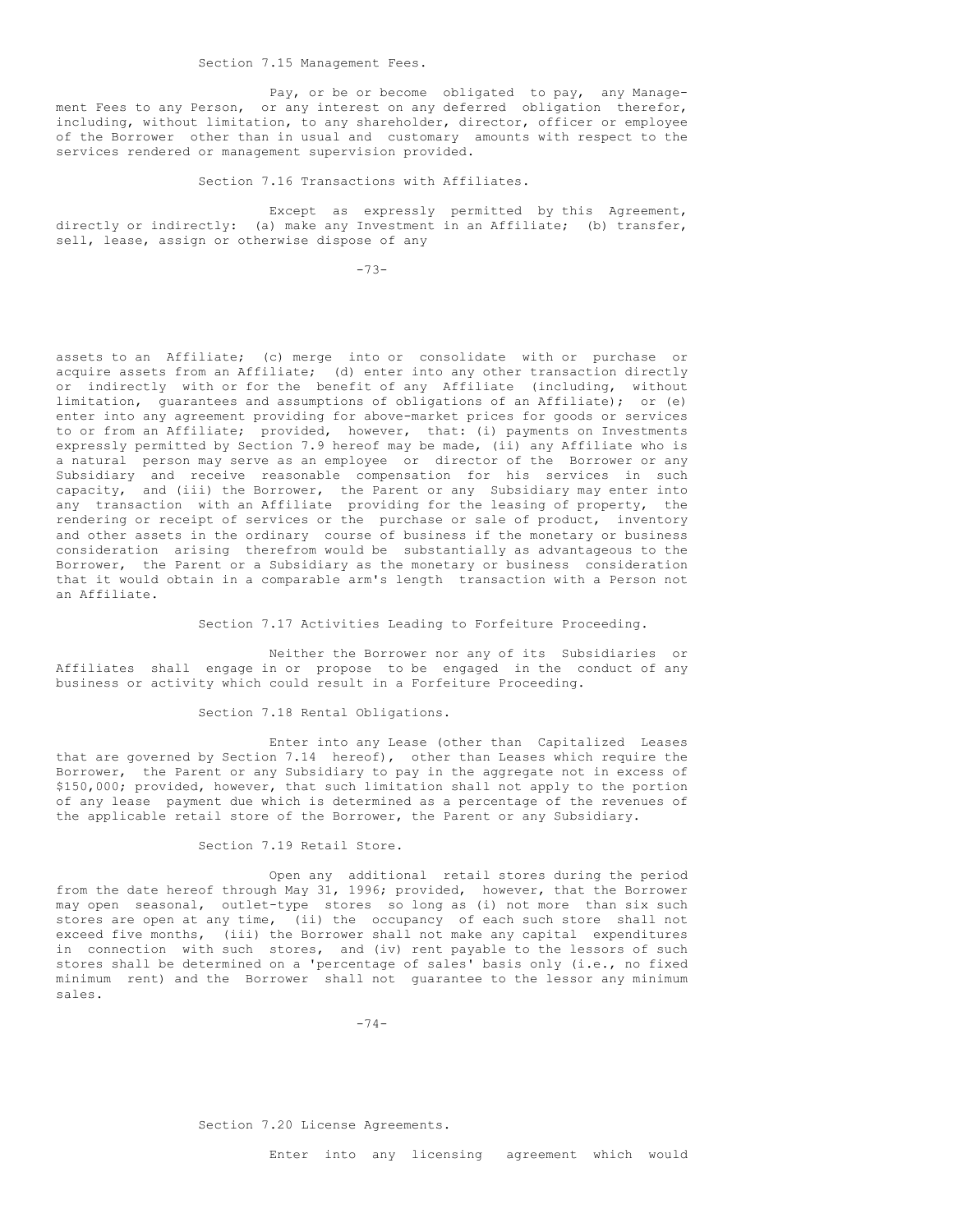prohibit or limit the Agent's exercise of rights to liquidate Collateral.

Article 8. Events of Default.

If any one or more of the following events ('Events of Default') shall occur and be continuing, the Commitments shall terminate and the entire unpaid balance of the principal of and interest on the Notes outstanding and all other Obligations and Indebtedness of the Borrower to the Banks and the Agent arising hereunder and under the other Loan Documents, shall immediately become due and payable upon written notice to that effect given to the Borrower by the Agent (except that in the case of the occurrence of any Event of Default described in Section 8.6 no such notice shall be required), without presentment or demand for payment, notice of non-payment, protest or further notice or demand of any kind, all of which are expressly waived by the Borrower:

Section 8.1 Payments.

Failure by the Borrower to (i) make any payment or mandatory prepayment of principal or interest upon any Note when due, (ii) make any payment of any Fee when due, (iii) make any payment arising under any Application, L/C, Acceptance, Steamship Guarantee or Airway Release, or (iv) make any required payment under Section 2.7, 2.17, 2.18 and 10.1 of this Agreement; or

Section 8.2 Certain Covenants.

Failure to perform or observe any of the agreements of the Borrower, the Parent or any Subsidiary contained in Section 6.9 or Article 7 hereof; or

Section 8.3 Other Covenants.

(a) Failure by the Borrower to perform or observe any other term, condition or covenant of this Agreement or of any of the other Loan Documents to which it is a party, which shall remain unremedied for a period of 15 days after the earlier of (i) when the Borrower becomes aware of such failure and (ii) notice thereof shall have been given to the Borrower by the Agent; or

(b) Failure by any Loan Party other than the Borrower to perform or observe any term, condition or covenant of any of the Loan Documents to which it or he is a party, which shall remain unremedied for a period of 15 days after the earlier of (i) when such Loan Party becomes aware of such failure and (ii) notice thereof shall have been given to the Borrower by the Agent; or

 $-75-$ 

#### Section 8.4 Other Defaults.

(a) Other than the defaults set forth on Exhibit G hereto, failure to perform or observe any term, condition or covenant of any bond, note, debenture, loan agreement, indenture, guaranty, trust agreement, mortgage or similar instrument to which the Borrower, the Parent or any Subsidiary is a party or by which it is bound, or by which any of its properties or assets may be affected (a 'Debt Instrument'), so that, as a result of any such failure to perform, the Indebtedness included therein or secured or covered thereby may be declared due and payable prior to the date on which such Indebtedness would otherwise become due and payable; or

(b) Any event or condition referred to in any Debt Instrument shall occur or fail to occur, so that, as a result thereof, the Indebtedness included therein or secured or covered thereby may be declared due and payable prior to the date on which such Indebtedness would otherwise become due and payable; or

(c) Failure to pay any Indebtedness for borrowed money due at final maturity or pursuant to demand under any Debt Instrument;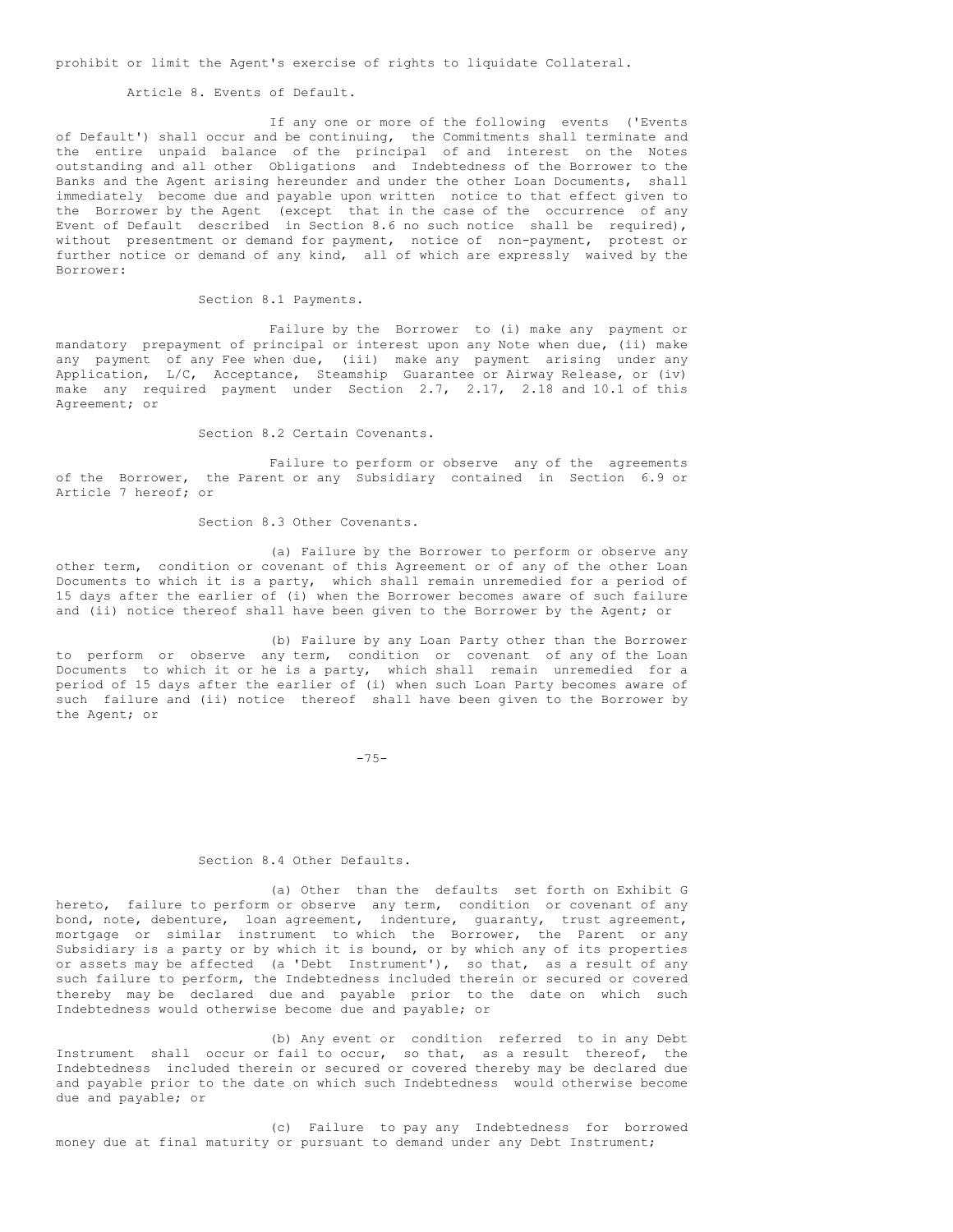provided, however, that if any creditor or beneficiary under any bond, note, debenture, loan agreement, indenture, guaranty, trust agreement, mortgage or similar instrument shall assert a default (including, without limitation, those set forth on Exhibit G hereto) and shall either (i) declare due and payable the Indebtedness evidenced or secured thereby or (ii) shall commence the exercise of remedies on the basis of such default, such declaration or exercise shall constitute an Event of Default hereunder, upon the happening of which the Banks may take action notwithstanding Section 10.15 hereof; and provided, further, that the provisions of this Section 8.4 shall not be applicable to any Debt Instrument that on the date this Section 8.4 would otherwise be applicable thereto, relates to or evidences Indebtedness in a principal amount of less than \$50,000; or

Section 8.5 Representations and Warranties.

Any representation or warranty made in writing to the Banks or the Agent in any of the Loan Documents or in connection with the making of the Loans or the issuance of any L/Cs, Acceptances, Steamship Guaranties or Airway Releases, or any certificate, statement or report made or delivered in compliance with this Agreement, shall have been false or misleading in any material respect when made or delivered or deemed made or deemed delivered; or

-76-

## Section 8.6 Bankruptcy.

(a) The Borrower, the Parent or any Subsidiary shall make an assignment for the benefit of creditors, file a petition in bankruptcy, be adjudicated insolvent, petition or apply to any tribunal for the appointment of a receiver, custodian, or any trustee for it or him or a substantial part of its or his assets, or shall commence any proceeding under any bankruptcy, reorganization, arrangement, readjustment of debt, dissolution or liquidation law or statute of any jurisdiction, whether now or hereafter in effect, or the Borrower, the Parent or any Subsidiary shall take any corporate action to authorize any of the foregoing actions; or there shall have been filed any such petition or application, or any such proceeding shall have been commenced against it or him, that remains unstayed or undismissed for a period of sixty days or more; or any order for relief shall be entered in any such proceeding; or the Borrower, the Parent or any Subsidiary by any act or omission shall indicate its or his consent to, approval of or acquiescence in any such petition, application or proceeding or the appointment of a custodian, receiver or any trustee for it or him or any substantial part of any of its or his properties, or shall suffer any custodianship, receivership or trusteeship to continue unstayed or undischarged for a period of sixty days or more; or

(b) The Borrower, the Parent or any Subsidiary shall generally not pay its or his debts as such debts become due; or

(c) The Borrower, the Parent or any Subsidiary shall have concealed, removed, or permitted to be concealed or removed, any part of its or his property, with intent to hinder, delay or defraud its or his creditors or any of them or made or suffered a transfer of any of its or his property that may be fraudulent under any bankruptcy, fraudulent conveyance or similar law; or shall have made any transfer of its or his property to or for the benefit of a creditor at a time when other creditors similarly situated have not been paid; or shall have suffered or permitted, while insolvent, any creditor to obtain a Lien upon any of its or his property through legal proceedings or distraint that is not stayed or vacated within sixty days from the date thereof; or

# Section 8.7 Judgments.

Any judgment against the Borrower, the Parent or any Subsidiary or any attachment, levy or execution against any of its properties for any amount in excess of \$200,000 in respect of any judgment after deducting from such judgment the amount of any insurance proceeds payable to the judgment debtor with respect thereto, shall remain unpaid, unstayed on appeal, undischarged, unbonded or undismissed for a period of thirty days or more; or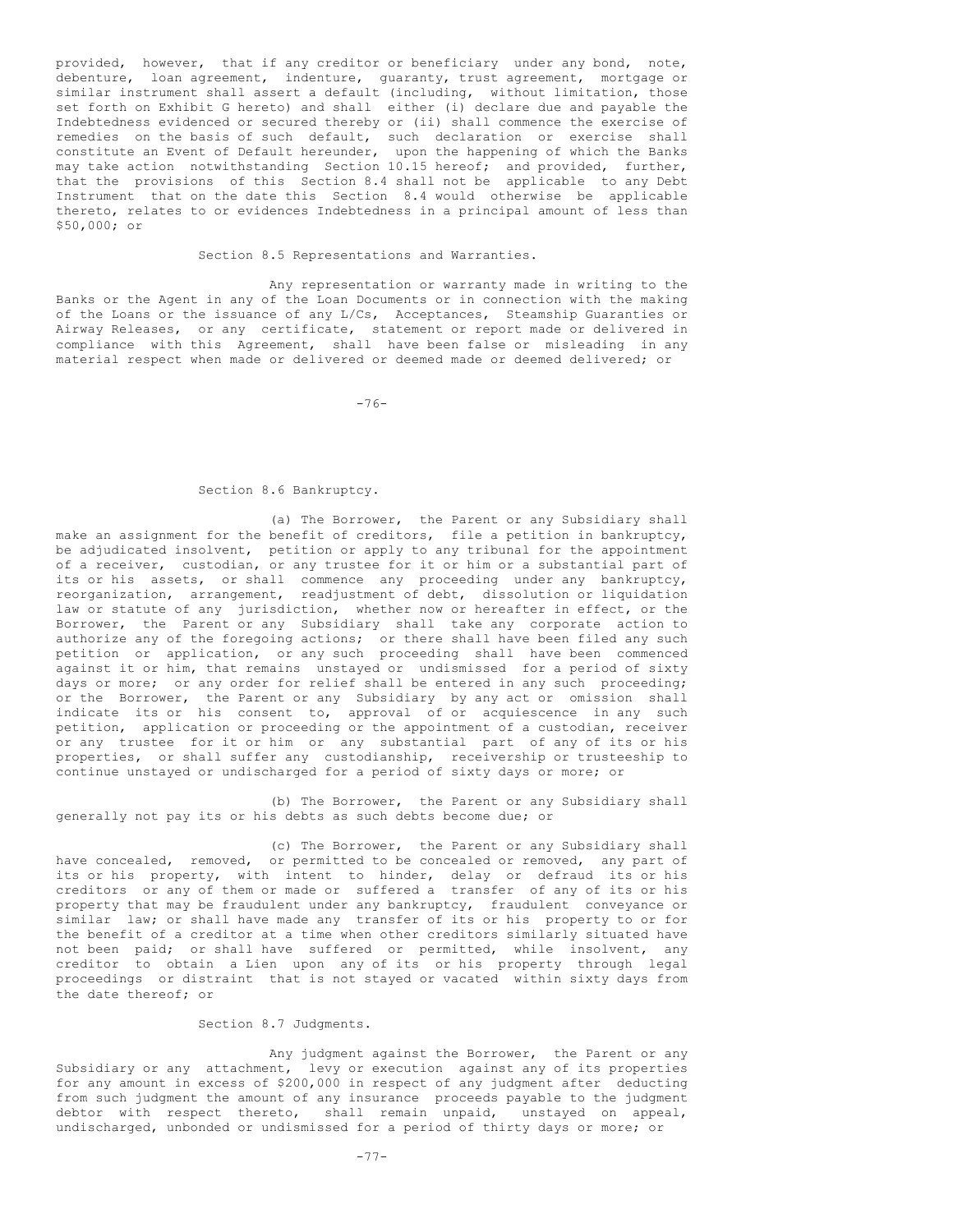#### Section 8.8 ERISA.

(a) The institution by the PBGC of proceedings for the involuntary termination of any Pension Plan by reason of, or that could result in, an 'accumulated funding deficiency' under Section 412 of the Code which would have a material adverse effect on the business, operations or condition, financial or otherwise, of the Borrower, the Parent or its Subsidiaries; or

(b) Failure by the Borrower or the Parent to make required contributions, in accordance with the applicable provisions of ERISA, to each of the Employee Benefit Plans or Plans hereafter established or assumed by it including any Plan which is a Multiemployer Plan, if such failure would result in the imposition of a Lien, which would have a material adverse effect on the business, financial condition or properties of the Borrower, the Parent and its Subsidiaries, on the assets of the Borrower or the Parent or an ERISA Affiliate or would otherwise have a material adverse effect on the business, financial condition or properties of the Borrower, the Parent and the Subsidiaries, taken as a whole; or

Section 8.9 Ownership of Stock.

Morris and/or Aron Goldfarb (or, in the event of the death of either of them, his estate, legal representative or heirs) shall at any time own, beneficially and of record, less than 33 1/3% in the aggregate of all of the issued and outstanding shares of capital stock of the Parent having ordinary voting rights for the election of directors; or

Section 8.10 Management.

Morris Goldfarb shall cease for any reason whatsoever, including, without limitation, death or disability (as such disability shall be determined in the sole and absolute judgment of the Majority Banks) to be and continuously perform the duties of chief executive officer of the Borrower or, if such cessation shall occur as a result of the death or such disability, no successor satisfactory to the Agent and the Banks, in their sole discretion, shall have become and shall have commenced to perform the duties of chief executive officer of the Borrower within thirty (30) days after such cessation; provided, however, that if any satisfactory successor or interim management shall have been so elected and shall have commenced performance of such duties within such period, the name of such successor or successors shall be deemed to have been inserted in place of Morris Goldfarb in this Section 8.10; or

 $-78-$ 

#### Section 8.11 Liens.

Any of the Liens created and granted to the Agent for the ratable benefit of the Banks under the Security Documents shall fail to be valid, first, perfected Liens, subject to no prior or equal Lien, except as permitted by Section 7.2 hereof; or

Section 8.12 Amount of Obligations.

On the last day of any month, the Obligations exceed the Borrowing Base whether or not such excess is repaid pursuant to subsection 2.7(c) hereof at any time; or

# Section 8.13 Forfeiture Proceedings.

Any Forfeiture Proceeding shall have been commenced or the Borrower shall have given any Bank written notice of the commencement of any Forfeiture Proceeding as provided in Section 5.11 or any Bank has a good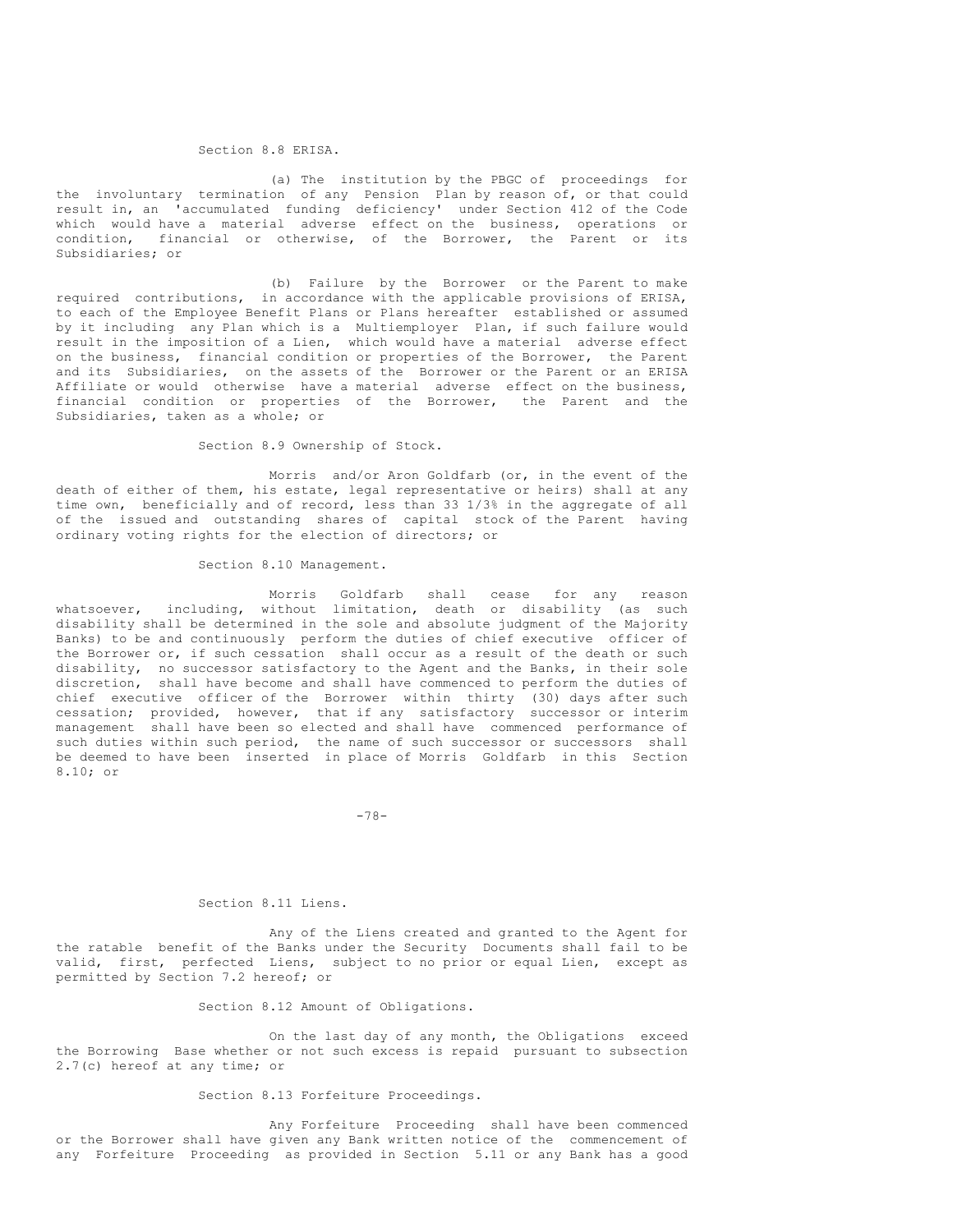faith basis to believe that a Forfeiture Proceeding has been threatened or commenced.

Section 8.14 Material Adverse Change.

There shall have occurred a material adverse change in the financial condition or business prospects of the Borrower, the Parent and the Subsidiaries, taken as a whole, since the date of this Agreement.

Article 9. Agency Provisions.

Section 9.1 Appointment, Powers and Immunities.

Each Bank hereby irrevocably appoints and authorizes each of the Collateral Monitoring Agent, the Issuing Bank and the Agent to act as its agent hereunder, under the Security Documents and the other Loan Documents with such powers as are specifically delegated to such parties, respectively, by the terms of this Agreement, the Security Documents and the other Loan Documents together with such other powers as are reasonably incidental thereto. Each of the Collateral Monitoring Agent, the Issuing Bank and the Agent shall have no duties or responsibilities except those expressly set forth in this Agreement, the Security Documents and the other Loan Documents and shall be a trustee for any Bank. None of the Collateral Monitoring Agent, the Issuing Bank or the Agent shall be responsible to the Banks for any recitals, statements, representations or warranties contained in this Agreement, the Security Documents, or the other Loan Documents, in any Application, certificate or other document referred to or provided for in, or received by any of them under, this Agreement, the Security Documents or the other Loan Documents, or for the value, validity, effectiveness, genuineness, enforceability or sufficiency of this Agreement, the Security Documents or the other Loan

 $-79-$ 

Documents or any other document referred to or provided for herein or therein or for the collectibility of the Loans or for the validity, effectiveness or value of any interest or security covered by the Security Documents or for the value of any Collateral or for the validity or effectiveness of any assignment, mortgage, pledge, security agreement, financing statement, document or instrument, or for the filing, recording, re-filing, continuing or re-recording of any thereof or for any failure by the Borrower or any of the other Loan Parties to perform any of its obligations hereunder or under the other Loan Documents. Each of the Collateral Monitoring Agent, the Issuing Bank and the Agent may employ agents and attorneys-in-fact and shall not be answerable, except as to money or securities received by it or its authorized agents, for the negligence or misconduct of any such agents or attorneys-in-fact selected by it with reasonable care. None of the Collateral Monitoring Agent, the Issuing Bank or the Agent nor any of their directors, officers, employees or agents shall be liable or responsible for any action taken or omitted to be taken by it or them hereunder, under the Security Documents or the other Loan Documents or in connection herewith or therewith, except for its or their own gross negligence or willful misconduct.

Section 9.2 Reliance.

Each of the Collateral Monitoring Agent, the Issuing Bank and the Agent shall be entitled to rely upon any certification, notice or other communication (including any thereof by telephone, telex, telegram or cable) believed by it to be genuine and correct and to have been signed or sent by or on behalf of the proper person or persons, and upon advice and statements of legal counsel, independent accountants and other experts selected by them. As to any matters not expressly provided for by this Agreement, the Security Documents or the other Loan Documents, each of the Collateral Monitoring Agent, the Issuing Bank or the Agent shall in all cases be fully protected in acting, or in refraining from acting, hereunder, under the Security Documents or the other Loan Documents in accordance with instructions signed by the Majority Banks, and such instructions of the Majority Banks and any action taken or failure to act pursuant thereto shall be binding on all of the Banks.

Section 9.3 Events of Default.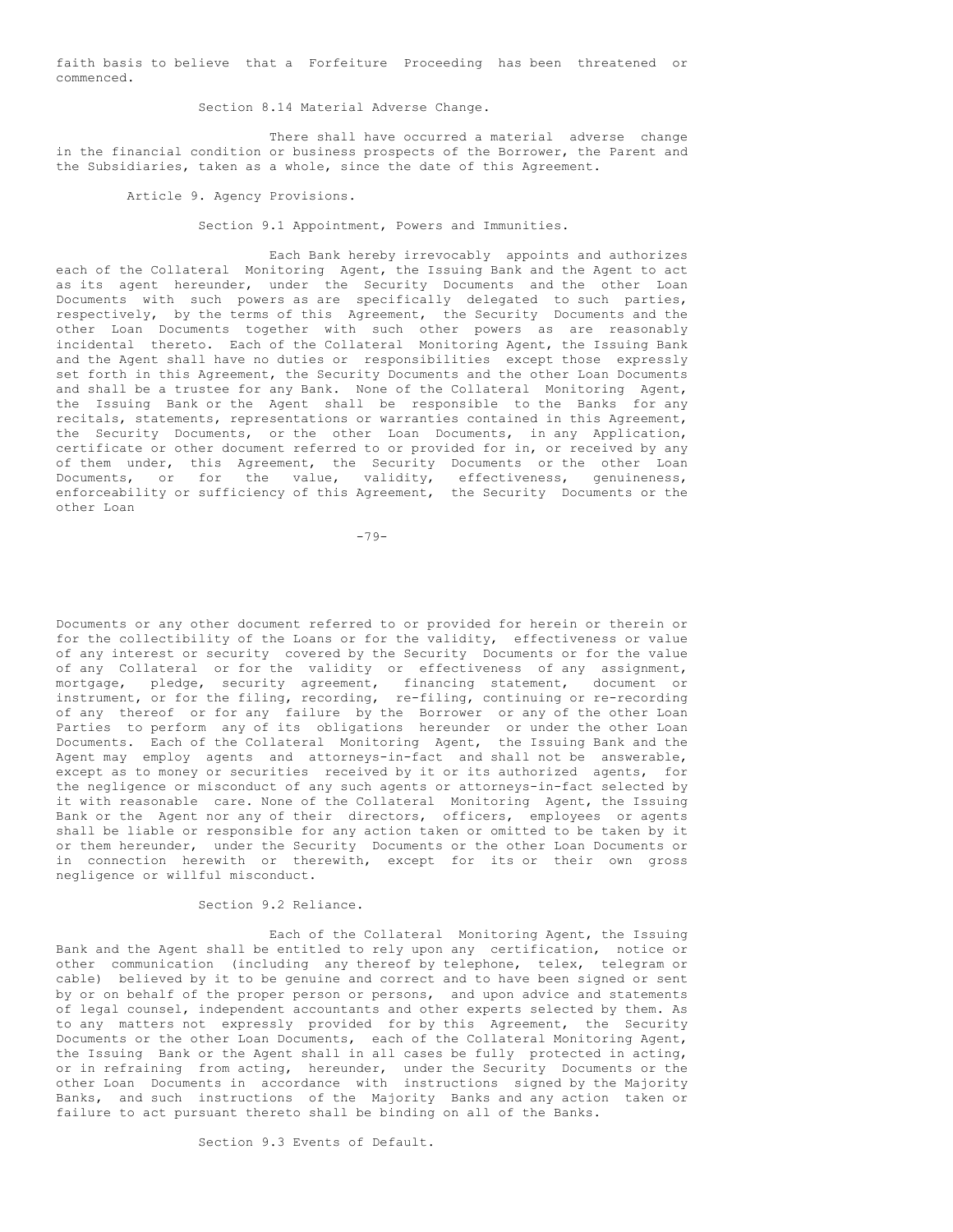Neither the Collateral Monitoring Agent or the Agent shall be deemed to have knowledge of the occurrence of a Default unless the such party has received notice from a Bank or the Borrower specifying such Default and stating that such notice is a 'Notice of Default'. In the event that either the Agent or the Collateral Monitoring Agent receives such a notice of the occurrence of a Default, the Agent or the Collateral Monitoring shall promptly give notice thereof to the Banks. The Agent shall

 $-80-$ 

(subject to Section 9.7 hereof) take such action with respect to such Default as shall be directed by the Majority Banks.

# Section 9.4 Rights as a Bank.

Each of the Collateral Monitoring Agent, the Issuing Bank and the Agent in its capacity as a Bank hereunder, shall have the same rights and powers hereunder as any other Bank and may exercise the same as though it were not acting as an agent hereunder, and the term 'Bank' or 'Banks' shall, unless the context otherwise indicates, include each of the Collateral Monitoring Agent, the Issuing Bank and the Agent in its individual capacity. Each of the Collateral Monitoring Agent, the Issuing Bank and Agent and their Affiliates may (without having to account therefor to any Bank) accept deposits from, lend money to and generally engage in any kind of banking, trust or other business with the Borrower or its Affiliates, as if it were not acting as an agent of the Banks hereunder, and may accept fees and other consideration from the Borrower or its Affiliates, for services in connection with this Agreement, the Security Documents or any of the other Loan Documents or otherwise without having to account for the same to the Banks.

# Section 9.5 Indemnification.

The Banks shall indemnify each of the Collateral Monitoring Agent, the Issuing Bank and the Agent (to the extent not reimbursed by the Borrower under Sections 10.1 and 10.2 hereof), ratably in accordance with their respective Commitments, for any and all liabilities, obligations, losses, damages, penalties, actions, judgments, suits, costs, expenses or disbursements of any kind and nature whatsoever that may be imposed on, incurred by or asserted against any of the Collateral Monitoring Agent, the Issuing Bank or the Agent in any way relating to or arising out of this Agreement, the Security Documents or any of the other Loan Documents or any other documents contemplated by or referred to herein or therein or the transactions contemplated by or referred to herein or therein or the transactions contemplated hereby and thereby (including, without limitation, the costs and expenses that the Borrower is obligated to pay under Sections 10.1 and 10.2 hereof, but excluding, unless a default has occurred and is continuing, normal administrative costs and expenses incident to the performance of their agency duties hereunder or under the Security Documents) or the enforcement of any of the terms hereof or of the Security Documents, or of any such other documents, provided that no Bank shall be liable for any of the foregoing to the extent they arise from the gross negligence or willful misconduct of the party to be indemnified.

-81-

#### Section 9.6 Non-Reliance.

Each Bank agrees that it has, independently and without reliance on the Collateral Monitoring Agent, the Issuing Bank or the Agent or any other Bank, and based on such documents and information as it has deemed appropriate, made its own credit analysis of the Borrower and decision to enter into this Agreement and that it will, independently and without reliance upon the Collateral Monitoring Agent, the Issuing Bank or the Agent or any other Bank, and based on such documents and information as it shall deem appropriate at the time, continue to make its own analysis and decisions in taking or not taking action under this Agreement, the Security Documents or the other Loan Documents. None of the Collateral Monitoring Agent, the Issuing Bank or the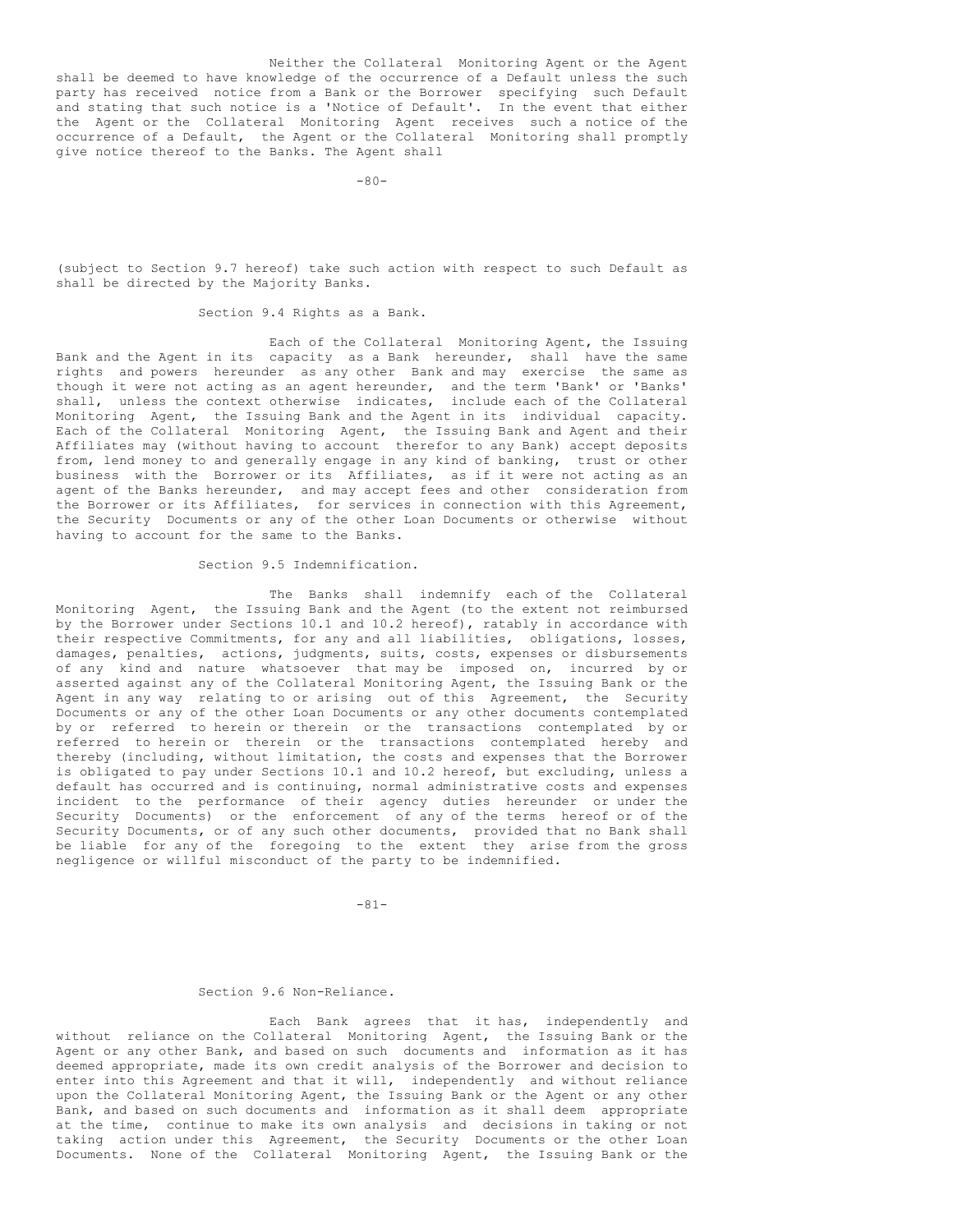Agent shall be required to keep itself informed as to the performance or observance by the Borrower of this Agreement, the Security Documents or the other Loan Documents or any other document referred to or provided for herein or therein or to inspect the properties or books of the Borrower. Except for notices, reports and other documents and information expressly required to be furnished to the Banks by the Collateral Monitoring Agent, the Issuing Bank or the Agent hereunder or under the Security Documents, or the other Loan Documents, none of the Collateral Monitoring Agent, the Issuing Bank or the Agent shall have any duty or responsibility to provide any Bank with any credit or other information concerning the affairs, financial condition or business of the Borrower, that may come into the possession of the Collateral Monitoring Agent, the Issuing Bank or the Agent or any of its Affiliates.

Section 9.7 Failure to Act.

Except for action expressly required of the Collateral Monitoring Agent, the Issuing Bank or the Agent hereunder, or under the Security Documents, each of the Collateral Monitoring Agent, the Issuing Bank or the Agent shall in all cases be fully justified in failing or refusing to act hereunder or thereunder unless it shall be indemnified to its satisfaction by the Banks against any and all liability and expense that may be incurred by it by reason of taking or continuing to take any such action.

Section 9.8 Resignation or Removal.

Subject to the appointment and acceptance of a successor as provided below, each of the Collateral Monitoring Agent, the Issuing Bank or the Agent (i) may resign at any time by giving not less than 10 days' prior written notice thereof to the Banks and the Borrower and (ii) may be removed at any time with or without cause by the Majority Banks. Upon any such resignation or removal, the Majority Banks shall have the right to appoint a successor. If no successor Collateral Monitoring Agent, Issuing

 $-82-$ 

Bank or Agent shall have been so appointed by the Majority Banks and shall have accepted such appointment within 30 days after the retiring party's giving of notice of resignation or the Majority Banks' removal of the retiring party, then the retiring Collateral Monitoring Agent, the Issuing Bank or Agent, as the case may be, may, on behalf of the Banks, after consultation with the Borrower, appoint a successor which shall be one of the Banks. Upon the acceptance of any appointment as successor hereunder or under the Security Documents, such successor Collateral Monitoring Agent, Issuing Bank or Agent, as the case may be, shall thereupon succeed to and become vested with all the rights, powers, privileges and duties of the retiring party, and the retiring party shall be discharged from its duties and obligations hereunder and under the Security Documents. After any retiring party's resignation or removal hereunder as Collateral Monitoring Agent, Issuing Bank or Agent, as the case may be, the provisions of this Article 9 shall continue in effect for its benefit in respect of any actions taken or omitted to be taken by it while it was acting as the Collateral Monitoring Agent, the Issuing Bank or Agent hereunder.

Section 9.9 Sharing of Collateral and Payments.

Upon or following any acceleration by the Agent and the Banks of the Obligations, and following the purchase by each Bank of its proportional share of the Obligations pursuant to subsection 2.16(b) hereof, in the event that any Bank shall obtain payment in respect of any such Obligation, or interest thereon, or receive any Collateral or proceeds thereof with respect to any such Obligation, whether voluntarily or involuntarily, and whether through the exercise of a right of banker's lien, set-off or counterclaim against the Borrower or any other Loan Party or otherwise, in a greater proportion than any such payment obtained by any other Bank in respect of the aggregate amount of the corresponding Obligation held by such Bank, then the Bank so receiving such greater proportionate payment or such greater proportionate amount of Collateral, shall purchase for cash from the other Bank or Banks such portion of each such other Bank's or Banks' Loan, or shall provide the other Banks with the benefits of any such Collateral, or the proceeds thereof, as shall be necessary to cause such Bank receiving the proportionate overpayment to share the excess payment or benefits of such Collateral or proceeds ratably with each Bank. For the purposes of this Section, payments on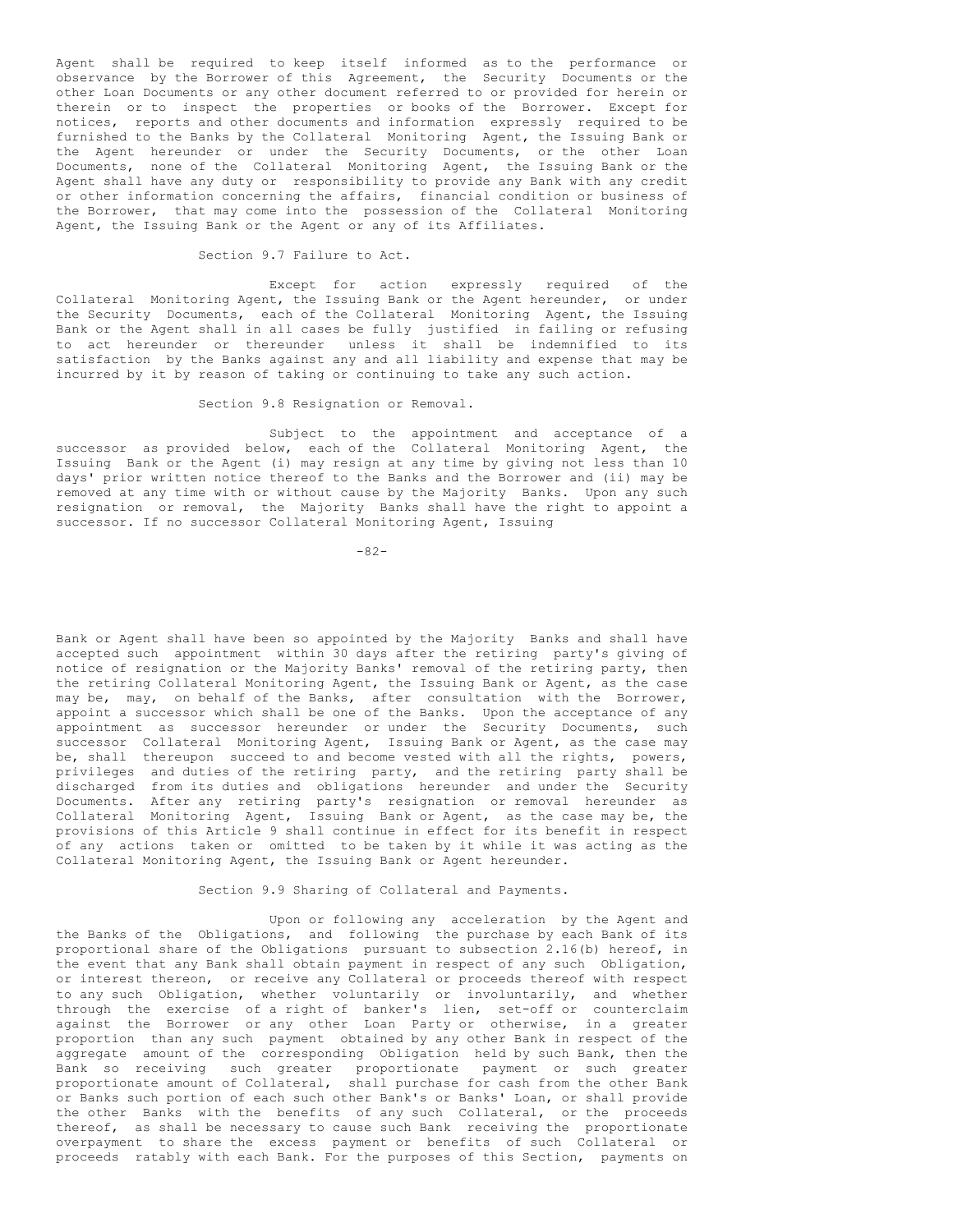Obligations received by each Bank and receipt of Collateral by each Bank shall be in the same proportion as the proportion of: (A) the Obligations owing to such Bank in respect of the Obligations held by such Bank to (B) the Obligations owing to all of the Banks in respect of all of the Obligations; provided, however, that, with respect to the foregoing, if all or any portion of such excess payment or benefits is thereafter recovered from the Bank that received the proportionate overpayment, such purchase of Obligations or payment of benefits, as the case may be, shall be

-83-

rescinded, and the purchase price and benefits returned, to the extent of such recovery, but without interest.

> Section 9.10 Additional Provisions as to the Collateral Monitoring Agent

(a) The Collateral Monitoring Agent shall prepare and submit to the Banks, monthly on or before the 20th day of the following month, reports as to:

| actual Availability; |       |    |          | (i) a summary of projected Availability vs     |  |  |
|----------------------|-------|----|----------|------------------------------------------------|--|--|
|                      |       |    |          | (ii) an accounts receivable aging analysis;    |  |  |
| summary;             | (iii) | an | accounts | receivable concentration                       |  |  |
| and Inventory; and   |       |    |          | (iv) ineligible calculations for both Accounts |  |  |

(v) accounts receivable statistics (including sales, turnover and dilution) on both a monthly and cumulative basis.

(b) Whenever the Collateral Monitoring Agent conducts a field examination, the Collateral Monitoring Agent will deliver to the Banks a report prepared by the Collateral Monitoring Agent as to the results of such field examination as promptly as possible, but in any event no later than 30 days following the Collateral Monitoring Agent's receipt of the field examination reports. The Collateral Monitoring Agent agrees to conduct such field examinations at least once during each fiscal quarter during the term of this Agreement. Upon reasonable advance request of the Collateral Monitoring Agent, the Banks shall have the right to examine at the Collateral Monitoring Agent's offices, or to request copies (prepared at the requesting Bank's cost) of, all field reports, resulting correspondence with the Borrower and other work product relating to such field examination. The Collateral Monitoring Agent agrees to respond to, and to refer to the Borrower when appropriate and then to respond to, reasonable inquiries made by the Banks arising with respect to field examinations or reports.

(c) The Collateral Monitoring Agent may include Inventory labeled as 'Season X' in Eligible Inventory if the Borrower establishes to the satisfaction of the Collateral Monitoring Agent that existing orders for such Inventory exceed such Inventory currently on hand; provided, however, that prior to including such Inventory in Eligible Inventory (x) the Collateral Monitoring Agent has given the Banks at least 24 hours notice that the Agent intends to include such Inventory in Eligible Inventory, and (y) the Collateral Monitoring Agent has not been notified of

 $-84-$ 

objections by the Majority Banks to the inclusion of such Inventory in Eligible Inventory within the 24-hour period following the giving of such notice.

(d) Without limiting the generality of any other provision hereof, the Collateral Monitoring Agent shall specifically not have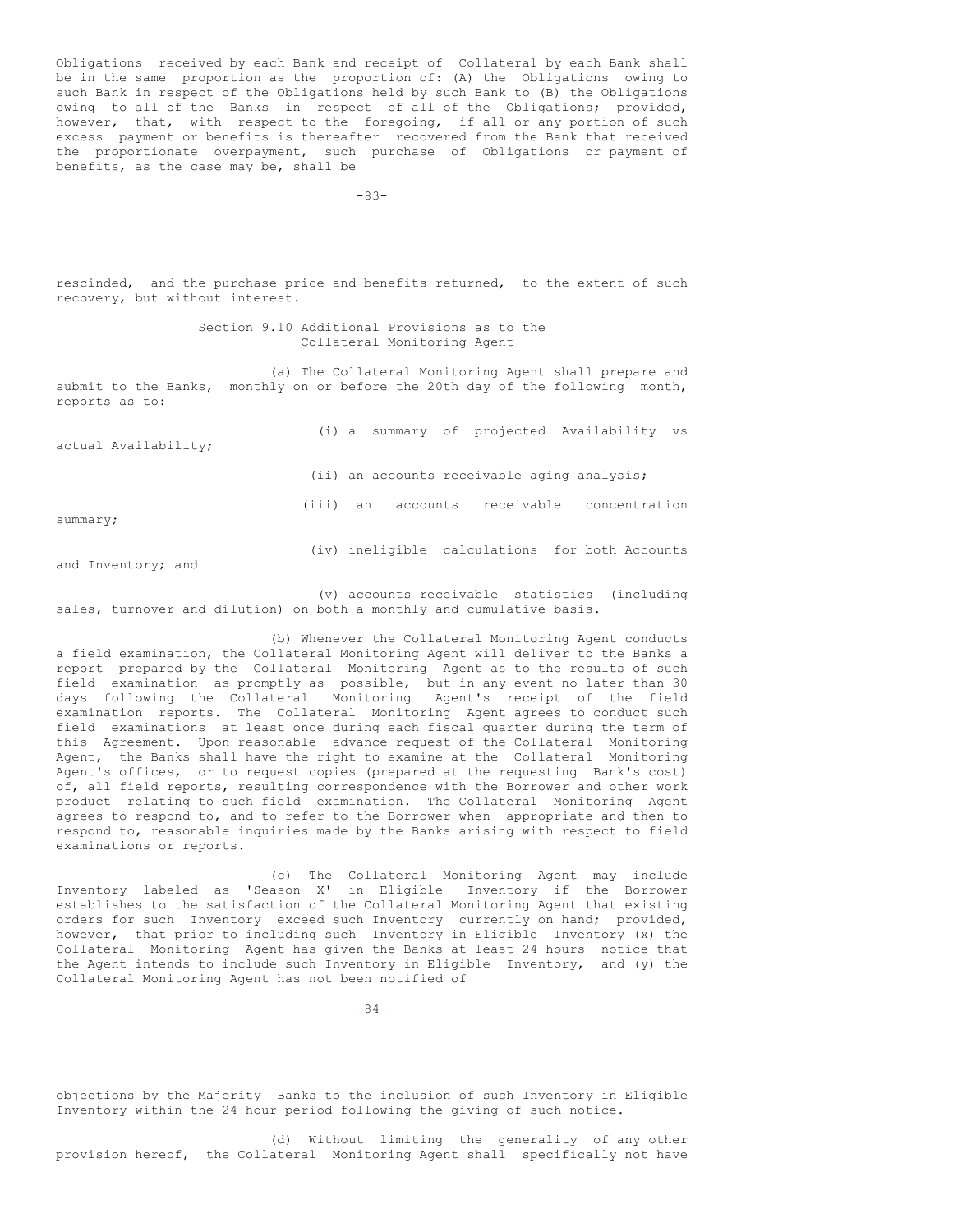authority to:

(i) increase or decrease the percentages of Eligible Accounts or Eligible Inventory to be included in the Borrowing Base, other than by adjustment of the reserves provided for in the definition of 'Borrowing Base'; provided, however, that the Collateral Monitoring Agent may establish additional reserves if (x) the Collateral Monitoring Agent has given the Banks at least 24 hours notice that the Agent intends to establish such additional reserves and (y) the Collateral Monitoring Agent has not been notified of objections by the Majority Banks to the establishing of such additional reserves within the 24-hour period following the giving of such notice; and provided, further, that once an additional reserve has been established the Collateral Monitoring Agent may adjust that reserve in its discretion.

#### (ii) release Collateral; or

(iii) waive any violation or default under this Agreement, the Security Documents, the Loan Documents or otherwise on behalf of the Banks.

Article 10. Miscellaneous Provisions.

Section 10.1 Fees and Expenses; Indemnity.

The Borrower will promptly pay all costs of the Collateral Monitoring Agent, the Issuing Bank, the Agent and each of the Banks in preparing the Loan Documents and all costs and expenses of the Collateral Monitoring Agent and the Banks of the issuance of the Notes, L/Cs, Applications, Acceptances, Steamship Guaranties and Airway Releases and of the Borrower's and the other Loan Parties' performance of and compliance with all agreements and conditions contained herein on its part to be performed or complied with (including, without limitation, all costs of filing or recording any assignments, mortgages, financing statements and other documents except any such costs incurred in connection with an assignment or participation pursuant to Section 10.13 hereof), and the reasonable fees and expenses and disbursements of counsel to the Collateral Monitoring Agent the Issuing Bank, the Agent and the Banks in connection with the preparation, execution and delivery, administration, interpretation and enforcement of this Agreement, the other Loan Documents, the L/Cs, Applications, Acceptances, Steamship Guaranties and Airway Releases and all other agreements, instruments and documents relating to this transaction, the consummation of the transactions contemplated by all such

 $-85-$ 

documents, the preservation of all rights of the Banks and the Collateral Monitoring Agent, the Issuing Bank, and the Agent the negotiation, preparation, execution and delivery of any amendment, modification or supplement of or to, or any consent or waiver under, any such document (or any such instrument that is proposed but not executed and delivered) and with any claim or action threatened, made or brought against any of the Banks or the Collateral Monitoring Agent, the Issuing Bank and the Agent arising out of or relating to any extent to this Agreement, the other Loan Documents or the transactions contemplated hereby or thereby and including, without limitation, the allocated costs of internal counsel to the Banks with respect to the amending and restating of the Existing Loan Agreement. In addition, the Borrower will promptly pay all costs and expenses (including, without limitation, reasonable fees, costs and disbursements of counsel) suffered or incurred by each Bank in connection with its enforcement of this Agreement, the Loan Documents and the Notes held by it, the L/Cs, Applications, Acceptances, Steamship Guaranties and Airway Releases or any other sum due to it under this Agreement or any of the other Loan Documents or any of its other rights hereunder or thereunder. In addition to the foregoing, the Borrower shall indemnify each Bank and the Collateral Monitoring Agent, the Issuing Bank and the Agent and each of their respective directors, officers, employees, attorneys, agents and Affiliates against, and hold each of them harmless from, any loss, liabilities, damages, claims, costs and expenses (including reasonable attorneys' fees and disbursements, including cost allocated by in-house counsel to any Bank) suffered or incurred by any of them arising out of, resulting from or in any manner connected with, the execution, delivery and performance of each of the Loan Documents, the Loans and any and all transactions related to or consummated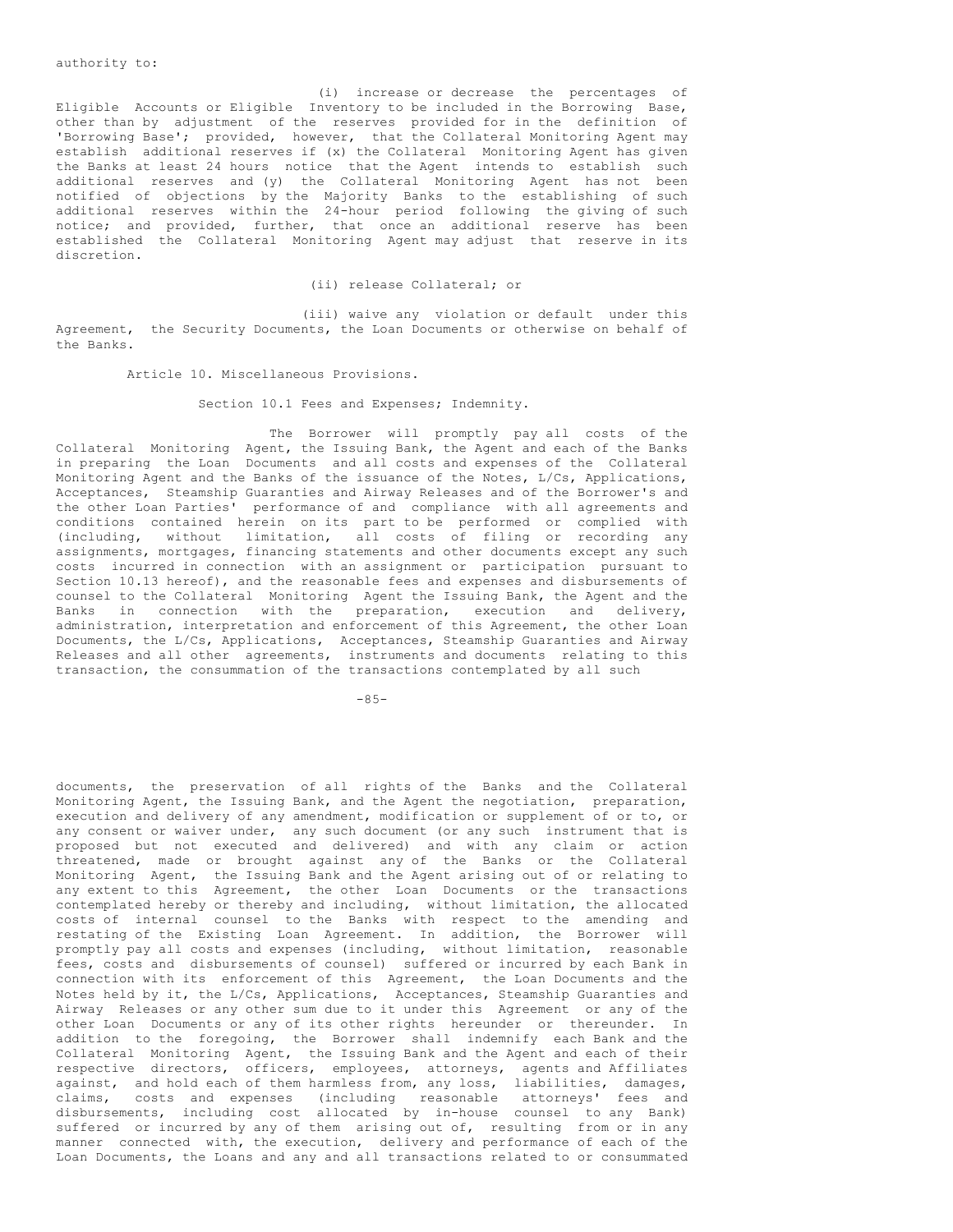in connection with the Loans, L/Cs, Applications, Acceptances, Steamship Guaranties and Airway Releases, including, without limitation, losses, liabilities, damages, claims, costs and expenses suffered or incurred by any Bank or the Collateral Monitoring Agent, the Issuing Bank and the Agent or any of their respective directors, officers, employees, attorneys, agents or Affiliates arising out of or related to any Environmental Matter, Environmental Liability or Environmental Proceeding, or in investigating, preparing for, defending against, or providing evidence, producing documents or taking any other action in respect of any commenced or threatened litigation, administrative proceeding or investigation under any federal securities law or any other statute of any jurisdiction, or any regulation, or at common law or otherwise. The indemnity set forth herein shall be in addition to any other obligations or liabilities of the Borrower to the Agent and the Banks hereunder or at common law or otherwise. The provisions of this Section 10.1 shall survive the payment of the Notes, L/Cs, Acceptances, Steamship Guaranties and Airway Releases and the termination of this Agreement.

-86-

# Section 10.2 Taxes.

If, under any law in effect on the date of the closing of any Loan hereunder, or under any retroactive provision of any law subsequently enacted, it shall be determined that any Federal, state or local tax is payable in respect of the issuance of any Note, L/C, Acceptance, Steamship Guarantee and Airway Release, or in connection with the filing or recording of any assignments, mortgages, financing statements, or other documents (whether measured by the amount of Indebtedness secured or otherwise) as contemplated by this Agreement, then the Borrower will pay any such tax and all interest and penalties, if any, and will indemnify the Banks and the Collateral Monitoring Agent, the Issuing Bank and the Agent against and save each of them harmless from any loss or damage resulting from or arising out of the nonpayment or delay in payment of any such tax. If any such tax or taxes shall be assessed or levied against any Bank or any other holder of a Note, or issuer of an L/C, Acceptance, Steamship Guarantee or Airway Release, such Bank, or such other holder or issuer, as the case may be, may notify the Borrower and make immediate payment thereof, together with interest or penalties in connection therewith, and shall thereupon be entitled to and shall receive immediate reimbursement therefor from the Borrower. Notwithstanding any other provision contained in this Agreement, the covenants and agreements of the Borrower in this Section 10.2 shall survive payment of the Notes, L/Cs, Acceptances, Steamship Guaranties and Airway Releases and the termination of this Agreement.

#### Section 10.3 Payments.

As set forth in Article 2 hereof, all payments by the Borrower on account of principal, interest, fees and other charges (including any indemnities) shall be made to the Collateral Monitoring Agent at its Payment Office, in lawful money of the United States of America in immediately available funds, by wire transfer or otherwise, not later than 1:00 P.M. New York City time on the date such payment is due. Any such payment made on such date but after such time shall, if the amount paid bears interest, be deemed to have been made on, and interest shall continue to accrue and be payable thereon until, the next succeeding Business Day. If any payment of principal or interest becomes due on a day other than a Business Day, such payment may be made on the next succeeding Business Day and such extension shall be included in computing interest in connection with such payment. All payments hereunder and under the Notes, L/Cs, Acceptances, Steamship Guaranties and Airway Releases shall be made without set-off or counterclaim and in such amounts as may be necessary in order that all such payments shall not be less than the amounts otherwise specified to be paid under this Agreement and the Notes, L/Cs, Acceptances, Steamship Guaranties and Airway Releases (after withholding for or on account of: (i) any present or future taxes,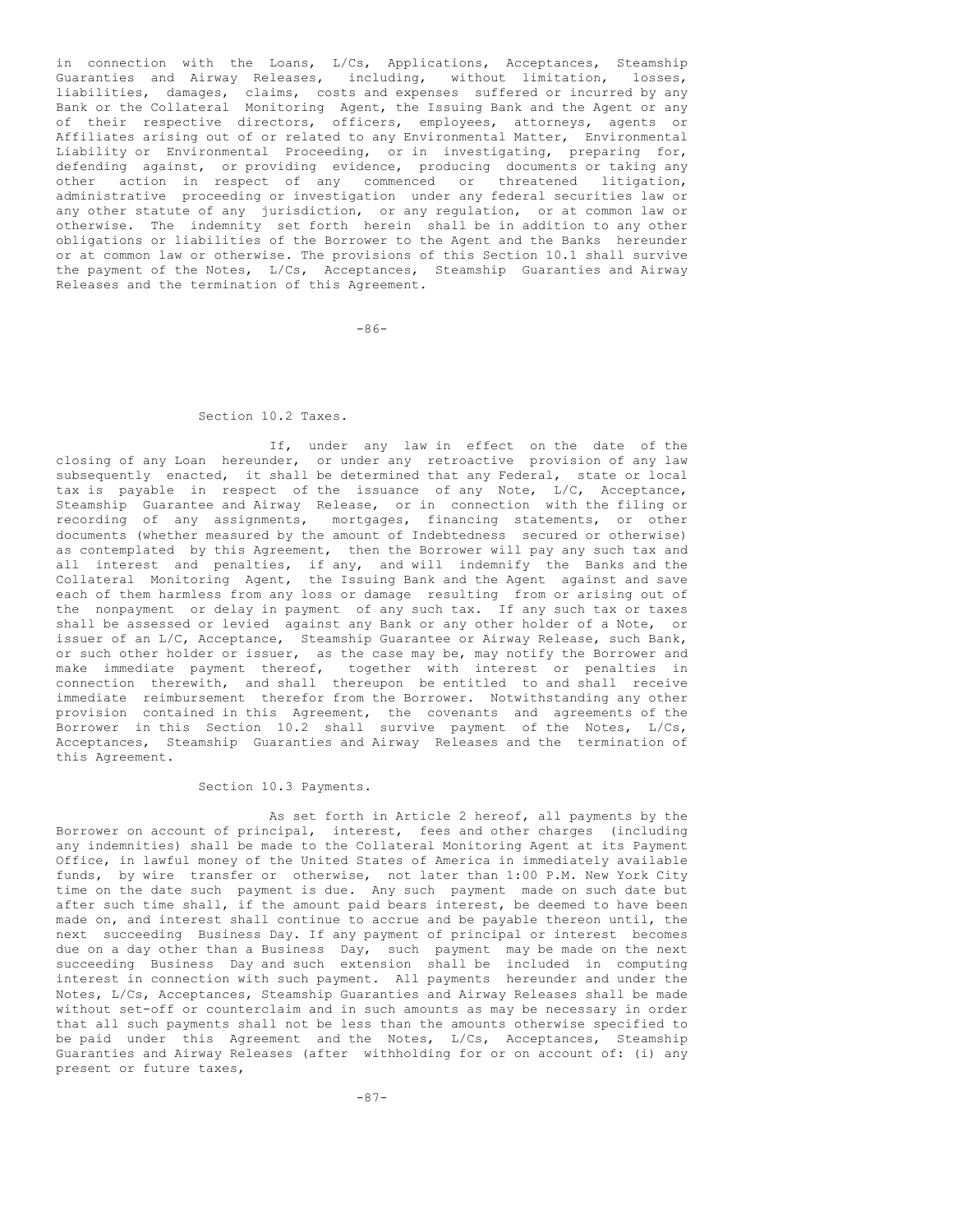levies, imposts, duties or other similar charges of whatever nature imposed by any government or any political subdivision or taxing authority thereof, other than any tax (except those referred to in clause (ii) below) on or measured by the net income of the Bank to which any such payment is due pursuant to applicable federal, state and local income tax laws, and (ii) deduction of amounts equal to the taxes on or measured by the net income of such Bank payable by such Bank with respect to the amount by which the payments required to be made under this sentence exceed the amounts otherwise specified to be paid in this Agreement and the Notes, L/Cs, Acceptances, Steamship Guaranties and Airway Releases). Upon payment in full of any Note, the Bank holding such Note shall mark the Note 'Paid' and return it to the Borrower.

# Section 10.4 Survival of Agreements and Representations; Construction.

All agreements, representations and warranties made herein shall survive the delivery of this Agreement, the Notes and any other instruments evidencing Obligations. The headings used in this Agreement and the table of contents are for convenience only and shall not be deemed to constitute a part hereof. All uses herein of the masculine gender or of singular or plural terms shall be deemed to include uses of the feminine or neuter gender, or plural or singular terms, as the context may require.

#### Section 10.5 Lien on and Set-off of Deposits.

As security for the due payment and performance of all the Obligations, the Borrower hereby grants to Agent for the ratable benefit of the Banks a Lien on any and all deposits or other sums at any time credited by or due from the Agent or any Bank to the Borrower, whether in regular or special depository accounts or otherwise, and any and all monies, securities and other property of the Borrower, and the proceeds thereof, now or hereafter held or received by or in transit to any Bank, the Collateral Monitoring Agent, the Issuing Bank or the Agent from or for the Borrower, whether for safekeeping, custody, pledge, transmission, collection or otherwise, and any such deposits, sums, monies, securities and other property, may at any time after the occurrence and during the continuance of any Event of Default be set-off, appropriated and applied by any Bank or the Agent against any of the Obligations, whether or not any of such Obligations is then due or is secured by any collateral, or, if it is so secured, whether or not the collateral held by the Agent is considered to be adequate, all as set forth in and pursuant to Section 2.17 hereof.

-88-

#### Section 10.6 Modifications, Consents and Waivers; Entire Agreement.

No modification, amendment or waiver of or with respect to any provision of this Agreement, any Notes, the Security Documents, or any of the other Loan Documents and all other agreements, instruments and documents delivered pursuant hereto or thereto, nor consent to any departure by the Borrower from any of the terms or conditions thereof, shall in any event be effective unless it shall be in writing and signed by the Agent and each Bank and the Borrower except that: (i) any modification or amendment of, or waiver or consent with respect to, Article 4 may be signed only by the Agent and the Majority Banks and the Borrower (provided, however, that the consummation of a transaction by a Bank shall be deemed, with respect to such Loan only, to have the effect of the execution by such Bank of a waiver of, or consent to a departure from, any term or provision of Article 4 that has not been satisfied as of the date of the consummation of such transaction); and (ii) any modification or amendment of, or waiver or consent with respect to, Articles 1, 5, 6, 7, 8 and 10 (other than this Section 10.6) may be signed only by the Agent and the Majority Banks and the Borrower. Any such waiver or consent shall be effective only in the specific instance and for the purpose for which given. No consent to or demand on the Borrower in any case shall, of itself, entitle it to any other or further notice or demand in similar or other circumstances. This Agreement and the other Loan Documents embody the entire agreement and understanding among the Banks, the Collateral Monitoring Agent, the Issuing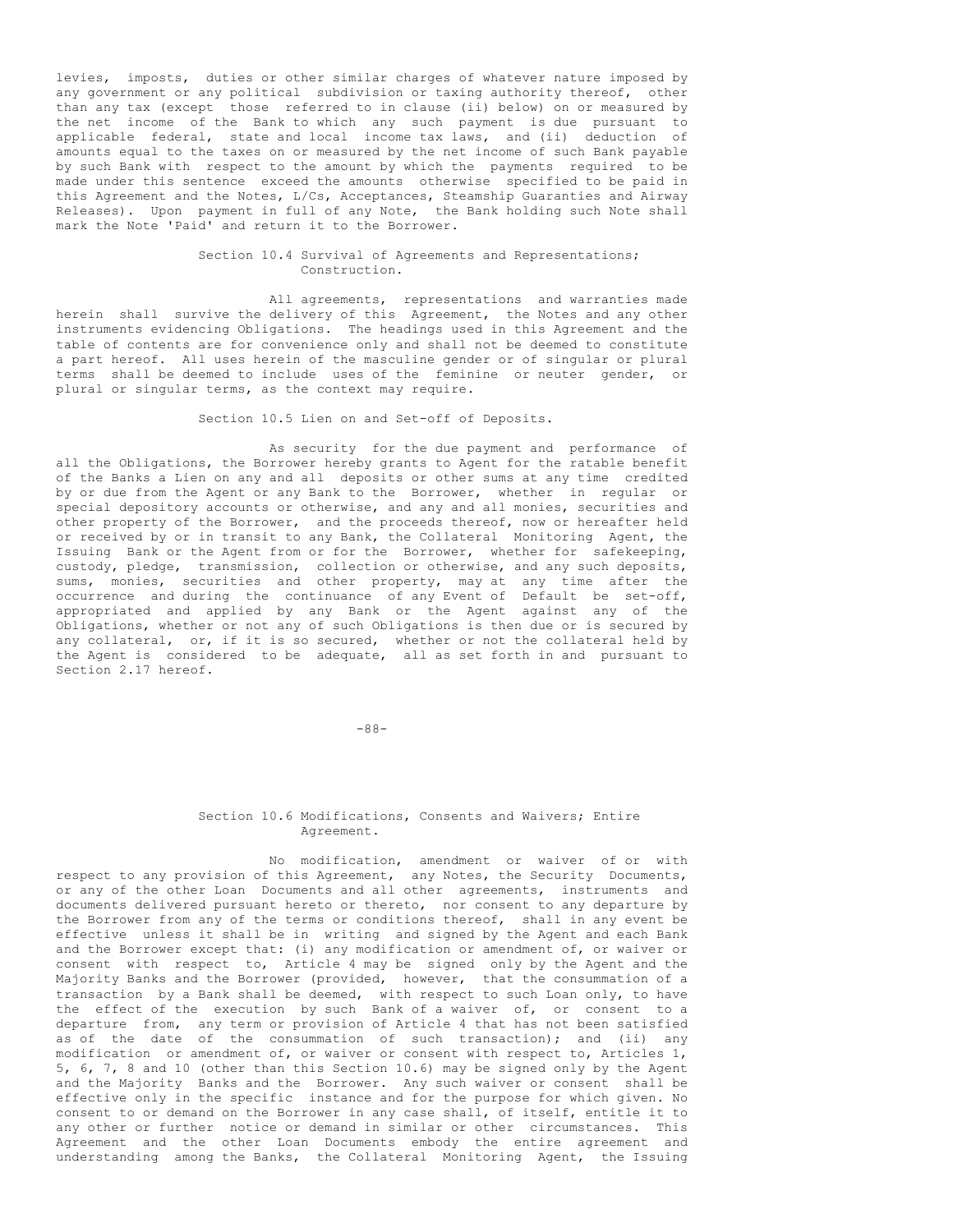Bank, the Agent and the Borrower and supersede all prior agreements and understandings relating to the subject matter hereof.

Section 10.7 Remedies Cumulative.

Each and every right granted to the Collateral Monitoring Agent, the Issuing Bank, the Agent and the Banks hereunder or under any other document delivered hereunder or in connection herewith, or allowed it by law or equity, shall be cumulative and may be exercised from time to time. No failure on the part of the Collateral Monitoring Agent, the Issuing Bank, the Agent or any Bank or the holder of any Note or the issuer of any L/C, Acceptance, Steamship Guarantee or Airway Release to exercise, and no delay in exercising, any right shall operate as a waiver thereof, nor shall any single or partial exercise of any right preclude any other or future exercise thereof or the exercise of any other right. The due payment and performance of the Obligations shall be without regard to any counterclaim, right of offset or any other claim whatsoever that the Borrower may have against any Bank, the Collateral Monitoring Agent, the Issuing Bank or the Agent and without regard to any other obligation of any nature whatsoever that any Bank, the Collateral Monitoring Agent, the Issuing Bank or the Agent may have to the Borrower, and no such counterclaim or offset shall be asserted by the Borrower in any

-89-

action, suit or proceeding instituted by any Bank, the Collateral Monitoring Agent, the Issuing Bank or the Agent for payment or performance of the Obligations.

#### Section 10.8 Further Assurances.

At any time and from time to time, upon the request of the Agent, the Borrower shall execute, deliver and acknowledge or cause to be executed, delivered and acknowledged, such further documents and instruments and do such other acts and things as the Agent may reasonably request in order to fully effect the purposes of this Agreement, the other Loan Documents and any other agreements, instruments and documents delivered pursuant hereto or in connection with the Loans, including, without limitation, the execution and delivery to the Agent of mortgages in form and substance reasonably satisfactory to the Agent and the Banks covering all real property or interests therein acquired by the Borrower, and all leases of real property entered into by the Borrower as tenant or lessee, after the date of this Agreement, promptly after such acquisition or the entering into of any such lease.

Section 10.9 Notices.

All notices, requests, reports and other communications pursuant to this Agreement shall be in writing, either by letter (delivered by hand or commercial messenger service or sent by certified mail, return receipt requested, except for routine reports delivered in compliance with Article 5 hereof which may be sent by ordinary first-class mail) or telegram or telecopy, addressed as follows:

(a) If to the Borrower or any other Loan Party:

G-III Leather Fashions, Inc. 345 West 37th Street New York, NY 10018 Attention: Chief Financial Officer Telecopier No.: (212) 967-1487

with a copy to:

Fulbright & Jaworski L.L.P. 666 Fifth Avenue New York, New York 10103 Attention: Sheldon Nussbaum, Esq. Telecopier No.: (212) 752-5958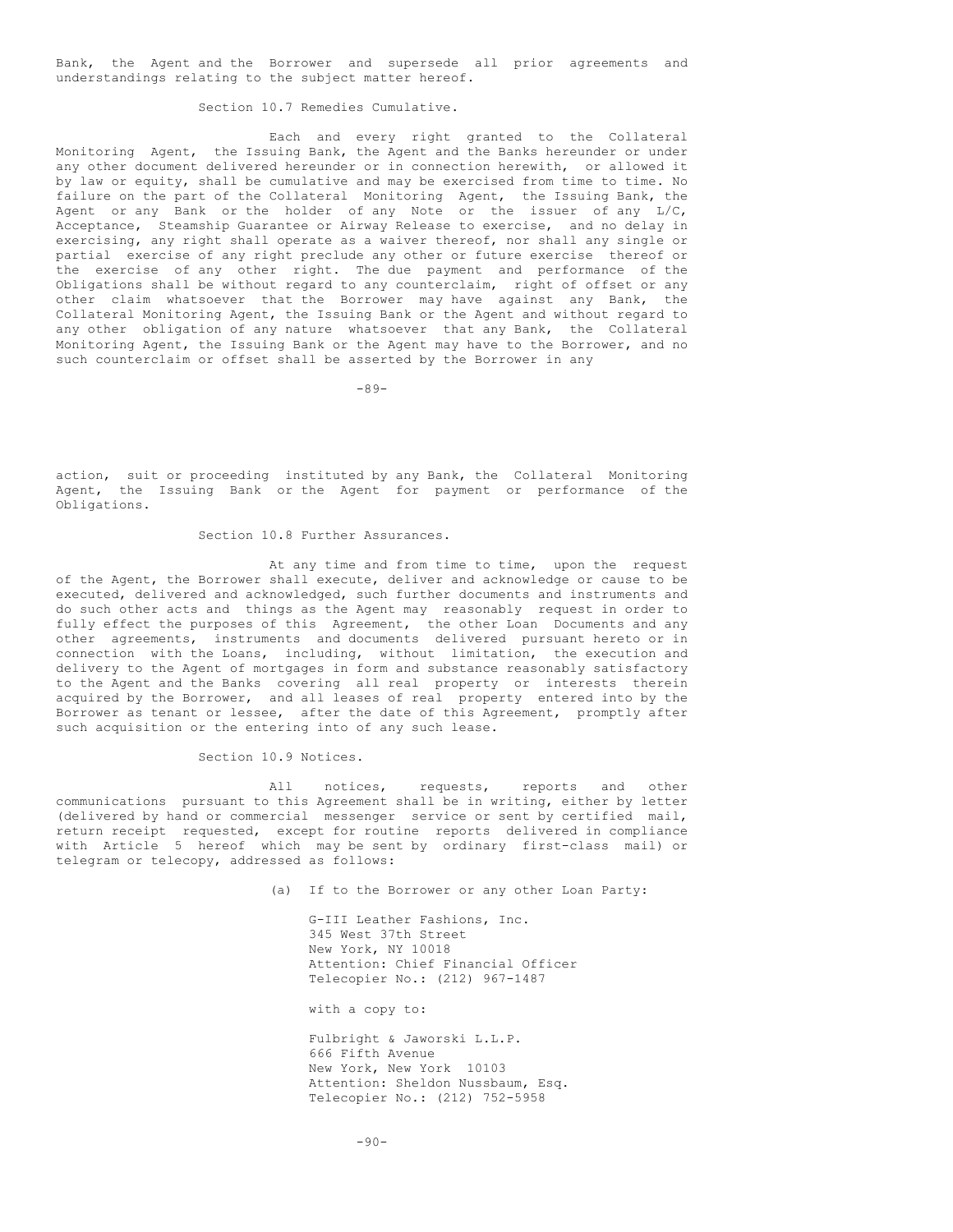(b) If to any Bank:

To its address set forth below its name on the signature pages hereof, with a copy to the Agent; and

(c) If to the Collateral Monitoring Agent:

NatWest Bank N.A., as Agent 51 Cragwood Road South Plainfield, New Jersey 07080 Attention: Mr. Murray Markowitz, Vice President Telecopier No.: (908) 226-6102

with a copy (other than in the case of Borrowing Notices and reports and other documents delivered in compliance with Article 5 hereof) to:

Winston & Strawn 175 Water Street New York, New York 10038 Attention: John C. Phelan Telecopier No.: (212) 952-1474

(d) If to the Issuing Bank:

NatWest Bank N.A., as Agent 51 Cragwood Road South Plainfield, New Jersey 07080 Attention: Mr. Murray Markowitz, Vice President Telecopier No.: (908) 226-6102

with a copy (other than in the case of Borrowing Notices and reports and other documents delivered in compliance with Article 5 hereof) to:

Winston & Strawn 175 Water Street New York, New York 10038 Attention: John C. Phelan Telecopier No.: (212) 952-1474

-91-

(e) If to the Agent:

NatWest Bank N.A., as Agent 51 Cragwood Road South Plainfield, New Jersey 07080 Attention: Mr. Murray Markowitz, Vice President Telecopier No.: (908) 226-6102

with a copy (other than in the case of Borrowing Notices and reports and other documents delivered in compliance with Article 5 hereof) to:

Winston & Strawn 175 Water Street New York, New York 10038 Attention: John C. Phelan Telecopier No.: (212) 952-1474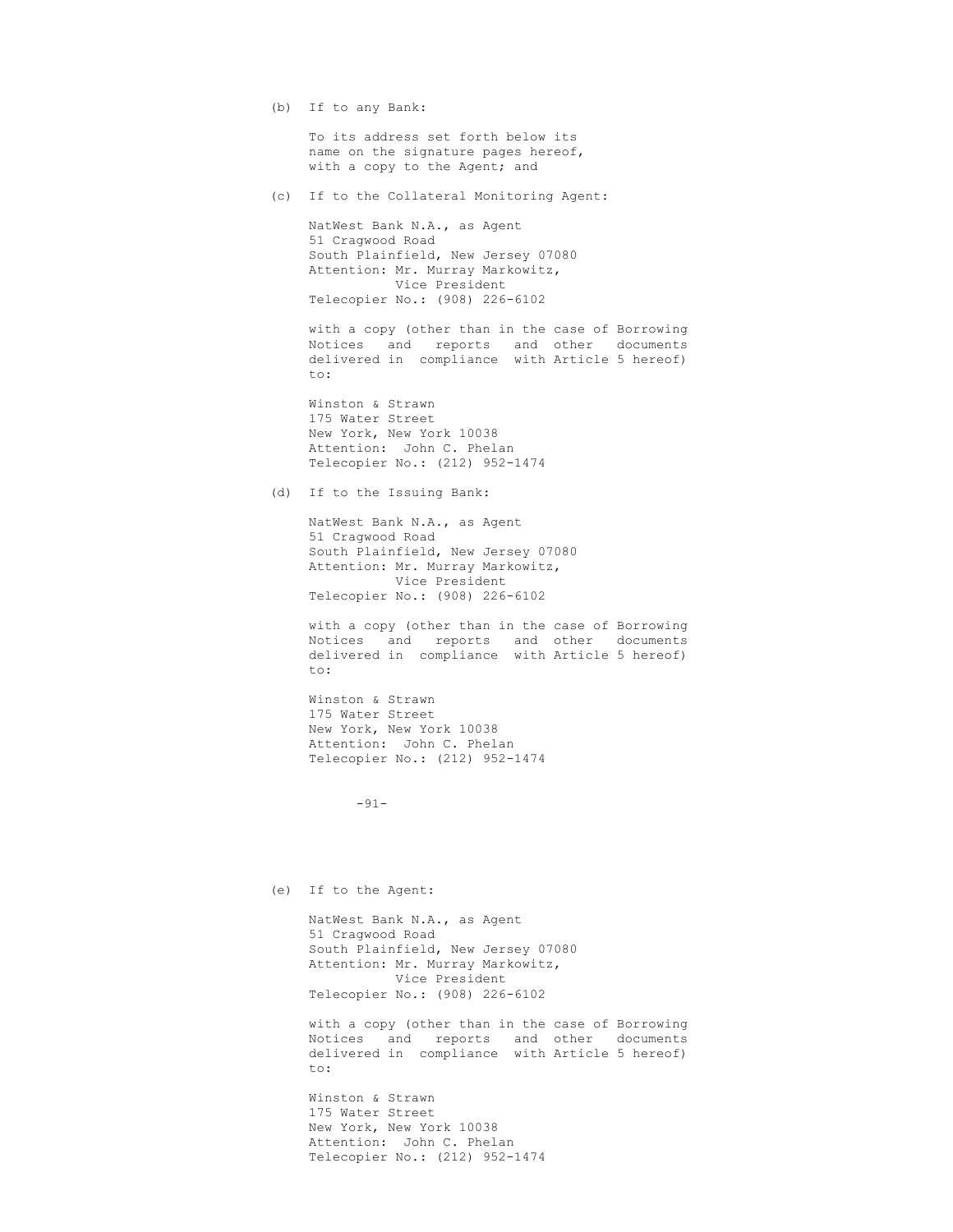Any notice, request or communication hereunder shall be deemed to have been given on the day on which it is telecopied to such party at the telecopier number specified above or delivered by hand or such commercial messenger service to such party at its address specified above, or, if sent by mail, on the third Business Day after the day deposited in the mail, postage prepaid, or in the case of telegraphic notice, when delivered to the telegraph company, addressed as aforesaid. Any party may change the person, address or telecopier number to whom or which notices are to be given hereunder, by notice duly given hereunder; provided, however, that any such notice shall be deemed to have been given hereunder only when actually received by the party to which it is addressed.

Section 10.10 Counterparts.

This Agreement may be signed in any number of counterparts with the same effect as if the signatures thereto and hereto were upon the same instrument.

## Section 10.11 Severability.

The provisions of this Agreement are severable, and if any clause or provision hereof shall be held invalid or unenforceable in whole or in part in any jurisdiction, then such invalidity or unenforceability shall affect only such clause or provision, or part thereof, in such jurisdiction and shall not in any manner affect such clause or provision in any other jurisdiction, or any other clause or provision in this Agreement in any jurisdiction. Each of the covenants, agreements and conditions contained in this Agreement is independent and compliance by the Borrower with any of them shall not excuse non-compliance by the Borrower with any other. All covenants hereunder shall be given

-92-

independent effect so that if a particular action or condition is not permitted by any of such covenants, the fact that it would be permitted by an exception to, or be otherwise within the limitations of, another covenant shall not avoid the occurrence of a Default or an Event of Default if such action is taken or condition exists.

# Section 10.12 Binding Effect; No Assignment or Delegation by Borrower.

This Agreement shall be binding upon and inure to the benefit of the Borrower and its successors and to the benefit of the Banks, the Collateral Monitoring Agent, the Issuing Bank and the Agent and their respective successors and assigns. The rights and obligations of the Borrower under this Agreement shall not be assigned or delegated without the prior written consent of the Agent, the Collateral Monitoring Agent, the Issuing Bank and the Banks, and any purported assignment or delegation without such consent shall be void.

> Section 10.13 Assignments and Participation by Banks; Issuance of L/Cs by Bank Affiliates.

(a) Each Bank may assign to one or more banks or other entities all or a portion of its rights and obligations under this Agreement (including, without limitation, all or a portion of its Commitment, the Loans owing to it or the other Obligations or L/Cs issued by it, amounts outstanding in respect of outstanding Obligations, and the Note or Notes held by it); provided, however, that: (i) each such assignment shall be of a constant, and not a varying, percentage of all of the assigning Bank's rights and obligations under this Agreement, (ii) the amount of the Commitment of the assigning Bank being assigned pursuant to each such assignment (determined as of the date of the Assignment and Acceptance with respect to such assignment) shall in no event be less than \$5,000,000 (unless such lesser amount is equal to the then outstanding Commitment) and shall be an integral multiple of \$2,500,000, and (iii) each such assignment shall be to an Eligible Assignee. Upon such execution, delivery, acceptance and recording, from and after the effective date specified in each Assignment and Acceptance, which effective date shall be at least 5 Business Days after the execution thereof: (x) the assignee thereunder shall be a party hereto and, to the extent that rights and obligations hereunder have been assigned to it pursuant to such Assignment and Acceptance, have the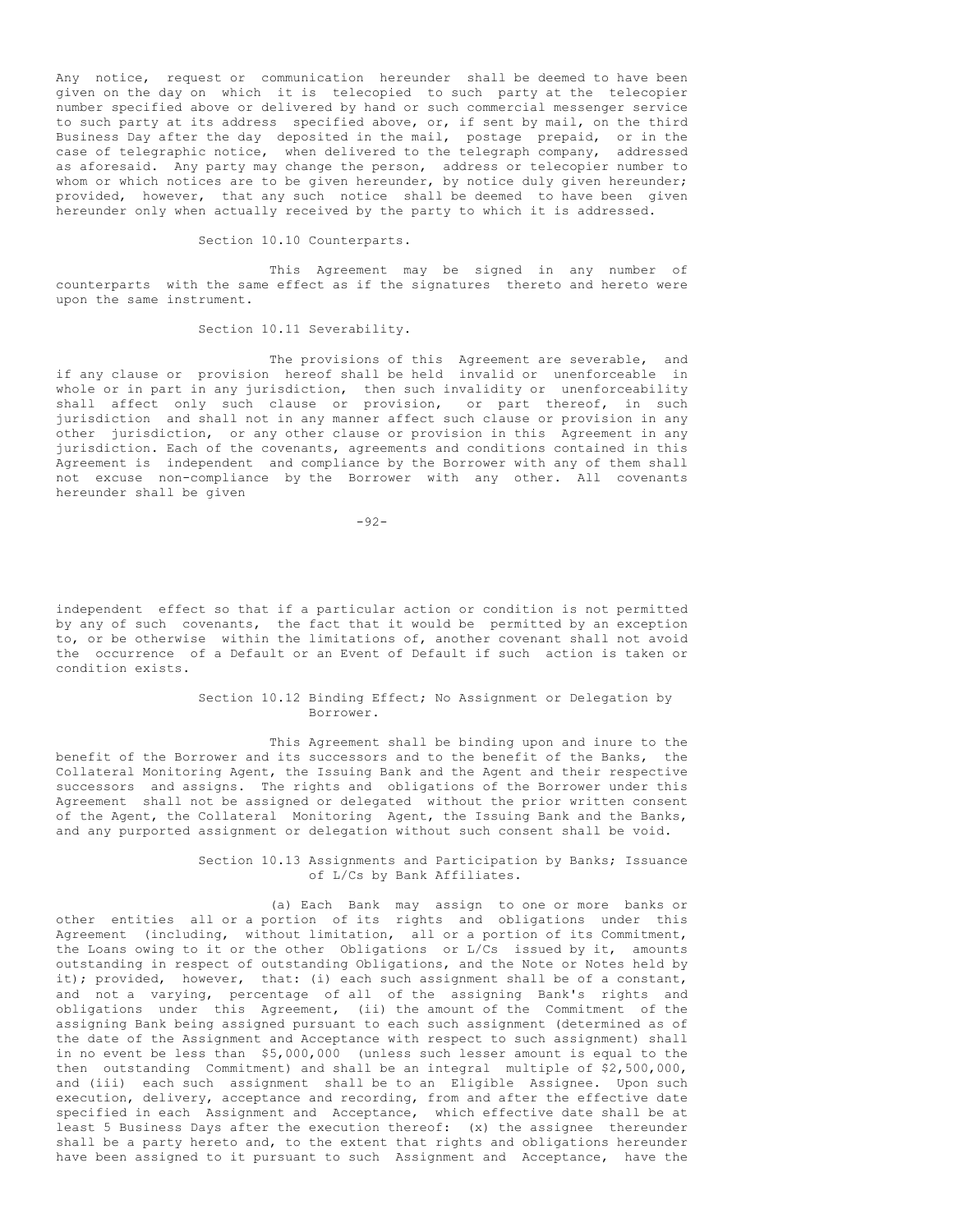rights and obligations of a Bank hereunder, and (y) the Bank assignor thereunder shall, to the extent that rights and obligations hereunder have been assigned by it pursuant to such Assignment and Acceptance, relinquish its rights and be released from its obligations under this Agreement (and, in the case of an Assignment and Acceptance covering all or the remaining

portion of an assigning Bank's rights and obligations under this Agreement, such Bank shall cease to be a party hereto).

(b) By executing and delivering an Assignment and Acceptance, the Bank assignor thereunder and the assignee thereunder confirm to and agree with each other and the other parties hereto as follows: (i) other than as provided in such Assignment and Acceptance, such assigning Bank makes no representation or warranty and assumes no responsibility with respect to any statements, warranties or representations made in or in connection with this Agreement or the execution, legality, validity, enforceability, genuineness, sufficiency or value of this Agreement or any other instrument or document furnished pursuant hereto; (ii) such assigning Bank makes no representation or warranty and assumes no responsibility with respect to the financial condition of the Borrower or the performance or observance by the Borrower of any of its obligations under this Agreement or any other instrument or document furnished pursuant hereto; (iii) such assignee confirms that it has received a copy of this Agreement, together with copies of such financial statements and such other documents and information as it has deemed appropriate to make its own credit analysis and decision to enter into such Assignment and Acceptance; (iv) such assignee will, independently and without reliance upon the Agent, such assigning Bank or any other Bank and based on such documents and information as it shall deem appropriate at the time, continue to make its own credit decisions in taking or not taking action under this Agreement; (v) such assignee confirms that it is an Eligible Assignee; (vi) such assignee appoints and authorizes the Agent to take such action as agent on its behalf and to exercise such powers under this Agreement as are delegated to the Agent by the terms hereof, together with such powers as are reasonably incidental thereto; and (vii) such assignee agrees that it will perform in accordance with their terms all of the obligations which by the terms of this Agreement are required to be performed by it as a Bank.

(c) Upon its receipt of an Assignment and Acceptance executed by an assigning Bank and an assignee representing that it is an Eligible Assignee, together with any Note, Application or other instrument evidencing an Obligation subject to such assignment, the Agent shall: (i) accept such Assignment and Acceptance, and (ii) give prompt notice thereof to the Borrower. Within five Business Days after its receipt of such notice, the Borrower, at its own expense, shall execute and deliver to the Agent in exchange for the surrendered Note, Application or other instrument evidencing an Obligation a new such instrument to the order of such Eligible Assignee in an amount equal to the Commitment assumed by it pursuant to such Assignment and Acceptance and, if the assigning Bank has retained a Bank's Commitment hereunder, a new such instrument to the order of the assigning Bank in an amount equal to the Bank's Commitment retained by it hereunder. Such new instrument shall be in an aggregate principal

-94-

amount equal to the aggregate principal amount of such surrendered instrument, shall be dated the effective date of such Assignment and Acceptance and shall otherwise be in substantially the form of Exhibit A hereto.

(d) (i) Each Bank may sell participations to one or more banks or other entities in all or a portion of its rights and obligations under this Agreement (including, without limitation, all or a portion of its Bank's Commitment, the Loans owing to it, amounts outstanding in respect of outstanding Obligations, and the Note held by it; and

(ii) NatWest may arrange for the issuance of L/Cs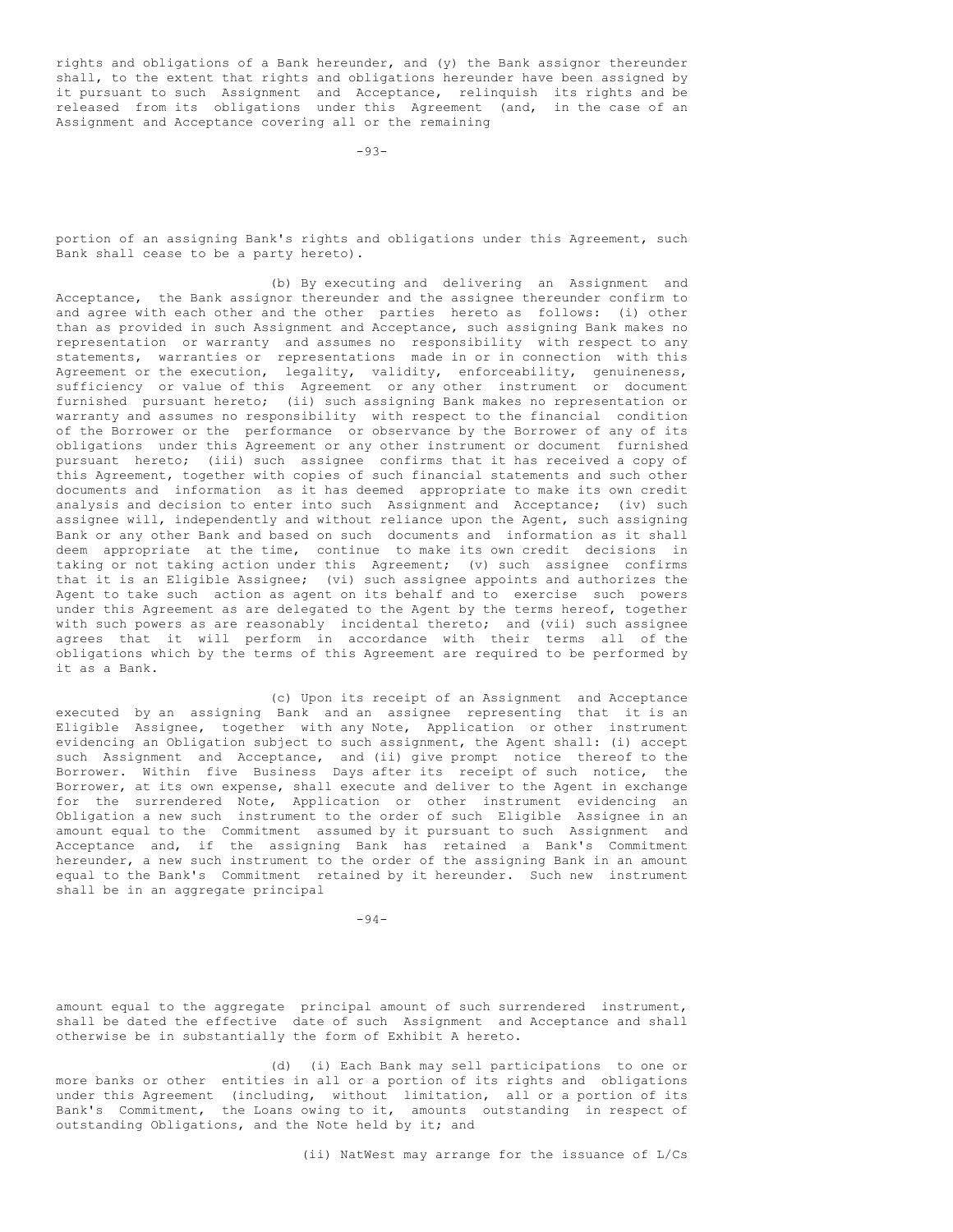which it is obligated to issue hereunder by an Affiliate of such Bank;

provided, however, that: (x) such Bank's obligations under this Agreement (including, without limitation, its Bank's Commitment hereunder) shall remain unchanged, (y) such Bank shall remain solely responsible to the other parties hereto for the performance of such obligations, (z) such Bank shall remain the holder of any such Note and the issuer of the L/C or other Direct Obligation (whenever issued) for all purposes of this Agreement, and the Borrower, the Agent and the other Banks shall continue to deal solely and directly with such Bank in connection with such Bank's rights and obligations under this Agreement.

(e) Any Bank may, in connection with any assignment or participation or proposed assignment or participation pursuant to this Section 10.13, disclose to the assignee or participant or proposed assignee or participant, any information relating to the Borrower furnished to such Bank by or on behalf of the Borrower; provided that, prior to any such disclosure, the assignee or participant or proposed assignee or participant shall agree to preserve the confidentiality of any confidential information relating to the Borrower received by it from such Bank.

(f) In addition to the assignments and participations permitted under subsections (a) through (d) hereof, any Bank may assign and pledge all or any portion of its Loans and Note to (i) any Affiliate of such Bank or (ii) any Federal Reserve Bank as collateral security pursuant to Regulation A of the Board of Governors of the Federal Reserve System and any Operating Circular issued by such Federal Reserve Bank. Any such assignment shall not release the assigning Bank from its obligations hereunder.

 $-95-$ 

## Section 10.14 GOVERNING LAW; CONSENT TO JURISDICTION; WAIVER OF TRIAL BY JURY.

(a) THIS AGREEMENT, THE OTHER LOAN DOCUMENTS AND ALL OTHER DOCUMENTS AND INSTRUMENTS EXECUTED AND DELIVERED IN CONNECTION HEREWITH AND THEREWITH, SHALL BE GOVERNED BY, AND CONSTRUED AND INTERPRETED IN ACCORDANCE WITH, THE LAWS OF THE STATE OF NEW YORK WITHOUT REGARD TO ITS RULES PERTAINING TO CONFLICTS OF LAWS.

(b) EACH OF THE BORROWER AND HONG KONG IRREVOCABLY CONSENTS THAT ANY LEGAL ACTION OR PROCEEDING AGAINST IT UNDER, ARISING OUT OF OR IN ANY MANNER RELATING TO THIS AGREEMENT, AND EACH OTHER LOAN DOCUMENT MAY BE BROUGHT IN ANY COURT OF THE STATE OF NEW YORK, COUNTY OF NEW YORK, OR IN THE UNITED STATES DISTRICT COURT FOR THE SOUTHERN DISTRICT OF NEW YORK. EACH OF THE BORROWER, AND HONG KONG, BY THE EXECUTION AND DELIVERY OF THIS AGREEMENT, EXPRESSLY AND IRREVOCABLY ASSENTS AND SUBMITS TO THE PERSONAL JURISDICTION OF ANY OF SUCH COURTS IN ANY SUCH ACTION OR PROCEEDING. EACH OF THE BORROWER, AND HONG KONG FURTHER IRREVOCABLY CONSENTS TO THE SERVICE OF ANY COMPLAINT, SUMMONS, NOTICE OR OTHER PROCESS RELATING TO ANY SUCH ACTION OR PROCEEDING BY DELIVERY THEREOF TO IT BY HAND OR BY MAIL IN THE MANNER PROVIDED FOR IN SECTION 10.9 HEREOF. EACH OF THE BORROWER, AND HONG KONG HEREBY EXPRESSLY AND IRREVOCABLY WAIVES ANY CLAIM OR DEFENSE IN ANY SUCH ACTION OR PROCEEDING BASED ON ANY ALLEGED LACK OF PERSONAL JURISDICTION, IMPROPER VENUE OR FORUM NON CONVENIENS OR ANY SIMILAR BASIS. EACH OF THE BORROWER, AND HONG KONG SHALL NOT BE ENTITLED IN ANY SUCH ACTION OR PROCEEDING TO ASSERT ANY DEFENSE GIVEN OR ALLOWED UNDER THE LAWS OF ANY STATE OTHER THAN THE STATE OF NEW YORK UNLESS SUCH DEFENSE IS ALSO GIVEN OR ALLOWED BY THE LAWS OF THE STATE OF NEW YORK. NOTHING IN THIS SECTION 10.14 SHALL AFFECT OR IMPAIR IN ANY MANNER OR TO ANY EXTENT THE RIGHT OF ANY BANK TO COMMENCE LEGAL PROCEEDINGS OR OTHERWISE PROCEED AGAINST ANY OF THE BORROWER, OR HONG KONG IN ANY JURISDICTION OR TO SERVE PROCESS IN ANY MANNER PERMITTED BY LAW.

(c) EACH OF THE BORROWER, HONG KONG, THE BANKS, THE COLLATERAL MONITORING AGENT, THE ISSUING BANK AND THE AGENT WAIVES TRIAL BY JURY IN ANY LITIGATION IN ANY COURT WITH RESPECT TO, IN CONNECTION WITH, OR ARISING OUT OF, THIS AGREEMENT, ANY OF THE OTHER LOAN DOCUMENTS, OR ANY INSTRUMENT OR DOCUMENT DELIVERED PURSUANT TO THIS AGREEMENT, OR THE VALIDITY, PROTECTION, INTERPRETATION, COLLECTION OR ENFORCEMENT THEREOF.

Section 10.15. Waiver of Existing Events of Defaults.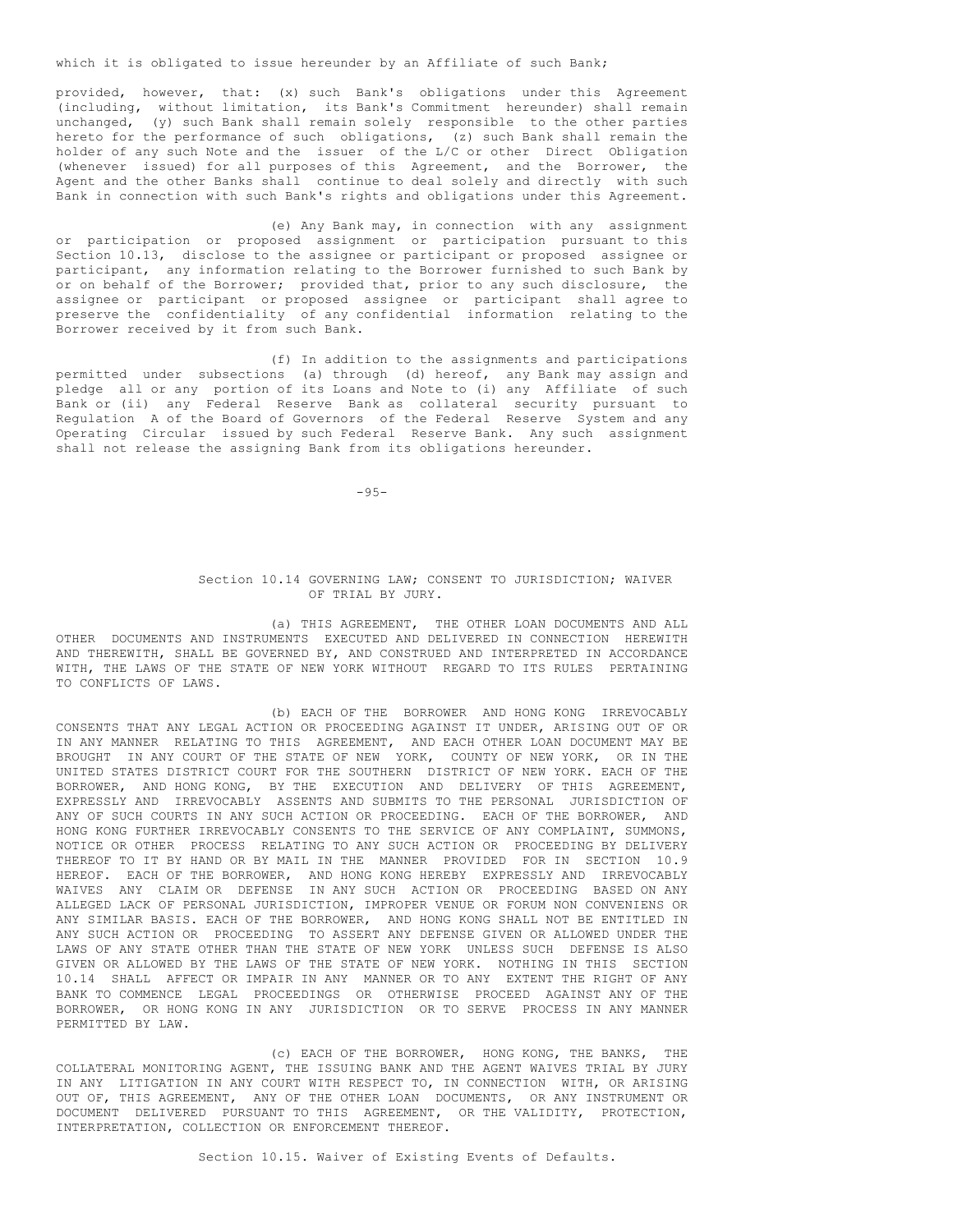The Agent and the Banks hereby waive the Existing Events of Default as of the date hereof.

-96-

## Section 10.16. Additional Agreements by Borrower and Loan Parties.

Each of the Borrower and the Loan Parties agrees that in the event that the Borrower or any Loan Party is the subject of any insolvency, bankruptcy, receivership, dissolution, reorganization or similar proceeding, federal or state, voluntary or involuntary, under any present or future law or act, the Collateral Monitoring Agent, the Issuing Bank, the Agent and the Banks shall be entitled to the automatic and absolute lifting of any automatic stay as to the enforcement of their rights and remedies under this Agreement and the Security Documents, including specifically, but not limited to the stay imposed by Section 362 of the United States Bankruptcy Code, as amended, and each of the Borrower and the Loan Parties hereby consents to the immediate lifting of any such automatic stay, and will not contest any motion by the Collateral Monitoring Agent, the Issuing Bank, the Agent or the Banks to lift such stay.

Section 10.17. Release by Borrower and Loan Parties.

Each of the Borrower and the Loan Parties agrees that the Borrower and the Loan Parties on behalf of themselves and their respective Subsidiaries, Affiliates, successors and assigns hereby release and forever discharge the Collateral Monitoring Agent, the Issuing Bank, the Agent and the Banks, their respective parents, subsidiaries and affiliates, and the officers, directors, employees, agents and attorneys of each of them from any and all liability, actions, claims, causes of action, suits, debts, damages, executions and demands whatsoever, in law or in equity which the Borrower or the Loan Parties or any of their respective Subsidiaries, Affiliates, successors or assigns might have, arising out of, based upon, in connection with or otherwise relating to any matter whatsoever, including without limitation, the Obligations, from the beginning of time to the date hereof.

 $-97-$ 

IN WITNESS WHEREOF, the parties hereto have caused this Agreement to be duly executed on the date first above written.

G-III LEATHER FASHIONS, INC.

 $By:$ 

Title

Agreed:

G-III HONG KONG LTD.

 $By:$  $T_1+1e$ 

Agreed as to Articles 2, 3, 4, 6, 7 and 10:

G-III APPAREL GROUP, LTD.

 $By:$ 

Title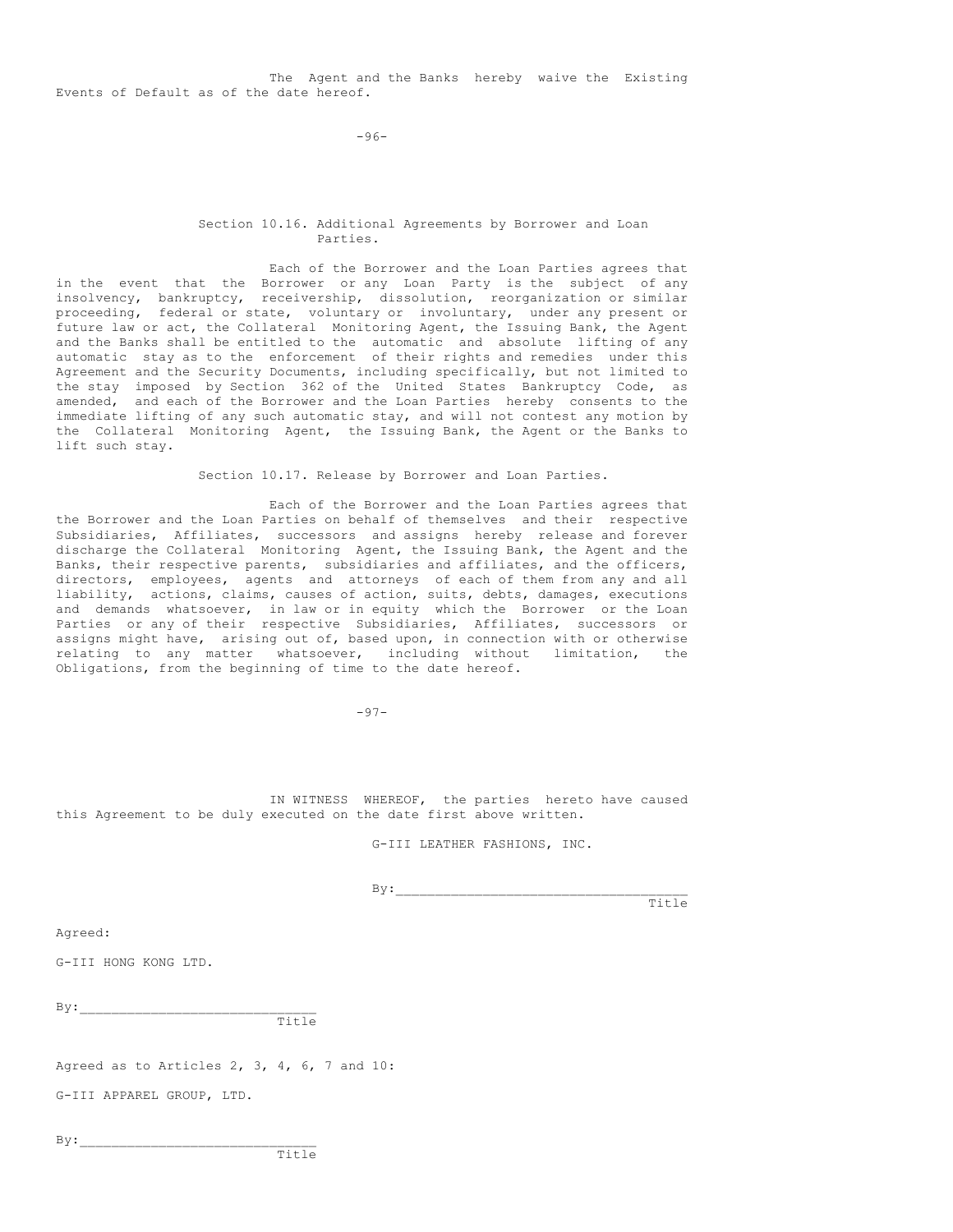Agreed as to Article 2, 4 and 10:

SIENA LEATHER LTD.

By:\_\_\_\_\_\_\_\_\_\_\_\_\_\_\_\_\_\_\_\_\_\_\_\_\_\_\_\_\_\_\_ Title

GLOBAL INTERNATIONAL TRADING COMPANY

By:\_\_\_\_\_\_\_\_\_\_\_\_\_\_\_\_\_\_\_\_\_\_\_\_\_\_\_\_\_\_\_ Title

INDAWA HOLDING CORP.

By:\_\_\_\_\_\_\_\_\_\_\_\_\_\_\_\_\_\_\_\_\_\_\_\_\_\_\_\_\_\_\_ Title

[SIGNATURES CONTINUED ON NEXT PAGE]

GLOBAL APPAREL SOURCING, LTD.

 $By:$ 

Title

G-III RETAIL OUTLETS INC.

By:\_\_\_\_\_\_\_\_\_\_\_\_\_\_\_\_\_\_\_\_\_\_\_\_\_\_\_\_\_\_\_\_

Title

P.T. TATABUANA RAYA

 $By:$ 

Title

Agreed as to Section  $2.13(e)$ ,  $2.13(f)$ , 4.1(d), 4.1(j), 10.16 and 10.17 (solely as such Sections relate to the Individual Guarantors):

----------------------------------- Morris Goldfarb, by Alan Feller, his attorney-in-fact

-----------------------------------

Aron Goldfarb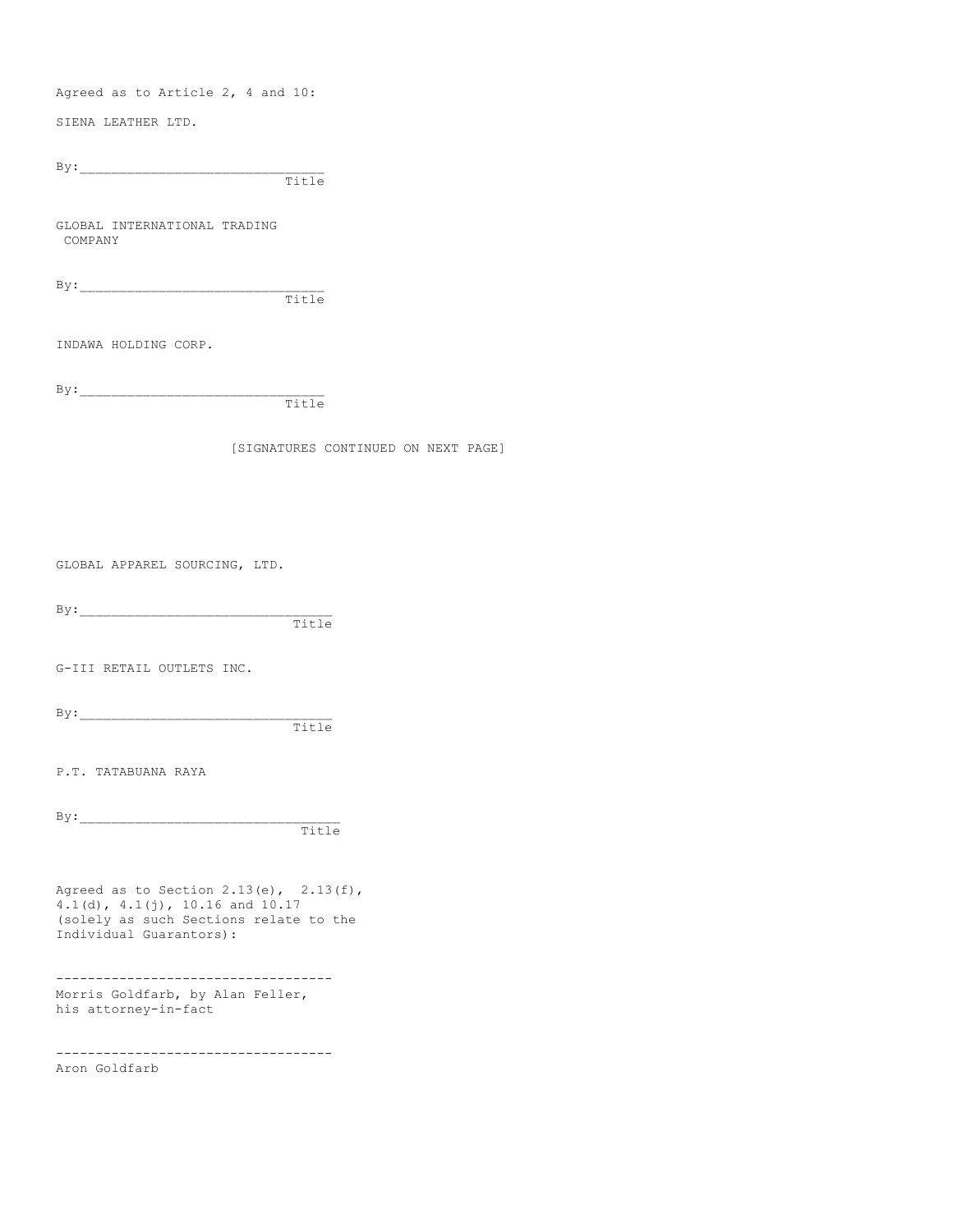NATWEST BANK N.A., as Collateral Monitoring Agent

 $By:$ Title

Lending Office:

51 Cragwood Road South Plainfield, New Jersey 07080 Attention: Murray Markowitz, Vice President

Address for Notices:

NatWest Bank N.A. 51 Cragwood Road South Plainfield, New Jersey 07080 Attention: Murray Markowitz, Vice President

Telex: Answer-Back Code: Telecopier: (908) 226-6102

Wire Transfer Instructions: --------------------------- --------------------------- ---------------------------

NATWEST BANK N.A., as Agent

 $By:$ Title

Lending Office:

51 Cragwood Road South Plainfield, New Jersey 07080 Attention: Murray Markowitz, Vice President

Address for Notices:

NatWest Bank N.A. 51 Cragwood Road South Plainfield, New Jersey 07080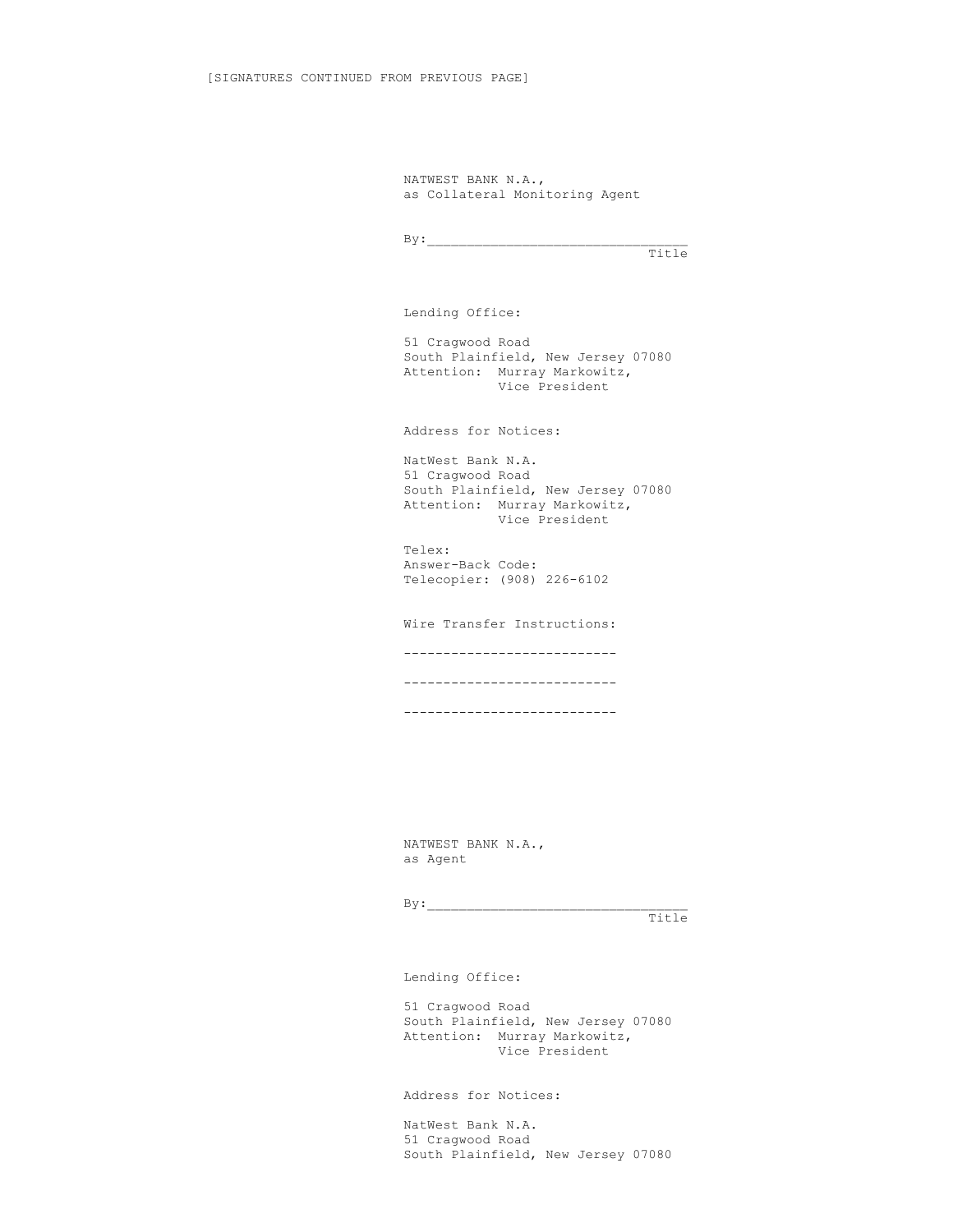| Attention:<br>Murray Markowitz,<br>Vice President         |  |
|-----------------------------------------------------------|--|
| Telex:<br>Answer-Back Code:<br>Telecopier: (908) 226-6102 |  |
| Wire Transfer Instructions:                               |  |
|                                                           |  |
|                                                           |  |
|                                                           |  |

NATWEST BANK N.A., as Issuing Bank

 $By:$ 

Title

Lending Office:

51 Cragwood Road South Plainfield, New Jersey 07080 Attention: Murray Markowitz, Vice President

Address for Notices:

NatWest Bank N.A. 51 Cragwood Road South Plainfield, New Jersey 07080 Attention: Murray Markowitz, Vice President

Telex: Answer-Back Code: Telecopier: (908) 226-6102

Wire Transfer Instructions: --------------------------- --------------------------- ---------------------------

Commitment: ----------<br>\$18,461,538.46

(as a percentage: 38.461538462%)

NATWEST BANK N.A., as a Bank

 $By:$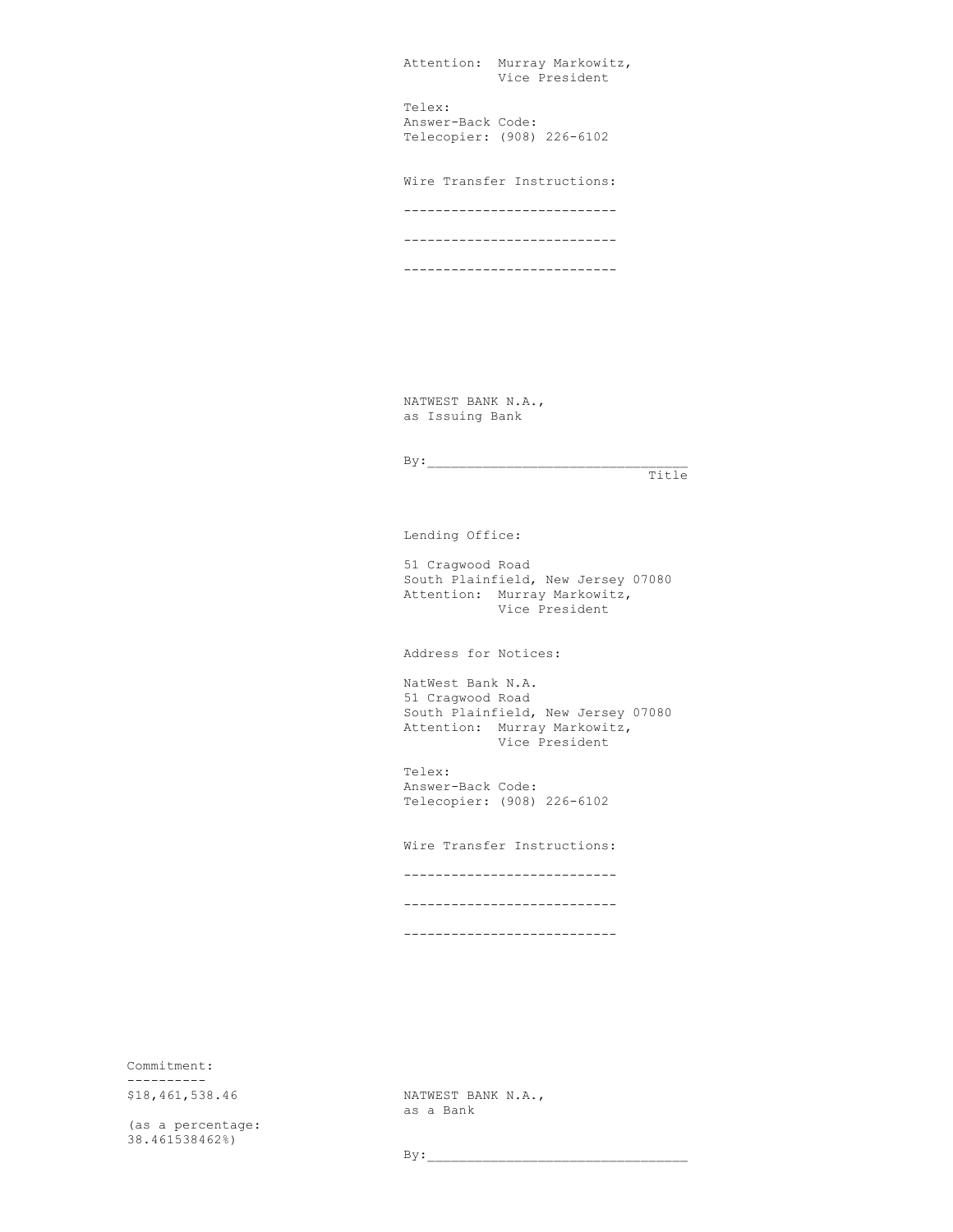Lending Office:

1133 Avenue of the Americas New York, New York 10036 Attention: Thomas M. Fasano, Vice President

Address for Notices:

1133 Avenue of the Americas New York, New York 10036 Attention: Thomas M. Fasano, Vice President

Telex No.: 232369 Answer-Back Code: NBNA UR Telecopier: (212) 290-1704

Wire Transfer Instructions:

---------------------------

---------------------------

---------------------------

Commitment: ---------- \$18,461,538.46 CHEMICAL BANK

(as a percentage: 38.461538462%)

 $By:$ 

Title

Lending Office:

111 West 40th Street New York, New York 10018 Attention: Kristina Kohl, Vice President

Address for Notices:

111 West 40th Street New York, New York 10018 Attention: Kristina Kohl, Vice President

Telex No.: 175666 Answer-Back Code: CBC.UT Telecopier: (212) 403-5112

Wire Transfer Instructions:

---------------------------

--------------------------- ---------------------------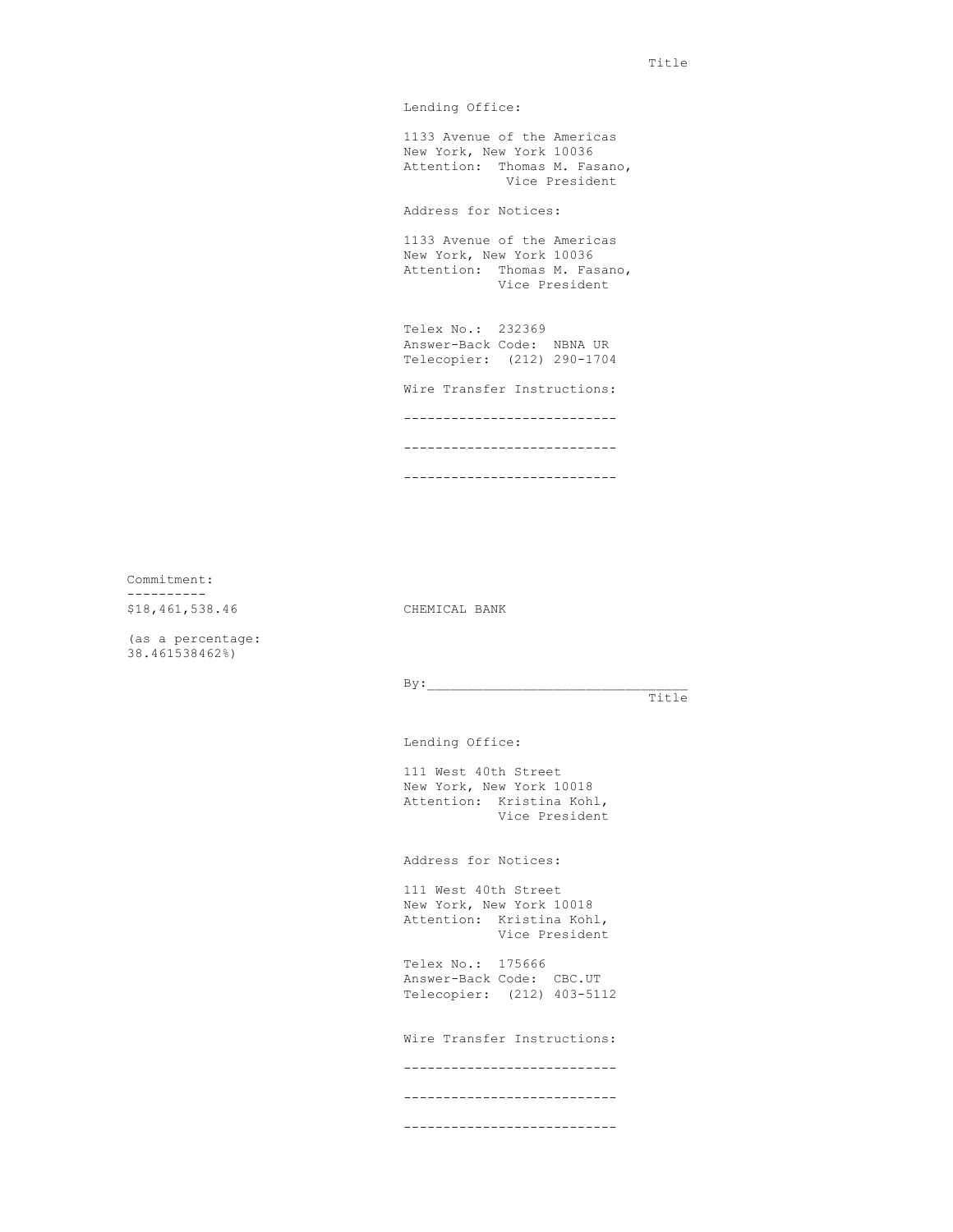Commitment:

\$11,076,923.08

(as a percentage: 23.076923076%)

THE CHASE MANHATTAN BANK, N.A.

 $By:$ Title

Lending Office:

Textile & Apparel Division 1411 Broadway - 5th Floor New York, New York 10018 Attention: Roberta Weissenberg

Address for Notices:

Textile & Apparel Division 1411 Broadway - 5th Floor New York, New York 10018 Attention: Roberta Weissenberg

Telex No.: 62910CMBUW Answer-Back Code: Telecopier: (212) 768-9514

Wire Transfer Instructions:

---------------------------

---------------------------

---------------------------

EXHIBITS AND SCHEDULES

# **EXHIBITS**

- A. Form of Fourth Substituted Note
- B. States of Incorporation and Qualification, and Capitalization and Ownership of Stock, of Borrower and Subsidiaries
- C. Consents, Waivers, Approvals; Violation of Agreements
- D-1 Form of Available to Sell Report (\$)
- D-2 Form of Available to Sell Report (Units)
- D-3 Form of Inventory Analysis Report
- D-4 Form of Key Item Report
- E. Permitted Security Interests, Liens and Encumbrances
- F. Judgments, Actions, Proceedings
- G. Defaults; Compliance with Laws, Regulations, Agreements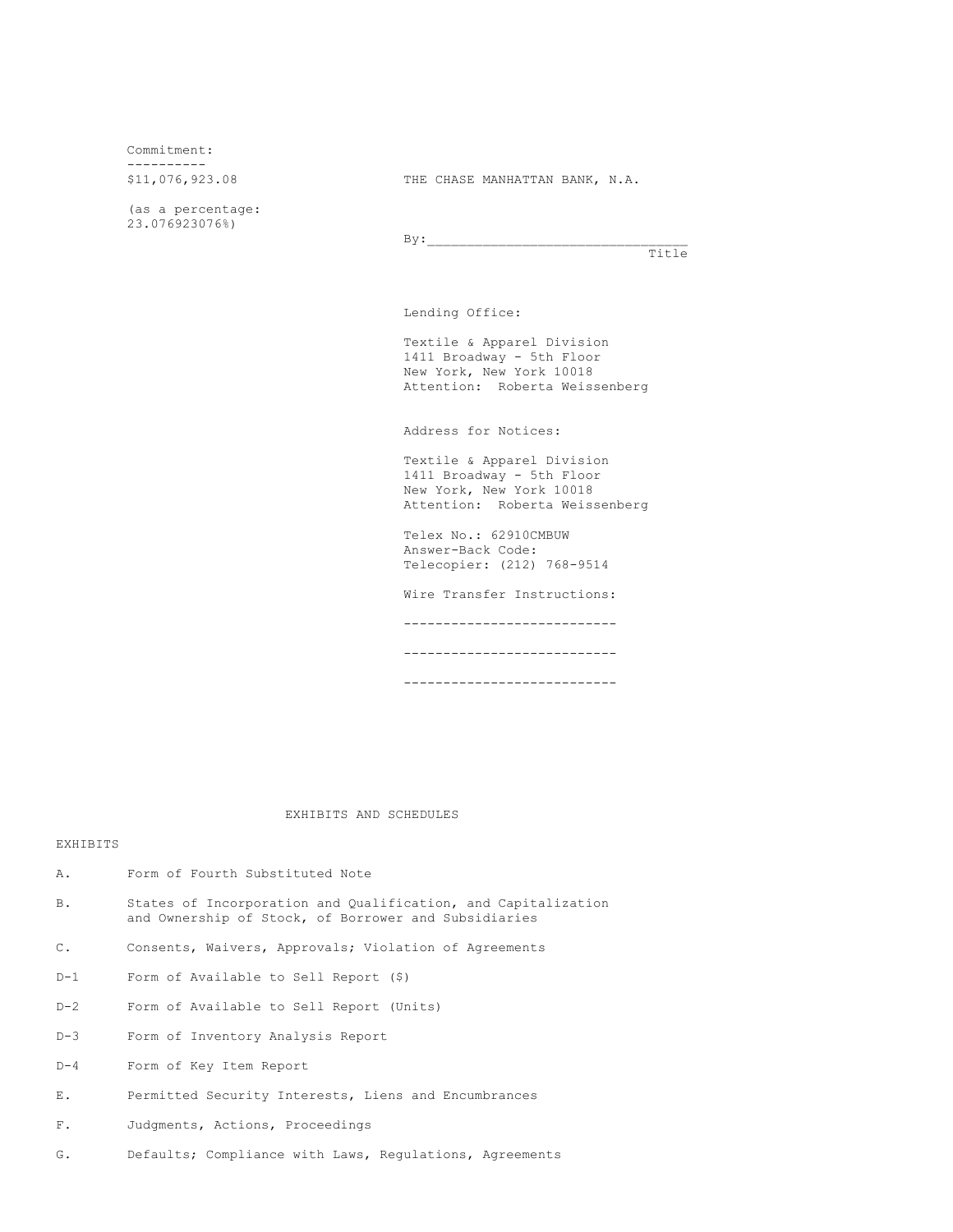- H. Burdensome Documents
- I. Patents, Trademarks, Trade Names, Service Marks, Copyrights
- J. Name Changes, Mergers, Acquisitions; Location of Collateral
- K. Labor Disputes; Collective Bargaining Agreements; Employee Grievances
- L. Pension Plans
- M. Permitted Indebtedness and Guaranties
- N. Form of Assignment and Acceptance
- O. Accounts and Inventory
- P. Borrowing Base Certificate
- Q. Form of Continuing Agreement for Issuance of Steamship Guaranties and Airway Releases

SCHEDULE

- 1 Existing Events of Default
- 7.9 Investments

EXHIBIT A TO SECOND AMENDED AND RESTATED LOAN AGREEMENT BY AND AMONG G-III LEATHER FASHIONS, INC., THE BANKS SIGNATORY HERETO AND NATWEST BANK N.A., AS AGENT, COLLATERAL MONITORING AGENT AND ISSUING BANK

FORM OF FOURTH SUBSTITUTED NOTE

\$ June \_\_, 1995

FOR VALUE RECEIVED, the undersigned G-III LEATHER FASHIONS, INC., a New York corporation (the 'Borrower'), hereby promises to pay to the order of (the 'Bank') on May 31, 1996 or on such earlier date as is provided for in the Second Amended and Restated Loan Agreement (as such Loan Agreement may be amended, modified or supplemented, the 'Loan Agreement') dated the date hereof between the Borrower, the banks signatory thereto and NatWest Bank N.A., as Collateral Monitoring Agent, Issuing Bank and Agent (in its capacity as Collateral Monitoring Agent, together with its successors and assigns, the 'Collateral Monitoring Agent'), the lesser of (i)<br>the principal sum of (\$) Dollars, or (ii) the portion of the aggregate ) Dollars, or (ii) the portion of the aggregate unpaid principal amount of the Loans (as defined in the Loan Agreement) made by the Bank to the Borrower pursuant to the Loan Agreement, and to pay interest on the unpaid principal amount of each Loan from the date thereof at the rates per annum and for the periods set forth in or established by the Loan Agreement and calculated as provided therein.

All indebtedness outstanding under this Note shall bear interest (computed in the same manner as interest on this Note prior to maturity) after maturity, whether at stated maturity, by acceleration or otherwise, at the Post-Default Rate (as defined in the Loan Agreement), and all such interest shall be payable on demand.

Anything herein to the contrary notwithstanding, the obligation of the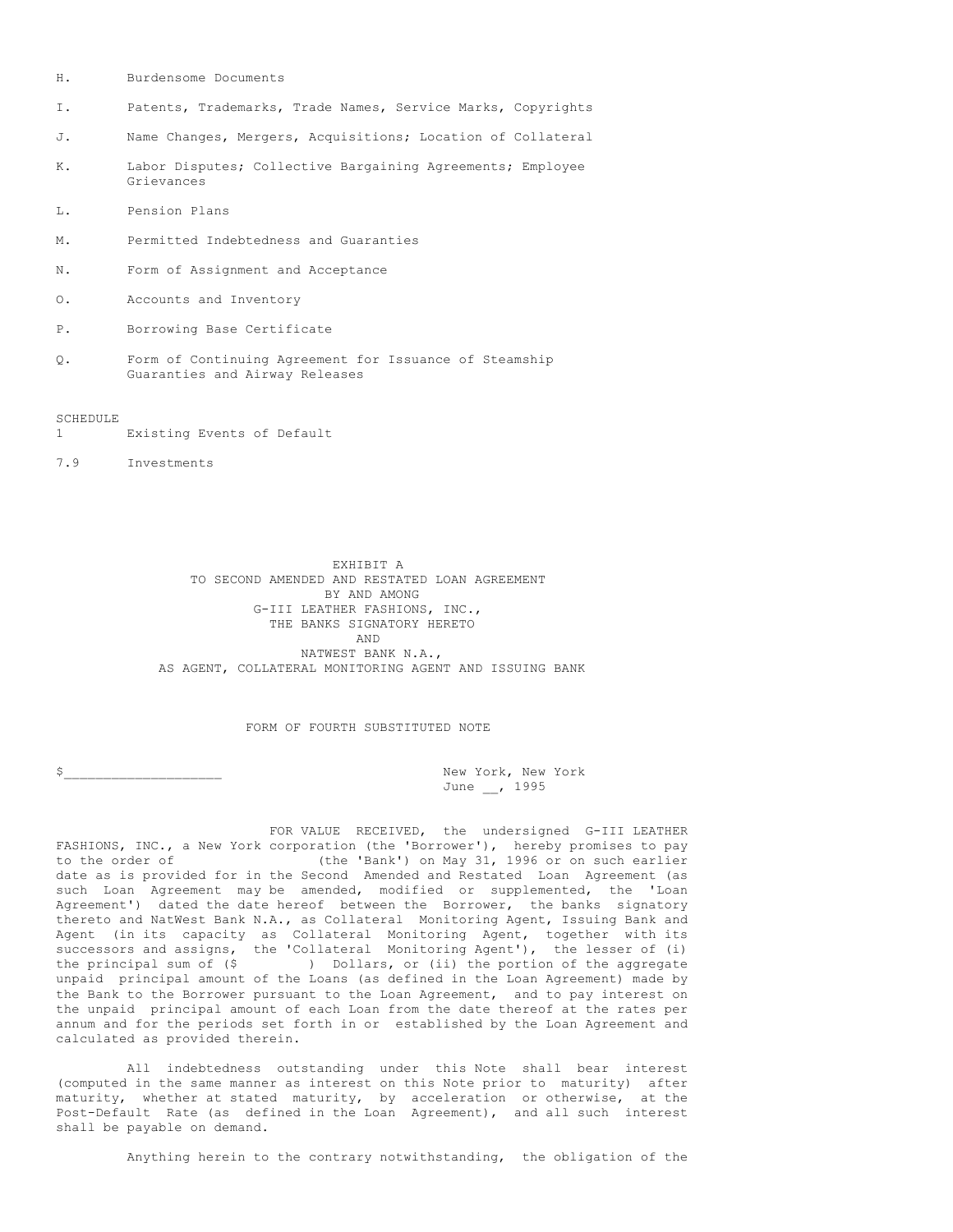Borrower to make payments of interest shall be subject to the limitation that payments of interest shall not be required to be made to the Bank to the extent that the Bank's receipt thereof would not be permissible under the law or laws applicable to the Bank limiting rates of interest which may be charged or collected by the Bank. Any such payments of interest which are not made as a result of the limitation referred to in the preceding sentence shall be made by the Borrower to the Bank on the earliest interest payment date or dates on which the receipt

thereof would be permissible under the laws applicable to the Bank limiting rates of interest which may be charged or collected by the Bank.

Payment of both principal and interest on this Note are to be made at the office of the Collateral Monitoring Agent at 51 Cragwood Road, South Plainfield, New Jersey 07080 or such other place as the holder hereof shall designate to the Borrower in writing, in lawful money of the United States of America in immediately available funds.

This Note is one of the Fourth Substituted Notes referred to in the Loan Agreement, is secured in the manner provided therein, may be prepaid upon and subject to terms and conditions thereof and is entitled to the benefits thereof.

This Note shall be deemed to be in substitution for and replacement of, and not a repayment of the Note dated November 22, 1994 made by the Borrower payable to the Lender (the 'Prior Note') and all interest accrued and unpaid under such Prior Note shall be deemed evidenced by this Note and payable hereunder from and after the date of accrual thereof. The execution and delivery of this Note shall not be construed (i) to have constituted repayment of any amount of principal or interest on the Prior Note, or (ii) to release, cancel, terminate or otherwise impair all or an part of any lien or security interest granted to the Banks party to the Loan Agreement or their agents as collateral security for the Prior Note.

Upon the occurrence of any Event of Default, as defined in the Loan Agreement, the principal amount of and accrued interest on this Note may be declared due and payable in the manner and with the effect provided in the Loan Agreement.

The Borrower shall pay costs and expenses of collection, including, without limitation, attorneys' fees and disbursements in the event that any action, suit or proceeding is brought by the holder hereof to collect this Note.

THIS NOTE SHALL BE GOVERNED BY, AND CONSTRUED AND ENFORCED IN ACCORDANCE WITH, THE LAWS OF THE STATE OF NEW YORK WITHOUT REGARD TO ITS RULES PERTAINING TO CONFLICTS OF LAWS.

G-III LEATHER FASHIONS, INC.

By\_\_\_\_\_\_\_\_\_\_\_\_\_\_\_\_\_\_\_\_\_\_\_\_\_\_\_\_\_

Title

EXHIBIT B TO SECOND AMENDED AND RESTATED LOAN AGREEMENT BY AND AMONG G-III LEATHER FASHIONS, INC., THE BANKS SIGNATORY HERETO AND NATWEST BANK N.A., AS AGENT, COLLATERAL MONITORING AGENT AND ISSUING BANK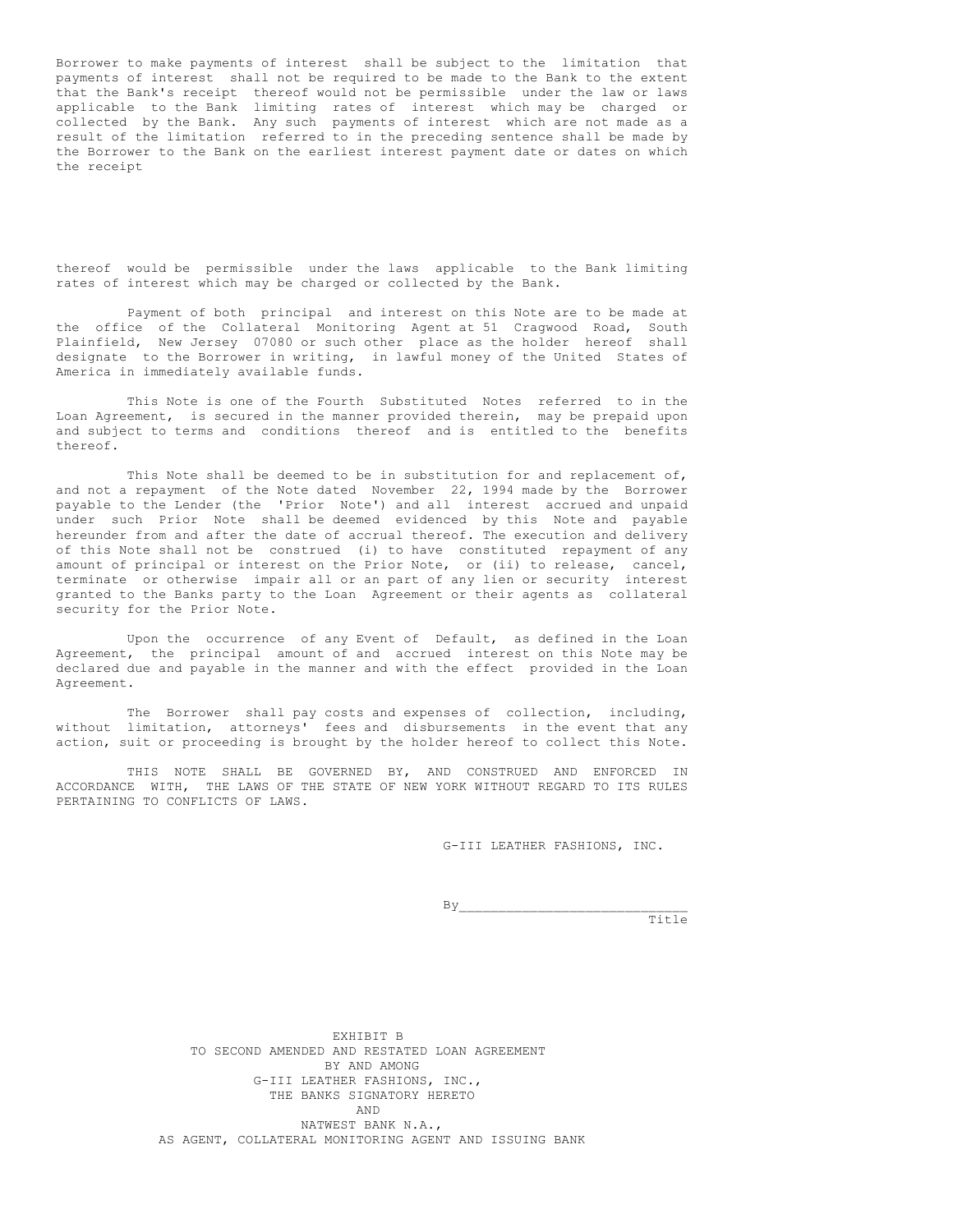STATES OF INCORPORATION AND QUALIFICATION, AND CAPITALIZATION AND OWNERSHIP OF STOCK, OF BORROWER AND SUBSIDIARIES

EXHIBIT C TO SECOND AMENDED AND RESTATED LOAN AGREEMENT BY AND AMONG G-III LEATHER FASHIONS, INC., THE BANKS SIGNATORY HERETO AND NATWEST BANK N.A., AS AGENT, COLLATERAL MONITORING AGENT AND ISSUING BANK

> CONSENTS, WAIVERS, APPROVALS; VIOLATION OF AGREEMENTS

EXHIBIT D-1 TO SECOND AMENDED AND RESTATED LOAN AGREEMENT BY AND AMONG G-III LEATHER FASHIONS, INC., THE BANKS SIGNATORY HERETO AND NATWEST BANK N.A., AS AGENT, COLLATERAL MONITORING AGENT AND ISSUING BANK

FORM OF AVAILABLE TO SELL REPORT (\$)

[FORM FOLLOWS THIS PAGE.]

EXHIBIT D-2 TO SECOND AMENDED AND RESTATED LOAN AGREEMENT BY AND AMONG G-III LEATHER FASHIONS, INC., THE BANKS SIGNATORY HERETO AND NATWEST BANK N.A., AS AGENT, COLLATERAL MONITORING AGENT AND ISSUING BANK

FORM OF AVAILABLE TO SELL REPORT (UNITS)

[FORM FOLLOWS THIS PAGE.]

EXHIBIT D-3 TO SECOND AMENDED AND RESTATED LOAN AGREEMENT BY AND AMONG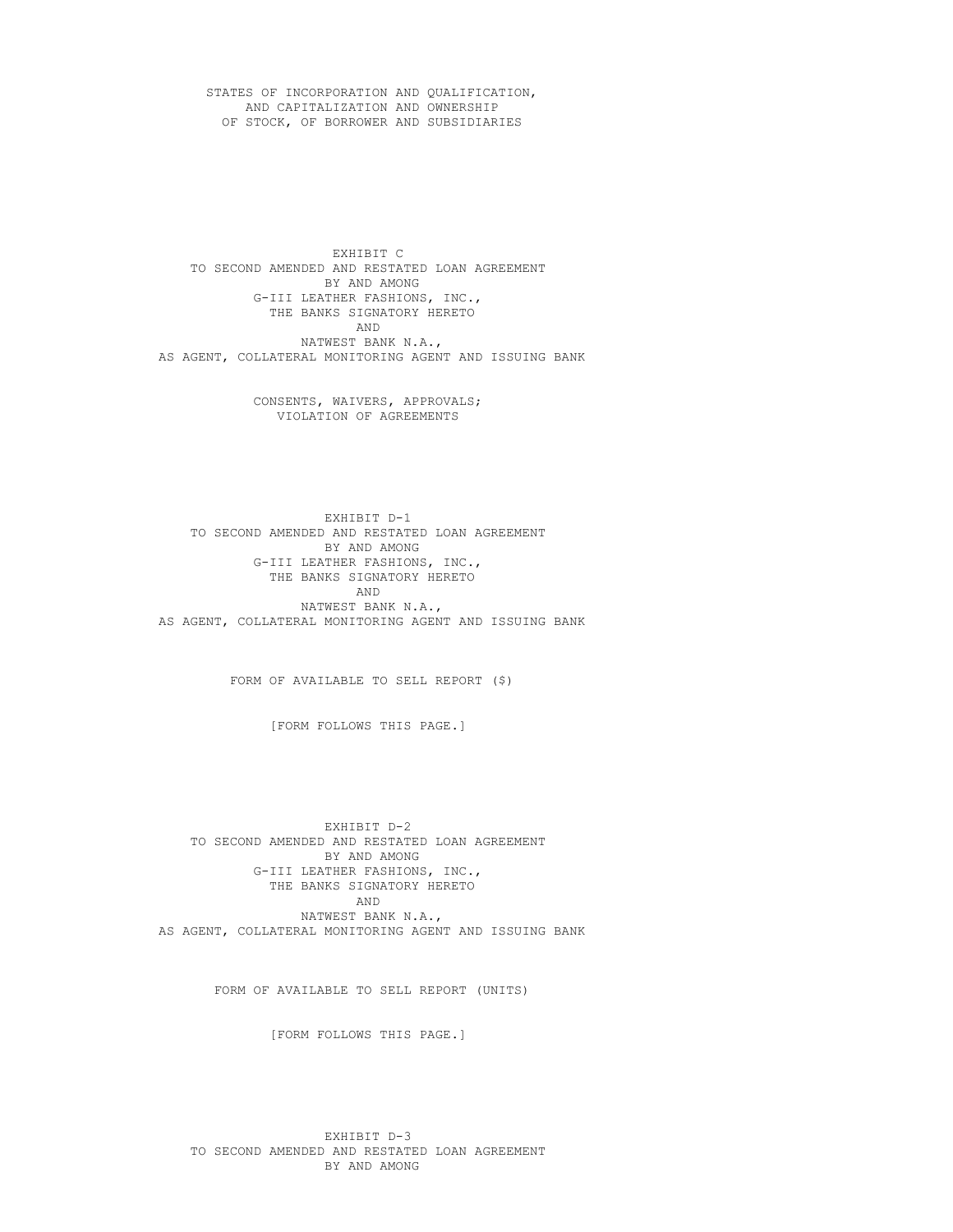G-III LEATHER FASHIONS, INC., THE BANKS SIGNATORY HERETO AND NATWEST BANK N.A., AS AGENT, COLLATERAL MONITORING AGENT AND ISSUING BANK

FORM OF INVENTORY ANALYSIS REPORT

[FORM FOLLOWS THIS PAGE.]

EXHIBIT D-4 TO SECOND AMENDED AND RESTATED LOAN AGREEMENT BY AND AMONG G-III LEATHER FASHIONS, INC., THE BANKS SIGNATORY HERETO AND NATWEST BANK N.A., AS AGENT, COLLATERAL MONITORING AGENT AND ISSUING BANK

FORM OF KEY ITEM REPORT

[FORM FOLLOWS THIS PAGE.]

The key item report will contain the following information presented in a form satisfactory to the Collateral Monitoring Agent:

- 1. accounts receivable by subsidiary compared to such accounts receivable for the corresponding period of the immediately preceding fiscal year;
- 2. month-end Inventory balance by location;
- 3. month-end accounts payable balance by subsidiary;
- 4. month-end unshipped orders by division, aged by the shipping month, compared to such unshipped orders for the corresponding period of the immediately preceding fiscal year;
- 5. shipped orders by division for such preceding month compared to same month of the immediately preceding fiscal year and projection;
- 6. the balances, if any, in intercompany accounts among the Loan Parties (other than the Individual Guarantors);
- 7. divisional sales and gross profit for the preceding calendar month, compared to such amounts for the corresponding period of the immediately preceding fiscal year and to the amount that had been projected for such preceding month, including, without limitation, a reasonably detailed description of deviations from the amounts for the preceding year and projected for such preceding month, together with cumulative sales and gross profit for the fiscal year to-date compared with such amount for the immediately preceding fiscal year;
- 8. sales by warehouse, foreign letters of credit and transfer letters of credit for such month compared to same month of the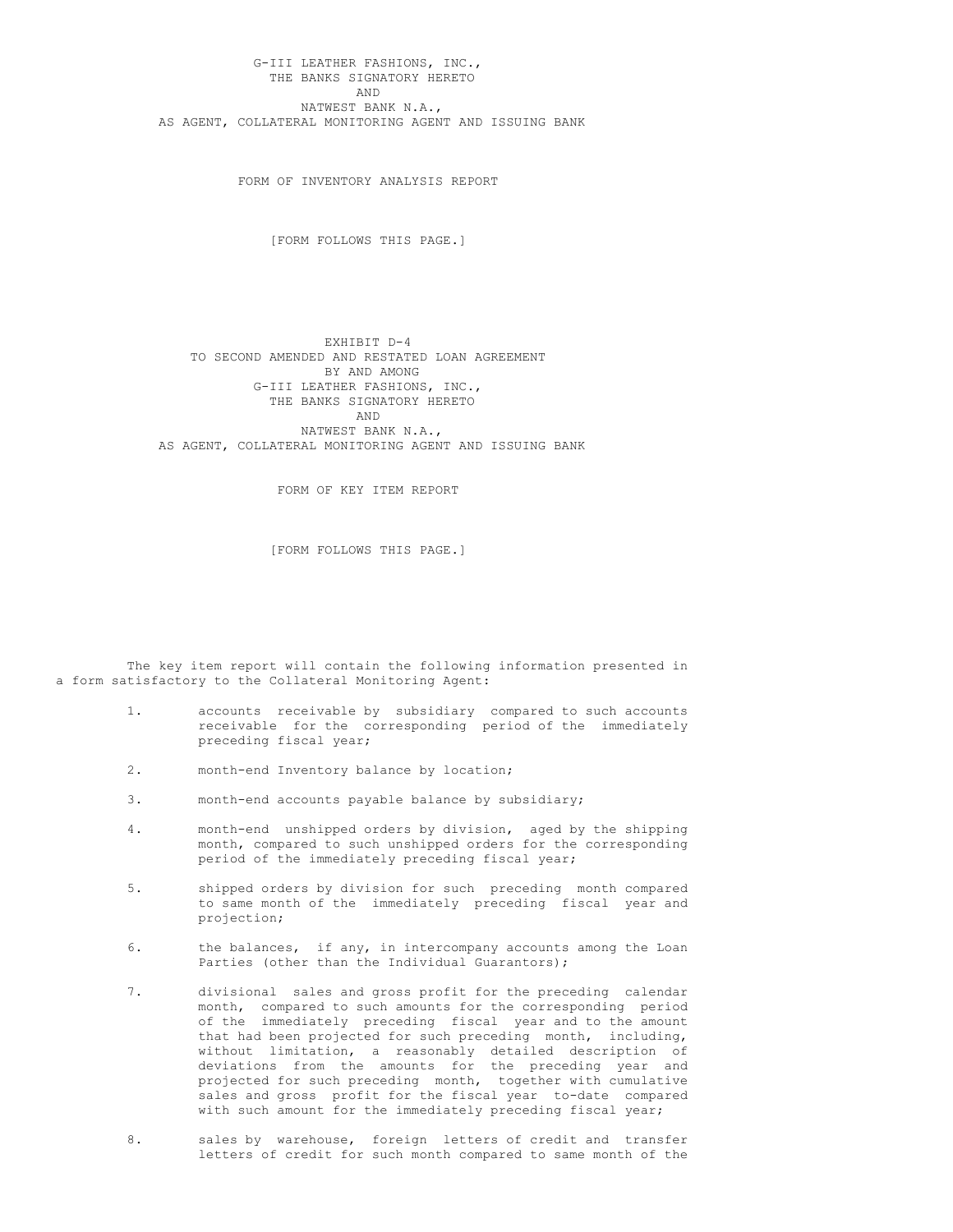immediately preceding fiscal year and projection;

- 9. in the month immediately following the last month of each fiscal quarter, a restatement of such fiscal quarter's profit and loss statement to reclassify commission income from sales;
- 10. in the month immediately following the end of each fiscal year, an aging report of inventory by season, division and style;
- 11. in the month immediately following the last month of each fiscal quarter, a gross profit report by style;
- 12. receivables from Mexico.

EXHIBIT E TO AMENDED AND RESTATED LOAN AGREEMENT BY AND AMONG G-III LEATHER FASHIONS, INC., THE BANKS SIGNATORY HERETO AND NATWEST BANK N.A., AS AGENT, COLLATERAL MONITORING AGENT AND ISSUING BANK

> PERMITTED SECURITY INTERESTS LIENS AND ENCUMBRANCES

EXHIBIT F TO SECOND AMENDED AND RESTATED LOAN AGREEMENT BY AND AMONG G-III LEATHER FASHIONS, INC., THE BANKS SIGNATORY HERETO AND NATWEST BANK N.A., AS AGENT, COLLATERAL MONITORING AGENT AND ISSUING BANK

JUDGMENTS, ACTIONS, PROCEEDINGS

EXHIBIT G TO AMENDED AND RESTATED LOAN AGREEMENT BY AND AMONG G-III LEATHER FASHIONS, INC., THE BANKS SIGNATORY HERETO AND NATWEST BANK N.A., AS AGENT, COLLATERAL MONITORING AGENT AND ISSUING BANK

> DEFAULTS; COMPLIANCE WITH LAWS, REGULATIONS, AGREEMENTS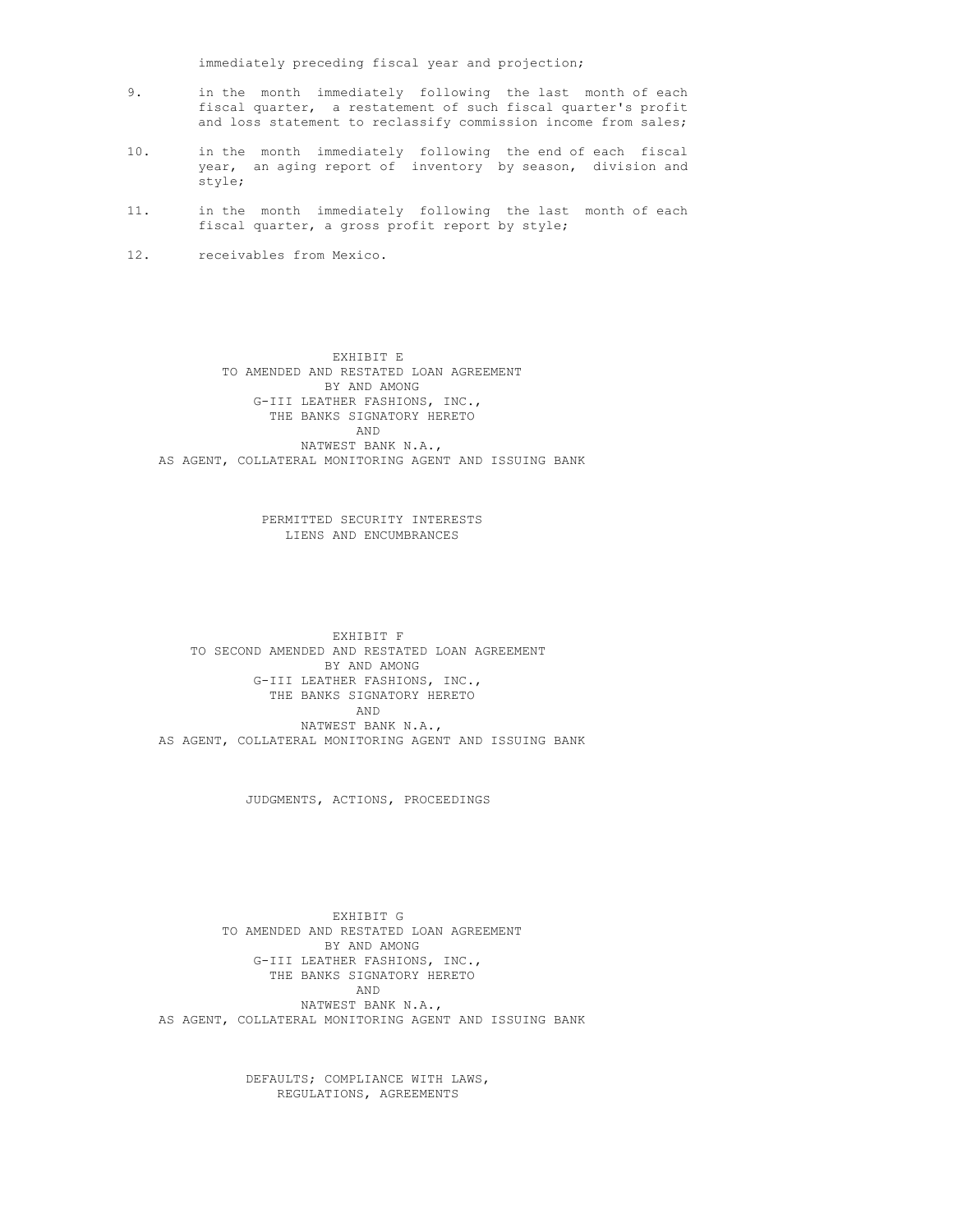EXHIBIT H TO SECOND AMENDED AND RESTATED LOAN AGREEMENT BY AND AMONG G-III LEATHER FASHIONS, INC., THE BANKS SIGNATORY HERETO AND NATWEST BANK N.A., AS AGENT, COLLATERAL MONITORING AGENT AND ISSUING BANK

BURDENSOME DOCUMENTS

EXHIBIT I TO SECOND AMENDED AND RESTATED LOAN AGREEMENT BY AND AMONG G-III LEATHER FASHIONS, INC., THE BANKS SIGNATORY HERETO AND NATWEST BANK N.A., AS AGENT, COLLATERAL MONITORING AGENT AND ISSUING BANK

> PATENTS, TRADEMARKS, TRADE NAMES, SERVICE MARKS, COPYRIGHTS

EXHIBIT J TO SECOND AMENDED AND RESTATED LOAN AGREEMENT BY AND AMONG G-III LEATHER FASHIONS, INC., THE BANKS SIGNATORY HERETO AND NATWEST BANK N.A., AS AGENT, COLLATERAL MONITORING AGENT AND ISSUING BANK

NAME CHANGES, MERGERS, ACQUISITIONS; LOCATION OF COLLATERAL

EXHIBIT K TO SECOND AMENDED AND RESTATED LOAN AGREEMENT BY AND AMONG G-III LEATHER FASHIONS, INC., THE BANKS SIGNATORY HERETO AND NATWEST BANK N.A., AS AGENT, COLLATERAL MONITORING AGENT AND ISSUING BANK

> LABOR DISPUTES, COLLECTIVE BARGAINING AGREEMENTS; EMPLOYEE GRIEVANCES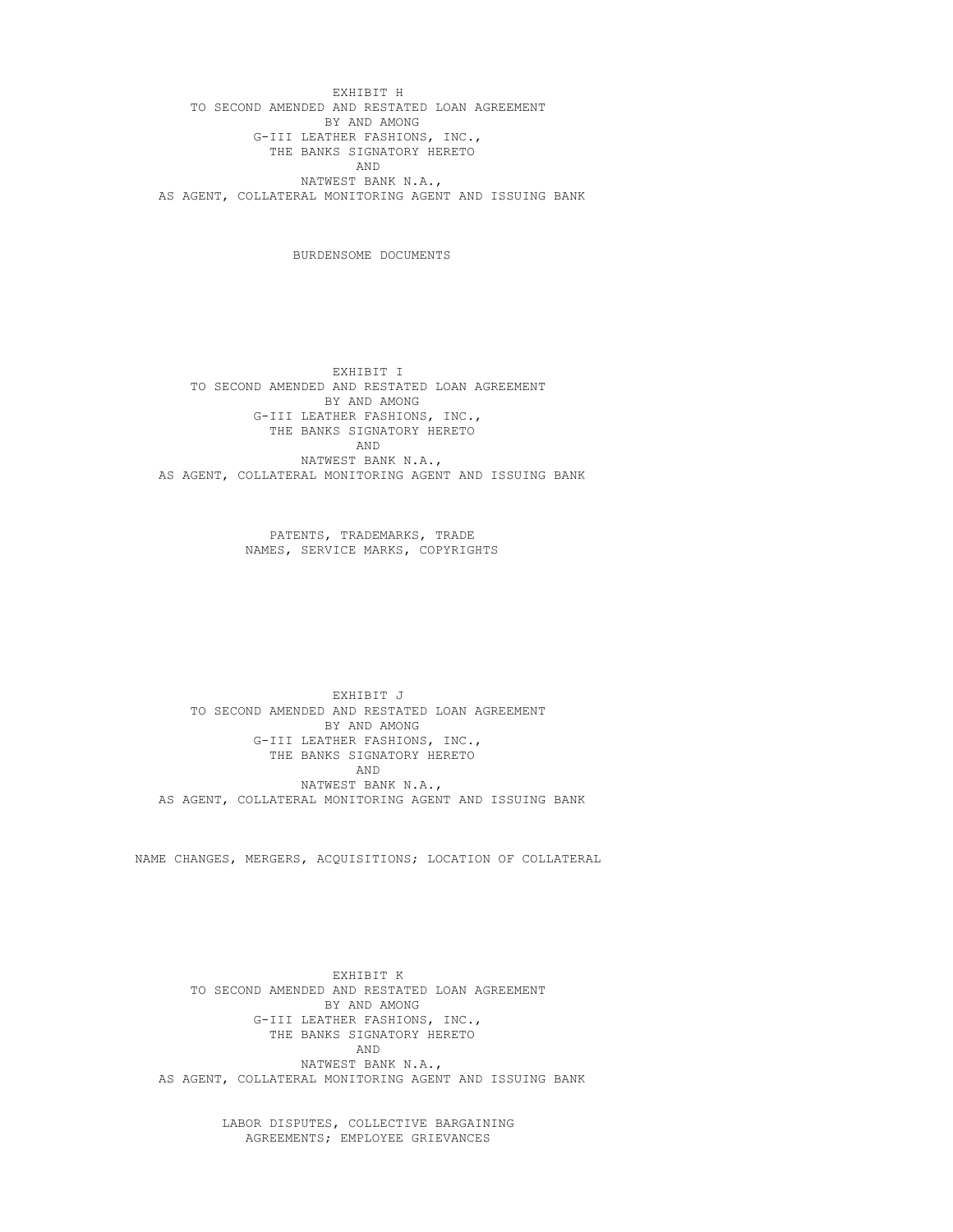EXHIBIT L TO SECOND AMENDED AND RESTATED LOAN AGREEMENT BY AND AMONG G-III LEATHER FASHIONS, INC., THE BANKS SIGNATORY HERETO AND NATWEST BANK N.A., AS AGENT, COLLATERAL MONITORING AGENT AND ISSUING BANK

PENSION PLANS

EXHIBIT M TO SECOND AMENDED AND RESTATED LOAN AGREEMENT BY AND AMONG G-III LEATHER FASHIONS, INC., THE BANKS SIGNATORY HERETO AND NATWEST BANK N.A., AS AGENT, COLLATERAL MONITORING AGENT AND ISSUING BANK

PERMITTED INDEBTEDNESS AND GUARANTIES

EXHIBIT N TO SECOND AMENDED AND RESTATED LOAN AGREEMENT BY AND AMONG G-III LEATHER FASHIONS, INC., THE BANKS SIGNATORY HERETO AND NATWEST BANK N.A., AS AGENT, COLLATERAL MONITORING AGENT AND ISSUING BANK

FORM OF ASSIGNMENT AND ACCEPTANCE

Dated

Reference is hereby made to the Amended and Restated Loan Agreement dated (the 'Loan Agreement') by and among G-III Leather Fashions, Inc., a New York corporation (the 'Borrower'), the Banks signatory thereto (collectively, the 'Banks') and National Westminster Bank USA in its capacity as agent for the Banks (in such capacity, the 'Agent'). Capitalized terms used herein that are defined in the Loan Agreement that are not otherwise defined herein shall have the respective meanings ascribed thereto in the Loan Agreement.

, a (the , a 'Assignor') and , a , (the 'Assignee') agree as follows:

1. The Assignor hereby sells and assigns to the Assignee, and the Assignee hereby purchases and assumes from the Assignor, a % interest in and to all of the Assignor's rights and obligations under the Loan Agreement as of the Effective Date (as defined below) (including, without limitation, such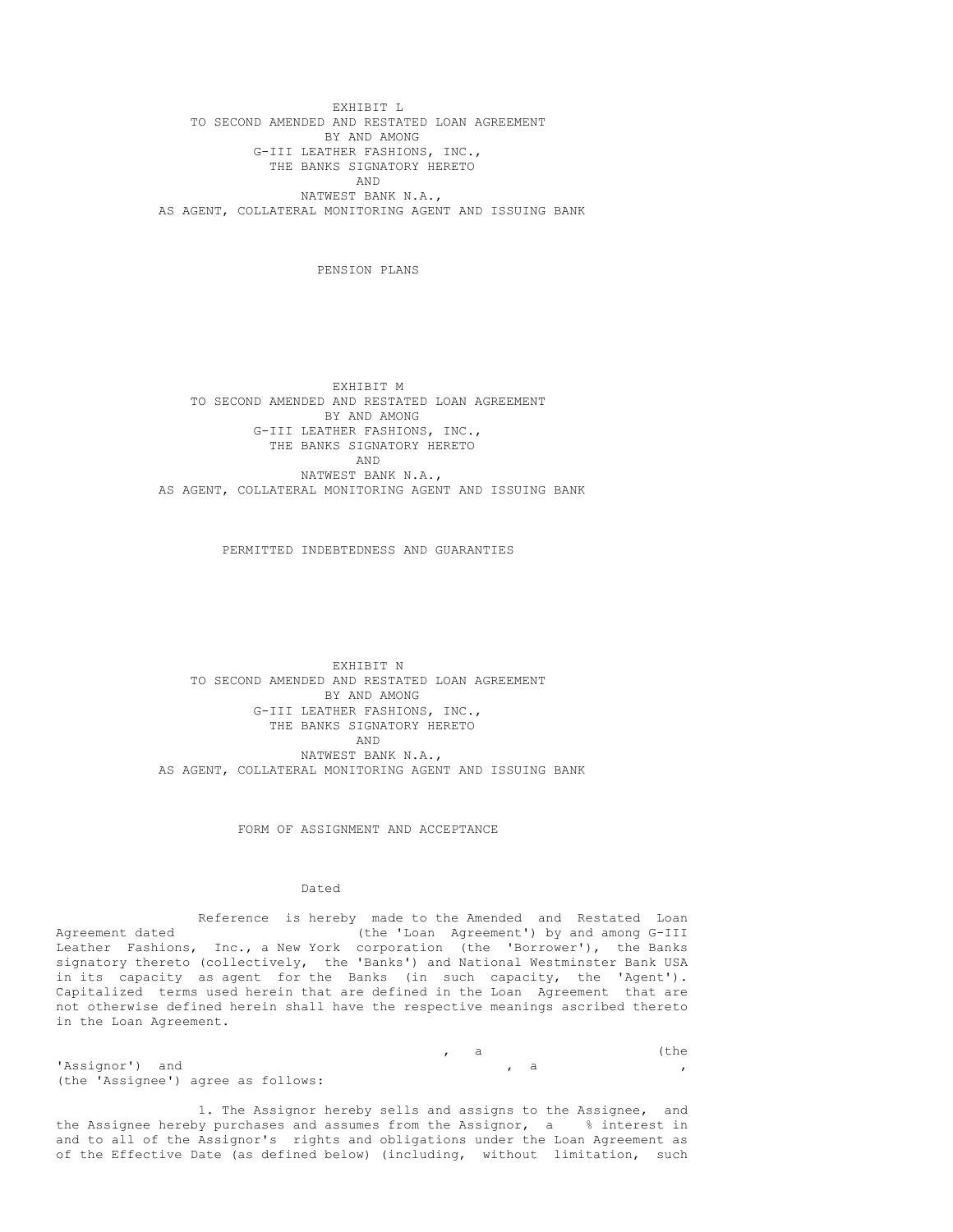percentage interest in the Assignor's Commitment as in effect on the Effective Date, and the Loans owing to the Assignor on the Effective Date, and the Note held by the Assignor).

2. The Assignor: (i) represents and warrants that as of the date hereof its Commitment (without giving effect to assignments thereof that have not yet become effective) is \$ and the aggregate outstanding principal amount of Loans owing to it (without giving effect to assignments thereof that have not yet become effective) is  $\varsigma$  (ii) represents and warrants that it is the legal and beneficial owner of the interest being assigned by it hereunder, and that such interest is free and clear of any adverse claim; (iii) makes no representation or warranty and assumes no responsibility with respect to any statements, warranties or representations made in or in connection with the Loan Agreement or any other instrument or document furnished pursuant thereto; and (iv) makes no representation or warranty and assumes no responsibility with respect to the

financial condition of the Borrower or any other Loan Party or the performance or observance by the Borrower or any other Loan Party of any of its obligations under the Loan Agreement or any other instrument or document furnished pursuant thereto; and (v) attaches the Note referred to in paragraph 1 above and requests that the Agent exchange such Note for new Notes as follows: a Note dated the Effective Date (as such term is defined below) in the principal amount of \$ payable to the order of the Assignee, and a Note dated the Effective Date in the principal amount of \$ payable to the order of the Assignor.

3. The Assignee: (i) confirms that it has received a copy of the Loan Agreement, together with copies of such financial statements and such other documents and information as it has deemed appropriate to make its own credit analysis and decision to enter into this Assignment and Acceptance; (ii) agrees that it will, independently and without reliance upon the Agent, the Assignor or any other Bank and based on such documents and information as it shall deem appropriate at the time, continue to make its own credit decisions in taking or not taking action under the Loan Agreement; (iii) confirms that it is an Eligible Assignee; (iv) appoints and authorizes the Agent to take such action as its agent on its behalf and to exercise such powers under the Loan Agreement as are delegated to the Agent by the terms thereof, together with such powers as are reasonably incidental thereto; (v) agrees that it will perform in accordance with their terms all of the obligations which by the terms of the Loan Agreement are required to be performed by it as a Bank; and (vi) specifies as its addresses for Loans (and address for notices) the office set forth beneath its name on the signature pages hereof.

4. The effective date for this Assignment and Acceptance shall be (the 'Effective Date'). Following the execution of this Assignment and Acceptance, it will be delivered to the Agent for acceptance by the Agent.

5. Upon such acceptance, as of the Effective Date: (i) the Assignee shall be a party to the Loan Agreement and, to the extent provided in this Assignment and Acceptance, have the rights and obligations of a Bank thereunder and (ii) the Assignor shall, to the extent provided in this Assignment and Acceptance, relinquish its rights and be released from its obligations under the Loan Agreement.

6. Upon such acceptance, from and after the Effective Date, the Agent shall make all payments under the Loan Agreement and the Note in respect of the interest assigned hereby (including, without limitation, all payments of principal, interest and commitment fees with respect thereto) to the Assignee. The Assignor and Assignee shall make all appropriate adjustments in payments under the Loan Agreement and the Note for periods prior to the Effective Date directly between themselves.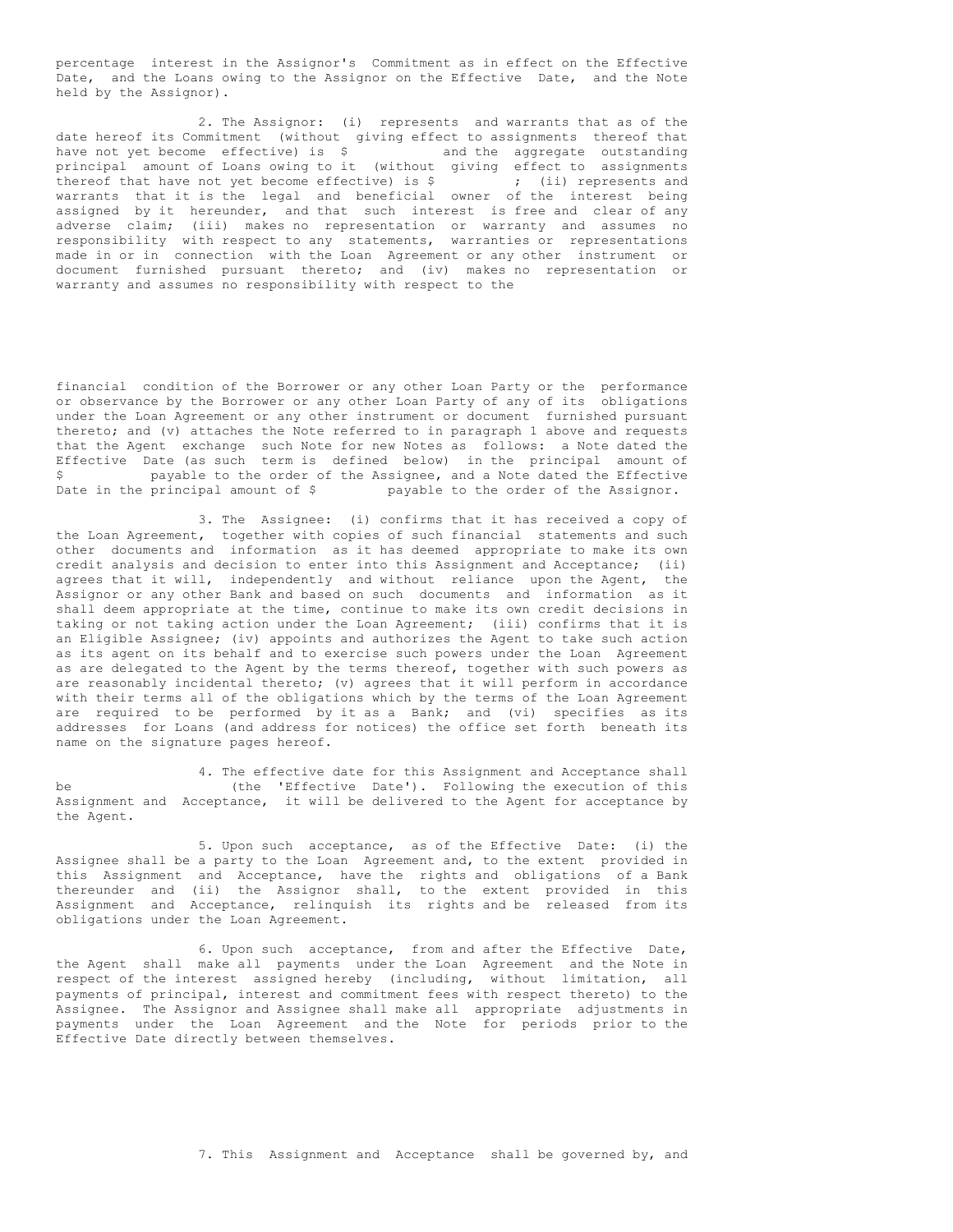construed in accordance with, the laws of the State of New York.

[NAME OF ASSIGNOR]  $By$ Title [NAME OF ASSIGNEE] By\_\_\_\_\_\_\_\_\_\_\_\_\_\_\_\_\_\_\_\_\_\_\_\_\_\_\_\_\_\_\_\_\_\_\_\_\_\_\_ Title Lending Office for Prime Rate Loans: Attention: Address for Notices: Attention: Telephone No.: Telex No.: Accepted this day of , 199 NATWEST BANK N.A., as Agent  $By$ Title EXHIBIT O TO SECOND AMENDED AND RESTATED LOAN AGREEMENT BY AND AMONG G-III LEATHER FASHIONS, INC.,

THE BANKS SIGNATORY HERETO AND NATWEST BANK N.A., AS AGENT, COLLATERAL MONITORING AGENT AND ISSUING BANK

ACCOUNTS AND INVENTORY

NONE

EXHIBIT P TO SECOND AMENDED AND RESTATED LOAN AGREEMENT BY AND AMONG G-III LEATHER FASHIONS, INC., THE BANKS SIGNATORY HERETO AND NATWEST BANK N.A.,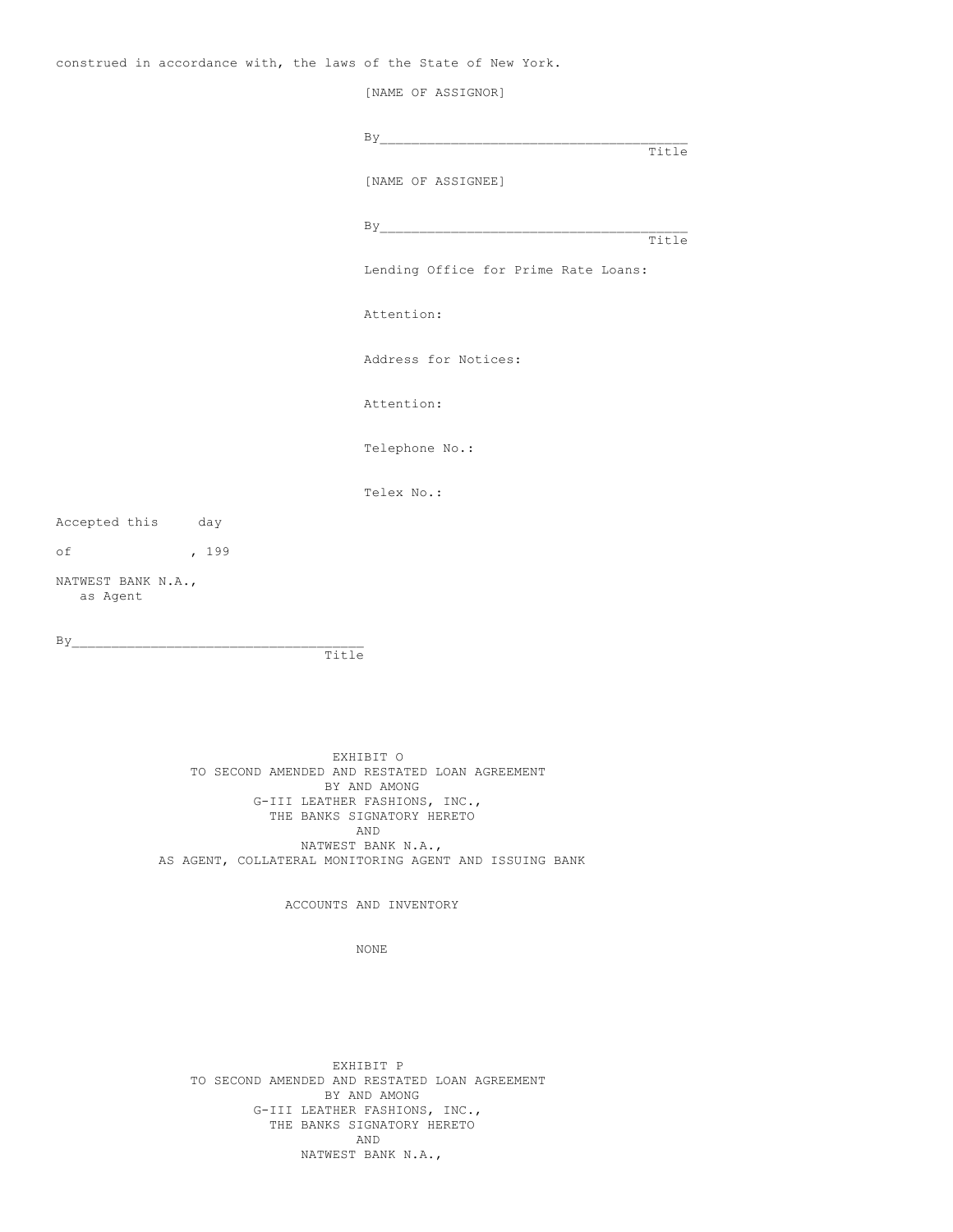BORROWING BASE CERTIFICATE

As of

[FORM OF BORROWING BASE CERTIFICATE FOLLOWS THIS PAGE]

EXHIBIT Q TO SECOND AMENDED AND RESTATED LOAN AGREEMENT BY AND AMONG G-III LEATHER FASHIONS, INC., THE BANKS SIGNATORY HERETO AND NATWEST BANK N.A., ------------------ AS AGENT, COLLATERAL MONITORING AGENT AND ISSUING BANK -------------------------------------------------------

FORM OF CONTINUING AGREEMENT FOR ISSUANCE OF STEAMSHIP GUARANTIES AND AIRWAY RELEASES -------------------------------------------

[FORM FOLLOWS THIS PAGE.]

SCHEDULE 1 TO SECOND AMENDED AND RESTATED LOAN AGREEMENT BY AND AMONG G-III LEATHER FASHIONS, INC., THE BANKS SIGNATORY HERETO AND NATWEST BANK N.A., ------------------ AS AGENT, COLLATERAL MONITORING AGENT AND ISSUING BANK ------------------------------------------------------

> EXISTING EVENTS OF DEFAULT --------------------------

SCHEDULE 7.9 TO SECOND AMENDED AND RESTATED LOAN AGREEMENT BY AND AMONG G-III LEATHER FASHIONS, INC., THE BANKS SIGNATORY HERETO AND NATWEST BANK N.A., ------------------ AS AGENT, COLLATERAL MONITORING AGENT AND ISSUING BANK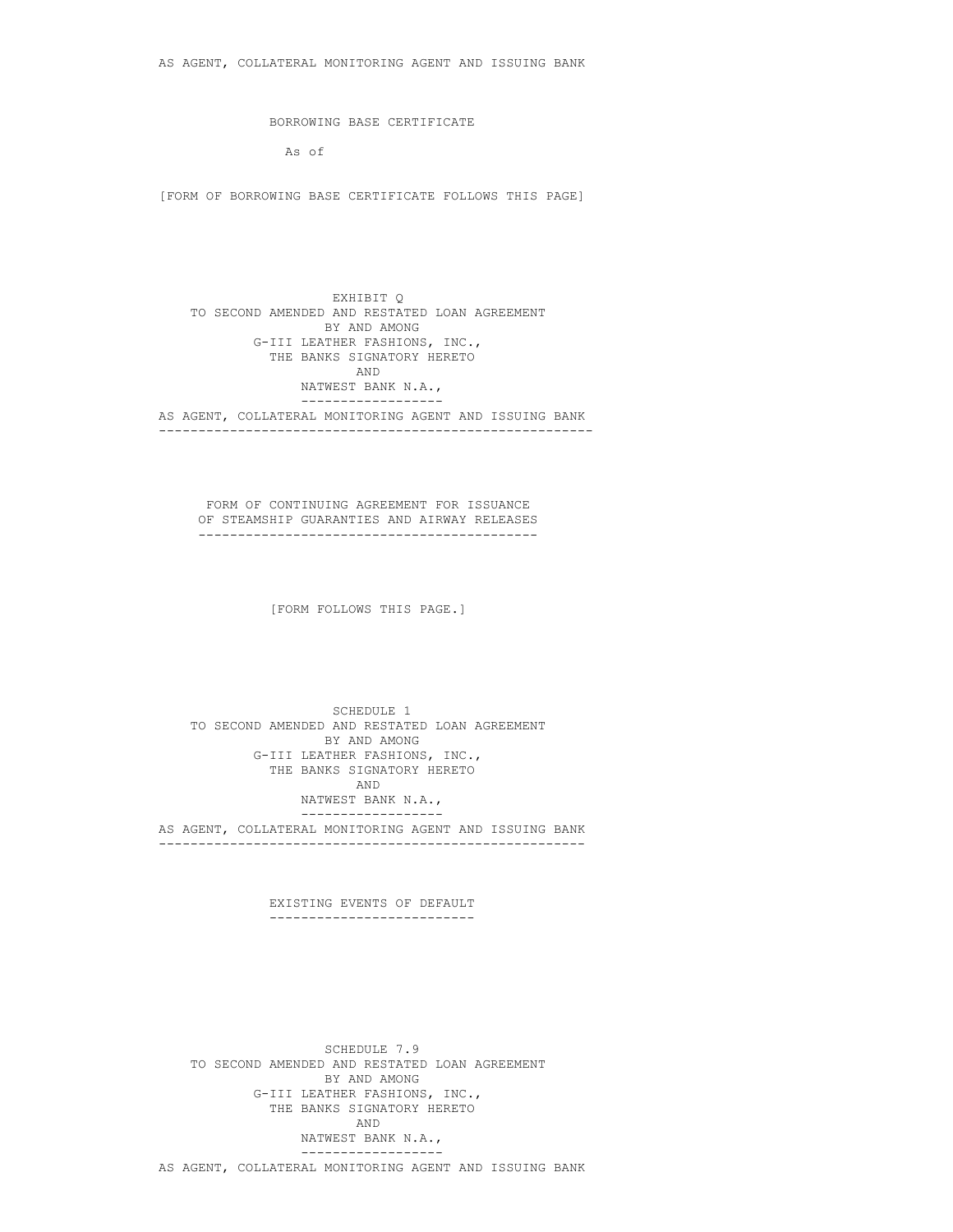INVESTMENTS  $------------$